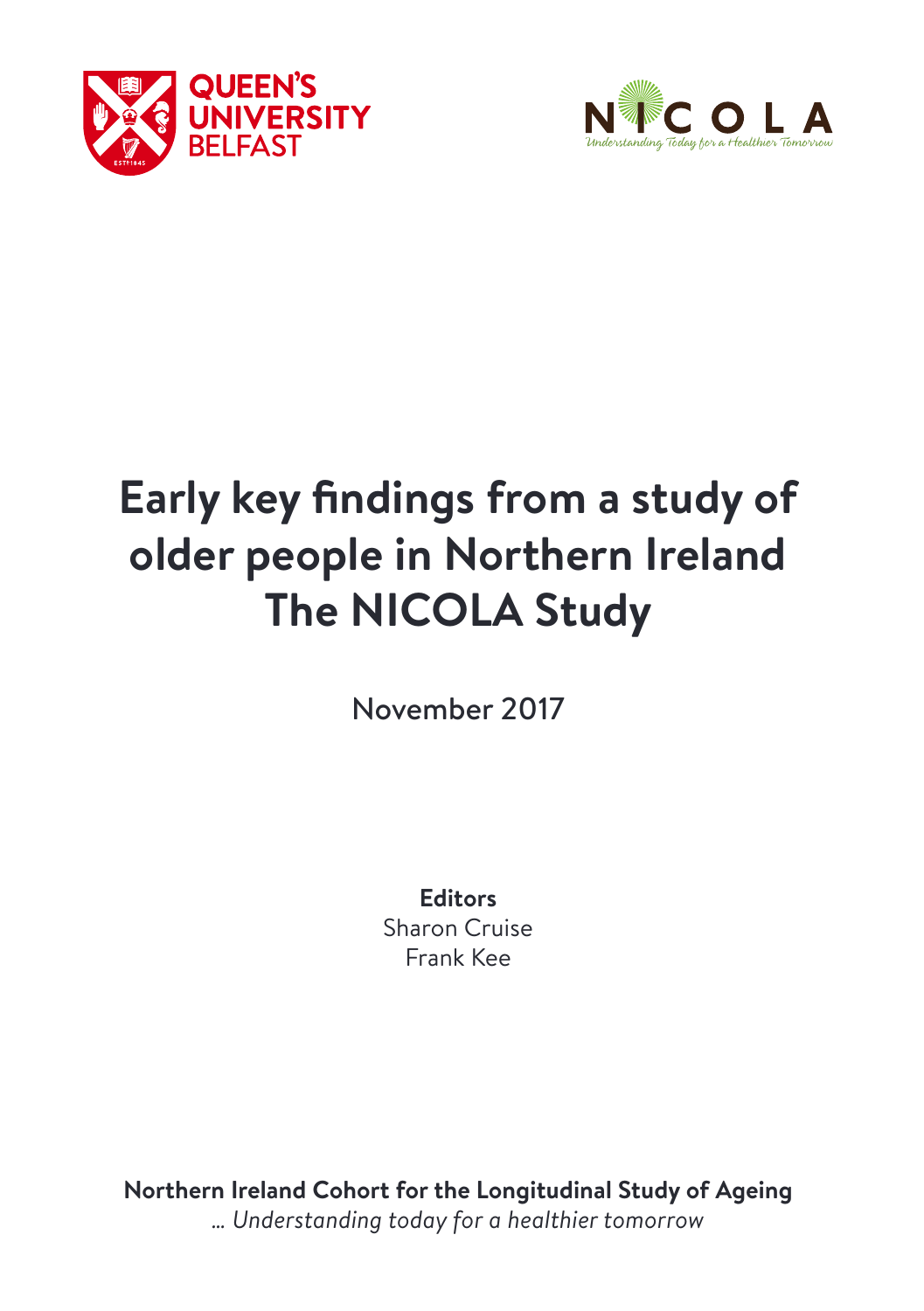### **Contributors**

Frances Burns<sup>1</sup>, Gemma M. Carney<sup>2</sup>, Sharon Cruise<sup>1,3</sup>, Paula Devine<sup>2</sup>, Anne Devlin<sup>4,3</sup>, Michael Donnelly<sup>1,3</sup>, Declan French<sup>4,3</sup>, Frank Kee<sup>1,3</sup>, Lorna Montgomery<sup>2</sup>, Dermot O'Reilly<sup>1,3</sup>, Angie Scott<sup>1</sup>, Mark A. Tully<sup>1,3.</sup>

<sup>1</sup> Centre for Public Health, School of Medicine, Dentistry and Biomedical Sciences, Queen's University Belfast

<sup>2</sup> School of Social Sciences, Education and Social Work, Queen's University Belfast

<sup>3</sup> UKCRC Centre of Excellence for Public Health Northern Ireland, Centre for Public Health, Queen's University Belfast

<sup>4</sup> Queen's Management School, Queen's University Belfast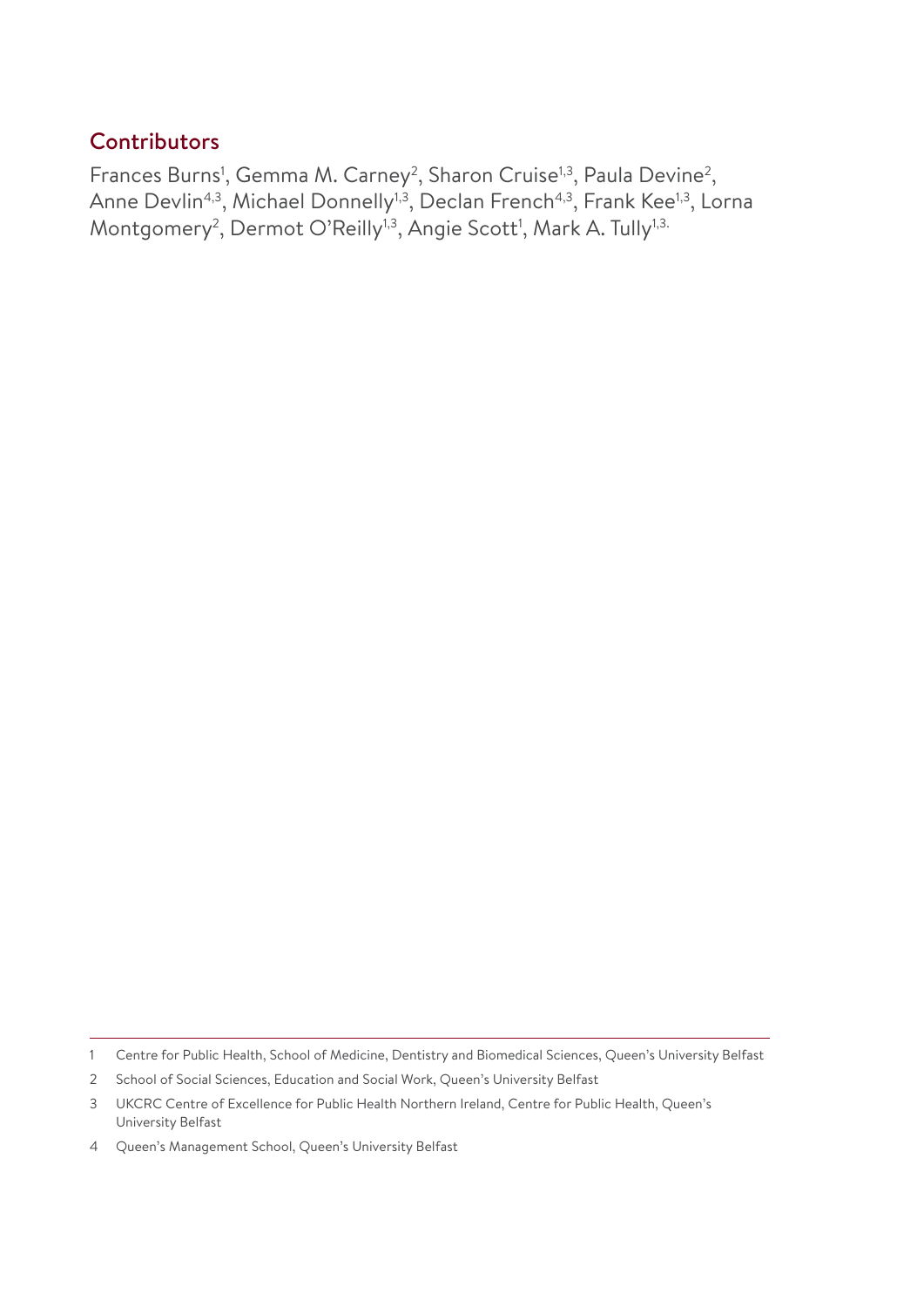# **Foreword**

As someone once said: *"I want to die young, as old as possible*", surely a sentiment that we all share. The fact that life expectancy is increasing in Northern Ireland means that the fastest growing segment of our population is older people and, as we approach pensionable age, we want to think that we can enjoy good health and continue to contribute to society. That certainly coincides with what government wants for all of us too. Although older age is a time when mental and physical function may decline, we need to know more about the factors in our lives that delay dependency, find ways to improve the quality of older people's lives, and how we can sustain their social, cultural and economic contribution.

The promotion of active healthy ageing is a global challenge and one that is being grasped by all government departments. We have an Active Aging Strategy (https:// www.communities-ni.gov.uk/sites/default/files/publications/ofmdfm/active-ageingstrategy.pdf) that is designed to ensure that Northern Ireland is an age friendly region in which people, as they get older, are valued and supported to live actively to their fullest potential; with their rights respected and their dignity protected.

However, as we move to collective accountability for outcomes across government, we have come to realise that we need data with which to understand why and how certain socio-economic and biological factors are changing outcomes among older people, such as the length of their working lives, their experience of disability or their health.

Longitudinal studies like NICOLA help us do just that, and a study such as this, which follows a similar design to its sister studies in England and the Republic of Ireland, is long overdue. Over time, as the study matures, its value to policy makers will increase as it sheds more light about the transitions that we will face as we age. Also, it will help us to evaluate policies and keep us focussed on what counts and what works.

The study deserves our support and I am very grateful to Professor Ian Young, the study's original Principal Investigator, and to the research team at QUB for their tireless energy and direction, but also to the NICOLA participants who have contributed so generously with their time and interest for the public good.

**Dr Michael McBride Chief Medical Officer, Department of Health**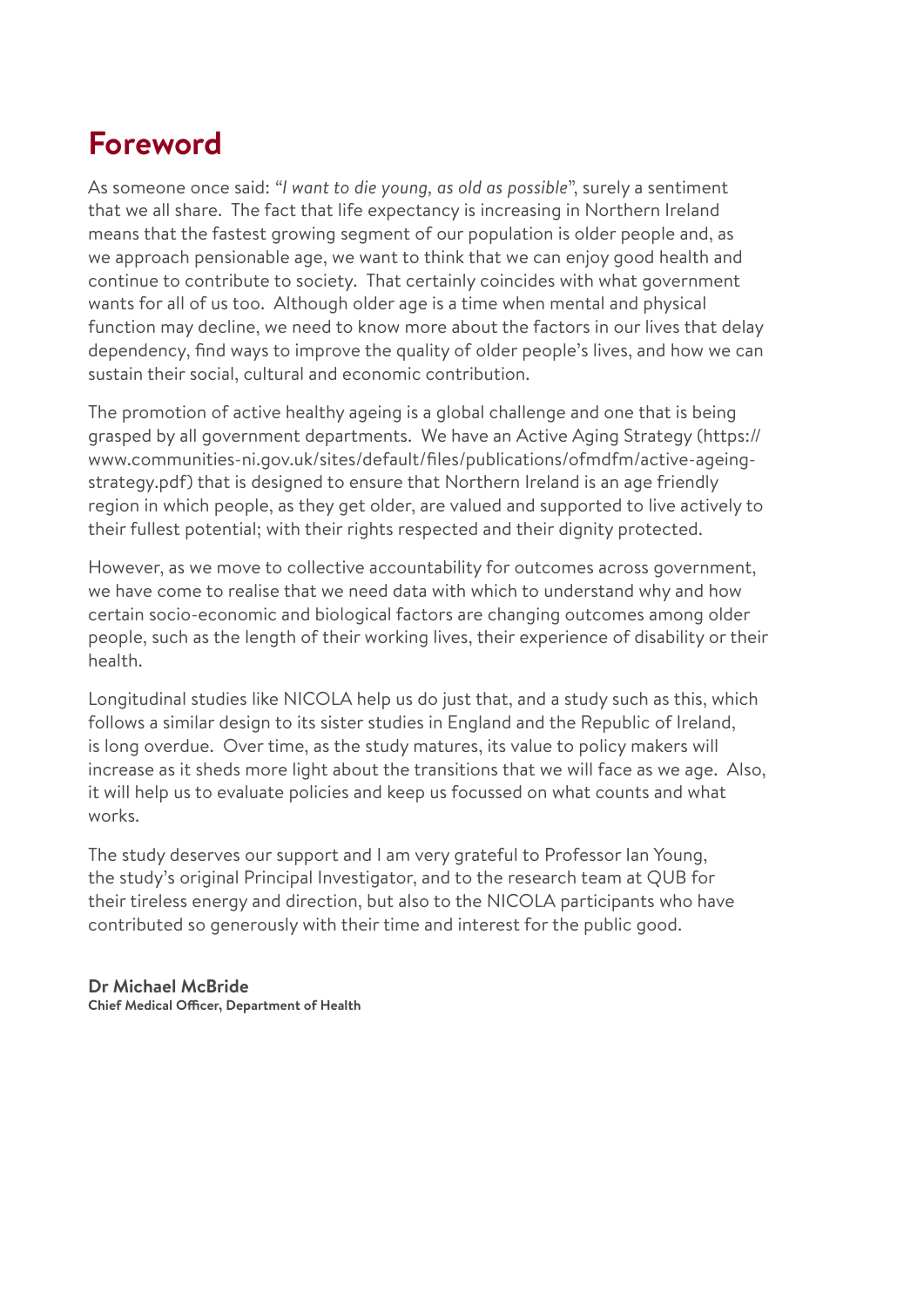# **Foreword**

I am delighted to write a foreword for this first report on NICOLA findings. We know that our population is changing, and that life expectancy is rising. The latest population figures published in October 2017 suggest that by 2041, almost one in four people will be aged 64 or over. Indeed, by mid-2028, it is estimated that the number of people in this age group will exceed the number of children for the first time. The statistics also suggest that by 2041, 4% of the population will be aged 85 years or over.

We need to celebrate that many people are now living longer and often healthier lives. Older people make a huge contribution to their families and wider society, for example, in paid work, by volunteering, and by providing childcare for their grandchildren. Moreover, whilst we often think of older people requiring care from their families, the reverse is often true, with older people providing care for their partners, siblings or other family members.

At the same time, large numbers of older people are suffering due to poorer health, poverty and lack of appropriate care. Too many are experiencing loneliness for a host of reasons, including loss of relationships and social networks, often features of the ageing journey.

Against this backdrop, it is important that we acknowledge that older people are not a homogenous group, but rather as diverse in factors such as identity, experience and location as any other group in our society. This means that we need to understand the different aspects of people's lives as they get older.

That is why we are very pleased to see the findings of the NICOLA survey. In particular, it is important that the survey explores not just the medical and health aspects of ageing, but also the social context of people's lives, such as social participation and social connectedness.

The findings of this first wave of NICOLA data will provide a major resource for organisations working with and for older people. Within Age NI, we look forward to using these findings to inform and support our work. The data will also provide vital evidence for policy makers in planning for the future.

We also need to think of ageing as a process. The real strength of a longitudinal study such as NICOLA is that Northern Ireland now has the opportunity to explore older people's lives as they age. We look forward to using the NICOLA findings in years to come.

**Duane Farrell Charity Director, Age NI**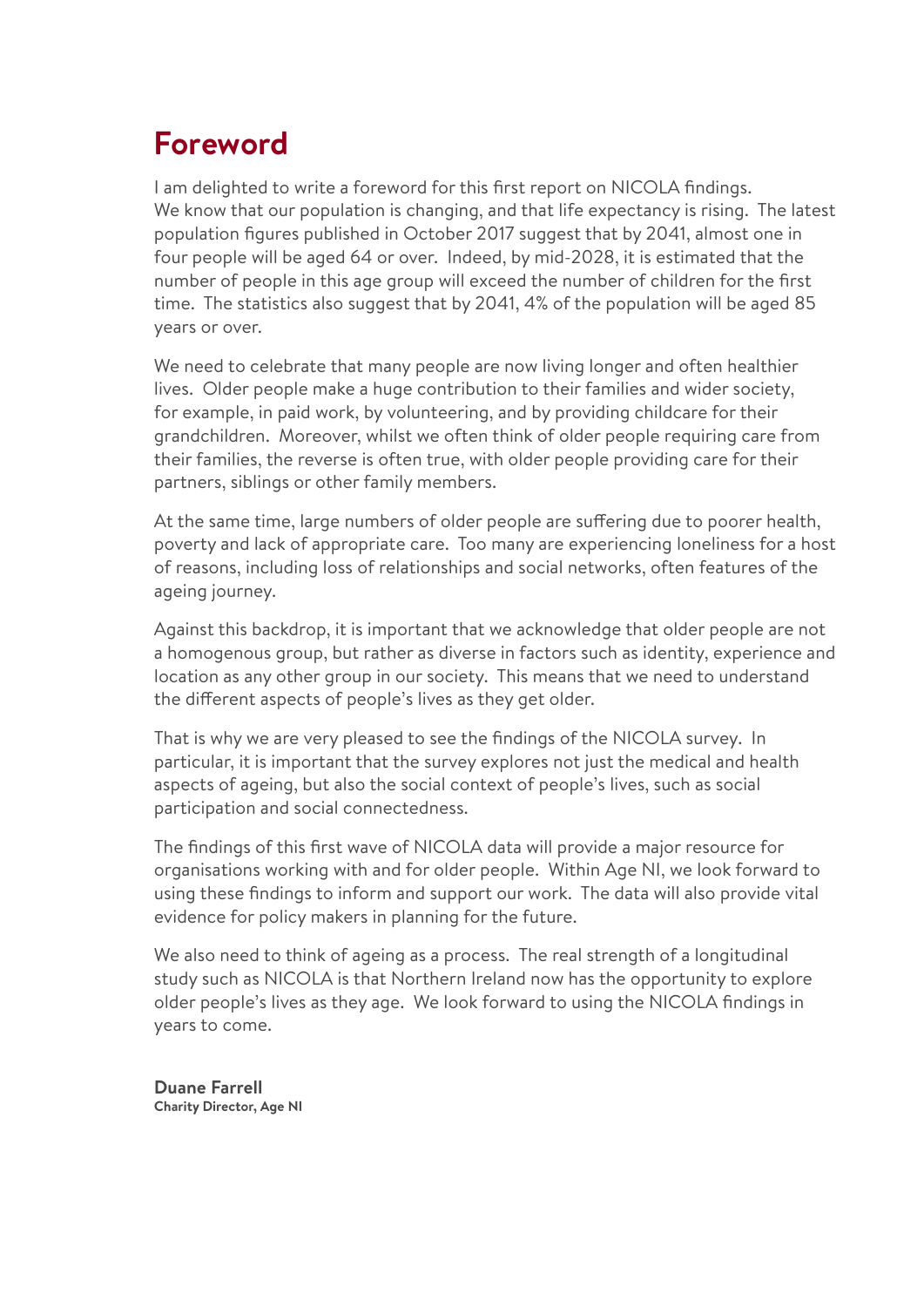# **Acknowledgements**

NICOLA would not have been possible without the contributions and support of many groups and individuals.

Firstly, we would like to acknowledge the vision and commitment of our funders:

the Atlantic Philanthropies, the Economic and Social Research Council, the UKCRC Centre of Excellence for Public Health Northern Ireland, the Centre for Ageing Research and Development in Ireland, the Office of the First Minister and Deputy First Minister, the Health and Social Care Research and Development Division of the Public Health Agency, the Wellcome Trust/Wolfson Foundation and Queen's University Belfast. We would also like to state that any views expressed in this report are not necessarily those of the funders.

NICOLA's first Principal Investigator was Professor Ian Young. He established a broadly based academic team in QUB to take the study forward through its first wave, and this report is also testament to his leadership and vision.

We would like to acknowledge the significant contributions made by members of the NICOLA Scientific Steering Committee, and the valuable advice and insight offered to the study team by the NICOLA Stakeholder Council. We thank the members of the NICOLA team who are involved in the ongoing, day-to-day management and administration of the NICOLA study, especially the two Project Managers, Frances Burns and Amanda Coulter – the hard work and dedication of all these individuals has enabled the study to deliver its objectives.

We are grateful to Ipsos MORI who conducted the NICOLA fieldwork, and who have co-ordinated a large team of dedicated and committed interviewers. Although not featured in this initial report on the first wave of interviews, we are also grateful to the staff of Wellcome Trust-Wolfson Northern Ireland Clinical Research Facility for facilitating the physical examinations of our NICOLA participants.

Finally, we must thank our participants among the over 50s of Northern Ireland, who have exceeded our expectations in their enthusiasm and participation in all components of the study, and the vast majority of whom have agreed to be recontacted for later waves of the project. Without their time and effort, neither this report, nor the resource for future research offered by NICOLA would have been possible.













Centre for Ageing Research

and Development in Ireland

Agency

**Public Health**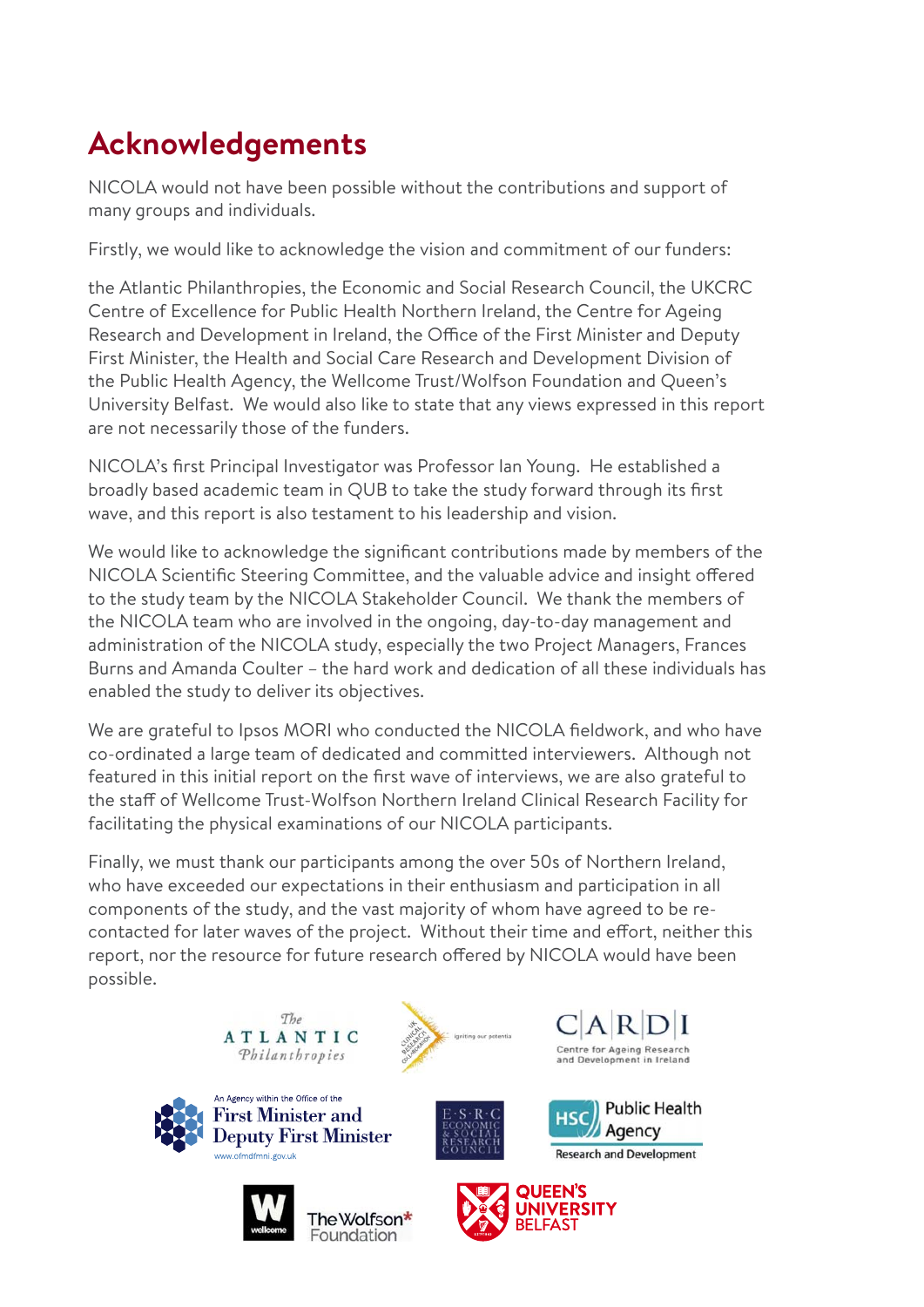# **Contents**

| Chapter 1        | Introduction                                                                       |  |  |  |  |  |
|------------------|------------------------------------------------------------------------------------|--|--|--|--|--|
| <b>Chapter 2</b> | Socio-demographic characteristics of older<br>people in Northern Ireland           |  |  |  |  |  |
|                  |                                                                                    |  |  |  |  |  |
| Chapter 3        | Labour market participation of older people in<br>Northern Ireland                 |  |  |  |  |  |
|                  |                                                                                    |  |  |  |  |  |
| <b>Chapter 4</b> | Social connectedness: Older people as members of<br>their families and communities |  |  |  |  |  |
|                  |                                                                                    |  |  |  |  |  |
| <b>Chapter 5</b> | Social engagement of older people                                                  |  |  |  |  |  |
| Chapter 6        | Alcohol use, smoking and physical activity among<br>older adults                   |  |  |  |  |  |
|                  |                                                                                    |  |  |  |  |  |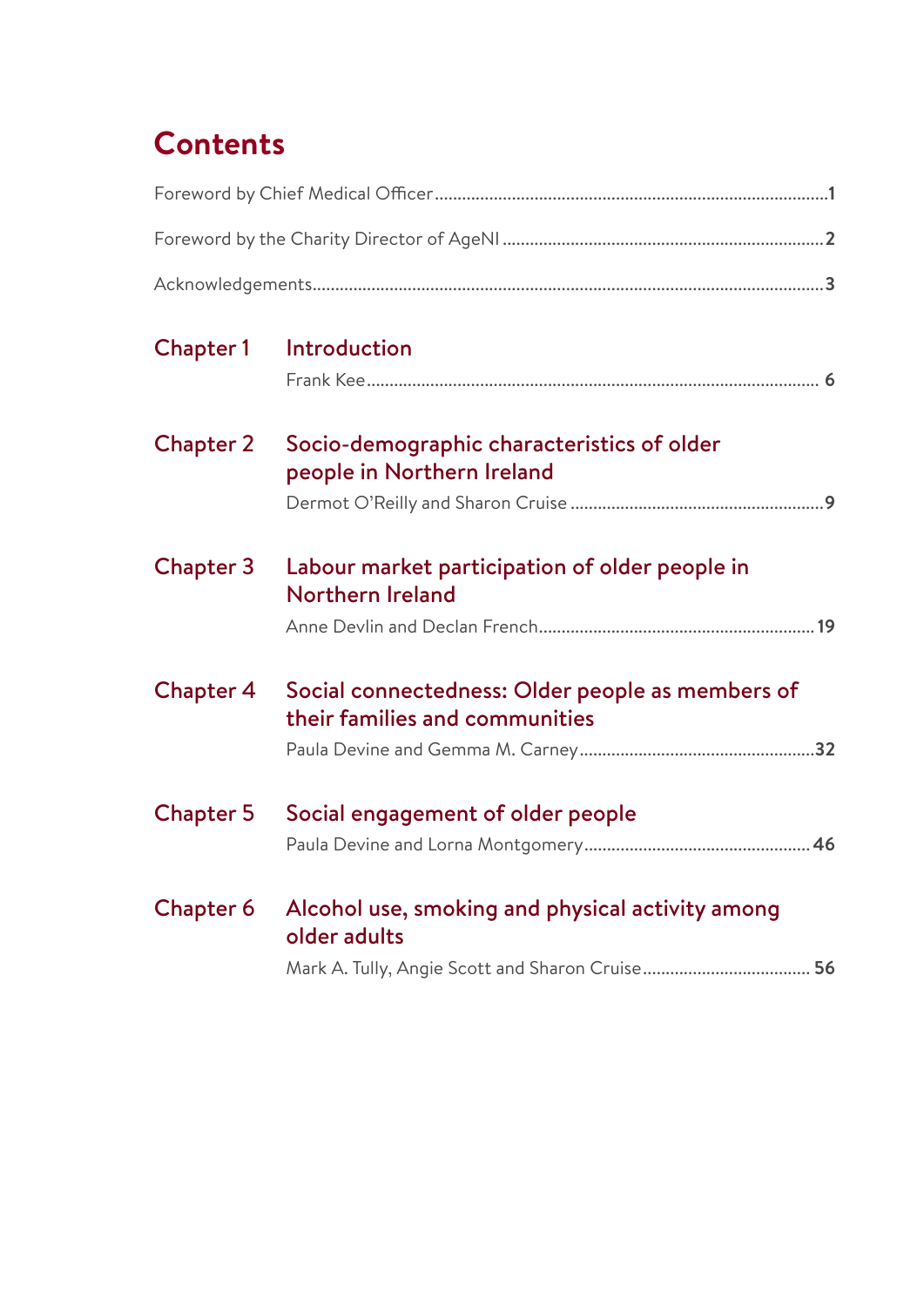|                  | Chapter 7 Variations in self-reported health status                                                  |
|------------------|------------------------------------------------------------------------------------------------------|
| <b>Chapter 8</b> | Health service utilisation by older people<br>Michael Donnelly, Sharon Cruise and Dermot O'Reilly 80 |
| Chapter 9        | Methodology                                                                                          |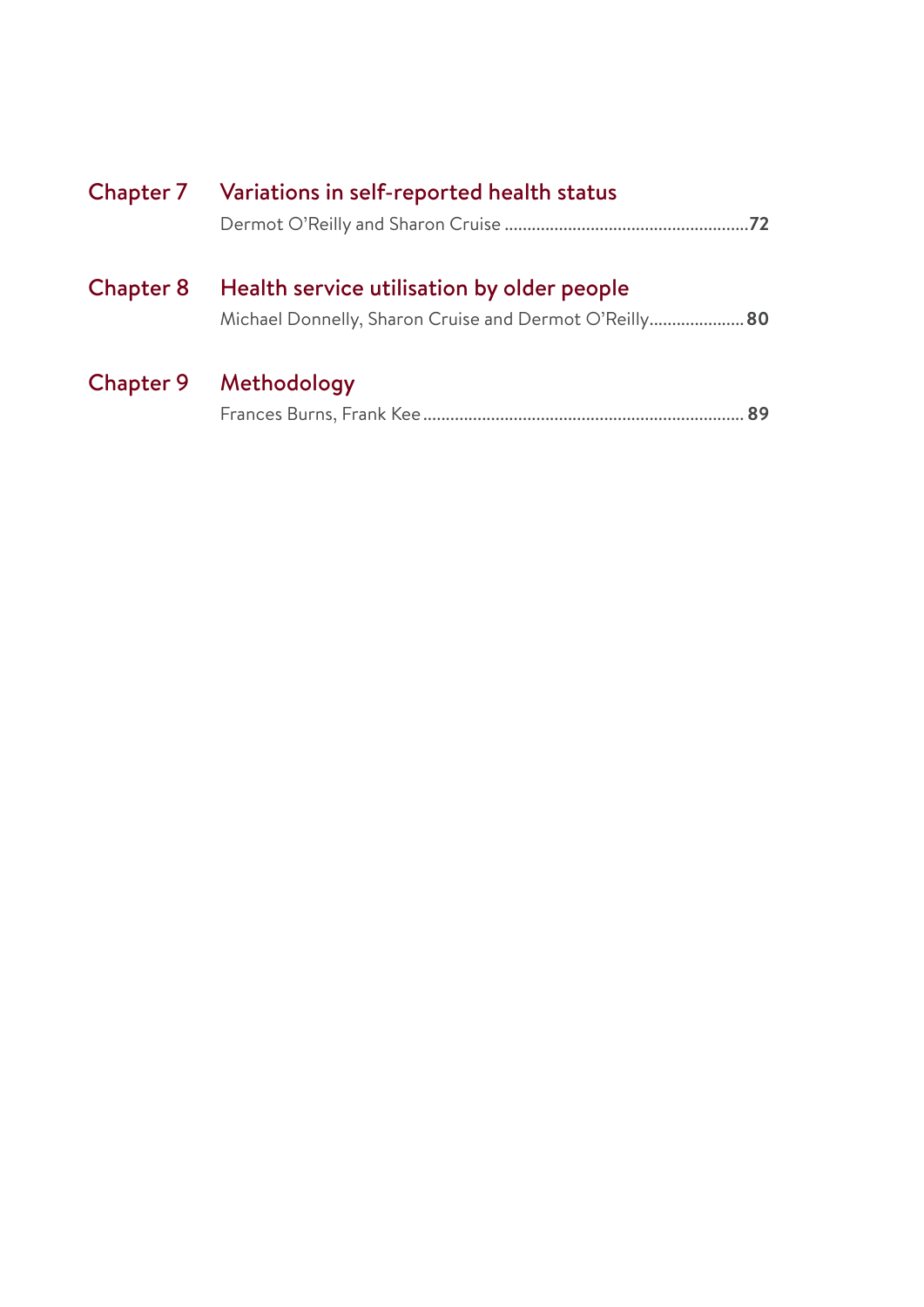## 1 **Introduction**

**1.0** Among the challenging issues facing our society and the economy in Northern Ireland, one above all is pervasive and will affect virtually every aspect of our lives – the fact that people are living longer and the population is ageing. This trend is good news. However, it poses major societal and policy challenges, regarding, for example, how to maintain independence and health, organise and fund the delivery of care services for older people and plan for pension provision and the employment-related consequences of an increasing population of retirees.

It would be wrong to use easy and all too common stereotypes about older people. While many perceive older age as a time of declining mental and physical function, worse health, and economic and social dependency, what is striking about the health and social circumstances of older people is the variability of the picture. Therefore, there are few reasons why we should not find ways to sustain our older people's social, cultural and economic contribution to society.

The promotion of active healthy ageing is a global challenge and one that is now being grasped by our government. The Office of the First Minister and Deputy First Minister is committed to working with other government departments to ensure optimum implementation of its Active Ageing Strategy (http://www. lawcentreni.org/news/recent-news/1-news/1283-ofmdfm-activeageing-strategy-launched-today.html) to ensure that Northern Ireland is an *age friendly* region in which people, as they get older, are valued and supported to live actively to their fullest potential; with their rights respected and their dignity protected. However, it is widely acknowledged that existing government statistical data are not well designed to understand why and how certain social, economic and biological factors are changing outcomes among older people, such as the length of their working lives, their experience of disability, or their health itself. That is why many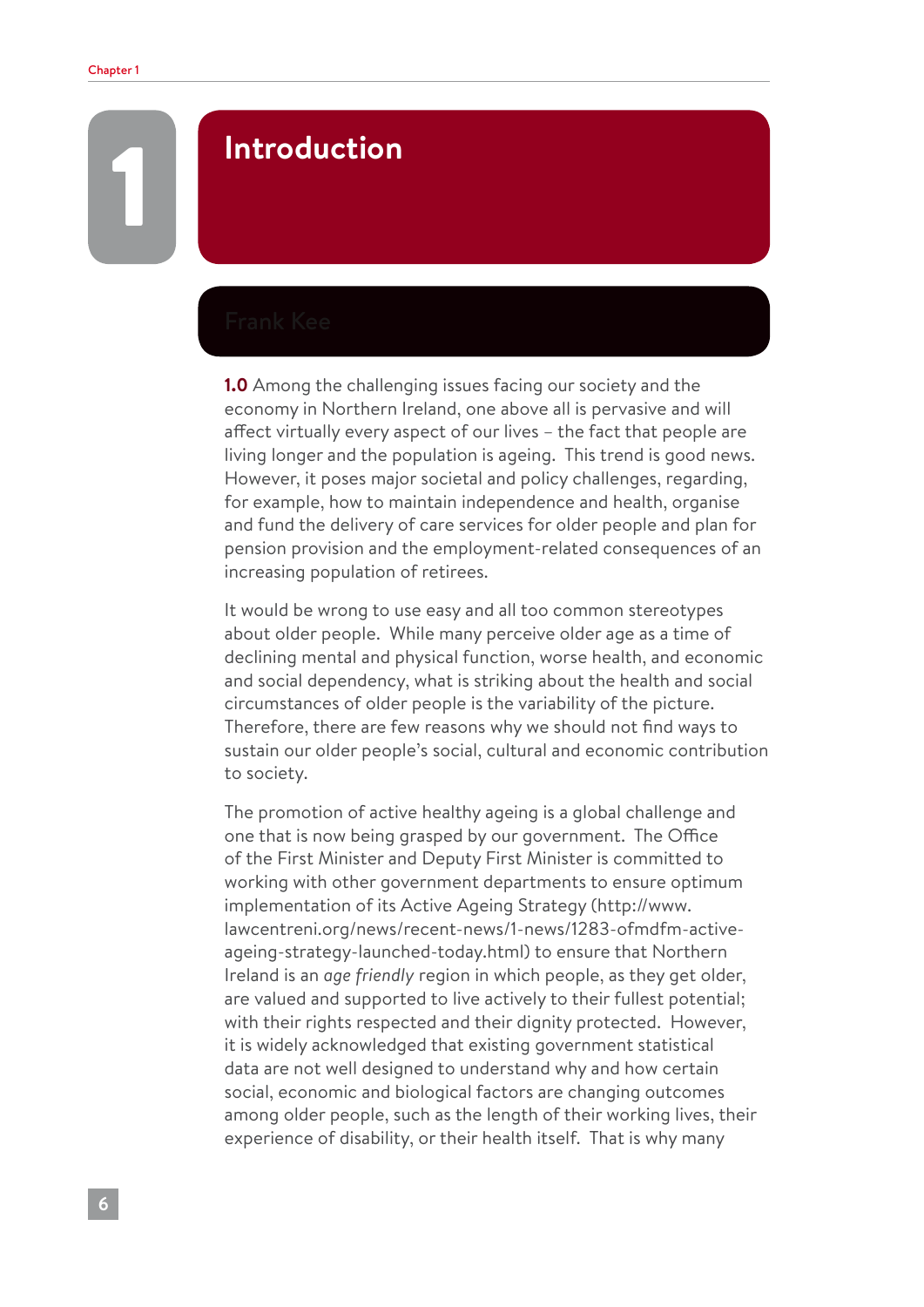other countries have supported *longitudinal* studies of large samples of older people in which they are surveyed and followed over time with the aim to characterise and better understand why some people become dependent while others continue to enjoy mental and physical vigour into old age. In the Republic of Ireland, The Irish Longitudinal Study on Ageing (TILDA), and in England, the English Longitudinal Study of Ageing (ELSA), are already achieving these aims, and the Northern Ireland Cohort for the Longitudinal Study of Ageing (NICOLA) will complement those and help us hold up a mirror on what it is like to grow old in Northern Ireland.

**1.1** The NICOLA project is thus the first large scale longitudinal study of ageing in Northern Ireland. It will help us gain a better understanding of the factors that affect social and health outcomes in the older Northern Ireland population. Over time, it will inform new prevention strategies, new interventions, new models of health and social care delivery, and ultimately contribute to how society should change to ensure a better quality of life for all.

It has been designed to maximise comparability with other well-established international longitudinal studies, in particular the Health and Retirement Survey (HRS) in the United States, ELSA, and TILDA, thereby facilitating cross-country comparisons. The present summary report refers specifically to some of the key findings from NICOLA Wave 1, but the intention is that the sample is re-surveyed every 2 to 3 years (the Wave 2 survey is currently ongoing). A broad group of academics from a wide range of disciplines, working with key stake-holders including the Commissioner for Older People for Northern Ireland and advisors from several government departments have contributed to the design of the study. Sampling people over the age of 50 years living in their own homes, in its first wave the study had three main components: a Computer-Assisted Personal Interview (CAPI) conducted in the person's own home by Ipsos MORI; a self-completion questionnaire; and an objective health assessment conducted in the Wellcome Trust-Wolfson Northern Ireland Clinical Research Facility in Belfast. The present report deals mainly with preliminary findings from the CAPI. More precise detail on the NICOLA study's methodology is offered in Chapter 9. Though much richer analyses will follow in subsequent reports, the reasons why we are highlighting the specific topics covered in this report are briefly given below.

**1.2** In Chapter 2, we describe the socio-demographic characteristics of the sample of people included in the study. These alone are often very telling influences on whether we maintain our independence as we age, but it is also important that we contextualise our data so that we appreciate better how we can generalise our findings to the older population in Northern Ireland.

In Chapter 3, we highlight key issues pertaining to the participation of older people in the labour market in Northern Ireland. Government and independent bodies such as the Institute of Fiscal Studies have acknowledged that radical re-design of pensions policy is long overdue if we are to sustain our welfare provision. Therefore, it is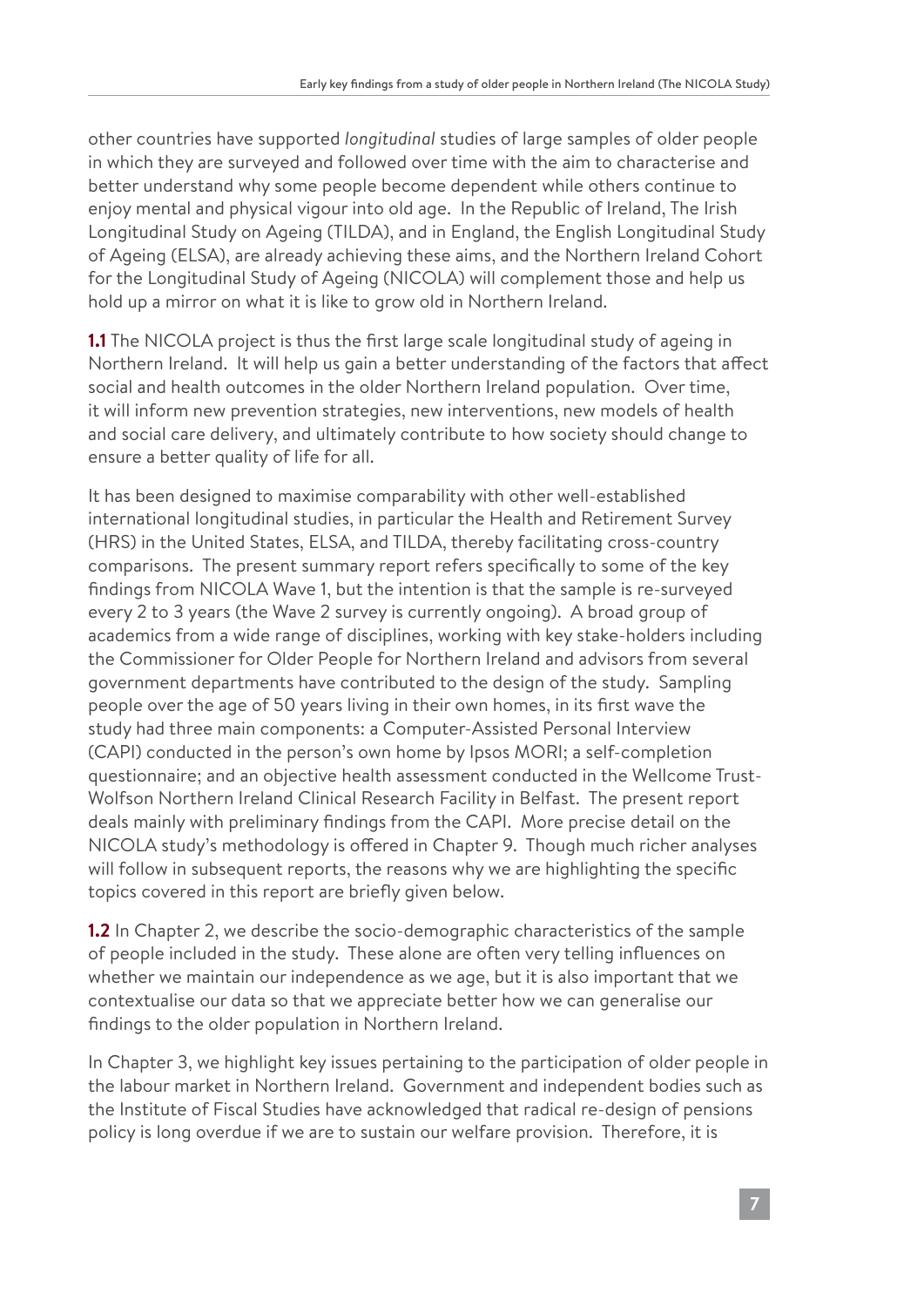important that we understand the net economic contribution of our older people and how it varies across the population.

In Chapters 4 and 5, we describe the social connectedness and social engagement of older people. It is perhaps too easily forgotten that our older people often play vital roles in extended families and in the lives of local communities, making real contributions to the welfare of others and of the economy. At the same time, many older people will eventually live alone and loneliness is a major risk factor of a range of chronic disease, including poor mental health, cognitive decline and cardiovascular disease. Thus, it is vital that we design the right sorts of policies to mitigate the risks of a remediable social factor that has as much impact on the health of older people as high blood pressure or raised cholesterol.

In Chapter 6, we highlight some important health behaviours, including smoking and alcohol intake, and physical inactivity. While life expectancy has increased over recent decades, morbidity and disability have not declined and these lifestyle behaviours not only impact on mortality risks but sadly can leave our older people with significant disability. Thus, we must understand what determines their distribution in our population and the factors that may help us promote healthier lifestyles.

In Chapter 7, we focus on how people report their own health. Although this provides a subjective view, we know from a considerable scientific literature that such self-reports can produce surprisingly robust predictions of the morbidity and mortality that will be experienced by different groups of people. That is why we focus here on some of the obvious inequalities in this measure across social groups, and the data help paint a picture of the gain in public health that could be achieved if the health reported by the well-off were to be experienced by the most disadvantaged older people in Northern Ireland.

In Chapter 8, we report on important differences in the utilisation of some health services across socio-demographic groups in our NICOLA cohort. Such utilisation is clearly linked to self-reported health, but it also provides a different perspective on health inequalities. In some cases, this sort of data can give clues to the potential for redesigning or redirecting our health care, while in others it may suggest how our services could become more efficient.

In Chapter 9, we give a fuller account of the design of the study and an outline of all the major modules of questions that are covered in the first wave and some of the new topics that will be reported in Wave 2.

Overall, these initial results will become even richer when we follow-up the cohort to find out about the life experiences our participants have had over the coming years. It is this unfolding of their lives, over time, which will vastly strengthen the power and policy relevance of this important resource.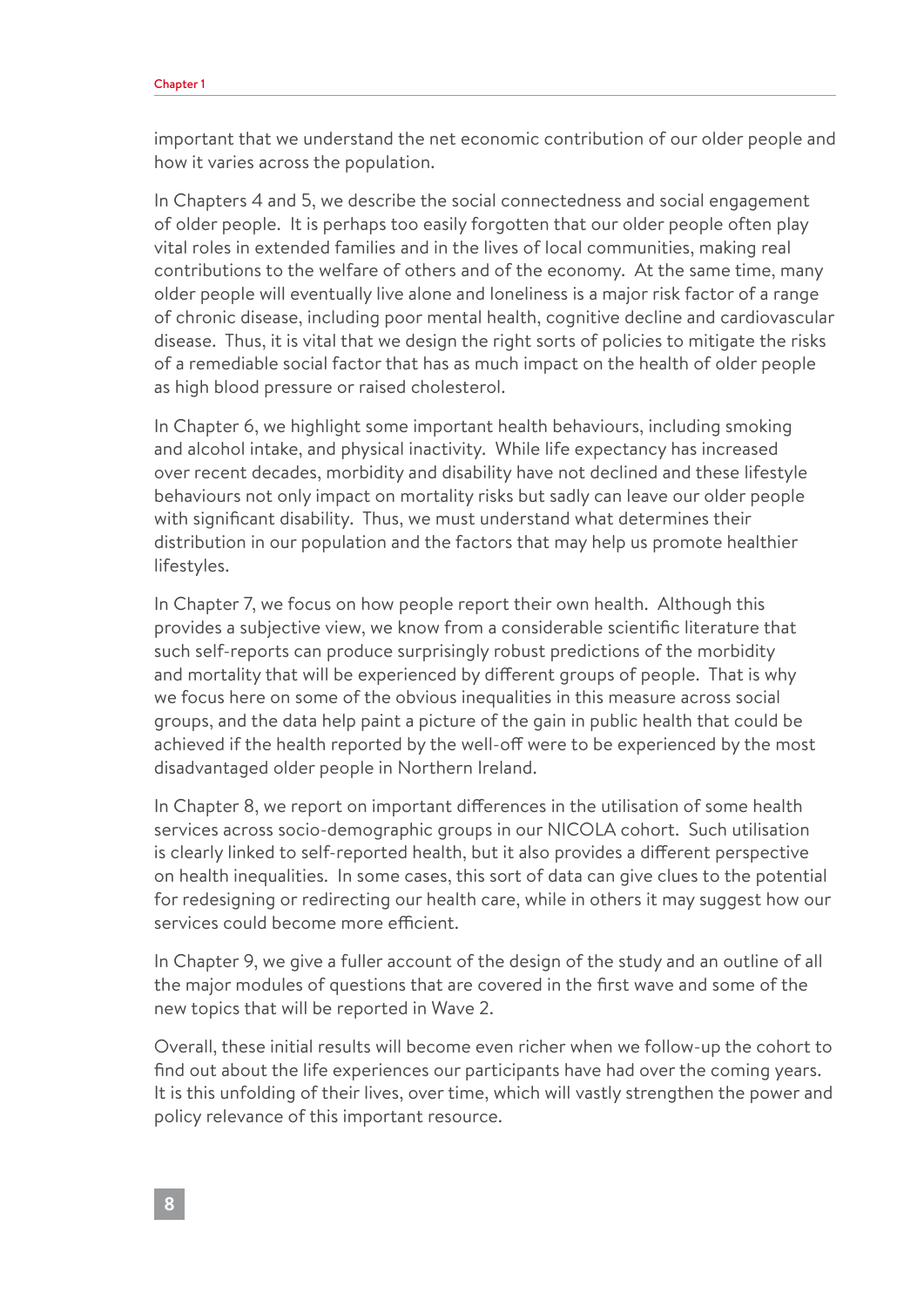# **2 Socio-demographic characteristics<br>of older people in Northern Ireland of older people in Northern Ireland**

#### **Key Findings**

- 
- 
- 
- 
-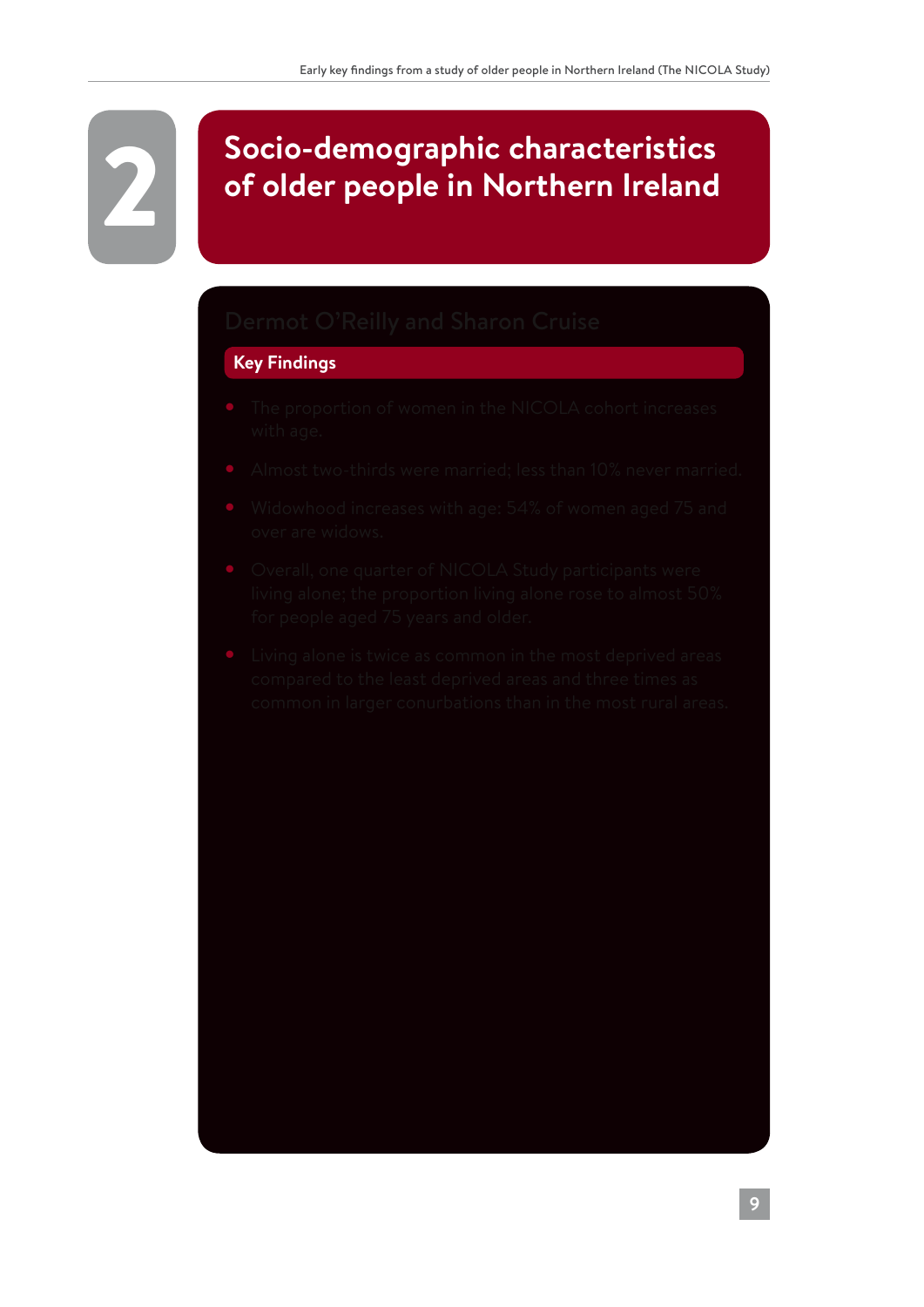#### Introduction

Age and sex are the most important facets of the population that determine health, mortality risk and the use of health and social services. Other factors that play a pivotal role are household structure and socio-economic status. This chapter describes the main demographic characteristics of the NICOLA Study participants. We examine what sorts of people are included in the study, where they are living and who they are living with. We also describe some aspects of their socio-economic status (though other aspects such as economic activity will be described in Chapter 3).

#### Background

The NICOLA Wave 1 cohort members were recruited from lists of people living in private households; residents of nursing or residential homes were not included in this wave of the study. In addition, the response rate was not uniform, but the responding sample has been 're-weighted' to better reflect the balance of the Northern Ireland population according to age, sex and broad geographical distribution. These processes are described in more detail in Chapter 9 (Methodology). The percentages described in this chapter are based on these reweighted distributions and are therefore more representative of the older population in Northern Ireland.

The data for this chapter also comes primarily from the home interview carried out by Ipsos MORI and relates to the basic demographic details of the participants, their family and household structure. It also incorporates religious affiliation, where appropriate, and level of educational attainment. Ethnicity is not included in this report for two reasons: firstly, Northern Ireland has traditionally been a very homogeneous population, with much lower levels of ethnic minorities than in other parts of the UK; and secondly, because these populations tend to be younger, with proportionally fewer in the NICOLA age range. The data have been further enhanced by addition of other information that is related to the participant's residential address. First, we included data from the Land and Property Services relating to the approximate year when the house was built and its estimated capital value at 1<sup>st</sup> January 2005, based on an exercise to produce rateable valuations. House value is thought to be a good indicator of accumulated wealth and has been shown to be an independent indicator of health and mortality risk (1). Second, the postcode of the cohort member's residence was also linked to the appropriate administrative datasets to describe the characteristics of the area in which they lived. Each NICOLA participant was thus assigned an indicator of urban or rural living based on an urban-rural classification of settlements in 2005 by the Northern Ireland Statistics and Research Agency (NISRA) (2). This eight-fold stratification was reclassified into three groups, the first group representing the areas containing and surrounding Belfast and Derry/Londonderry (called 'urban'), the last group representing settlement bands with less than 1,000 people (called 'rural'), and the intermediate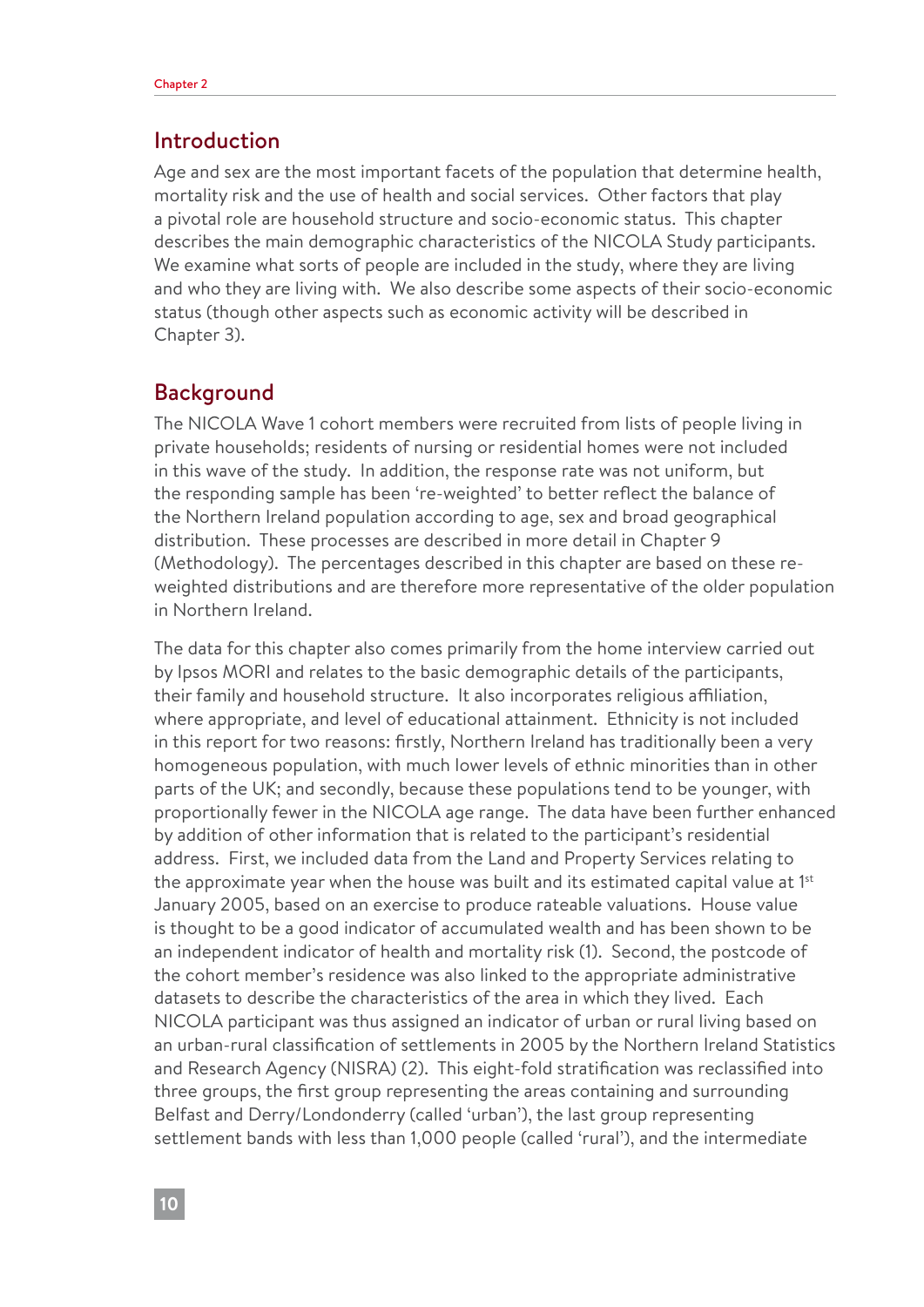areas (called 'intermediate'). Third, an indicator of area deprivation based on the Northern Ireland Multiple Deprivation Measure was added to the data (3); this was divided into five equal groups ranging from most deprived to least deprived.

### Age and sex composition

In the NICOLA cohort, 45% were men and 55% were women, which is the expected distribution, given the higher mortality risk of men from earlier ages. Just over half of the cohort was aged less than 65, with just 10% aged 80 and over (see Figure 2.1).



#### **Figure 2.1: Age and sex of NICOLA participants**

### Marital status

The majority (63%) of the cohort were married at the time of the home interview; 69% of men and 58% of women. A further 3% were co-habiting, and this was more frequent amongst men than women (3% and 2% respectively) and amongst younger members (4% of members aged 50-64 years). As Figure 2.2 shows, separation and divorce were more common at younger ages, perhaps reflecting a cohort effect (i.e., that that these were less common features of society in earlier generations), though it also in part reflects a survival advantage amongst those who are married (4). Widow- and widower-hood increased markedly with age, more so amongst women, and approximately one quarter of men and half of women aged 75 and over in the cohort were widowed. A greater proportion of men than women were never married (9% compared to 8%), though this varied by age, being more common amongst men aged 50-64 but more common amongst older women.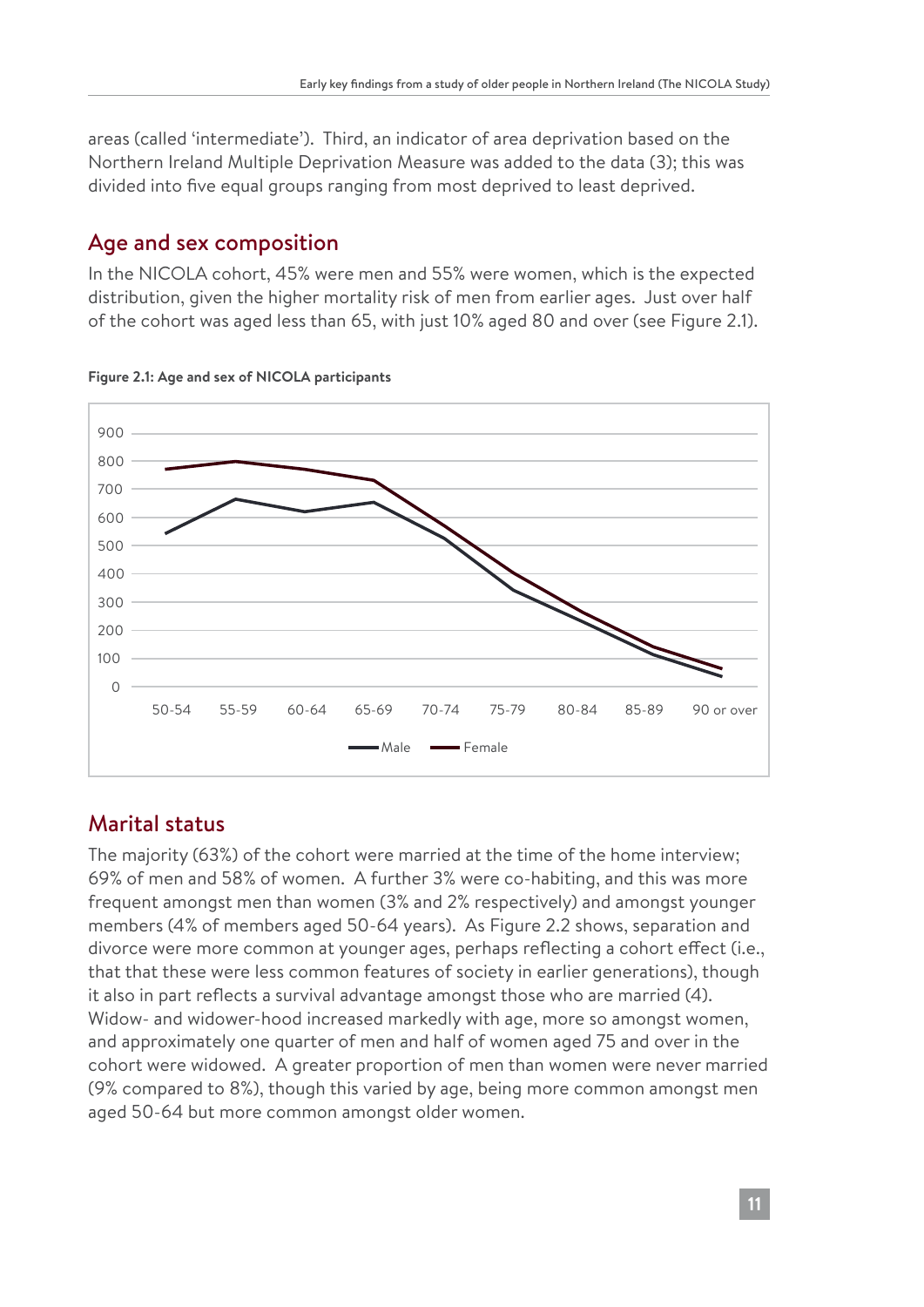Marital status also varies according to the level of educational attainment. For example, almost three-quarters (73%) of those with third level education are married or co-habiting, compared to just over half (55%) of those with primary education. However, widowhood presented the largest gradients: 24% of participants with only primary level education were widowed compared to 9% of those with third-level education. While most of this relationship is due to the association between age and educational attainment (i.e., that a considerably smaller proportion of older people had the opportunity or means to go to university or college), some of the relationship is due to the lower mortality risk associated with education per se, or to increased affluence or social class that it often gives rise to.





#### Living arrangements

This section looks at the living arrangements of the NICOLA cohort in two parts. The first part concentrates on loneliness, which is one of the scourges of modern living and is more prevalent at older ages. The second part focuses on the wider household composition (see Chapter 4 for further discussion). Household composition is of increasing importance for the ageing population as the financial pressures on the formal caring services requires greater reliance on the informal care and support than family and friends can provide. The presence of co-residents can also promote better health, including higher attendance at screening clinics (5).

Just over one quarter of the cohort members (26%) was living alone, though this was strongly related to both age and sex and reflects the higher and earlier mortality of men; 45% of those aged 75 and over were living alone, but this equates to 32% of men and 58% of women at this age. The proportion of people living only with their partner was highest (56%) between the ages of 65 and 74, falling again at older ages. Just over one quarter of participants was living with children or grandchildren,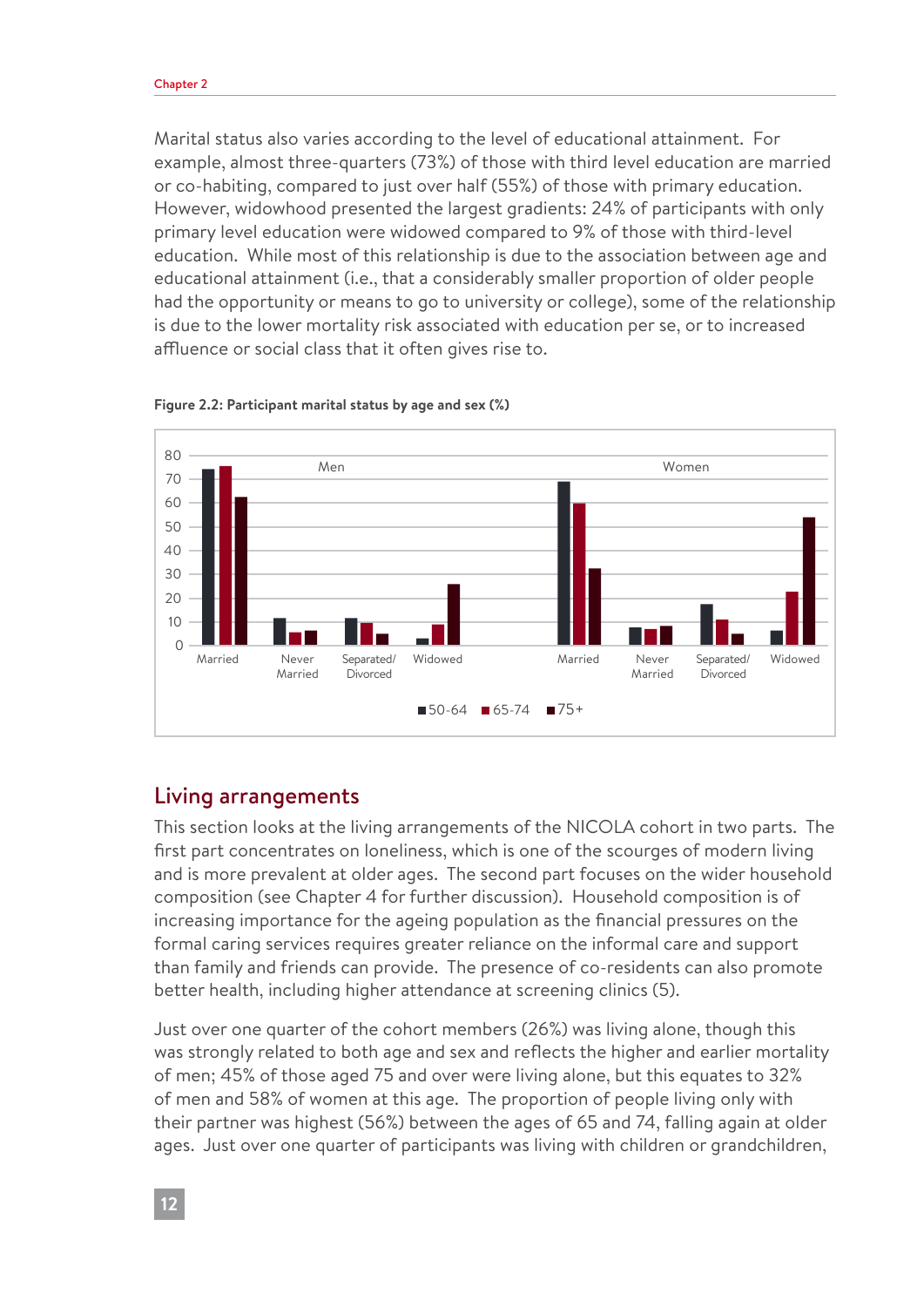and 3% were living in other household arrangements (see Figure 2.3). The greater proportion of older women living alone is almost entirely due to the absence of a partner, with similar proportions living with children or in other household arrangements at older ages.



#### **Figure 2.3: Participant living arrangements by age (%)**

Living alone also exhibited a strong relationship with area of residence and deprivation: almost one in three older people (31%) in the Belfast and Derry/ Londonderry urban areas lived alone compared to less than one in five (19%) in the most rural areas. Both the proportion of older people living with a partner and living with children increased in the most rural areas. More than one third of cohort members in the most deprived quintiles lived alone compared to less than one in five of those in the more affluent areas. This difference is almost entirely due to the proportion living with a partner, as other household arrangements are relatively stable across deprivation quintiles (see Figure 2.4).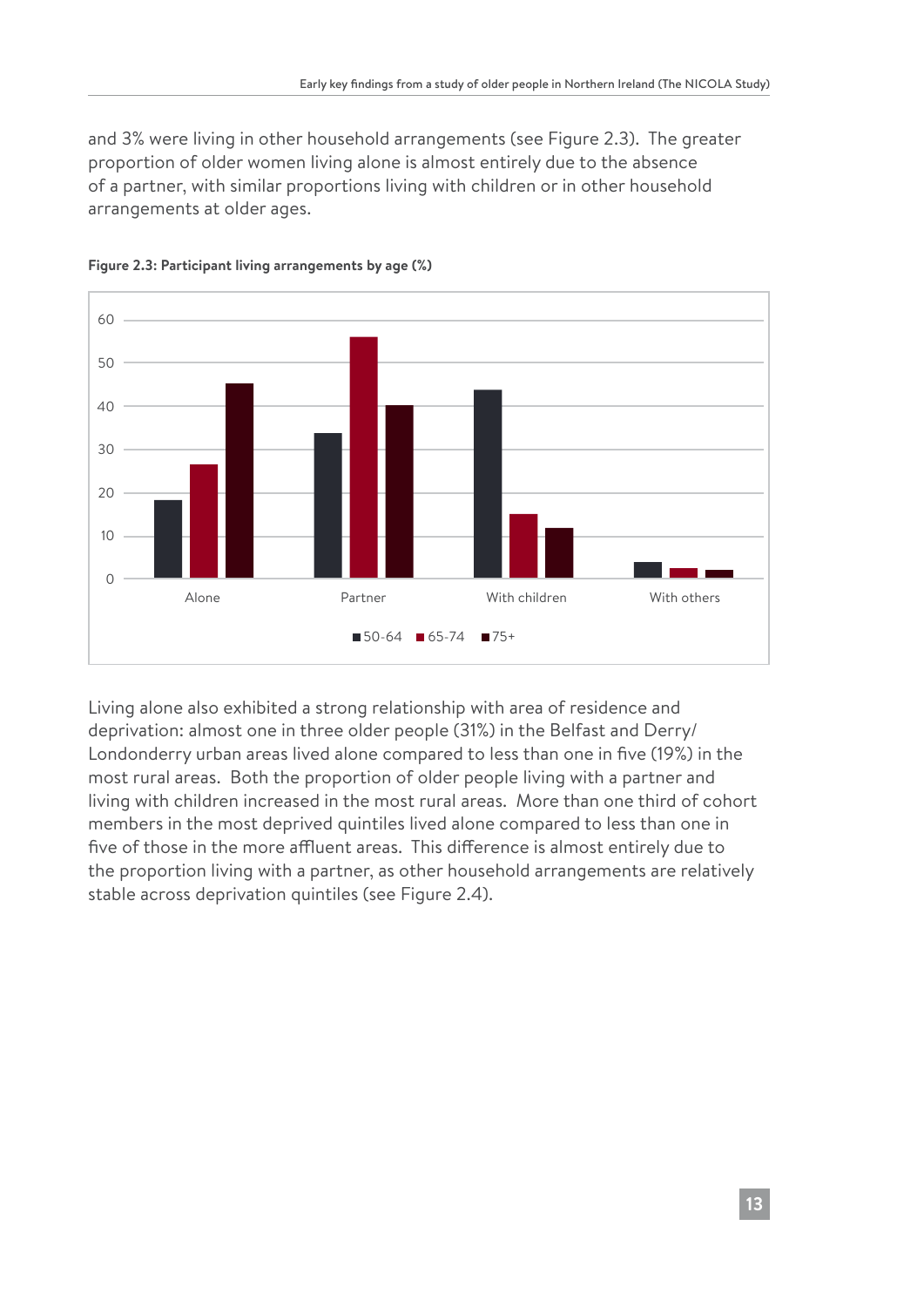

**Figure 2.4: Participants living alone by area deprivation (%)**

Missing values: 0.1%

#### Number of children alive

NICOLA participants were asked about the number of children they have who were alive at the time of the survey (including natural/biological children, step-children, foster children and adopted children). Although this question omits counts of children who died, and is not an exact measure of fertility rates, it is perhaps a reasonable representation of variations in family size in this cohort. It should be noted that a larger family does not necessarily equate to a ready pool of carers.

Overall, 86% of NICOLA members have at least one living child; almost one in seven of participants (14%) have no living children, over half of the cohort have two or three living children and one in nine (11%) have five or more living children. While the proportion of people without living children does not vary much by sex it does vary by age: larger families were more common for the older members. For example, 9% of cohort members aged 50-64 had five or more children compared to 18% of those aged 75 and over. This reflects the falling fertility rate in Northern Ireland over recent generations and the increased availability of contraceptive from the late 1960s.

There was little variation in numbers of living children according to urban and rural dwellers, but this did vary according to socio-economic status, with the more disadvantaged more likely to have five or more children. Figure 2.5 shows the variation according to educational attainment: while there was little variation in the proportion of participants who did not have any living children, 19% of those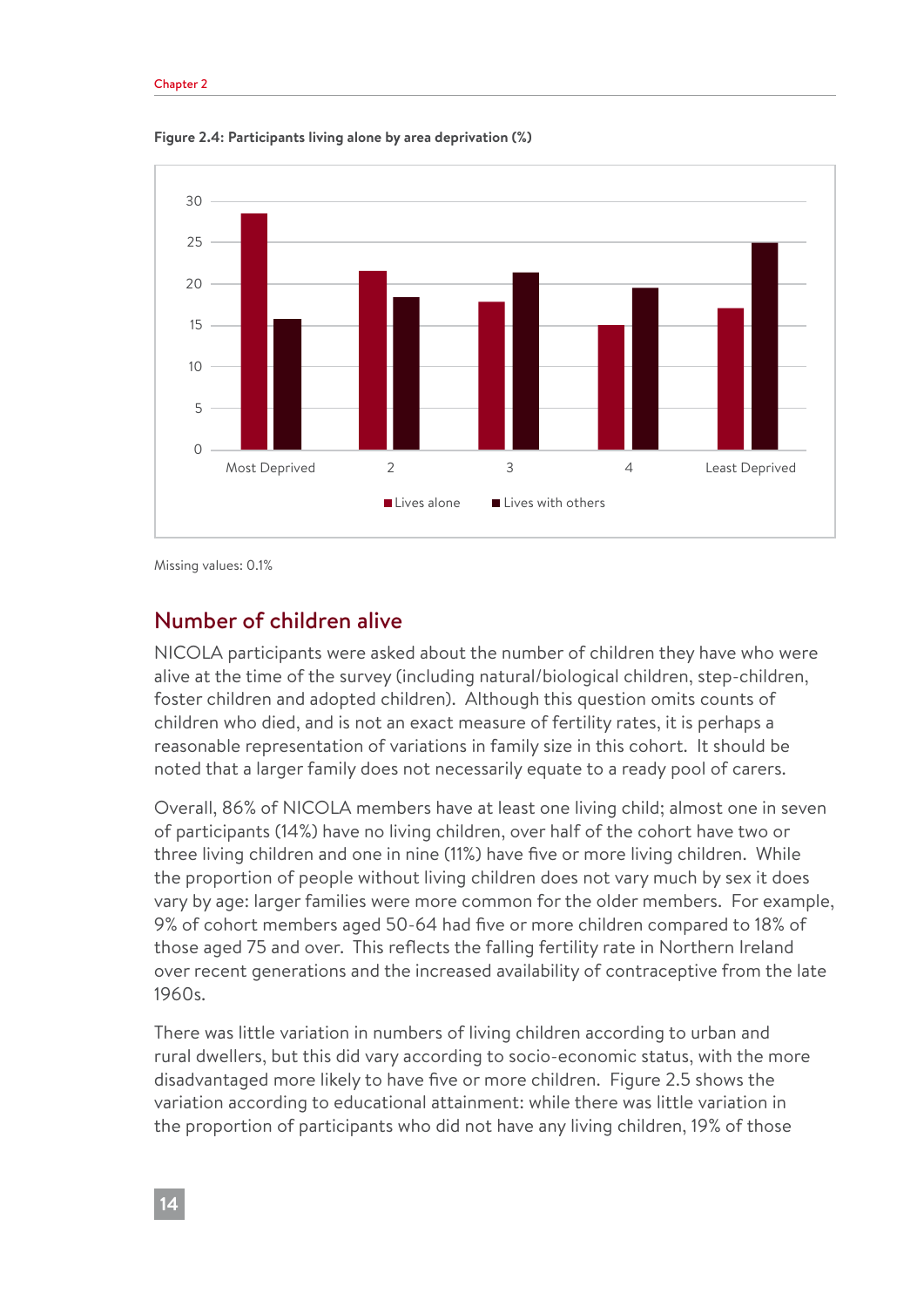with only primary level education had five or more children, compared to 7% for those with third level education. As expected, the religious affiliation of the cohort member was also important: 59% of Protestant cohort members had two or three children compared to 42% of Catholics, and almost 20% of Catholics had five or more living children compared to 7% of Protestants. Cohort members with no stated religious affiliation were very similar in this regard to members who were Protestant.



**Figure 2.5: Variations in numbers of living children by participant educational attainment (%)**

Missing values: 1.1%

### Educational attainment

Socio-economic status is a powerful indicator of health status, mortality risk, and need for and use of health and social care (6). There are many different ways to describe a person's socio-economic status, though many of the traditional measures are less useful at older ages (7). For example, social class, based on occupation, may not be relevant to people who are long retired or for this cohort of older women, many of whom may not have been in paid employment for decades. Likewise, car ownership, which is usually taken as a proxy indicator of income in a younger population, may be less germane at old ages where ill-health prevents driving. Here we use three indicators of disadvantage: educational status, house value and area deprivation. Education is generally acquired early and usually it is associated with subsequent employment, income, social networks and behaviours. Therefore, it is a reasonable indicator for accumulated life chances, though this relationship is likely to have changed over generations. House value, which may be a reasonable indicator of accumulated assets, has been shown to have an independent association with levels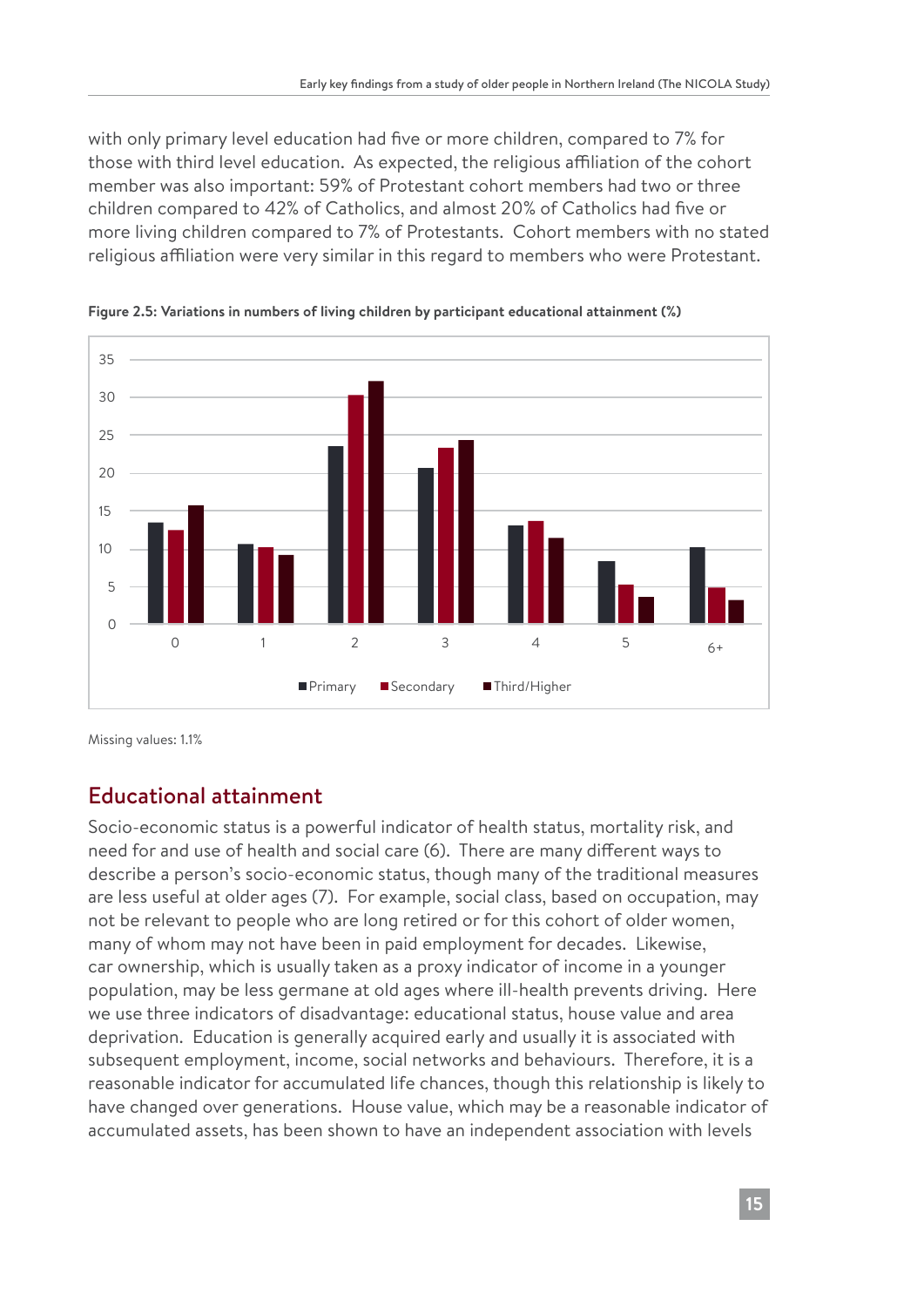#### Chapter 2

of self-reported health status and mortality (1). Finally the characteristics of the area of residence may play a significant role; it is well recognised that people who live in more disadvantaged areas have shorter life expectancies and spend longer proportions of their lives in poor health (8). While some of this is due to residential selection effects, it is thought that the quality of the physical and social environment is important, including access to services and assets that are more conducive to healthy lifestyles.





Missing values (NICOLA): 1%

A quarter (25%) of the NICOLA cohort reported having only primary-level education, and 31% had been to university or college. This is in contrast to the 2011 Census reports which found that nearly one half of people aged 50 and over had only basic education and only 19% had been to university (see Figure 2.6). While acknowledging some differences in the baseline populations and in the definitions, it would appear that NICOLA participants are better educated than the background Northern Ireland population. Notwithstanding this difference, it is apparent that educational attainment is associated with age, and to a lesser extent also with sex (see Figure 2.7). Almost half of those aged 75 and over (49%) had only rudimentary education, but this was true for less than one in five (19%) of those aged 50-64, with a corresponding doubling of the proportion with a third level education. Third level education was less common amongst older women than for their male peers, but slightly more common amongst younger women.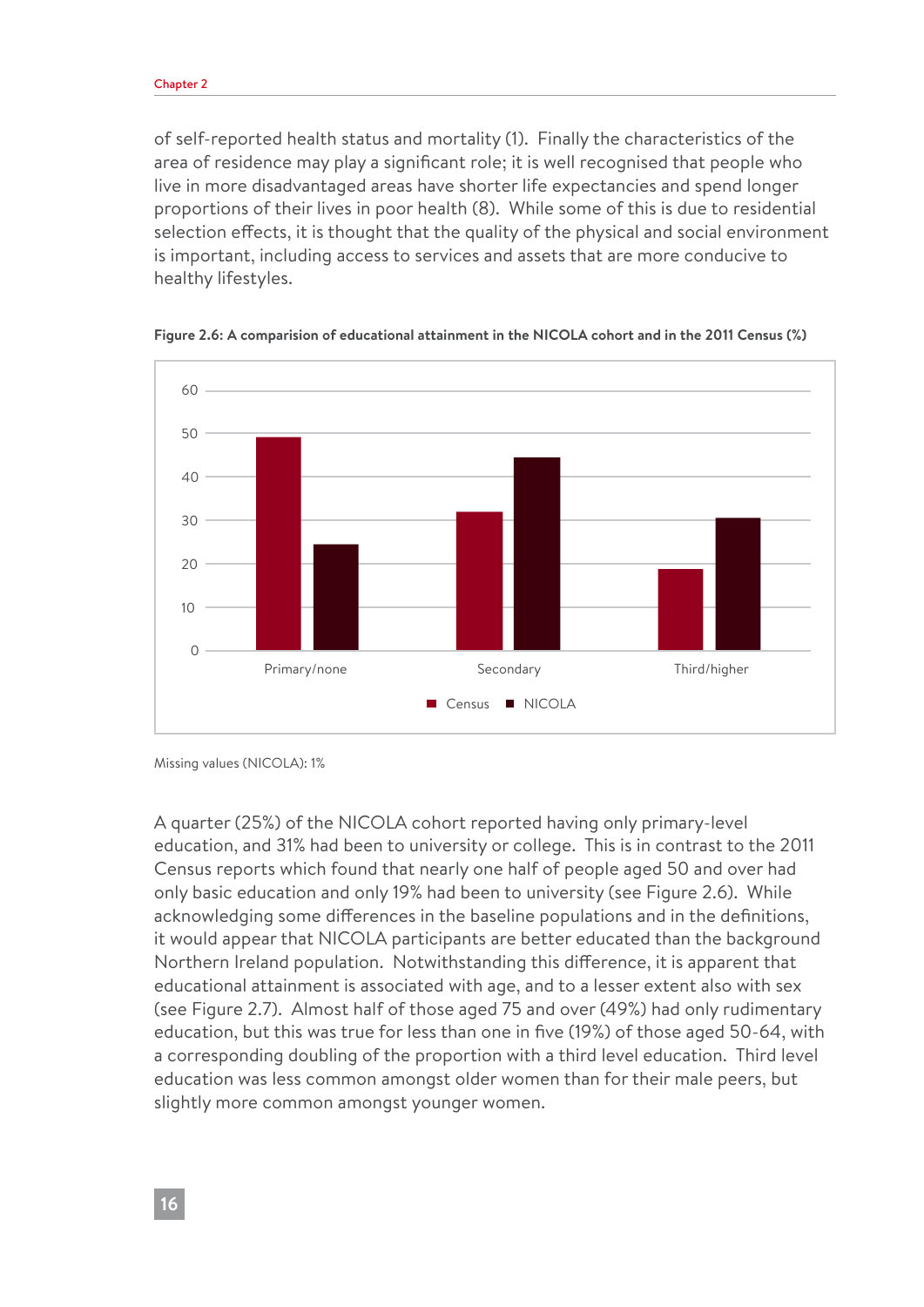

**Figure 2.7: Participant educational attainment by age and sex (%)**

Missing values: 1%



**Figure 2.8: Participant educational attainment by house value (%)**

Missing values: 3%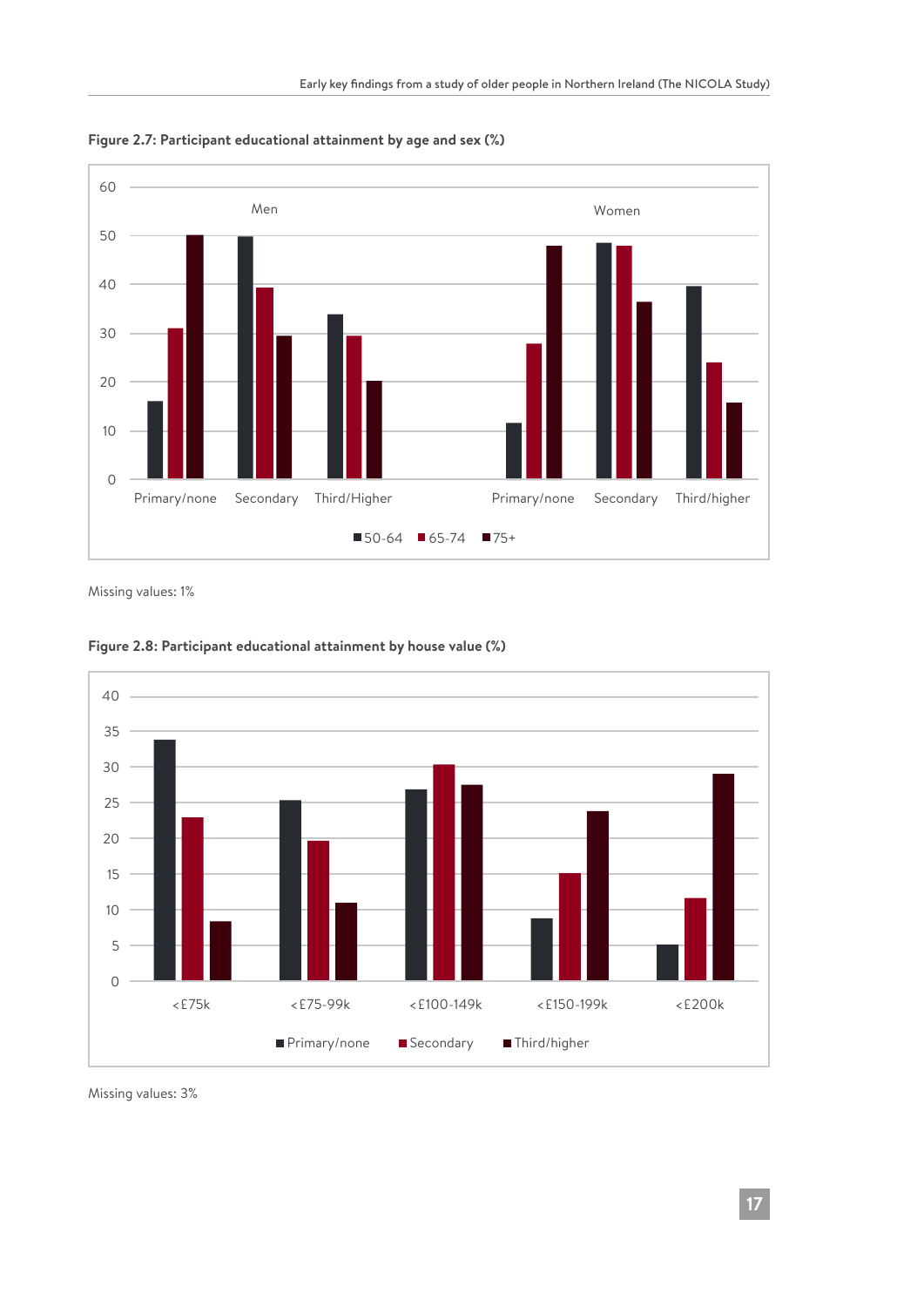Educational attainment is strongly associated with area of residence, and also the value of the house in which the cohort member lives. About a quarter of those with primary level education (26%) live in the most deprived fifth of areas in Northern Ireland, and only 12% live in the most affluent areas. The pattern for those with thirdlevel education is almost the reverse: over one third (35%) live in the most affluent areas, and 11% live in the more disadvantaged areas. The relationship between education and house value is even more stark (see Figure 2.8): the majority (59%) of people with primary-level education live in houses valued at less than £100,000 while 53% of those with third-level education live in houses valued at £200,000 or more.

#### References

- 1. Connolly S, O'Reilly D, Rosato M. House value as an indicator of cumulative wealth is strongly related to morbidity and mortality risk in older people: a censusbased cross-sectional and longitudinal study. Int J Epidemiol. 2010;39:383-91.
- 2. Northern Ireland Statistics and Research Agency. Report of the Inter-Departmental Urban-Rural Definition Group. Statistical classification and delineation of settlements. Belfast: NISRA; 2005.
- 3. Northern Ireland Statistics and Research Agency: Northern Ireland Multiple Deprivation Measure. Belfast: NISRA; 2010.
- 4. Manzoli L, Villari P, Pirone GM, Boccia A. Marital status and mortality in the elderly: a systematic review and meta-analysis. Soc Sci Med. 2007;64:77-94.
- 5. van Jaarsveld CH, Miles A, Edwards R, Wardle J. Marriage and cancer prevention: does marital status and inviting both spouses together influence colorectal cancer screening participation? J Med Screen. 2006;13:172-6.
- 6. Joshi PK, et al. Genome-wide meta-analysis associates *HLA-DQA1/DRB1* and *LPA* and lifestyle factors with human longevity. Nat Commun. 2017;doi:10.1038/ s41467-017-00934-5
- 7. Grundy E, Holt G. The socioeconomic status of older adults: how should we measure it in studies of health inequalities? J Epidemiol Community Health. 2001;55:895-904.
- 8. Office for National Statistics. Inequality in healthy life expectancy at birth by national deciles of area deprivation: England (2009-11).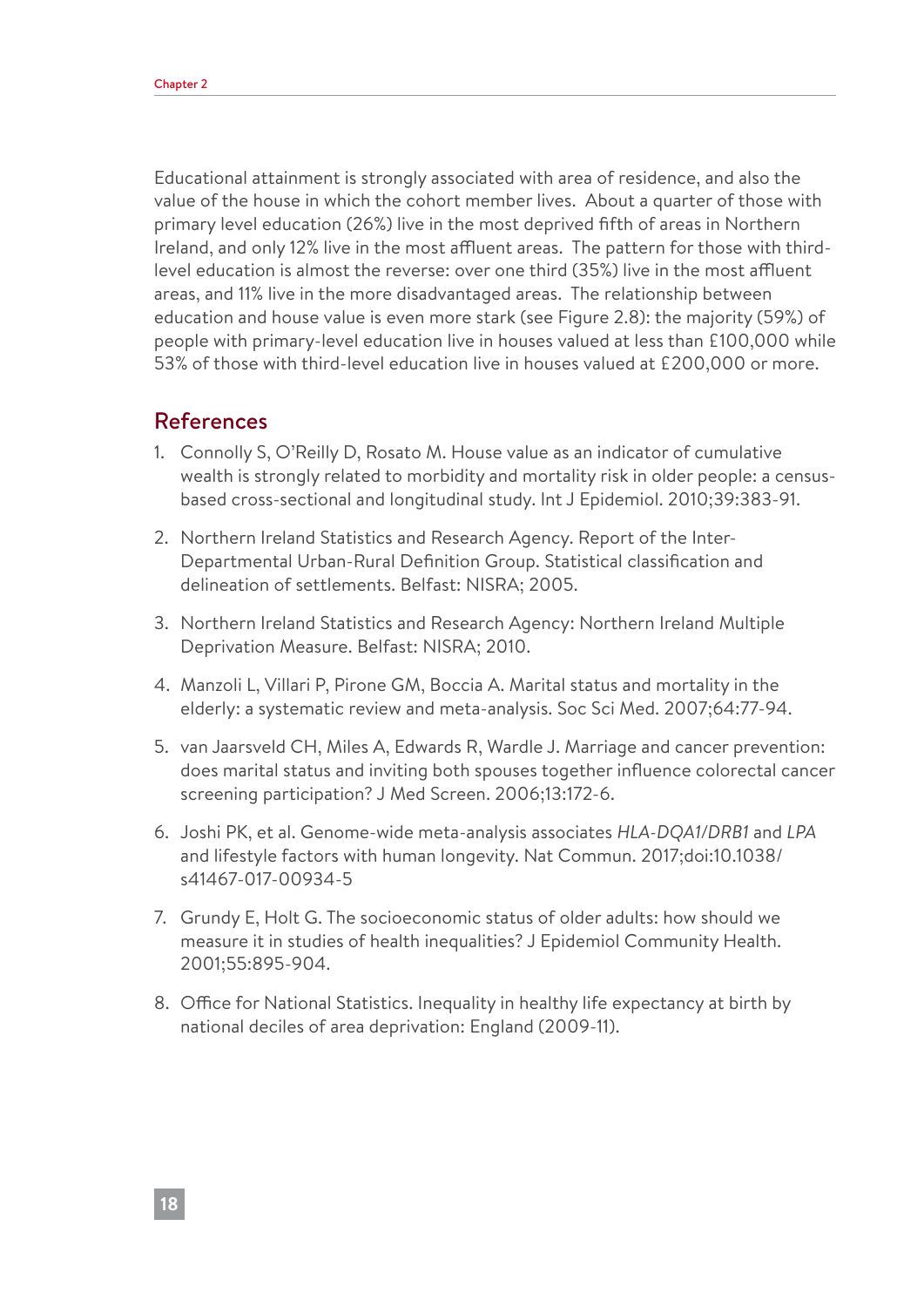# 3 **Labour market participation of older people in Northern Ireland**

#### **Key findings**

- 
- 
- 
- 
- 
-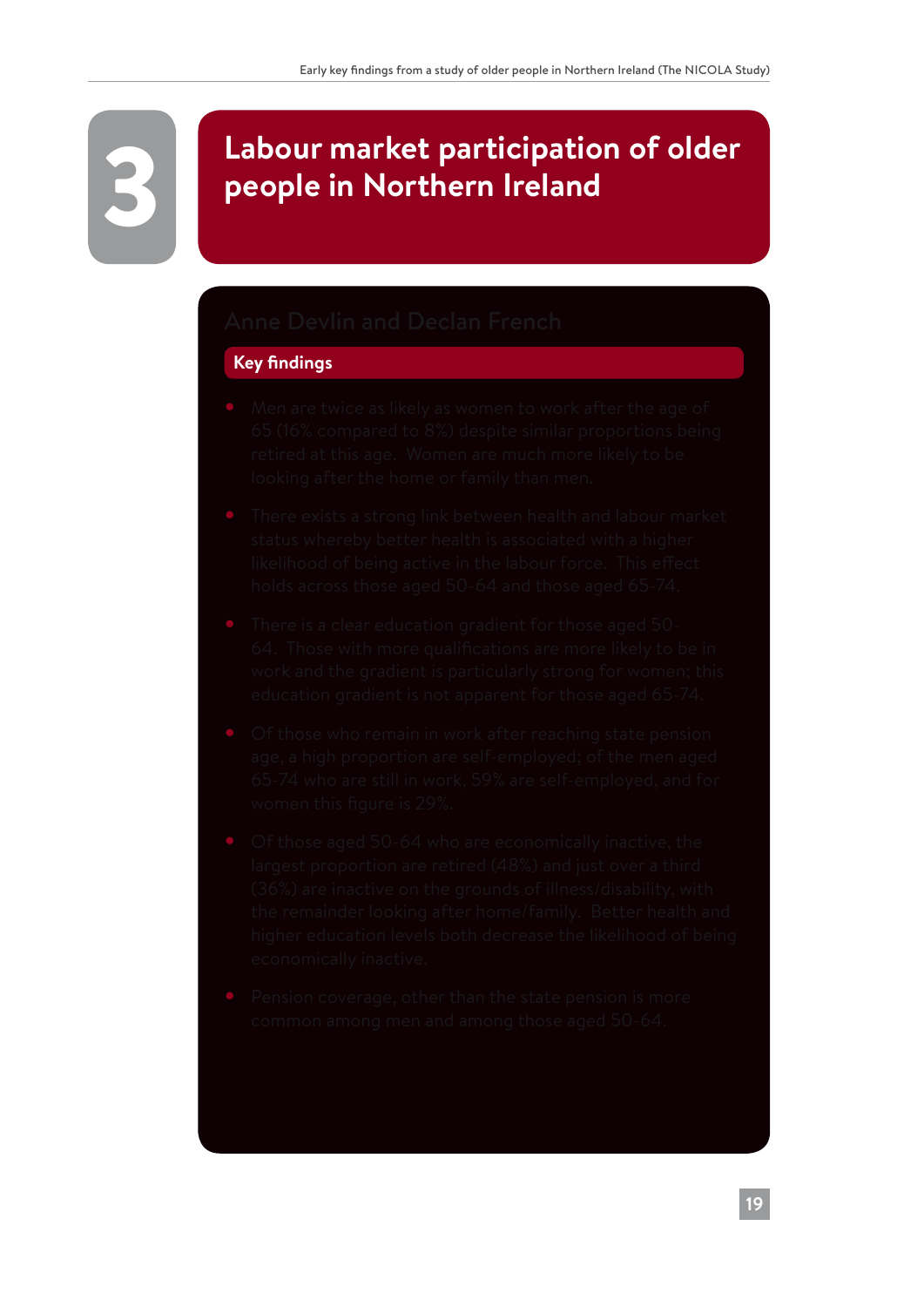#### Introduction

This chapter will focus on the labour market status of older people in Northern Ireland and their planning for retirement. The labour market participation of older people is of increasing social and political importance in Northern Ireland as in the rest of the UK. Increasing life expectancy and falling birth rates in the UK are creating an older population with a diminishing proportion active in the labour force.

This demographic transition will have consequences for individual lifecycle planning and the economy more widely. Individuals will need to work longer and save more for retirement; taxes may have to rise to pay for greater healthcare costs and there may be less entrepreneurial or innovative activity (1).

The policy responses available to government are to increase taxation, to reduce welfare payments, to improve health, to improve public sector productivity or to increase employment (2). Enforced retirement at age 65 was abolished in 2011 and the state pension age will increase to 67 for men and women between 2016 and 2018 (3,4). Occupational pension coverage has been widened by the introduction of autoenrolment, and transferring pensions when changing jobs has become easier (5).

UK employment among older adults has been increasing among both men and women. The English Longitudinal Study of Ageing (ELSA) has found that over time people are more likely to be working into their 50s and 60s, and younger groups of individuals expect to be working longer. Also, between 2002/03 and 2014/15, the proportion of men working in the five years after reaching state pension age nearly doubled while the equivalent proportion of women increased by 50% (6,7).

This chapter will examine the labour force participation of older adults in Northern Ireland, with a particular emphasis on those between the ages of 50 and 64 and between the ages of 65 and 74. We will explore the impact of health, sex and education level on labour force participation.

#### **Overview**

Northern Ireland has the second lowest employment rate of older adults in the UK (8). Just over one third of those in Northern Ireland over the age of 50 are in work whether that is employed or self-employed. Labour market participation among older people is determined by a complex and multidimensional set of factors, including but not limited to: health, education, employment history, wealth, pension coverage and family commitments.

Participants in NICOLA are asked what best describes their current situation: retired, employed, self-employed, unemployed, permanently sick/disabled, looking after home/family, in education or training and other. In Table A3.1, we list the employed and the self-employed as 'at work'. The column labelled 'other' includes those who are in education/training and those who are permanently sick/disabled. Those who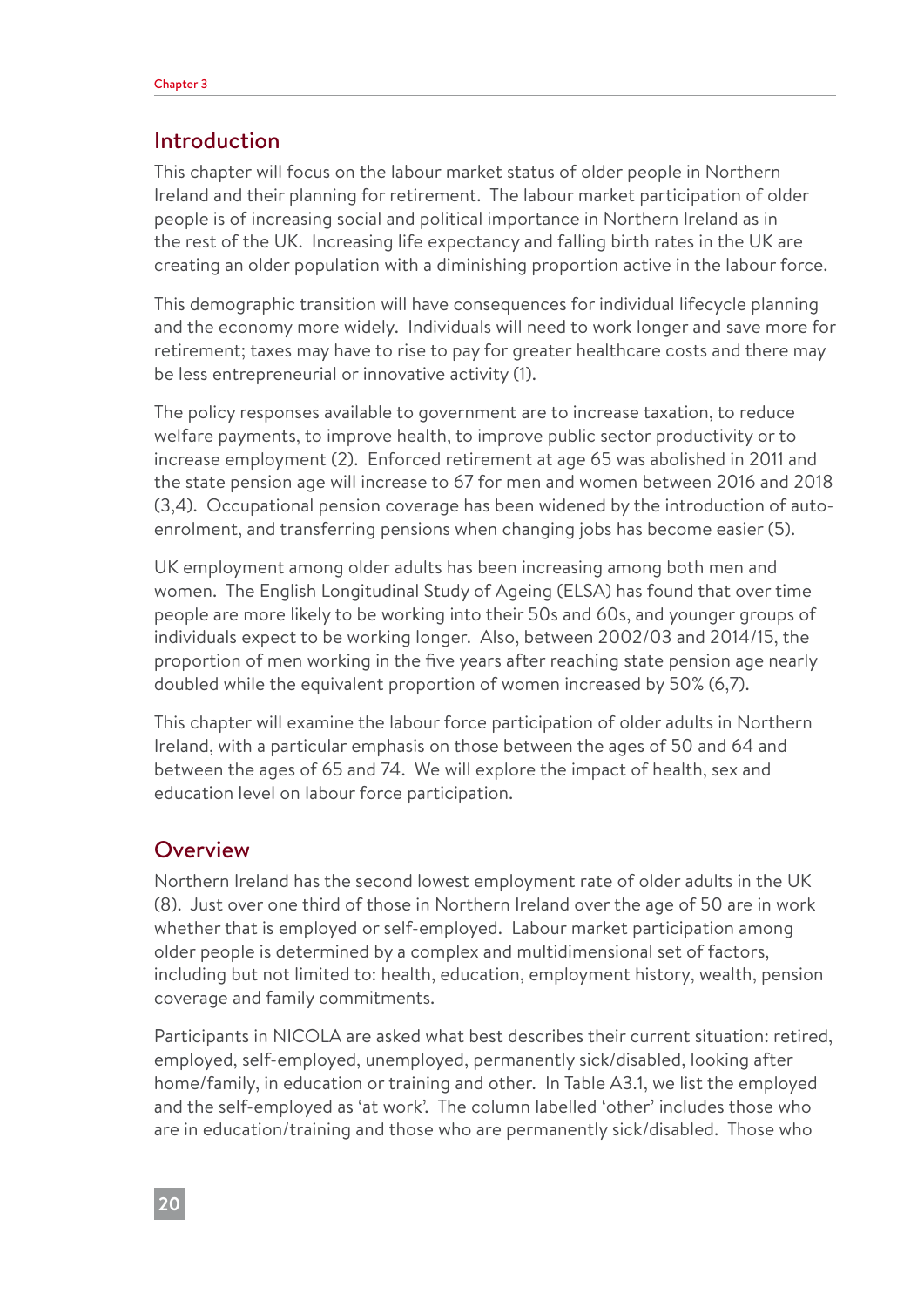answered 'don't know', something other than the categories mentioned, or refused this question (2% of the sample) are not included in Table A3.1.

Of those aged 50-64, 62% of men and 57% of women are at work in Northern Ireland, whether that is employed or self-employed. We would expect the employment rate to fall as people age, particularly upon reaching pension age. The employment rate for those aged 50-64 in Northern Ireland is 59% compared to 12% for those aged 65-74. Men are more likely to remain in work in their later years than women. The male employment rate for those aged 65-74 is twice that of the rate for women.

In Northern Ireland, employment rates of those aged over 50 have been increasing since the 2008 recession (8). Two factors have contributed to this increase. Firstly, the effect on incomes of the financial crisis that saw a significant drop in living standards and secondly, the shift from labour intensive, manual jobs to service based jobs that are more conducive to working in later years (8). The recent pension reforms, brought about by the Pensions Act 2014, are also likely to lead to people working longer.

Women in Northern Ireland are more likely to be at work between the ages of 50-64 (57%) than women in the Republic of Ireland (46%) (9). Despite this, the employment rate for people over the age of 65 in Northern Ireland is the same as in the Republic of Ireland (12%). The proportion of older adults in Northern Ireland who are at work is similar to what is found in England (59% vs 62% for those aged 50-64) (7,10). The United Kingdom as a whole has a higher employment rate for older adults (55-64 years) than countries in the EU and the OECD group of developed countries (11).

## Determinants of labour market status of men and women aged 50-64

The extent to which employment status is associated with health, education and wealth in those individuals aged 50-64 is explored below.

#### *Employment and health*

NICOLA participants were asked to rate their current health status using a five-point scale: excellent; very good; good; fair; or poor. For analysis, and for comparability with other studies, three groups were constructed: 1) those self-reporting their health as excellent, very good or good; 2) those who report their health as fair; and 3) those who self-report as having poor health.

Figure 3.1 shows that health and employment status are very strongly linked for those people aged 50-64. The employment rate amongst those that report their health status as good or better than good is 71% compared to 45% of those who report their health as fair and 16% of those who report poor health. Breaking down further by sex, 76% of men reporting their health as good or better are at work, 49% of those in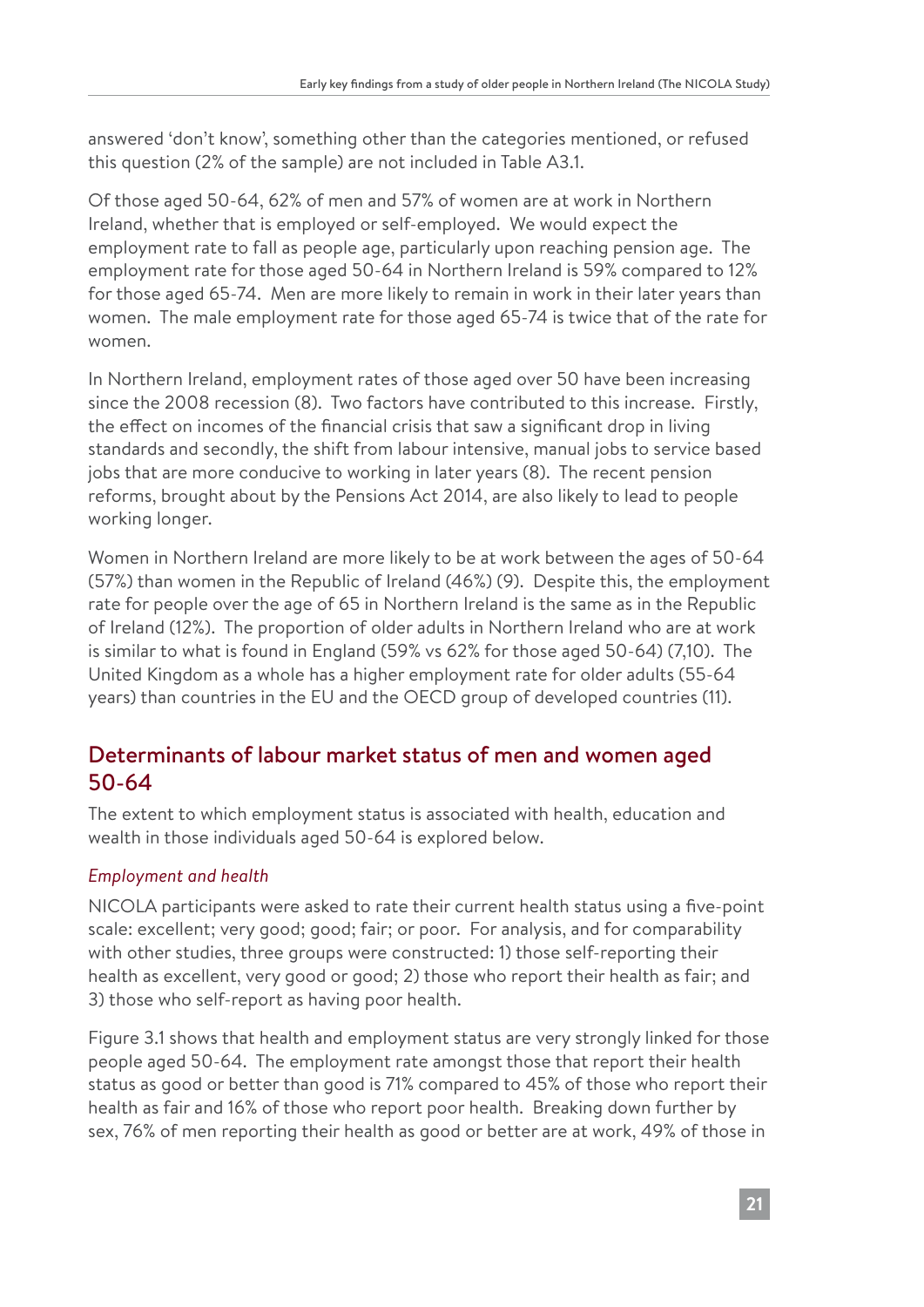fair health are working and 19% of those who report their health as poor are working. For women these figures are 68%, 41% and 13% respectively.

In comparison with England, the employment rates for those in fair or good health is similar across the two countries but for those in poor health the employment rate in England (23%) is significantly greater than it is in Northern Ireland (16%).<sup>a</sup>



**Figure 3.1: Proportion of those aged 50-64 who are in work by self-reported health status and sex** 

#### *Employment and education*

The existing literature also points to a positive link between education and employment. For example, those with greater levels of education have been found to be much less likely to experience spells of unemployment (12-16). Further, investing in education leads to positive labour market outcomes becoming more likely (i.e., employment or being self-employed) and, to a lesser extent, reduces the likelihood of negative labour market outcomes (i.e., unemployment or economic inactivity).

NICOLA uses participants' highest level of education to measure education levels. This is a 7-point scale ranging from some primary education right through to completion of a postgraduate or higher degree. Again, three main groups were identified and used to regroup the data: (1) no education/primary education; (2) secondary education; and (3) third/higher education.

Authors own calculations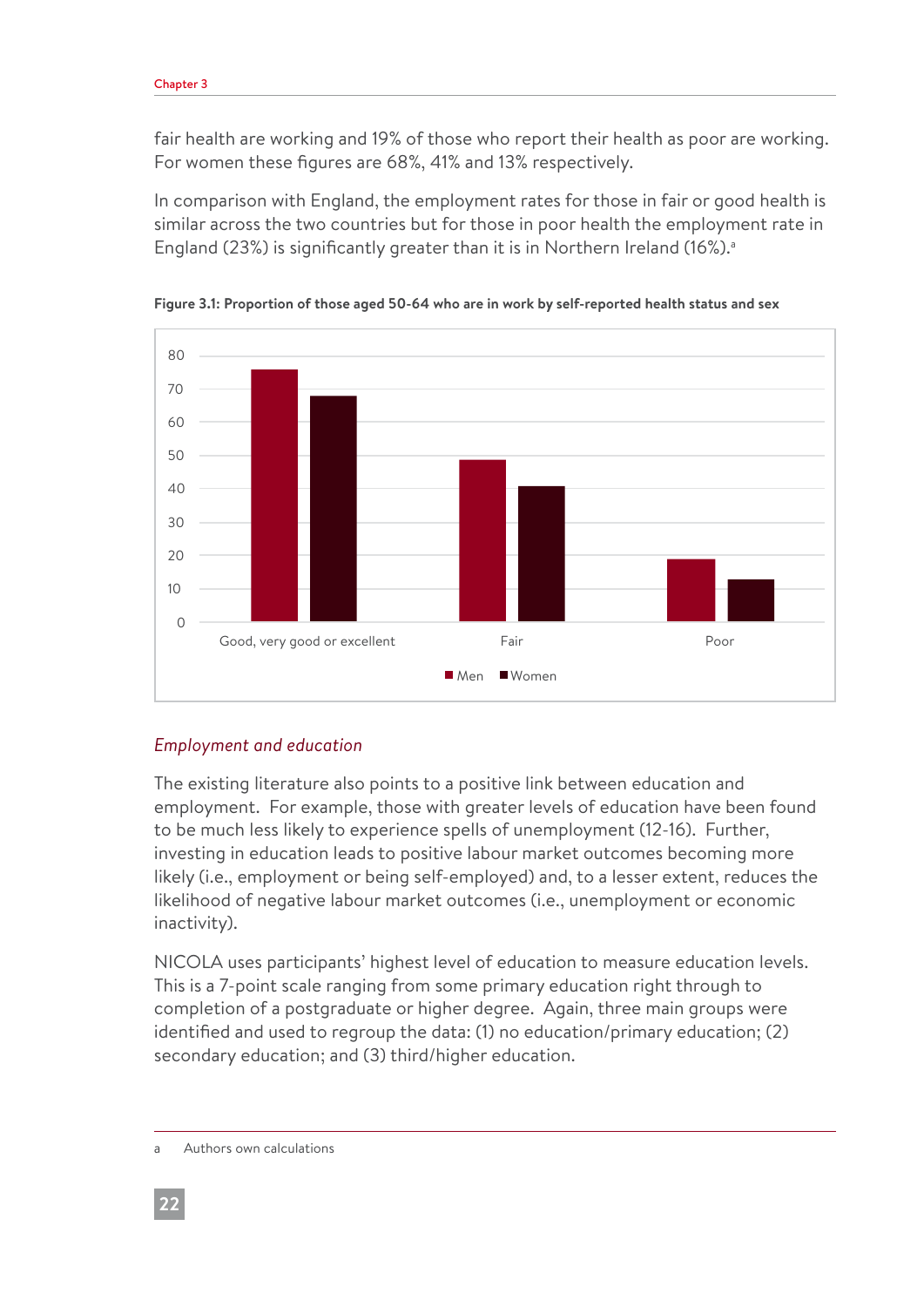Looking at men aged 50-64, 65% describe their highest level of education as secondary and another 18% have completed third level education. Sixteen percent have either primary or no education. Women have similar education levels: 12% of women aged 50-64 have completed either no schooling or only primary level education, 66% have completed secondary education and 22% have a third-level education.

Figure 3.2 shows that a clear education gradient exists within the 50-64 age group in Northern Ireland, with those with more education more likely to be in work. We see that 48% of men with primary or no education are in work, 61% of those with a secondary education are in work and 70% of those men with a third level or higher qualification are in work. While 31% of women with primary or no education are in work, for those with a secondary or third level/higher education the employment rates are 53% and 69% respectively. The education gradient that exists is therefore greater for women than it is for men.

The TILDA study (2011) found that there is a clear education gradient in Ireland: participants with higher educational attainment are more likely to be in employment when aged 50-64, and the relationship is particularly strong amongst women (9). ELSA (2006) has found that individuals with a low education level are more likely to leave full-time work than those with a higher level of education (7,10).



#### **Figure 3.2: Employment rate (%) in those aged 50-64 by highest level of education and sex**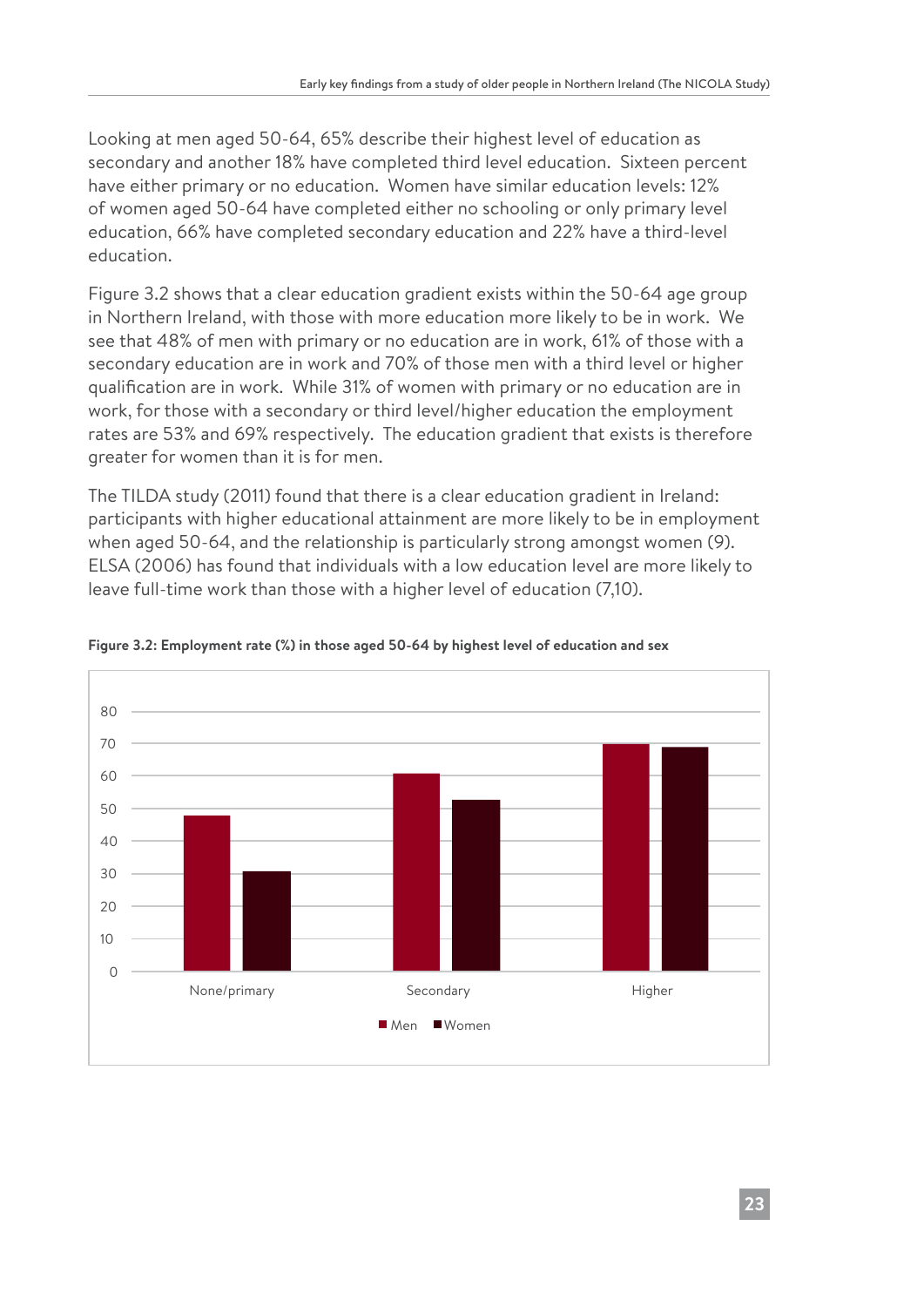#### Labour market status of those aged 65-74

This section explores the labour market status of men and women aged 65-74. This age group were beyond the state pension age, with much greater numbers in retirement. However, some remain in the workforce. Over four-fifths of men aged 65-74 are retired (82%), with 16% remaining in work while for women these figures are 81% and 8%, respectively, with 6% looking after home or family. Of those men at work in this age bracket, 59% are self-employed (29% for women).

Like those under the state pension age, the link between health and employment is still apparent in this older group. Of men aged 65-74 who report their health as good or better than good, 22% are at work compared to 4% of those who report their health as poor. For women, 12% of those in good or better than good health and 1% of those in poor health are working.

In the 65-74 age group, we can see significant differences in education level among participants: nearly twice as many men report their highest education level as none or primary compared to the 50-64 age group, and women aged 65-74 are half as likely as those below state pension age to have received a third level education.

Amongst those aged 65-74, 17% of men who received at most a primary education are in employment; 17% of those with a secondary level education are in work and 15% those with a higher level education are at work (Figure 3.3). For women, these figures are 6%, 10% and 9% respectively. The same education gradient does not hold here as it does for those aged 50-64. It is possible that those with a higher education level retire earlier than others as they have had better incomes over their working lives and have better pension provision.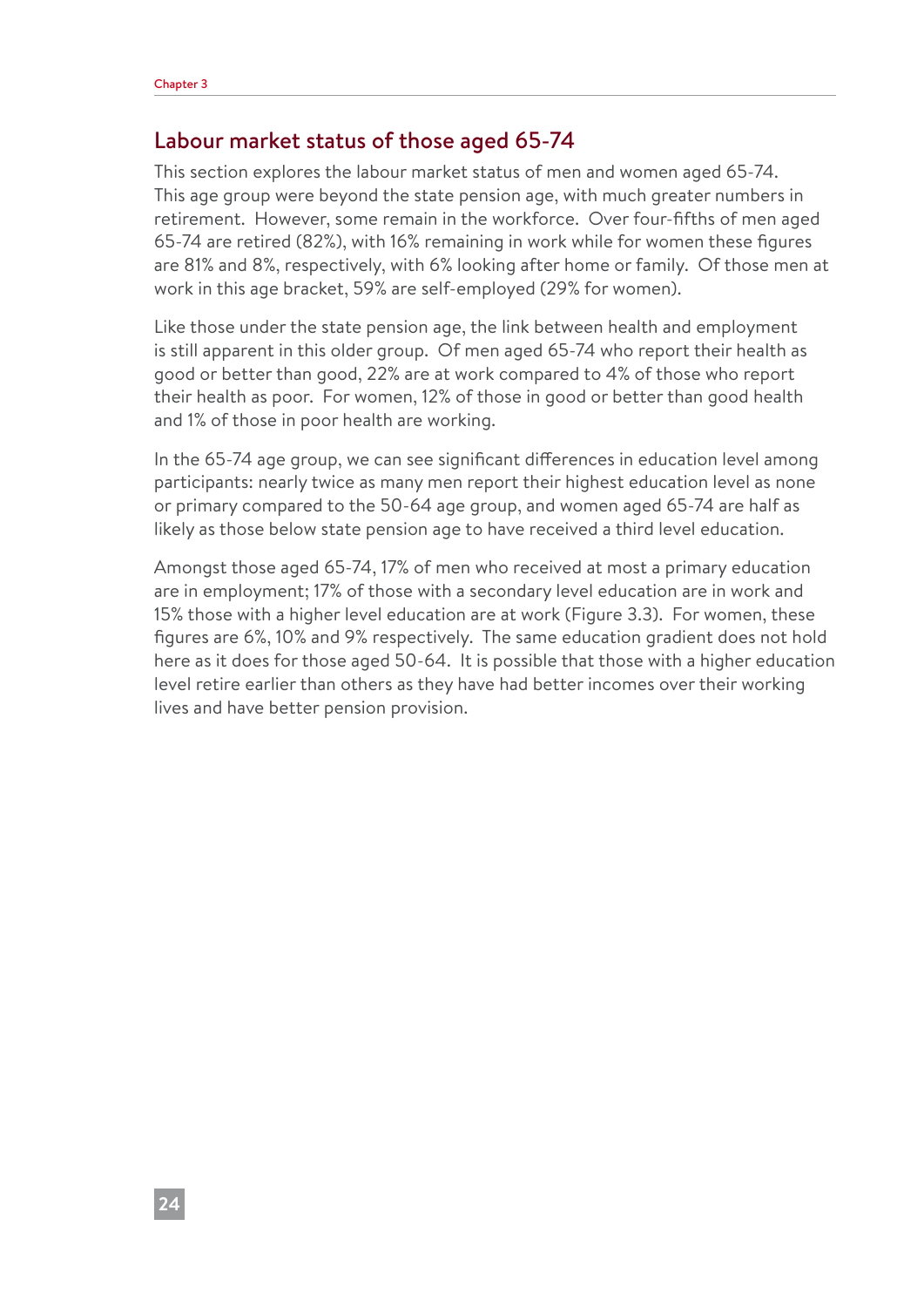

**Figure 3.3: Proportion of those aged 65-74 at work or retired by education level and split by sex**

For both men and women in this age group, retirement increases with education level and at a greater rate for women. About 7% of women aged 65-74 with either no schooling or a primary level education describe themselves as sick/disabled or looking after the home compared to 2% of those with a third level education.

#### Economic inactivity

Economic inactivity in Northern Ireland has been significantly higher than the UK average over the last three decades. Those economically inactive are either not in a job or not actively seeking a job. Economic inactivity typically includes students, retirees, people who are long-term sick or disabled and those who have left the labour market to look after the home or family. Recent figures for Northern Ireland show that the economic inactivity rate of the working age population is 25.9% which is considerably higher than the UK average of 21.6% (8).

Of those aged 50-64 in our sample who are economically inactive, the largest proportion (48%) are inactive as they are retired and 36% are inactive on the grounds of long-term sickness or disability (Figure 3.4).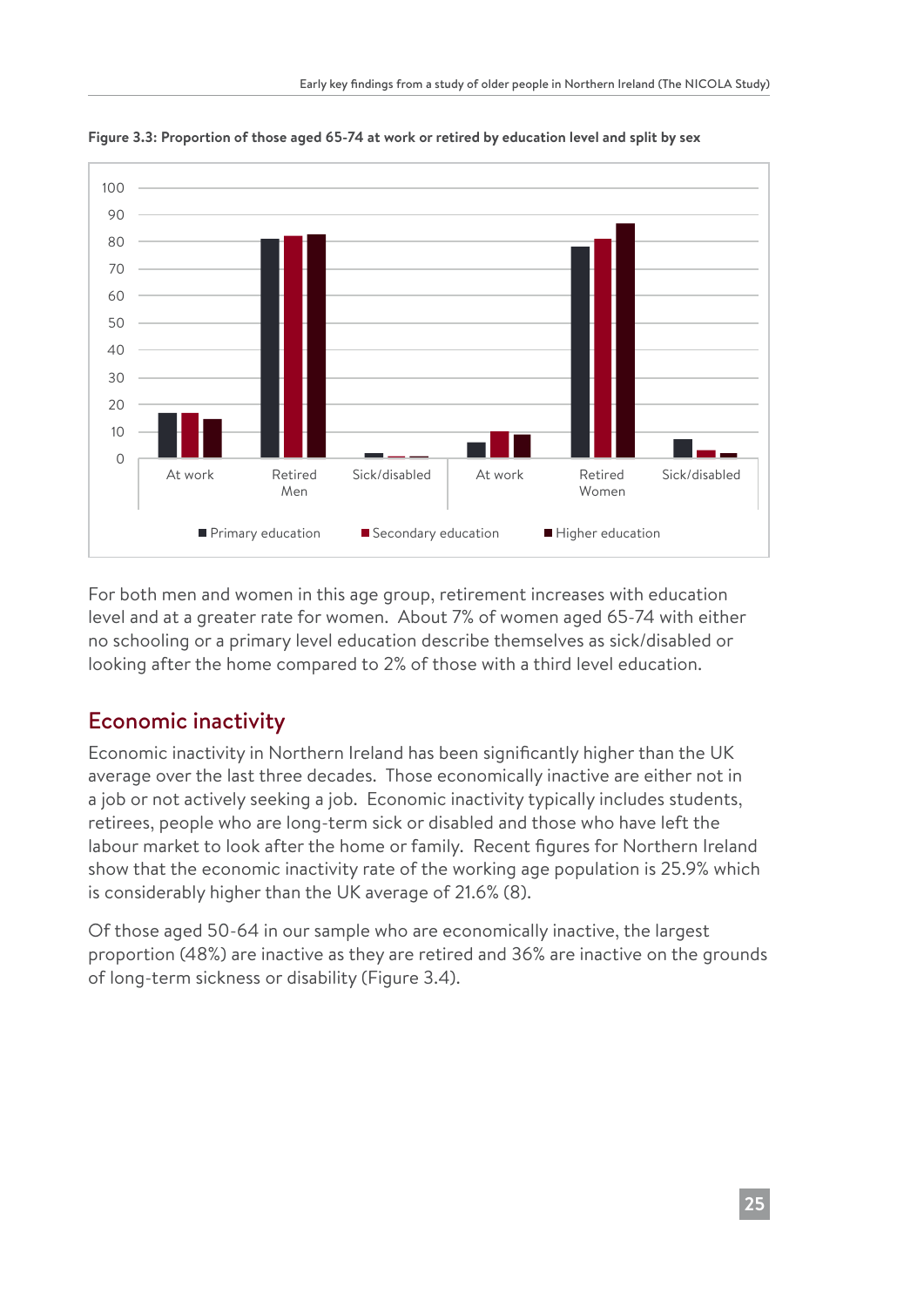#### Chapter 3



**Figure 3.4: Economic inactivity by reason and sex amongst those aged 50-64 (%)**

Of those in poor health, 75% report as economically inactive compared to 24% of those participants who report their health positively. Economic inactivity, like employment, is also linked with education level; 27% of those aged 50-64 in Northern Ireland with a degree or above are economically inactive compared to 49% of those with a primary education. Education is a much more important factor in determining economic inactivity for women than it is for men (Figure 3.5).



**Figure 3.5: Proportion of those aged 50-64 who report as economically inactive by education level and sex**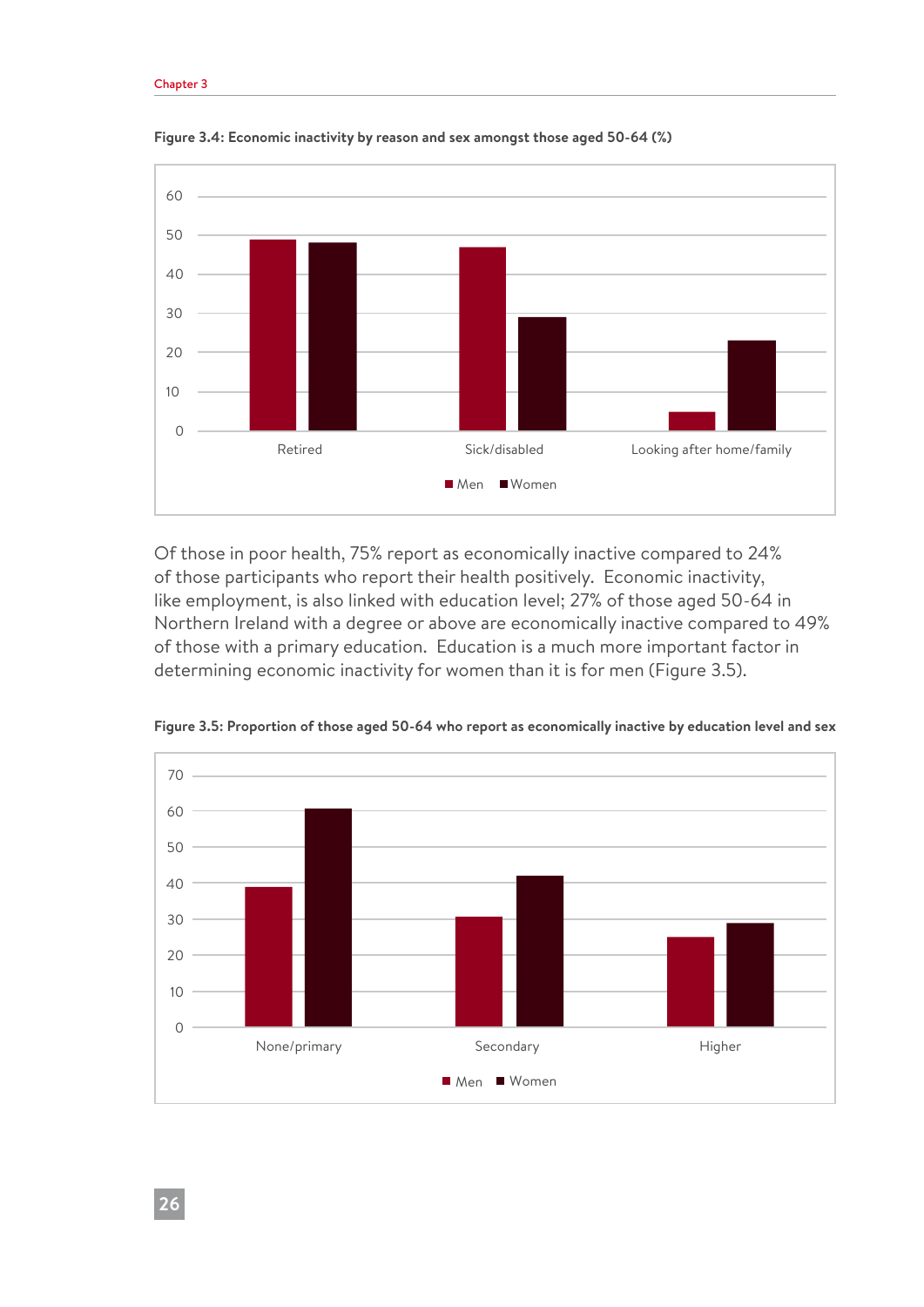#### The pathway to and preparation for retirement

Of NICOLA participants, 59% have some form of pension coverage other than their state pension (Figure 3.6). Pension coverage varies depending on age, with those aged 50-64 ten percentage points more likely to have additional pensions than those aged over 75 (63% compared to 53%). Men are also much more likely to have pension coverage, though this appears to be changing over time as the gap is much smaller amongst the younger age group. This is likely due to pension reforms over recent years, particularly the introduction of auto-enrolment, and more women entering the labour force.



**Figure 3.6: Proportion of those with pension coverage (other than the state pension) by age and sex**

Employer pensions are the most common type of additional pension with 85% of those who have a pension other than their state pension reporting having an employer pension. Of those people who report a pension other than their state pension, 22% have more than one.

For some workers in Northern Ireland retiring is an abrupt transition, while for others the process can be more gradual. Of those who describe themselves as retired, 4% have done some paid work in the last week. Working after retirement is more likely amongst men and also more likely amongst the younger participants – 13% of men aged 50-64 report being retired but having done some paid work in the last week compared to 4% of women (for those over the age of 75 these figures are 2% and 1% respectively). A greater proportion of men aged over 65 are working part-time than those under 65 (Figure 3.7) and women are more likely to be working part-time at all ages. Further waves of NICOLA will enable us to explore transitions to retirement in more detail.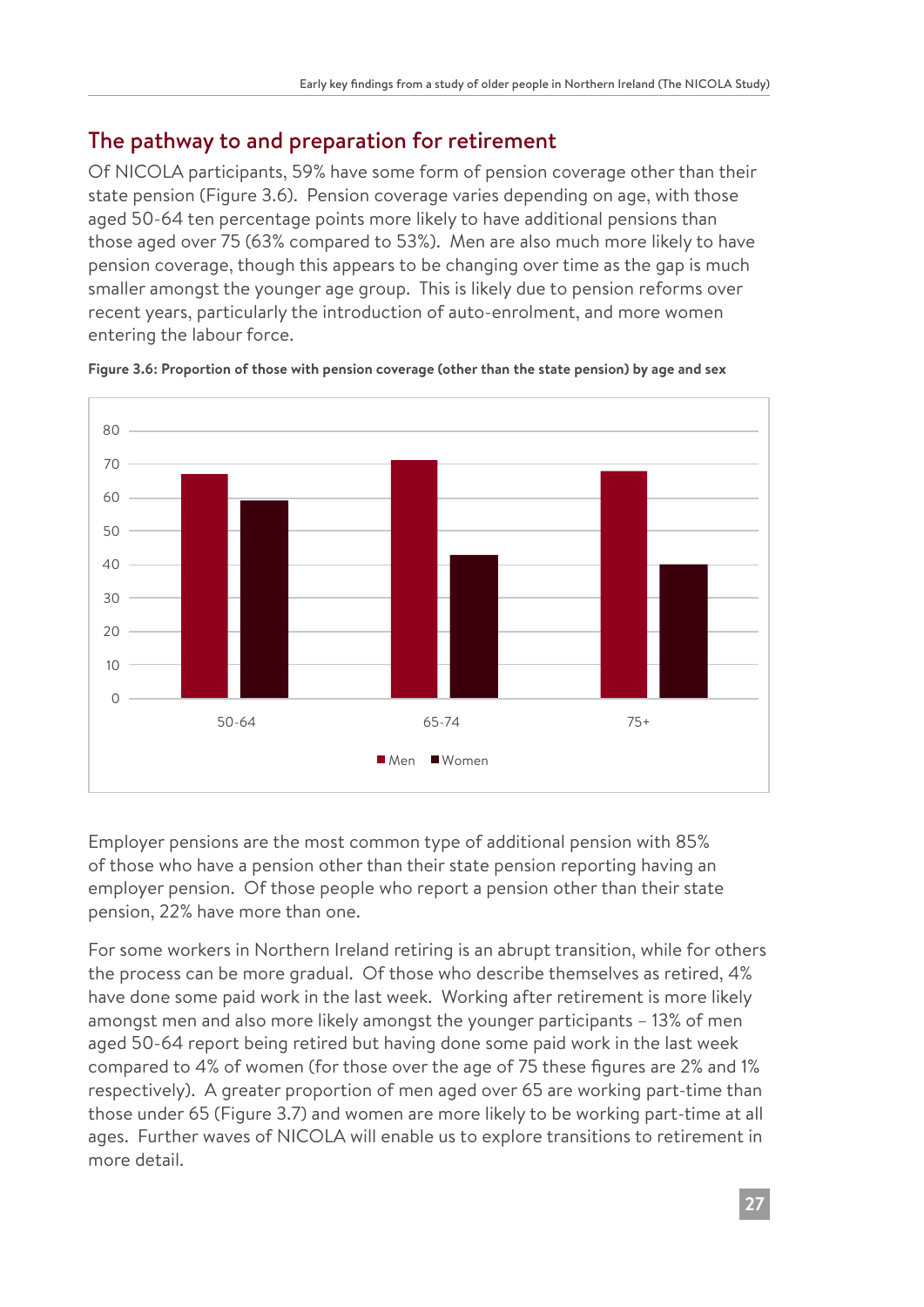#### Chapter 3



**Figure 3.7: Proportion of those who are employed part-time (less than 35 hours/week including paid overtime) by age and sex**

#### Conclusion

The labour force participation of older adults in Northern Ireland is similar to elsewhere in the UK and the Republic of Ireland. Health has a strong link with employment, with those in better health more likely to be in work. This pattern is similar for men and women and is true across the age groups. There is an education gradient, with those with higher levels of education more likely to be in work in later life than those with less education. However, this association with education was stronger for women than for men. The relationship between education and employment changes as individuals age, for among those aged 65-74 education has little effect on labour force participation.

Being in work not only benefits the economy through increased taxation, but also has benefits for the individual. Remaining in work for longer is thought to improve numerous aspects of an individual's life (8). Employers of older people also benefit as it is anticipated that, in the coming years, there will be more jobs created than can be filled. Employers can benefit from the knowledge and expertise of older workers, older staff can mentor new recruits and retention of older workers prevents skills disappearing from the workforce.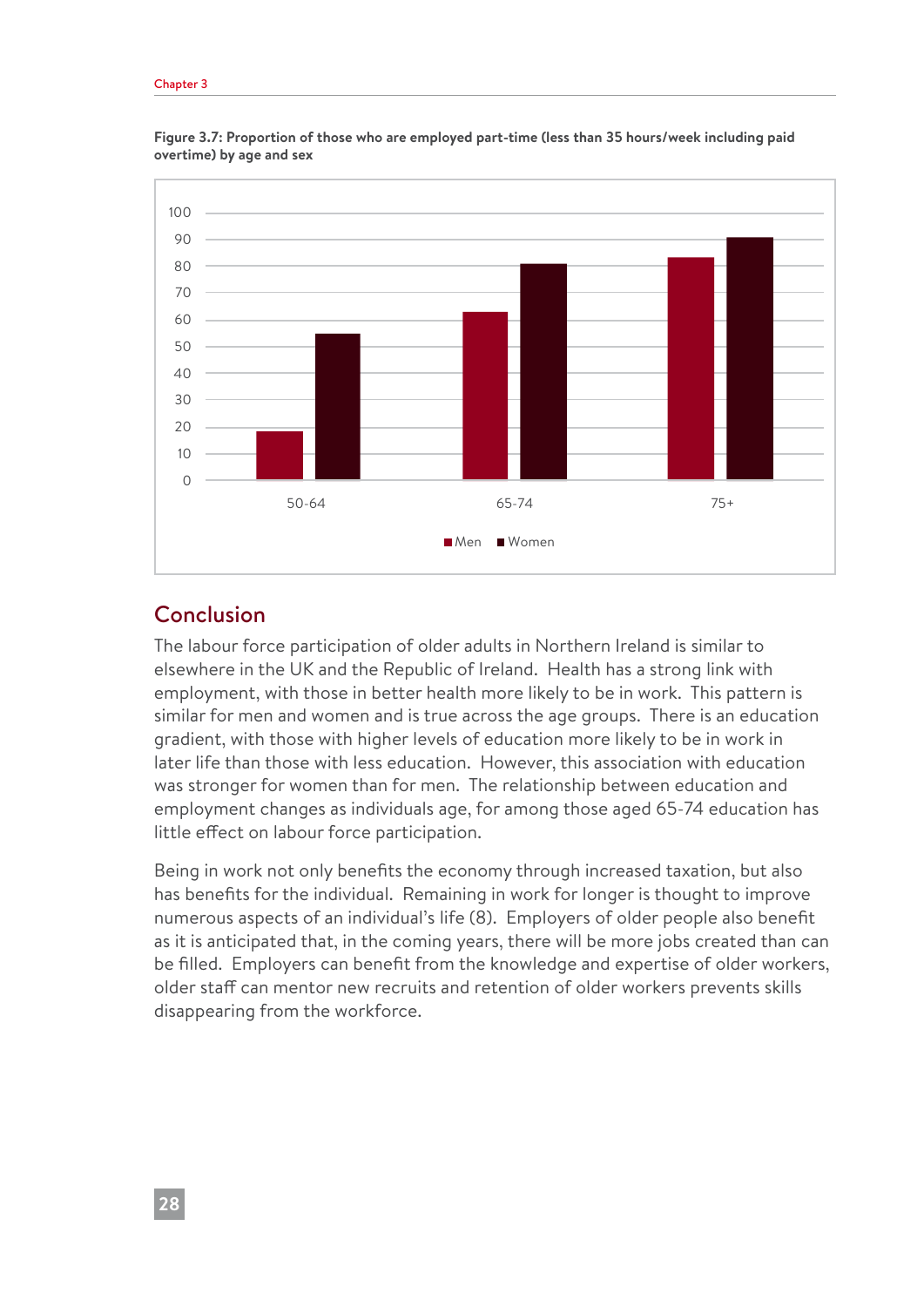## References

- 1. ONS. Older workers in the labour market, 2012 [online document]. Office of National Statistics; 2012 [cited 2/11/17]. Available from: http://webarchive. nationalarchives.gov.uk/20160105160709/http://www.ons.gov.uk/ons/ dcp171776\_267809.pdf
- 2. UK Parliament. Political challenges relating to an aging population: key issues for the 2015 Parliament [online document]. House of Commons Library; 2015 [cited 2/11/17]. Available from: https://www.parliament.uk/business/publications/ research/key-issues-parliament-2015/social-change/ageing-population/
- 3. Department of Work and Pensions (DWP) Pensions Act 2014 [webpage]. DWP; 2013 [updated May 2014] [cited 10/9/17]. Available from: https://www.gov.uk/ government/collections/pensions-bill
- 4. Thurley, D. State pension reform [online document]. House of Commons Library; 2013 [cited 15/10/17]. Available from: http://researchbriefings.parliament.uk/ ResearchBriefing/Summary/SN05787
- 5. Department for Business, Innovation and Skills (DBIS). Default retirement age to end this year [webpage]. DBIS; 2011 [cited 20/10/17]. Available from: https://www. gov.uk/government/news/default-retirement-age-to-end-this-year
- 6. Department of Work and Pensions (DWP), Webb S. Older People's Day: 1 million in work over 65: 3 years since end of default retirement age [webpage]. DWP; 2014 [cited 20/10/17]. Available from: https://www.gov.uk/government/news/ older-peoples-day-1-million-in-work-over-65-3-years-since-end-of-defaultretirement-age
- 7. Banks J, Batty GD, Begum N, Demakakos P, de Oliveira C, Head J, et al. The dynamics of ageing: evidence from the English Longitudinal Study of Ageing 2002-15 [online document]. ELSA; 2016 [cited 25/10/17]. Available from: https:// www.ifs.org.uk/uploads/elsa/docs\_w7/ELSA%20Wave%207%20report.pdf
- 8. Northern Ireland Statistics and Research Agency (NISRA). Northern Ireland Labour Market Report February 2017 [online document]. NISRA; 2017 [cited 1/10/17]. Available from: https://www.economy-ni.gov.uk/sites/default/files/ publications/economy/labour-market-report-february-2017.PDF
- 9. Mosca I, Barrett A. Retirement and labour market participation. In: Barrett A, Savva G, Timonen, V, Kenny RA, editors. Fifty plus in Ireland: first results from the Irish Longitudinal Study on Ageing (TILDA). Dublin: Trinity College Dublin; 2011. p. 219-42. [online document]. TILDA; 2011 [cited 01/11/17]. Available from: http:// tilda.tcd.ie/publications/reports/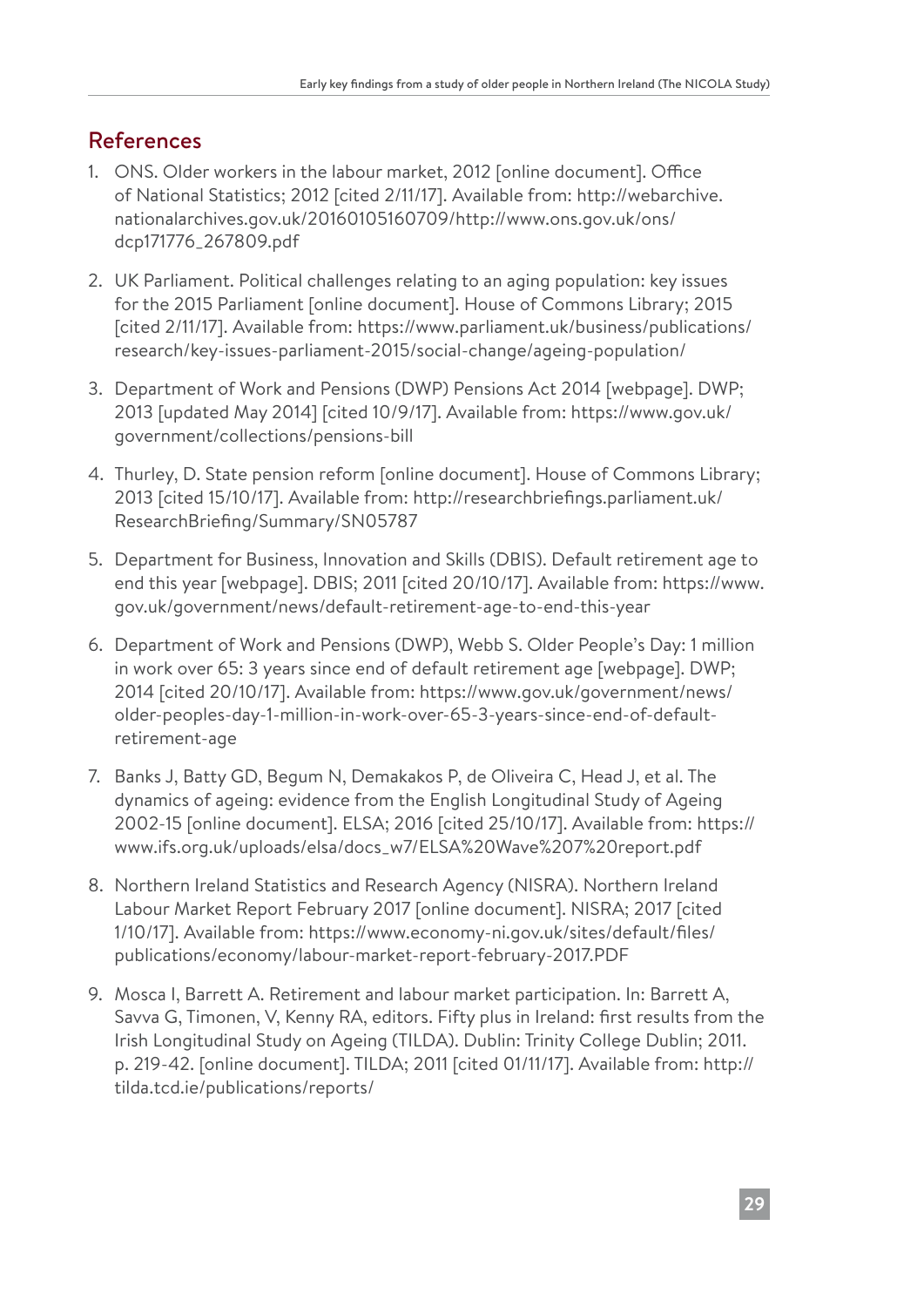- 10. Banks J, Tetlow G. Extending working lives living in the 21st century: older people in England. The 2006 English Longitudinal Study of Ageing (Wave 3) [online document]. ELSA; 2008 [cited 1/11/17] Available from: http://www.elsaproject.ac.uk/reportWave3
- 11. Waddell G, Burton AK. Is work good for your health and well-being? [online document] DWP; 2006 [cited 20/10/17]. Available from: https://www.gov.uk/ government/publications/is-work-good-for-your-health-and-well-being
- 12. Bowen WG, Finegan TA. The economics of labor force participation. USA: Princeton University Press; 1969.
- 13. Jaumotte F. Female labour force participation: past trends and main determinants in OECD countries. OECD; 2013 [cited 25/10/17]. Available online from: https:// papers.ssrn.com/sol3/papers.cfm?abstract\_id=2344556
- 14. Cai L. The relationship between health and labour force participation: evidence from a panel data simultaneous equation model. Labour Econ. 2010;17(1):77-90.
- 15. Chirikos TN. The relationship between health and labour market status. Annu Rev Public Health. 1993;14:293-312.
- 16. Nickell S. Education and lifetime patterns of unemployment. J Polit Econ. 1979; 87(5):117-31.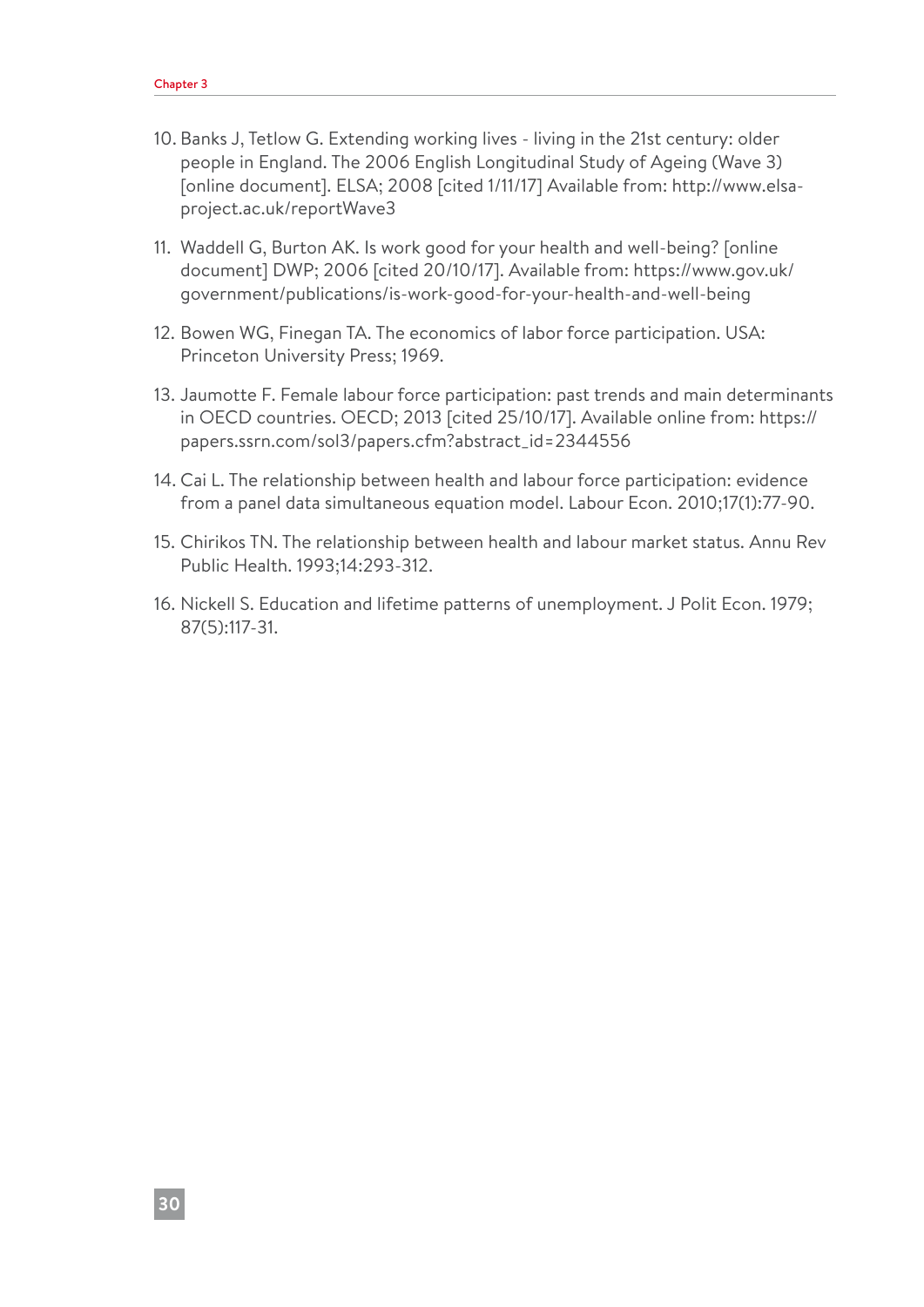## 17. Appendix 3.1

|           | <b>Retired</b> | At work        | <b>Looking after</b><br>home | Long-term<br>sick/disabled | Other          | Total (N) |
|-----------|----------------|----------------|------------------------------|----------------------------|----------------|-----------|
| Men       | $\%$           | $\%$           | $\%$                         | $\%$                       | $\%$           |           |
| $50 - 64$ | 15             | 62             | 1                            | 14                         | 8              | 1,781     |
| 65-74     | 82             | 16             | $\overline{0}$               | $\overline{2}$             | $\overline{O}$ | 1,170     |
| $> = 75$  | 93             | $\overline{7}$ | $\overline{0}$               | $\overline{0}$             | $\overline{O}$ | 711       |
| Total     | 50             | 38             | 1                            | 8                          | $\overline{4}$ | 3,662     |
|           |                |                |                              |                            |                |           |
| Women     | $\%$           | $\%$           | $\%$                         | $\%$                       | $\%$           |           |
| $50 - 64$ | 19             | 57             | 9                            | 11                         | 5              | 2,300     |
| 65-74     | 81             | 8              | 6                            | $\overline{4}$             | $\overline{O}$ | 1,292     |
| $> = 75$  | 90             | 1              | $\overline{7}$               | 3                          | $\overline{O}$ | 846       |
| Total     | 49             | 33             | 8                            | 8                          | $\overline{3}$ | 4,438     |
|           |                |                |                              |                            |                |           |
| All       | $\%$           | $\%$           | $\%$                         | $\%$                       | $\%$           |           |
| $50 - 64$ | 17             | 59             | 5                            | 13                         | 6              | 4,081     |
| 65-74     | 82             | 12             | 3                            | 3                          | $\overline{0}$ | 2,462     |
| $> = 75$  | 91             | $\overline{4}$ | 3                            | $\overline{2}$             | $\overline{O}$ | 1,557     |
| Total     | 49             | 35             | $\overline{4}$               | 8                          | $\overline{3}$ | 8,100     |

**Table A3.1: Labour market status by age group and sex**

Missing values: 2%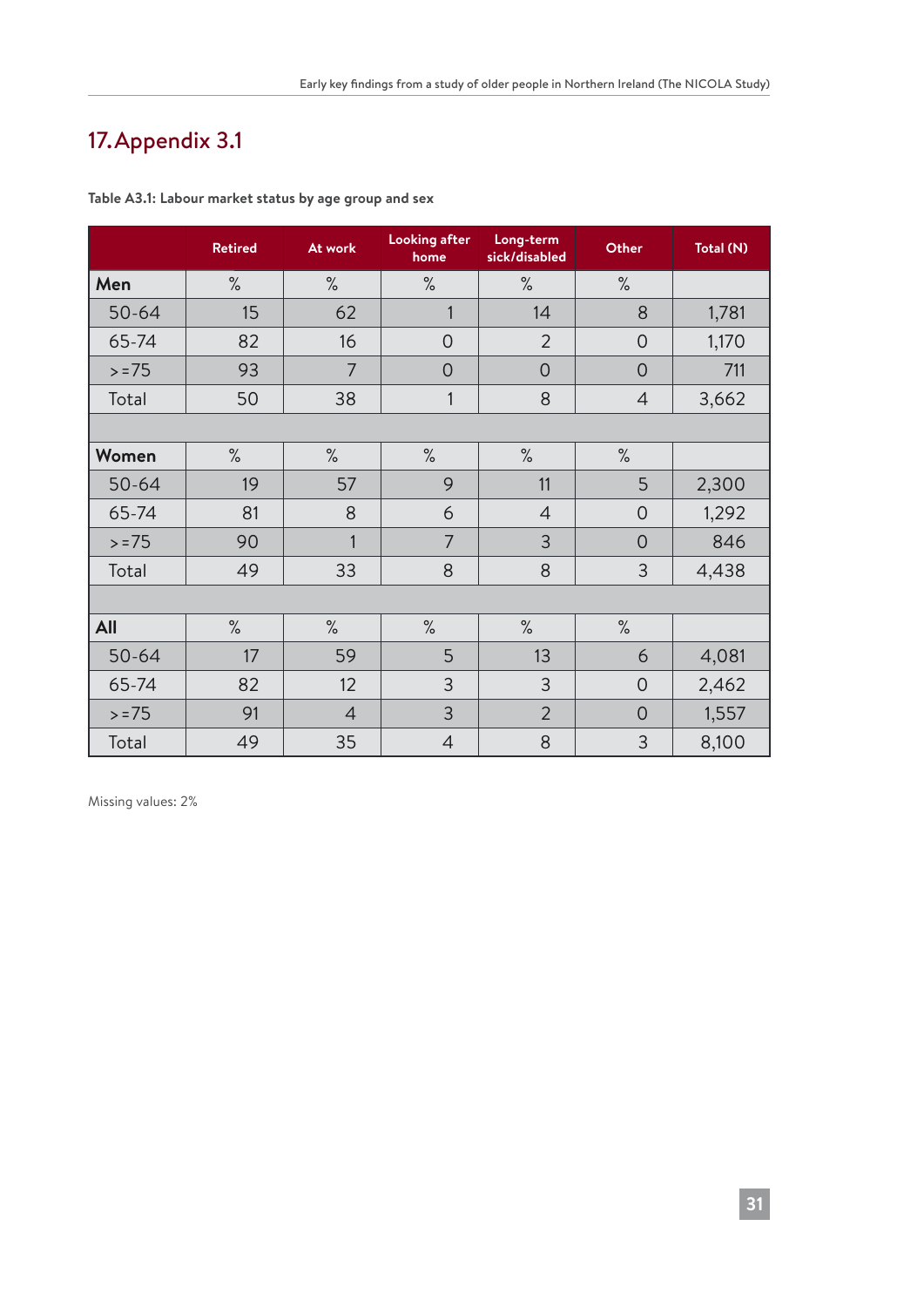# **A Social connectedness: Older people**<br> **A Bost as members of their families and as members of their families and communities**

#### **Key Findings**

- 
- 
- 
- 
- 
- 
- 
- 
-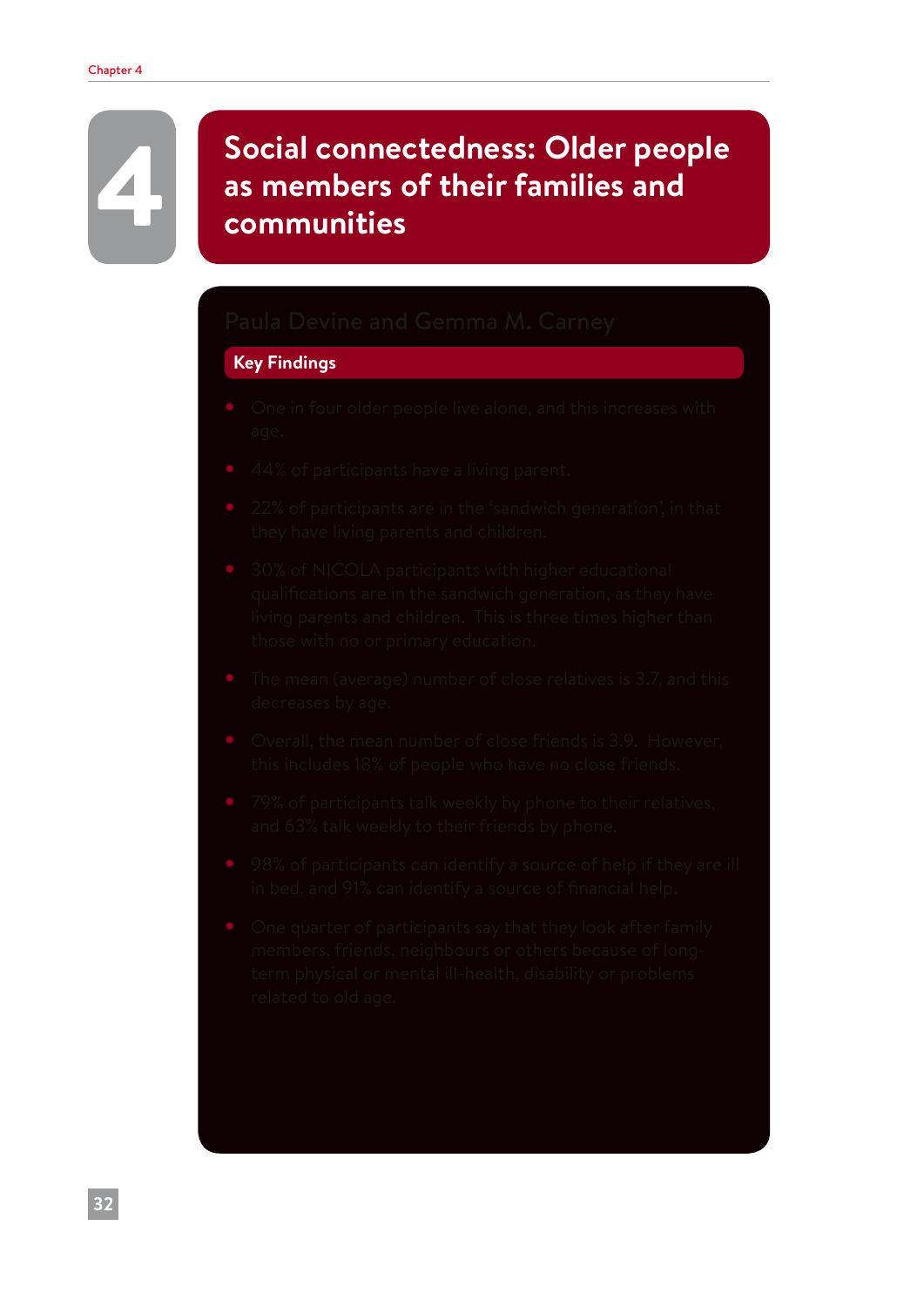#### Introduction

This chapter explores the social connectedness of older people living in Northern Ireland with regard to their relationships with family, friends and the wider community. Research on social connectedness has evolved away from a naïve embrace of 'social capital' typified by the work of Putnam (1), towards a more nuanced understanding of how divisions and inequalities contour social relationships and how efforts to increase social connectedness might be affected by society's ageing (2,3). Related to this is the diversity that exists within the older population. This diversity leads us to expect a wide range of social relationships and forms of social engagement amongst NICOLA participants from deep kin and family relations, to looser networks at the community level. What we do know is that perceived social connectedness is an important aspect of ageing well and avoiding loneliness (4,5). This suggests that understanding the barriers and opportunities that exist around making people *feel* socially connected in later life is important in maintaining healthy ageing at the societal level.

While aspects of Northern Irish life are unique, when it comes to demographic ageing, Northern Ireland follows European trends. In this chapter we will see that some of the major life events recognised as critical transition points in later life, such as the dying off of one's 'co-biographers' (6), also apply to Northern Ireland. As Northern Ireland's cultural values include high levels of religiosity, low divorce rates and a conservative reproductive regime, we would also expect to see large extended families with strong kinship ties.

In this chapter, we look at participants' family structure (parents, children and other relatives), contact with relatives and friends, sources of support in times of need and experiences of providing care. In order to reflect the diversity of older people, we identify differences by a number of key demographic and socio-economic variables: relation to sex, age group, marital status, educational attainment, rurality and the level of deprivation in the areas where participants live. Results reported in this chapter are weighted to ensure that they are representative of the Northern Ireland population aged 50 years and over (weighting is based on age, sex and region; see also Chapters 2 and 9 for further details on weighting).

#### Measures

Participants were asked about how many of their children and how many other relatives they felt very close to; and how many close friends they have ('close to' / 'close friends' being defined as people the participant feels at ease with, can talk to about private matters, and can call on for help). They were also asked how often they were in contact with their children, other relatives, and close friends (excluding those they live with) (ranging from 'every day' to 'almost never') using different modes of personal contact (e.g., by phone, via social media, letters/notes, in person).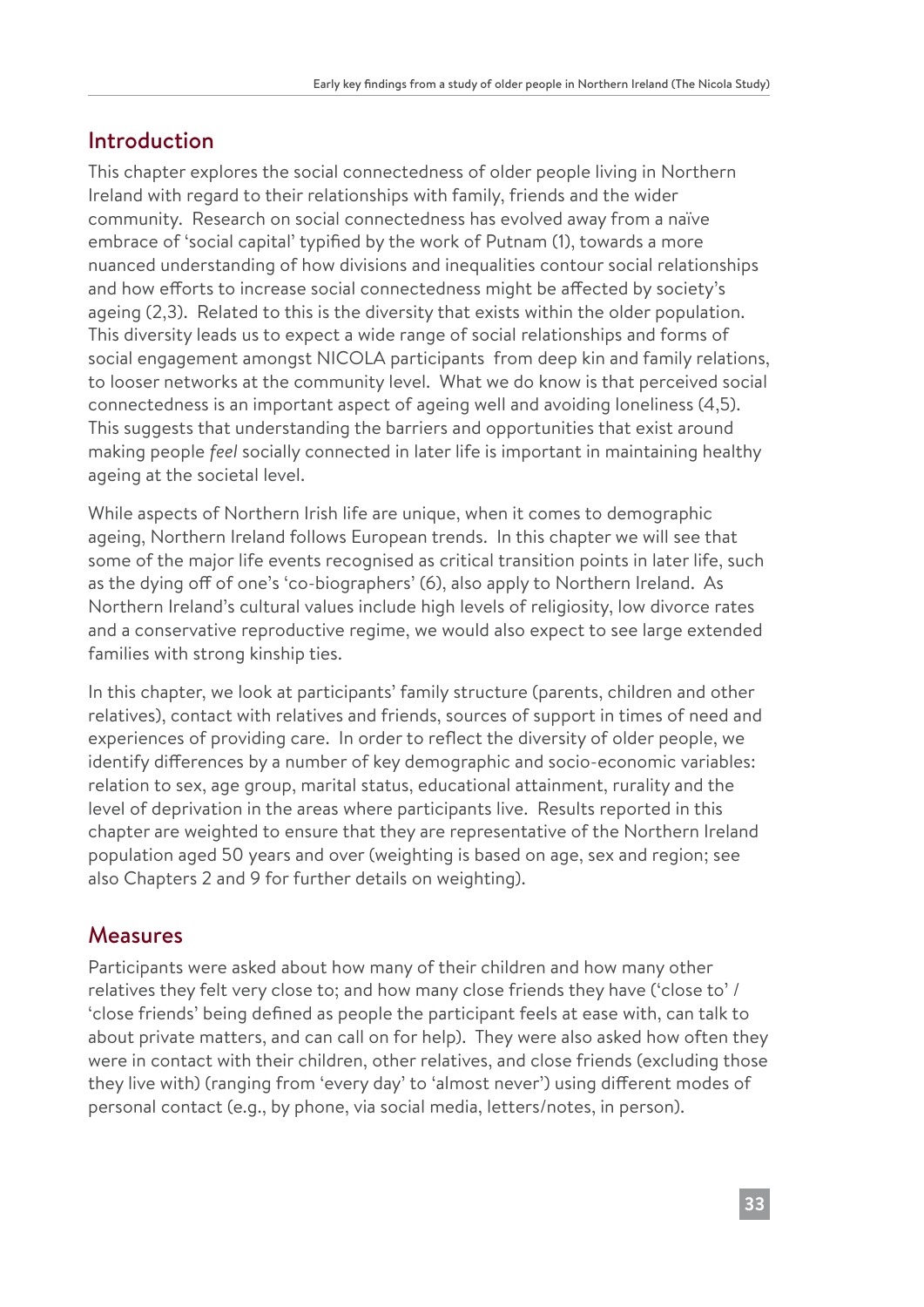#### Living situation

Two thirds of participants (66%) are living with a spouse or partner, and this figure is higher for men (72%) than it is for women (60%). Conversely, one in five women (20%) are widowed, which is twice the proportion for men (9%). There is also a strong relationship with age. Four out of ten people aged 75 years or over are widowed, including 26% of men and 54% of women in that age group.

Living alone is a feature for one in four NICOLA participants, and, as shown in Figure 4.1, this increases with age – 18% of those in the 50-64 years age group live alone, compared with 45% of those aged 75 or over. Living alone is more common among women than men, especially in the older age groups, and reflects the patterns of widowhood outlined above. Living alone is also more common amongst participants living in larger cities (Belfast and Derry/Londonderry) (31%) compared with those living in the most rural areas (18%). There is variation according to educational attainment: 35% of those with no or primary education live alone, compared with 19% of those with higher education qualifications (diploma, certificate, degree or higher degree). Matching this pattern, 39% of those living in the most deprived areas live alone, whilst 19% of those in the least deprived areas do.



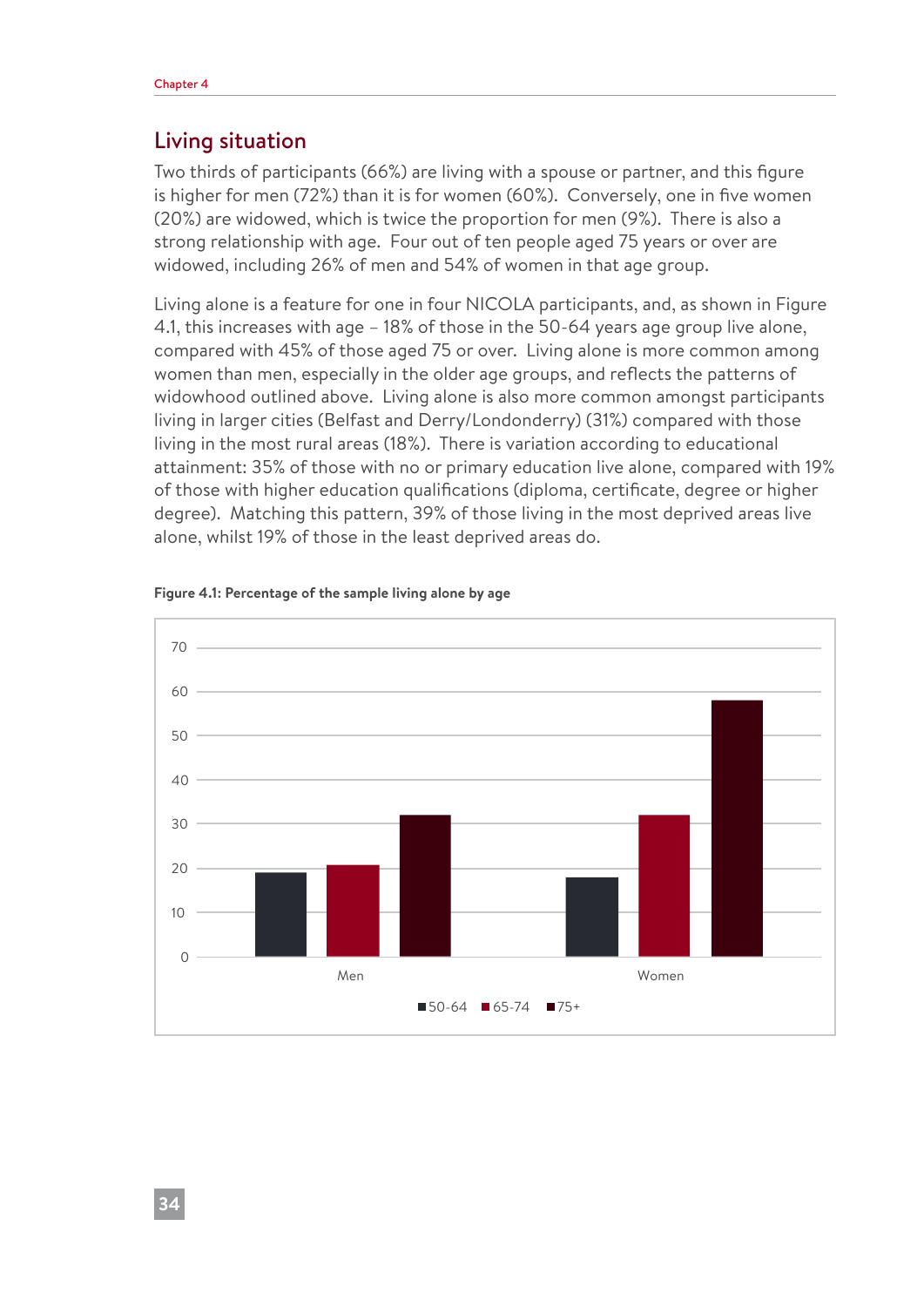## Living parents

Increasing life expectancy means that people are more likely to have a living parent for longer in their lives. Having a living parent may have implications for the provision of care, as many older people receive care from their adult children. At the same time, however, many older people are providing care for their adult children, including childcare for grandchildren (7). Patterns of care are explored later in this chapter.

Table A4.1 (see Appendix 4.1 at the end of this chapter) shows that most NICOLA participants (75%) have no living parents, whilst 6% have two living parents. As might be expected, there is a strong association with age: 43% of participants aged 50-64 have at least one living parent, compared with 8% of those aged 65-74 years, and only 1% of those in the oldest age group. Reflecting the differing life expectancy of men and women, twice as many participants have a living mother (22%) than have a living father (10%). Twenty percent of NICOLA participants have one living parent, with the proportion having only a mother alive being four times higher than those having only a father alive (16% and 4% respectively).

Compared with data from Wave 1 of TILDA (8), a higher proportion of men and women taking part in NICOLA have a surviving mother (35% and 39% respectively), compared with figures of 27% and 27% respectively among participants to Wave 1 of TILDA (8).

Life expectancy is also related to socio-economic background (9), and this is evident in the NICOLA data. Eighty-eight percent of those with no or primary school education have no parents alive, compared with 65% of those with higher education qualifications. At the same time, 2% of those with the least educational qualifications have two living parents, compared with 9% of those with highest educational qualifications. However, there is less variation among areas of different levels of deprivation.

## Sandwich generation

The 'sandwich generation' is a term sometimes used to describe the middle generation – those people providing care for older relatives at the same time as bringing up children. It can also include those parents who are providing help for their adult children. Among NICOLA participants, 22% have both a living parent and living children, and so it is likely that they are providing assistance to both generations. At the same time, one in ten participants have no living parents or living children. As might be expected, there is variation by age, in that 38% of those aged 50-64 are in the sandwich generation, since they have both living parents and children, compared with only 1% of those aged 75 years or over. Reflecting higher life expectancy among people with higher educational qualifications, 30% of NICOLA participants with higher educational qualifications are in the sandwich generation – three times higher than those with no or primary education.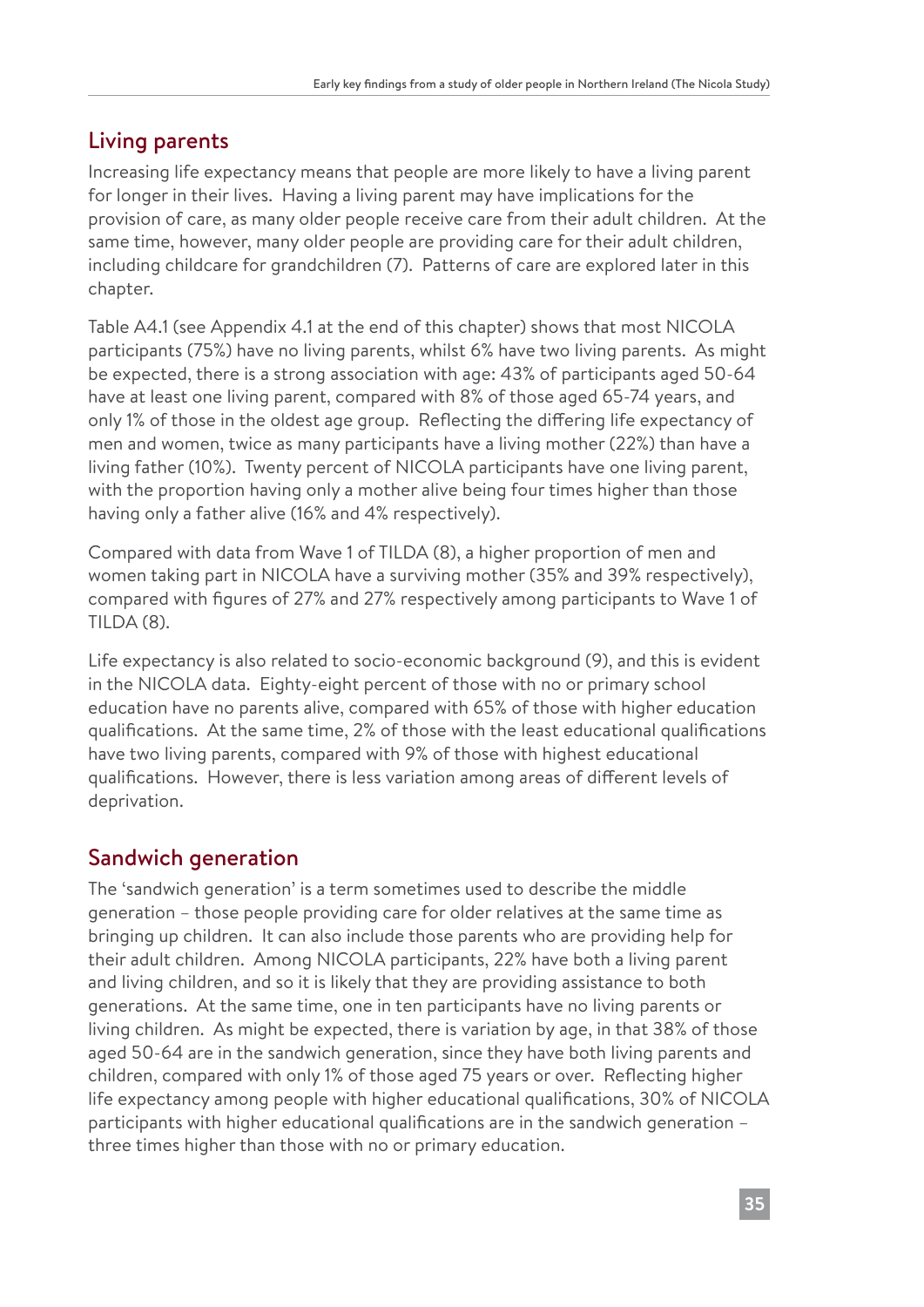#### Family and friends

As outlined previously, the vast majority (86%) of participants have living children (including step, foster and adoptive children). Whilst most participants have living children, they do not necessarily feel close to them, or have frequent contact with them. Eight percent of NICOLA participants indicate that they are not close to at least one of their children.

When asked about other relatives, most people (84%) have at least one relative that they feel close to. The mean (average) number of close relatives is 3.7, and this decreases by age, no doubt due in part to the death of those who constitute the 'library of our lives' (6).

Nearly one in five people (18%) say that they do not have any close friends. This is higher for men (22%) than women (16%), and for those in the oldest age group (27%) compared to 50-64 year olds (16%). The mean number of close friends is 3.9, which is slightly higher than the number of close relatives. Despite a higher proportion of men saying that they have no close friends, the mean number of close friends for men is 4.2, which is higher than the figure for women (3.7).

Participants with the highest qualifications have the highest mean number of close relatives (4.1), and also the highest mean number of close friends (4.6), compared with those with lower or no educational qualifications. Those living in the least deprived areas have a higher number of close friends (mean of 4.4) compared with those living in the most deprived areas (mean of 3.6).

#### Contact with relatives and friends

Two thirds of parents (68%) say that they are in contact with their children every day (by phone, email, Skype, social media or post), and this is higher among the 50-64 years age group than it is among those aged 75 years or over (57%). Women are more likely than men to have daily contact with their children (73% and 62% respectively). Nevertheless, 1% of participants say that they are almost never in contact with their children.

Figure 4.2 shows that contact with relatives is less frequent than with children. Nevertheless, 23% of participants have contact at least every day, and 43% report that they are in contact several times a week. Only 2% say that they are almost never in contact with their relatives. Men are in less frequent contact with relatives than women are: for example, 17% of men are in daily contact, compared with 28% of women. Those in older age groups are in less frequent contact with relatives. In particular, 14% of men aged 65-74 are in daily contact with relatives, compared with 32% of women aged 50-64.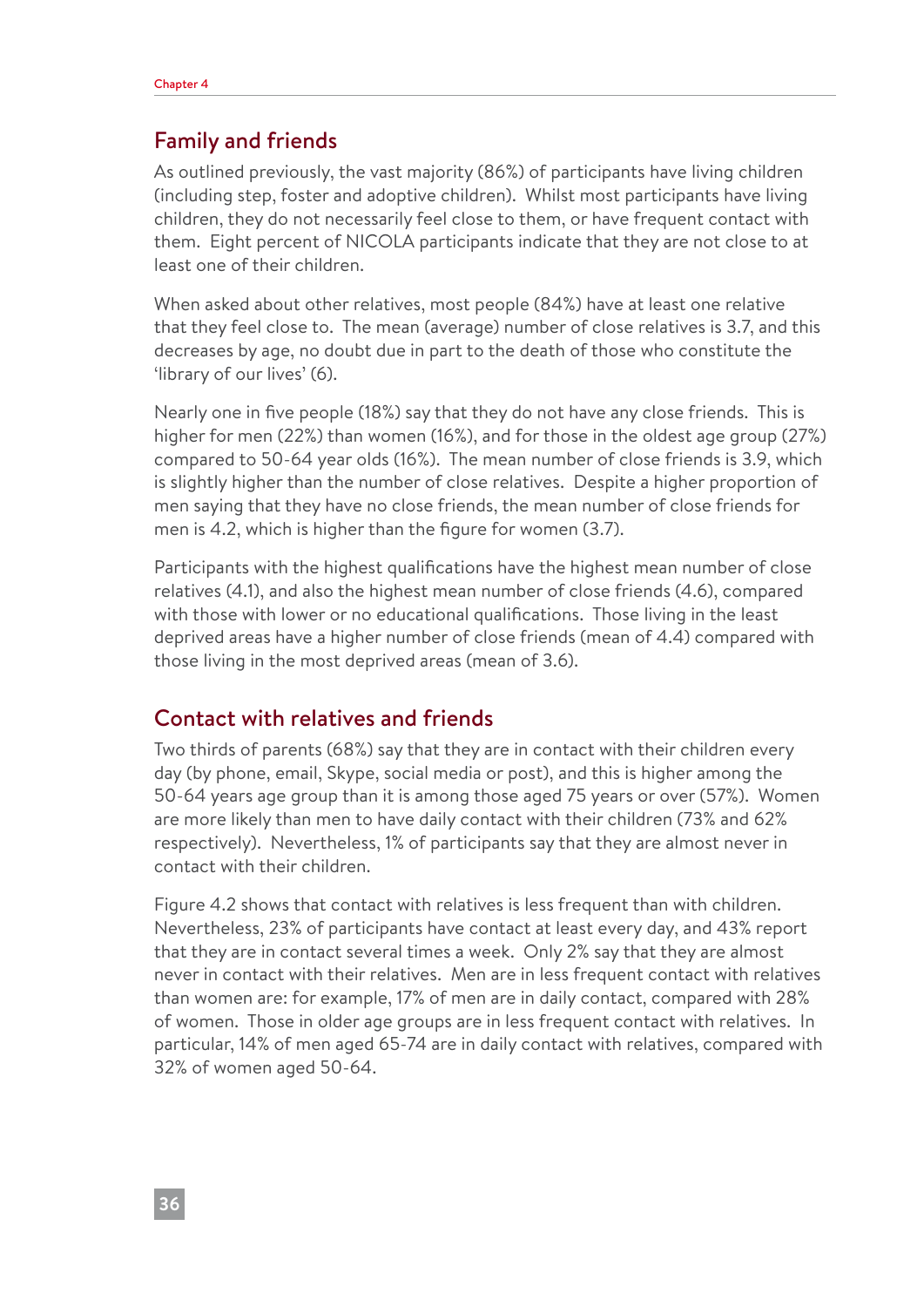

**Figure 4.2: Frequency of contact with children and relatives (%)**

Missing values: contact with children (15%), contact with relatives (18%)

Participants were also asked about specific forms of communication in relation to relatives, friends and neighbours. Figure 4.3 shows that talking by phone is the most frequent type of contact with relatives or friends: 79% do this at least once a week with relatives, and 63% do this weekly with friends. Digital communication (text, email or internet chatrooms) is less common, although around one in four people use this form of communication. However, writing a letter or note is a very infrequent activity – eight out of ten people never do this.

Three quarters of participants say that they speak to their neighbours at least once a week, and only 2% never do this. Around one half of people within all age groups meet up with friends once a week, and a slightly higher proportion do this with relatives not living with them.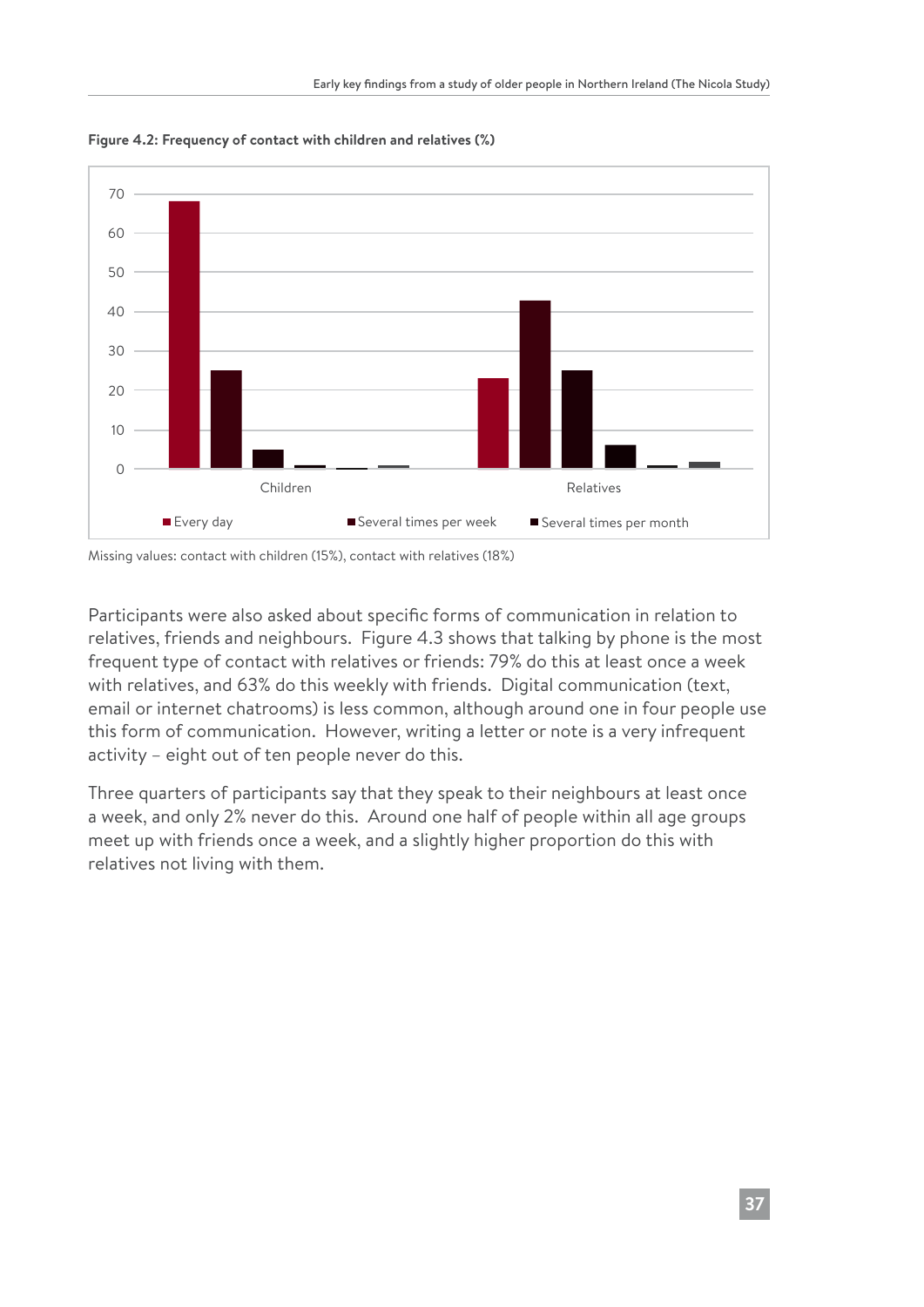

**Figure 4.3: Communication with family and friends (%)**

Missing values: 1%

Men and women communicate with friends and families in different ways. For example, 84% of women speak to their relatives on the phone every week, compared to 71% of men. The same pattern is evident in relation to talking to friends on the phone. However, men are more likely than women to speak to their neighbours every week (79% compared with 74%). Digital communication is used more frequently by those aged 50-64 years than among those in older age groups. It is also used more frequently by those living in Belfast and Derry/Londonderry than in more rural areas, perhaps reflecting better infrastructure in larger cities. Those participants with higher educational qualifications or those living in the least deprived areas are also more likely to communicate using digital media. Men are less likely than women to communicate via text, email or chatrooms. However, this may reflect lower levels of communication overall with friends and family.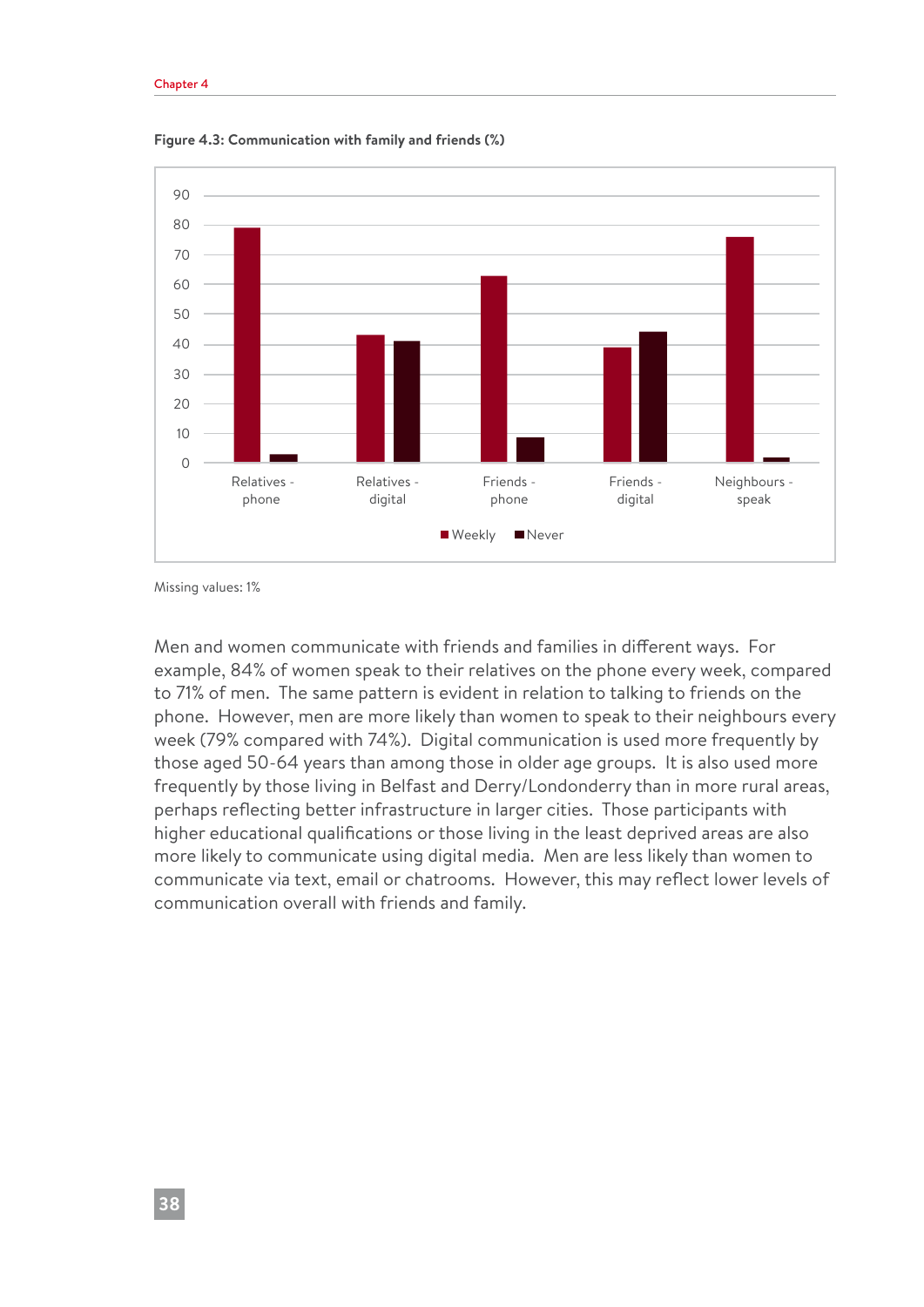Despite these patterns of engagement and communication with a wide social network, there is a very small proportion of participants (1%) who have no contact with their relatives, and this is higher among people living alone (2%). Furthermore, 5% of participants do not have any contact with friends, and this is highest among those aged 75 years or over (8%).

### Sources of support

NICOLA asked about sources of social support in two scenarios:

"YOU ARE ILL IN BED AND NEED HELP AT HOME. IS THERE ANYONE YOU COULD ASK FOR HELP?" "YOU ARE IN FINANCIAL DIFFICULTY AND NEED TO BORROW SOME MONEY TO SEE YOU THROUGH THE NEXT FEW DAYS. IS THERE ANYONE YOU COULD YOU ASK FOR HELP?"

Nearly every respondent (99%) says that they can identify someone they can ask for help in the first scenario (ill in bed). A slightly smaller proportion (91%) can identify someone from whom they can borrow some money. Figure 4.4 shows that the pattern of responses across the two scenarios are similar, with a relative living outside the household being the main source of support: 71% in relation to being ill in bed, and 65% in relation to borrowing money. However, participants are more confident of sources of help when they are ill, compared to when they need to borrow money. This gap is especially evident in relation to partners, friends and neighbours. Of particular note is that 9% of participants say that they would prefer not to ask for financial help.

Men are more likely than women to identify their spouse or partner as a source of help if they were ill (69% and 55% respectively). This is strongest among the oldest age group (54% and 25% respectively), and reflects the pattern of widowhood identified earlier. Thus, most participants aged 75 years or over (76%) say that they would ask a relative living outside their household for help during illness. Older participants are particularly reticent about asking for financial help – 13% say that they would prefer not to ask for help, compared with 7% of those aged 50-64 years.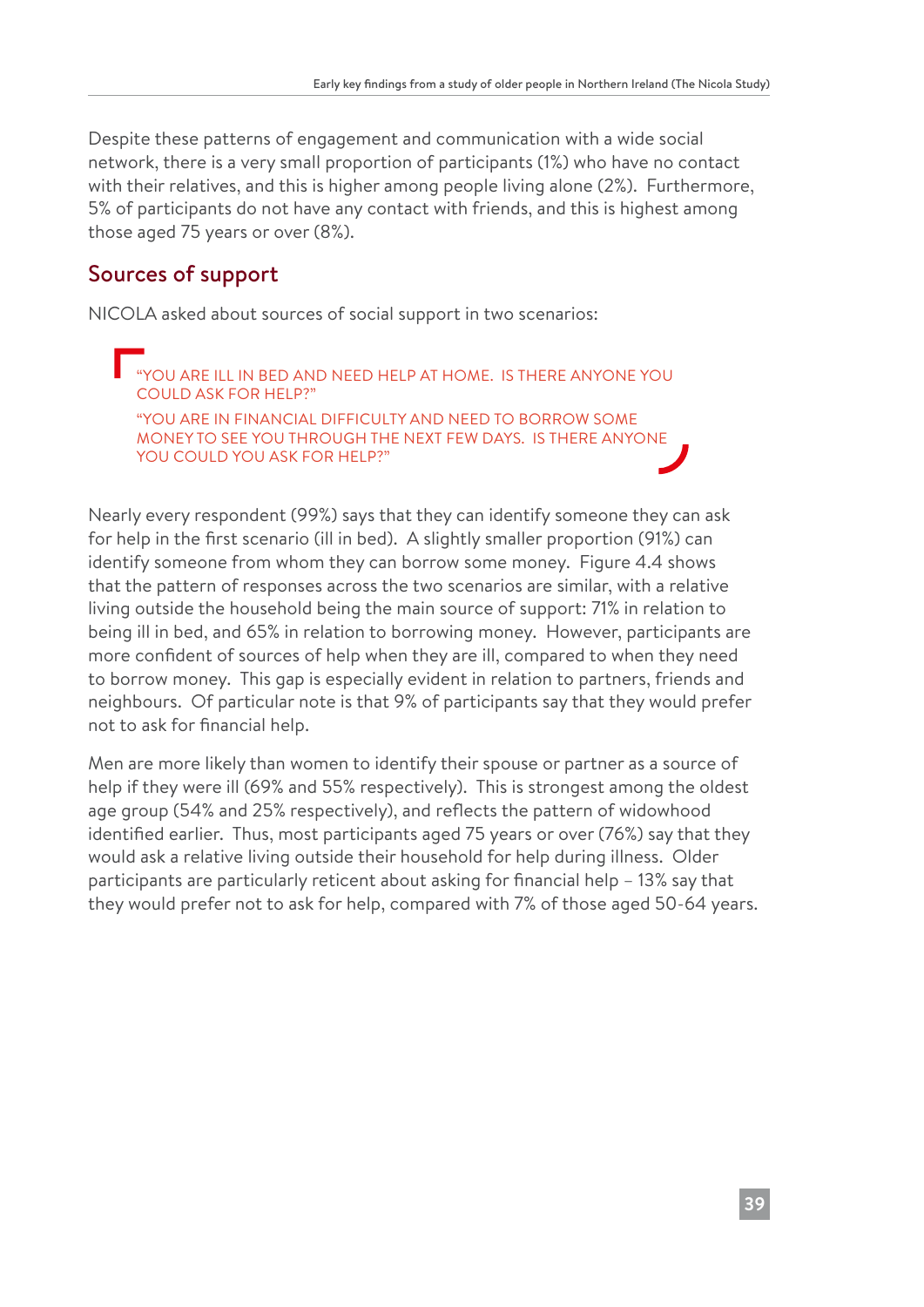#### Chapter 4





Most people say that in a serious personal crisis that they have at least one person that they feel they could turn to for comfort and support, and 12% identify 15 people. At the same time, 1% say that they have no one, and 2% say that they did not know. The mean number is 6.7 people, and this is higher for women (6.8) than for men (6.5), whilst it is lower among people who do live alone (6.1) compared with those who do not live alone (6.9). However, there are no significant differences by age group.

#### Providing care

One stereotype is that older people are recipients of care. However, the NICOLA data shows that this is not the whole picture.

One quarter of participants say that they look after family members, friends, neighbours or others because of long-term physical or mental ill-health, disability or problems related to old age. Among these participants providing care, six out of ten (59%) provide 1-9 hours of care per week, whilst 23% provide 10-34 hours per week. However, a sizeable minority (19%) are providing 35 hours of care per week, which is equivalent to a full time job.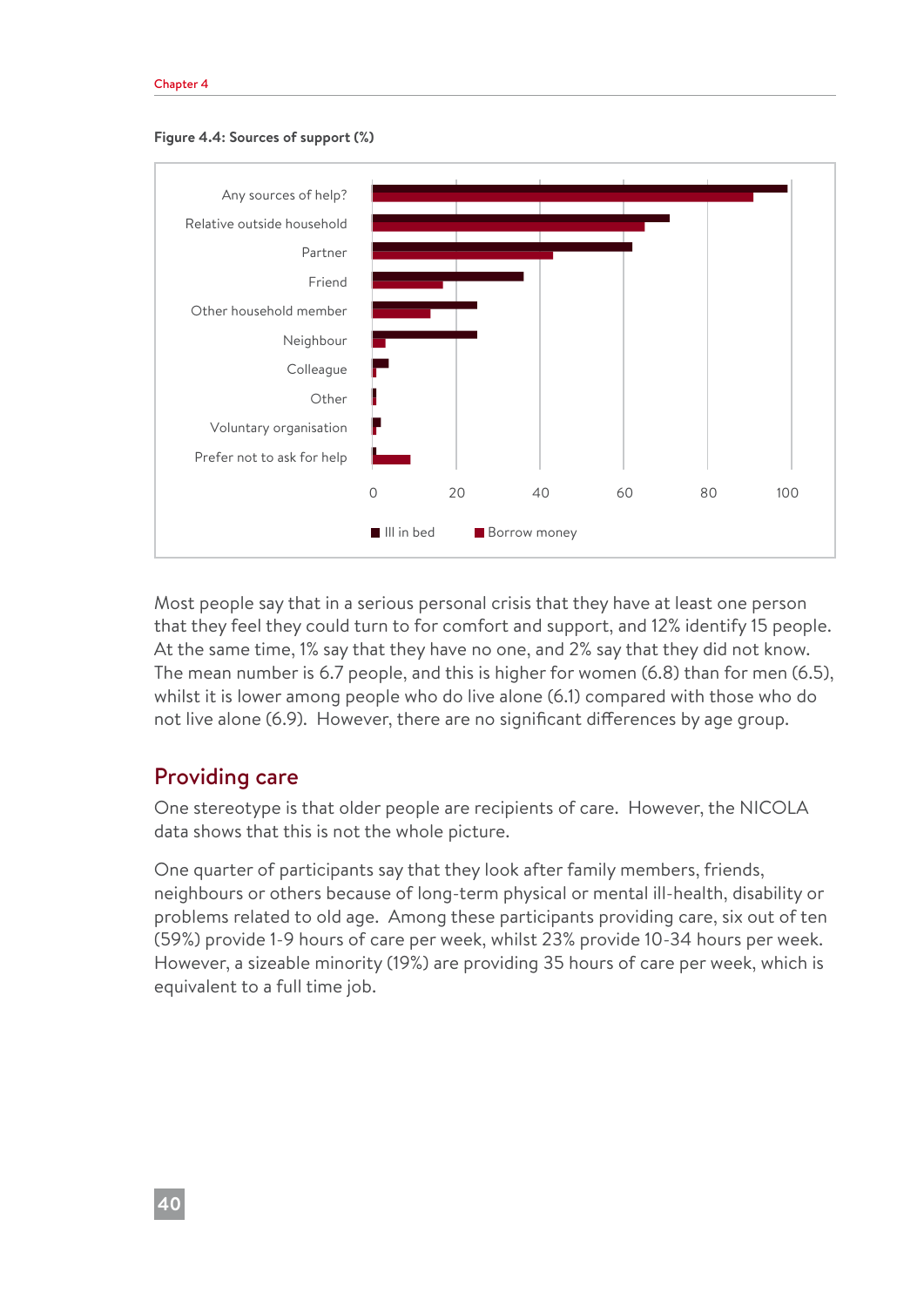Women in the 50-64 years age group are more likely than men in that age group to provide care (38% and 27% respectively). Furthermore, the volume of care provided by women carers in this age group is higher than for men. However, this differential decreases among the 65-74 years age group, and is reversed slightly in the older age groups: 14% of men aged 75 years or over are care givers, compared with 11% of women of that age.

NICOLA participants provide regular care to their children who do not live with them – see Figure 4.5. Among those participants with children, four in ten said that, during the previous two years, they (or their spouse/partner) have provided at least one hour per week helping their adult children and/or grandchildren with things like practical household help (for example, home repairs, gardening, transport, shopping or household chores), or help with paperwork (such as filling out forms, settling financial or legal matters). Those in the 50-64 years age group are most likely to have done this (51%) compared with 18% of the oldest age group. This kind of practical help was given by 47% of those with higher education (diploma, certificate, degree or higher degree), compared with 30% of those with no or primary education.

NICOLA participants are also providing childcare: 45% say that during the previous two years they (or their spouse/partner) have provided at least one hour a week taking care of grandchildren or great-grandchildren who live outside their own household. This is higher for women (48%) than for men (39%), and among younger participants aged 50-64 years (54%) than those in the oldest age group (21%) – see Figure 4.5.

The volume of care provided by participants is substantial. The mean number of hours of practical help is 21 hours per month, whilst in relation to providing childcare, the mean number of hours is 39 hours per month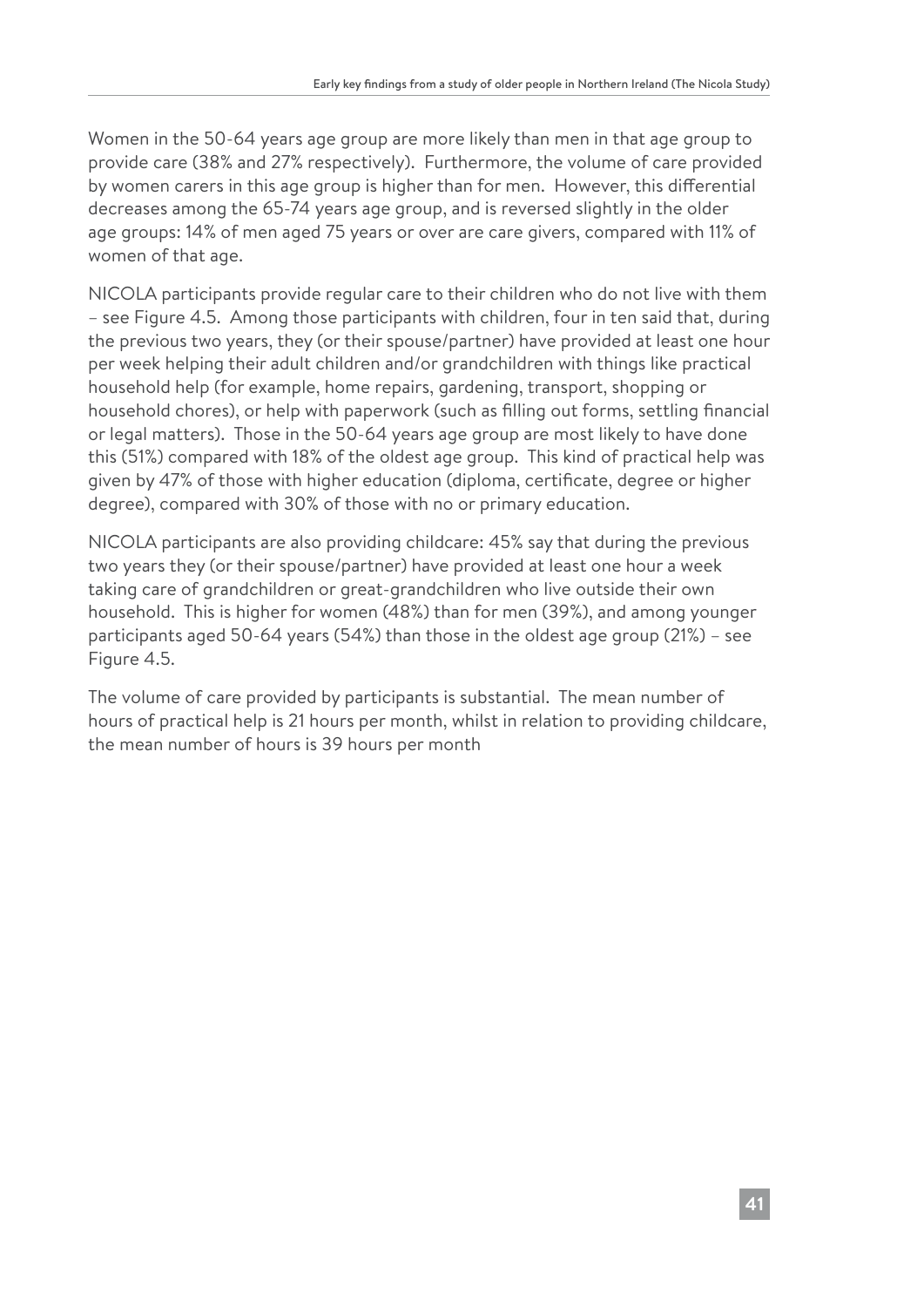

**Figure 4.5: Percentage of the sample providing care to children/grandchildren**

Missing values: Practical help (41.4%), childcare (47%)

Figure 4.5 suggests that men are more likely than women to have provided practical or administrative help, whilst the reverse is true in relation to childcare. However, given that these questions ask about help given by the participants and/or their spouse/partner, then it is impossible to infer a difference between men and women, as we do not know who actually provided the care.

#### Discussion and conclusions

The data from Wave 1 of NICOLA indicate that the majority of people taking part in the survey have a wide circle of family and friends. However, a key message is one of heterogeneity, in that not all older people are in the same situation. This is to be expected, given the diversity of the older population. The findings reported in this chapter provide evidence that people's circumstances can vary according to a range of factors, including age, sex, location and educational background. In many instances, it is the interaction of factors that is at play.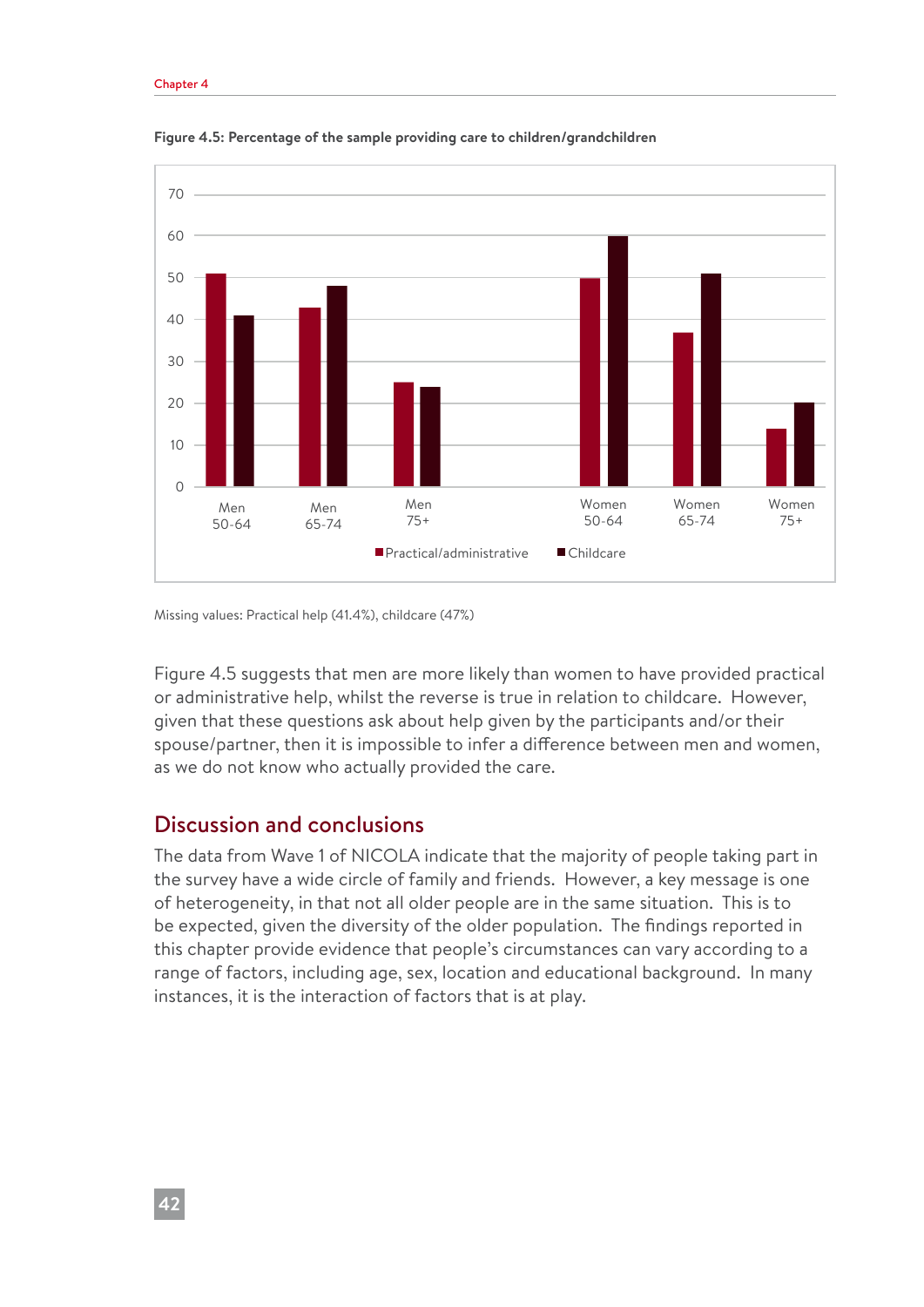The effects of increasing life expectancy are clearly evident. Nearly 100 NICOLA participants are aged 90 years or over. As shown in this chapter, increased life expectancy also means that older people have their parents in their lives for longer. At the same time, many participants have children and grandchildren. A core driver of demographic ageing is falling fertility rates; over the past three decades, women have had fewer children, and so there are fewer adults in each generation. The result is what social scientists have called 'the beanpole family' where we see more generations, but fewer members at each level (10). The implications of this changing family structure can be seen in the patterns of care, friendship and intergenerational solidarity in the NICOLA sample.

The NICOLA data confirms that many older people are providing care, and for many, the volume of care that they provide is equivalent to a full time job. Much of this care is likely to be for their own parents, or for their spouse/partners or siblings. At the same time, many participants in the sandwich generation are providing childcare and other forms of practical care for their adult children, and their grandchildren. This evidence of high levels of unpaid work amongst the population aged 50 years or over could be an important means of challenging popular stereotypes of baby boomers as the lucky generation of healthy and wealthy retirees, who do not contribute to society.

Changing patterns of work and retirement raise major questions for social and public policy (11). In particular, as the age of receipt of statutory pension increases, and the length of working lives extends, what impact will this have on the ability of NICOLA participants to provide these forms of care?

Gender relations provide another important framework for how older people living in Northern Ireland negotiate relationships at family and community level, as gender bisects the experience of ageing at certain points. For instance, a woman's marital status will affect her income in old age, and her status as a widow will affect whether she has someone to call on in a crisis. Meanwhile, men's shorter life expectancy means that they are less likely to live to experience widowhood. However, increasing life expectancy means that there are now a larger number of older men in our society (12). Thus, a more serious engagement with ageing and masculinities is long overdue (13). Moreover, research based on ELSA highlights the need for relevant services to address the specific needs of older men, as well as LGBT and rural communities (14).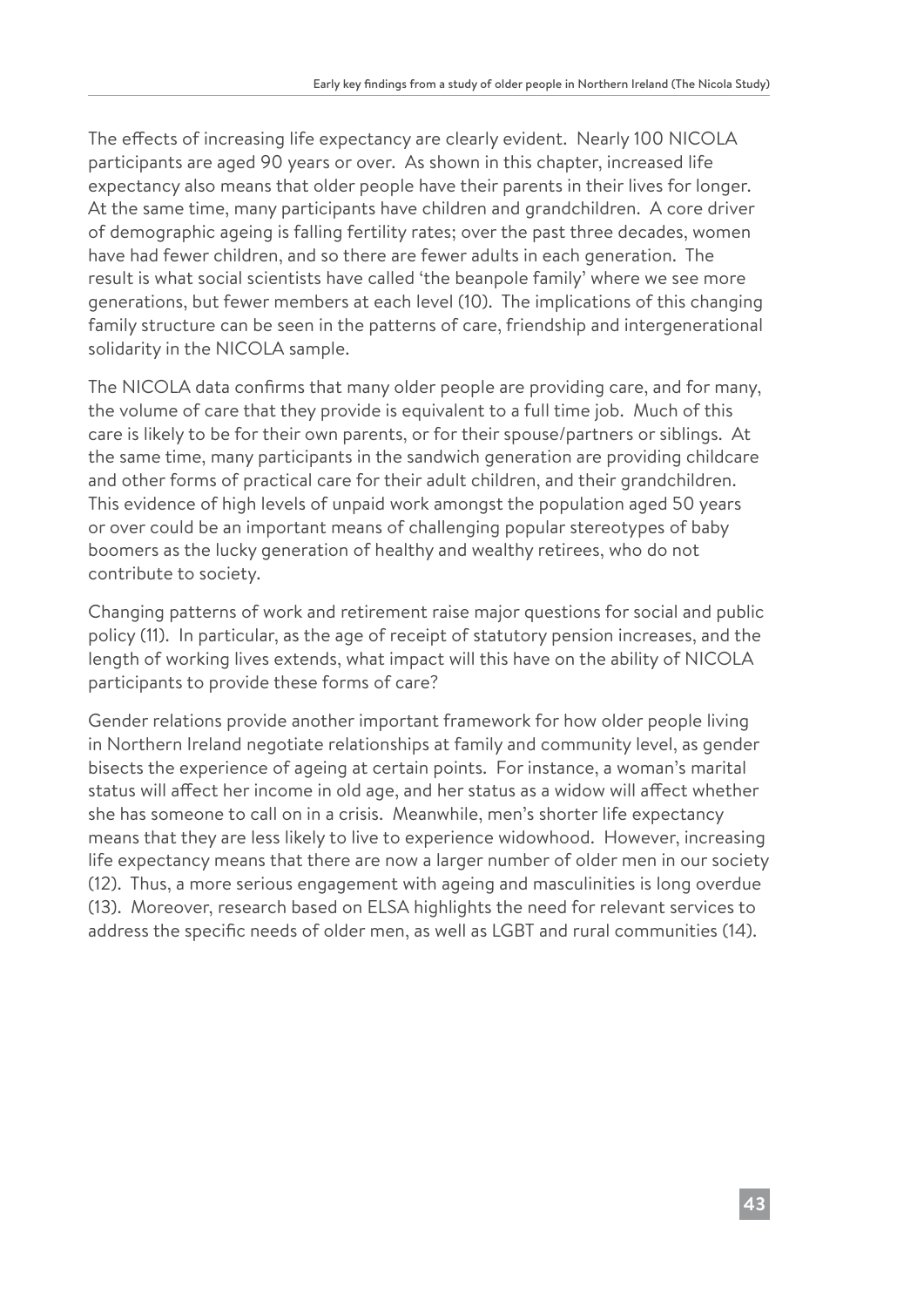#### References

- 1. Putman R. Bowling alone: the collapse and revival of American community. New York: Simon & Schuster; 2001.
- 2. Norris P, Inglehart R. Gendering social capital: bowling in women's leagues? In: O'Neill B, Gidengil E, editors. Gender and social capital. Abingdon: Routledge Taylor & Francis Group; 2005. p. 73-98.
- 3. Scharlach A, Lehning A. Age-friendly communities and social inclusion in the United States of America. Ageing Soc. 2013;33(1):110-36.
- 4. Ashida S, Heaney CA. Differential associations of social support and social connectedness with structural features of social networks and the health status of older adults. J Aging Health. 2008;20(7):872-93.
- 5. Burholt V. Loneliness of older men and women in rural areas of the UK. In: Safeguarding the convoy. A call to action from the Campaign to End Loneliness. Abington, Oxford: AgeUK Oxfordshire; 2011. p. 35-9.
- 6. Hagestad G, Settersten R. Aging: it's interpersonal reflections from two lifecourse migrants. Gerontologist. 2017;57(1):136-44.
- 7. Di Gessa G, Glaser K, Tinker A. The health impact of intensive and nonintensive grandchild care in Europe: new evidence from SHARE. J Gerontol B Psychol Sci Soc Sci. 2016;71(5):867-79.
- 8. Kamiya Y, Timonen V. Older people as members of their families and communities. In: Barrett A, Savva G, Timonen V, Kenny RA, editors. Fifty plus in Ireland: first results from The Irish Longitudinal Study on Ageing (TILDA). Dublin: Trinity College Dublin; 2011. p. 37-50.
- 9. Buck D, Maguire D. Inequalities in life expectancy. Changes over time and implications for policy. London: The King's Fund; 2015.
- 10. Harper S. How population change will transform our world. Oxford: Oxford University Press; 2016.
- 11. Philipson C. The future of work and retirement. Hum Relat. 2012;66(1);143-53.
- 12. Devine P, Montgomery L, Carter Anand J, Ní Dhónaill C. Social isolation and older men – learning from research. Community Dev J. Published online 17 July 2017; doi.org/10.1093/cdj/bsx021
- 13. Hurd-Clarke L, Bennett E, Liu C. Aging and masculinity: portrayals in men's magazines. J Aging Stud. 2014;31(2014):26-33.
- 14. ICL-UK. The links between social connections and wellbeing in later life. London: International Longevity Centre – UK; 2015.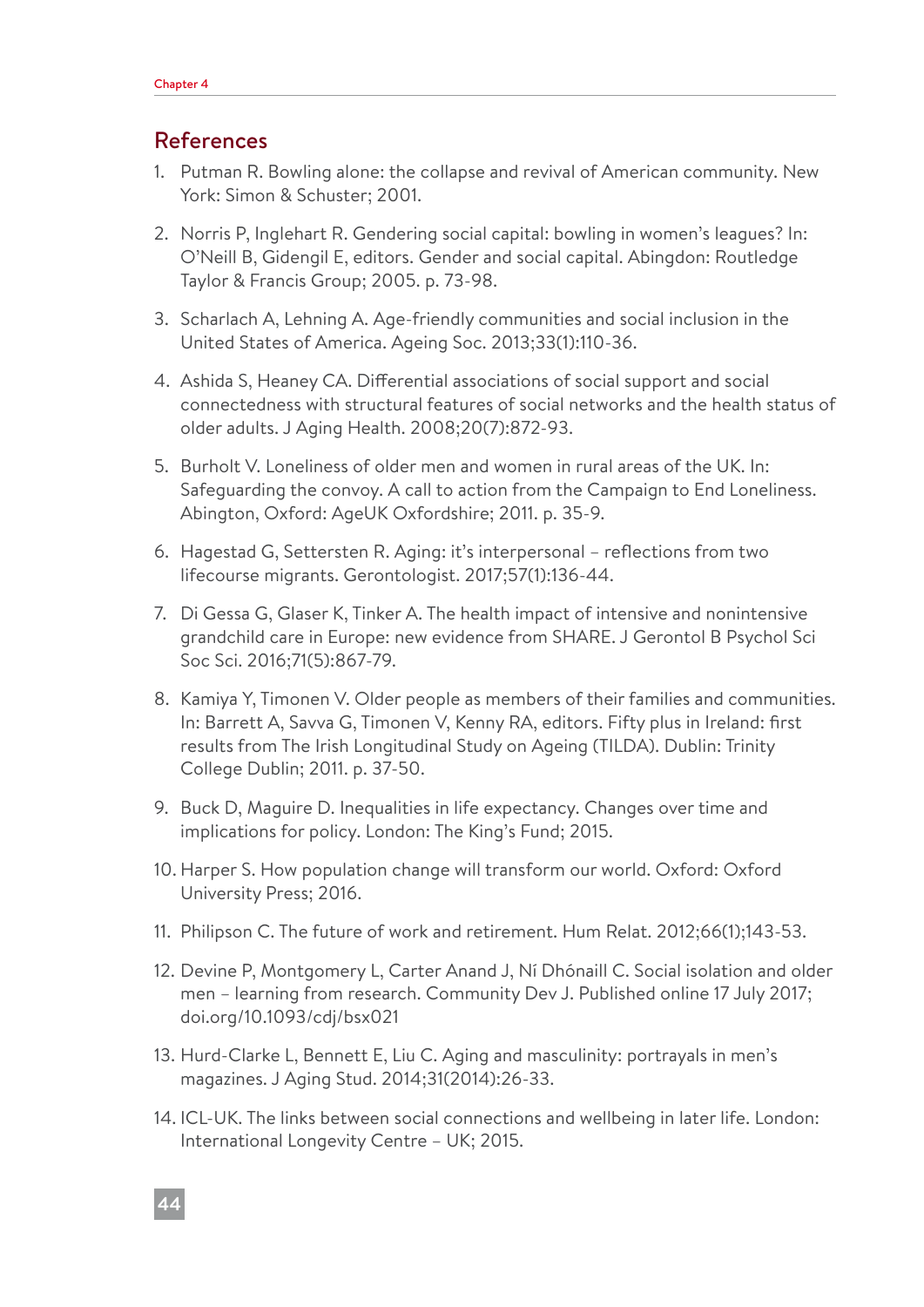## Appendix 4.1

|              | Neither parent alive | Only mother alive | <b>Only father alive</b> | <b>Both parents alive</b> |
|--------------|----------------------|-------------------|--------------------------|---------------------------|
| Men          | $\%$                 | $\%$              | $\%$                     | $\%$                      |
| $50 - 64$    | 58                   | 25                | 7                        | 10                        |
| 65-74        | 92                   | 6                 | $\mathbf{1}$             | $\mathbf{1}$              |
| $> = 75$     | 99                   | 1                 | $\mathbf{1}$             | < 0.5                     |
| All          | 76                   | 15                | $\overline{4}$           | 5                         |
|              |                      |                   |                          |                           |
| Women        | $\%$                 | $\%$              | $\%$                     | $\%$                      |
| $50 - 64$    | 55                   | 27                | 7                        | 12                        |
| 65-74        | 93                   | 6                 | 1                        | 1                         |
| $> = 75$     | 99                   | 1                 | < 0.5                    | $\overline{0}$            |
| All          | 73                   | 16                | $\overline{4}$           | $\overline{7}$            |
|              |                      |                   |                          |                           |
| <b>Total</b> | $\%$                 | $\%$              | $\%$                     | $\%$                      |
| $50 - 64$    | 57                   | 26                | $\overline{7}$           | 11                        |
| 65-74        | 92                   | 6                 | 1                        | 1                         |
| $> = 75$     | 99                   | 1                 | < 0.5                    | < 0.5                     |
| All          | 75                   | 16                | 6<br>$\overline{4}$      |                           |

**Table A4.1: Percentage of the sample with living parents by age and sex**

Missing values=1.3%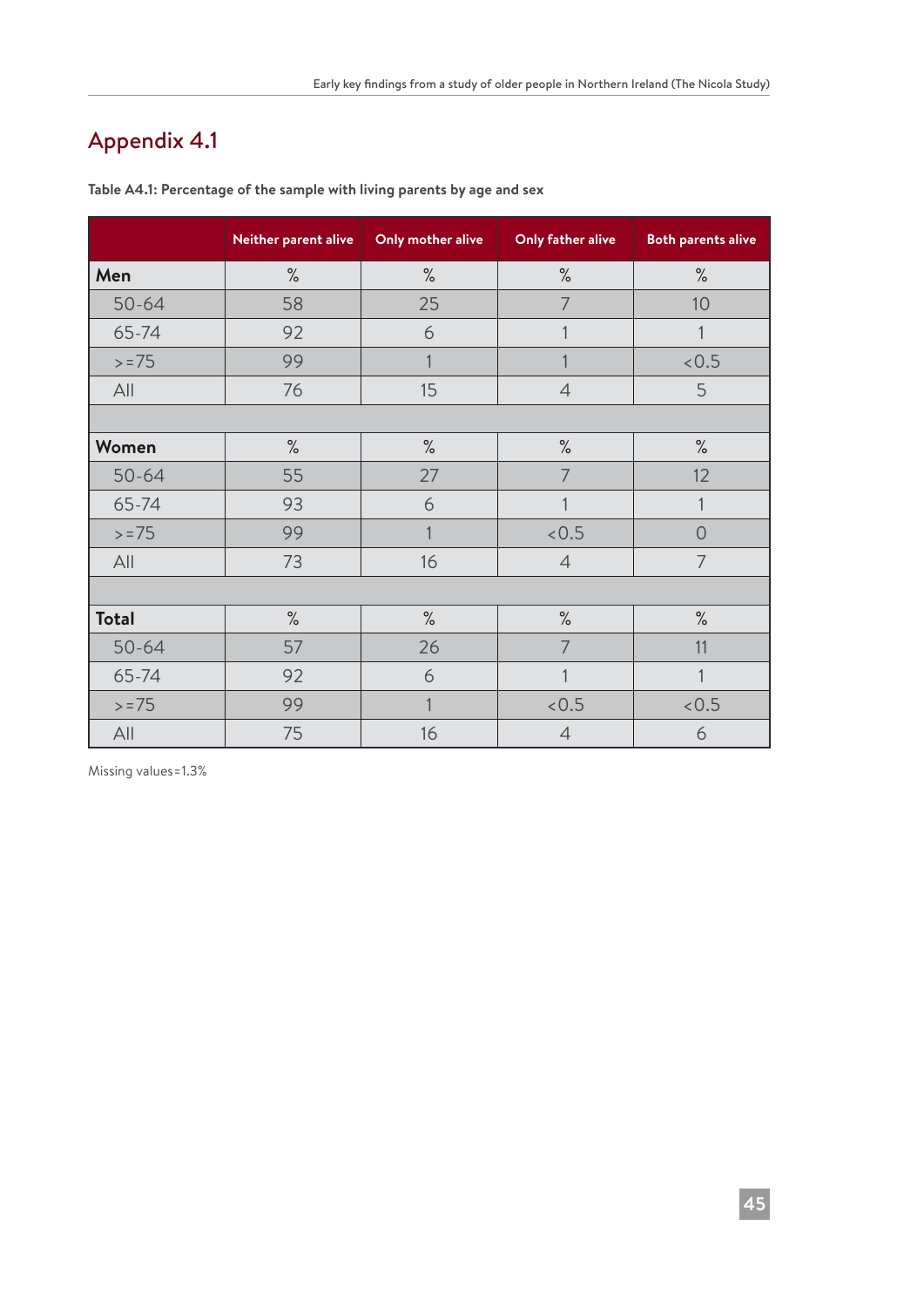# 5 **Social engagement of older people**

#### **Key findings**

- 
- 
- 
- 
- 
-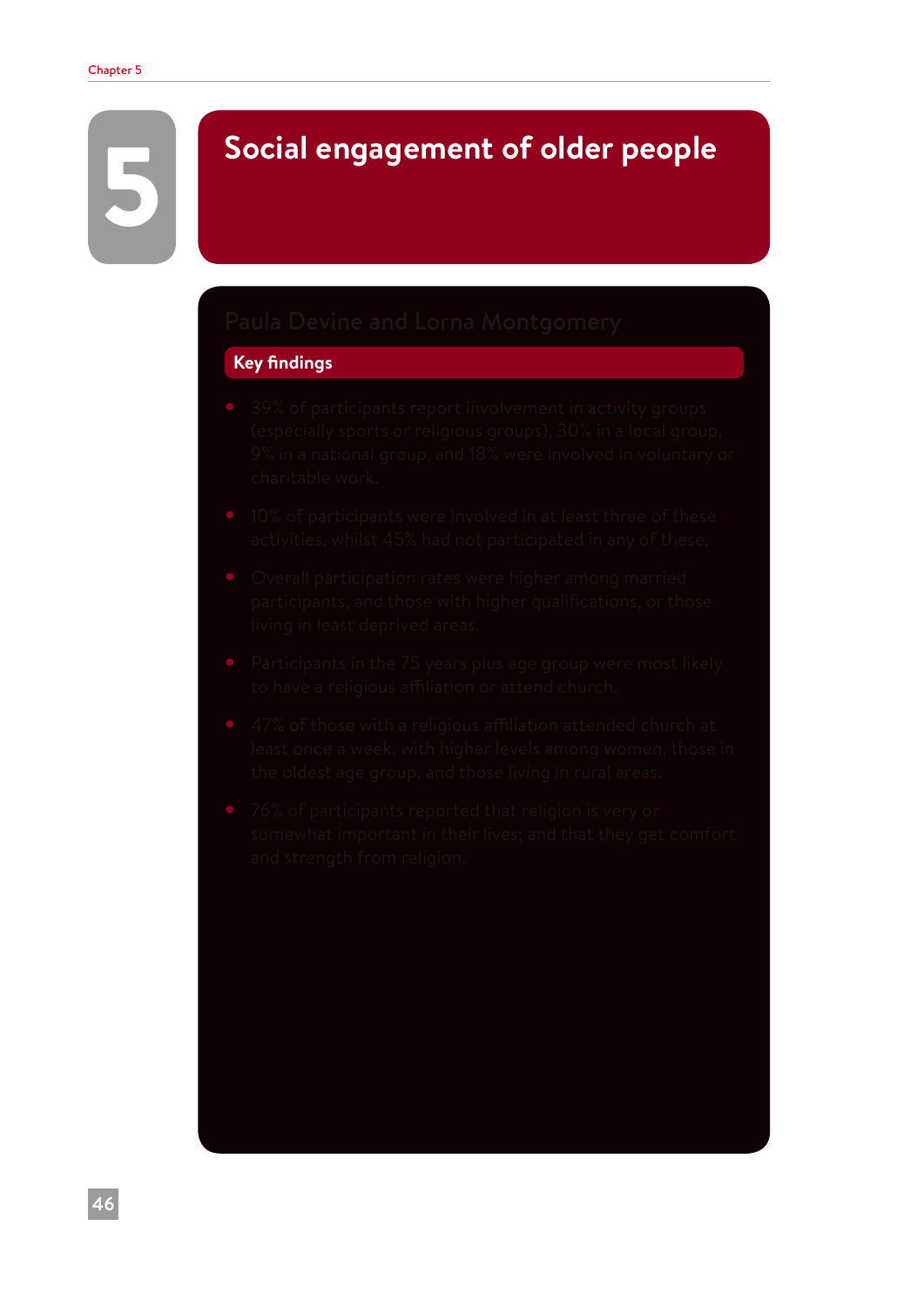### Introduction

This chapter explores patterns of social engagement among NICOLA participants. It has long been recognised that establishing social contact is a basic human need, with limited social contact posing a threat to an individual's psychological and physical wellbeing (1). However, within an ageing population, loneliness and social isolation are looming as major issues facing our society, impacting significantly on wellbeing and quality of life, with discernible negative health effects. Social isolation can be defined as: *"A state in which the individual lacks a sense of belonging socially, lacks engagement with others, and has a minimal number of social contacts which are deficient in fulfilling and quality relationships"* (2, p. 1346).

Social engagement can be classified and measured using four distinct types: intimate social relationships; formal organisational involvements outside of work; active and relatively social leisure; and, passive and relatively solitary leisure activities, such as watching television, or reading (3). Several longitudinal studies have explored patterns of engagement in different countries. In Ireland, the TILDA study identified high levels of engagement, with 90% of the older population visiting family and friends at least once a week (4). Findings also indicated that quality of life increases with social integration. Likewise, in England, getting older is linked to an increased chance of detachment from leisure activities and cultural engagement, but not social networks and civic participation (5).

Within Northern Ireland, data from the 2014 Northern Ireland Life and Times Survey indicated that loneliness was considered to be the biggest issue facing older people in Northern Ireland (6). However, in the past ten years there have been a range of public policies developed to improve the quality of life of older people, and in some cases, promote social inclusion. The Active Ageing Strategy, 2014-2020 (7) promotes the development of Northern Ireland as an age-friendly region in which people, as they get older, are valued and supported to live actively to their fullest potential; with their rights and dignity protected. Murtagh (8), using data from the Northern Ireland Life and Times Survey, identified a sea change in attitudes towards older people in Northern Ireland, in which the contribution of older people is increasingly valued.

In exploring current patterns of social engagement in Northern Ireland, Wave 1 of the NICOLA study considered engagement within three contexts: participation in groups; volunteering behaviours; and religious beliefs and practices. In terms of social engagement, research in Belfast (9) found that older men utilised social engagement in order to achieve a more enduring sense of purpose in a post-work and post-conflict context. Volunteering has also been found to have a positive impact on mental and physical health, playing an important role in participants' lives (10). Despite widespread secularisation, women are often more likely than men to describe themselves as religious, and women are the most typical churchgoers in Europe (11). Although Northern Ireland has historically been seen as a deeply religious society, recent trends have seen a decline in the regularity of church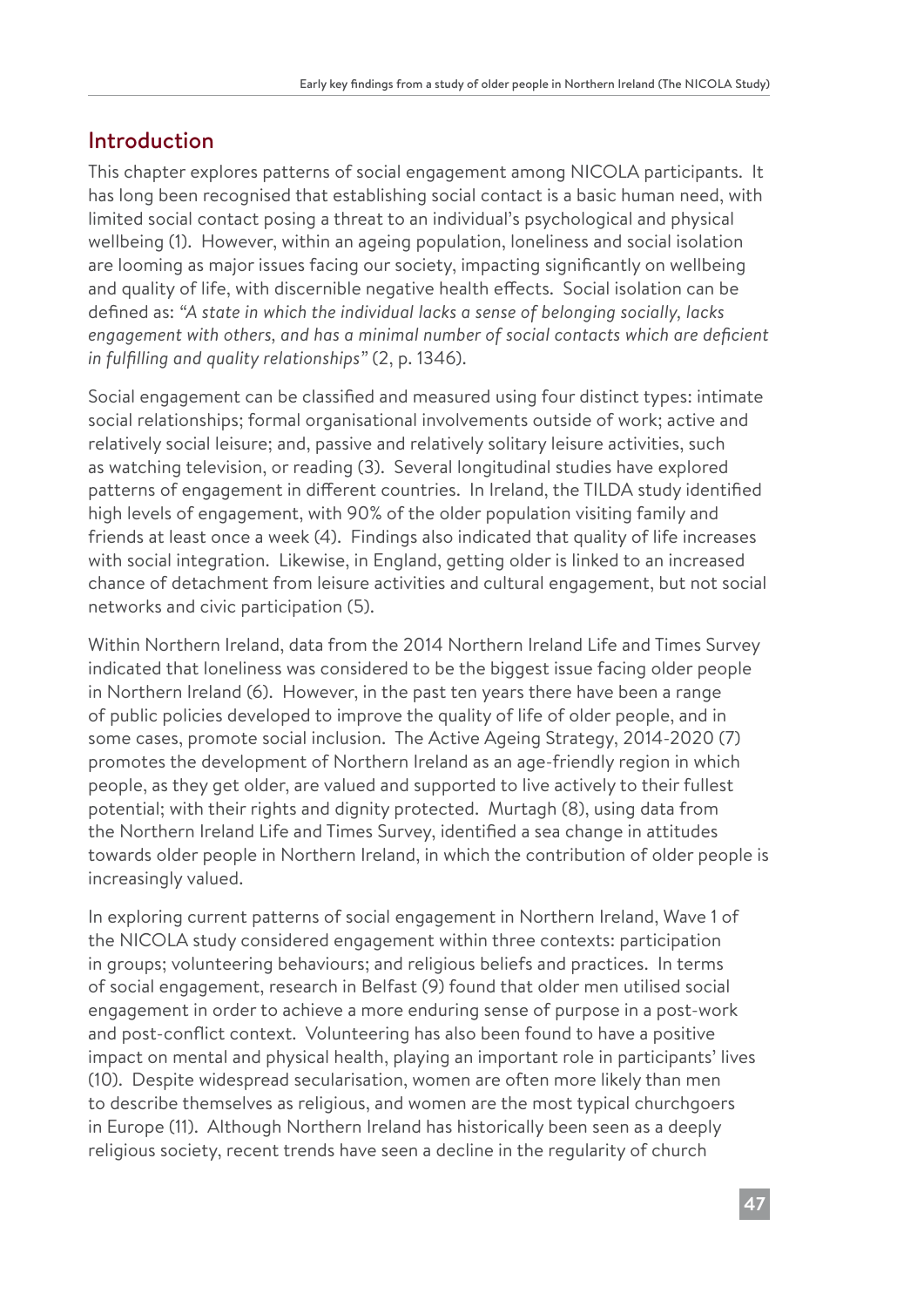attendance (12). This can be described as the privatisation of religion, or what Grace Davie describes as 'believing without belonging' (13).

In this chapter, we look at participants' engagement with group activities and organisations, volunteering, and religious activities. In order to reflect the diversity of older people, we identify differences by a number of key demographic and socio-economic variables, including sex, age group, educational attainment, marital status, self-reported health, rurality and the level of deprivation in the areas where participants live. Results reported in this chapter are weighted to ensure that they are representative of the Northern Ireland population aged 50 years and over (weighting is based on age, sex and region; see also Chapters 2 and 9 for further details on weighting).

#### Measures

The NICOLA study included questions focusing on social participation which asked if participants have been involved in different group activities over the previous 12 months. Types of group activities included: i) getting together to do an activity or talk about things (e.g., evening classes, support groups, keep-fit classes); ii) activities as part of a local or community group, club or organisation (e.g., residents' associations, sports groups, school or religious groups); and iii) activities as part of a national group, club or organisation (e.g., charities, political groups, environmental groups). For each type of activity, participants were asked to indicate their involvement.

Participants were also asked if they are involved in voluntary work or charitable activity, and the amount of time they spend travelling to do these activities (possible responses ranged from 'no time' through to '50 or more hours/week').

Participants were asked about their religious affiliation, and if they belonged to a particular denomination they were asked about frequency of attendance at religious services, how important religion is in their lives (five possible response options ranging from 'very important' to 'not at all important'), and whether they get comfort and strength from religion.

#### Social participation

NICOLA participants were asked about their participation in different types of activities and organisations. Figure 5.1 shows that participation in groups is undertaken by only a minority of participants. Thirty-nine percent took part in activity groups (where people get together to do an activity or talk about things), 30% took part in a local group, whilst only 9% participated in a national group (such as political or environment groups or charities). The most popular activity groups related to sports/exercise (36%) or religious groups (31%). Only one in ten participated in groups for older people.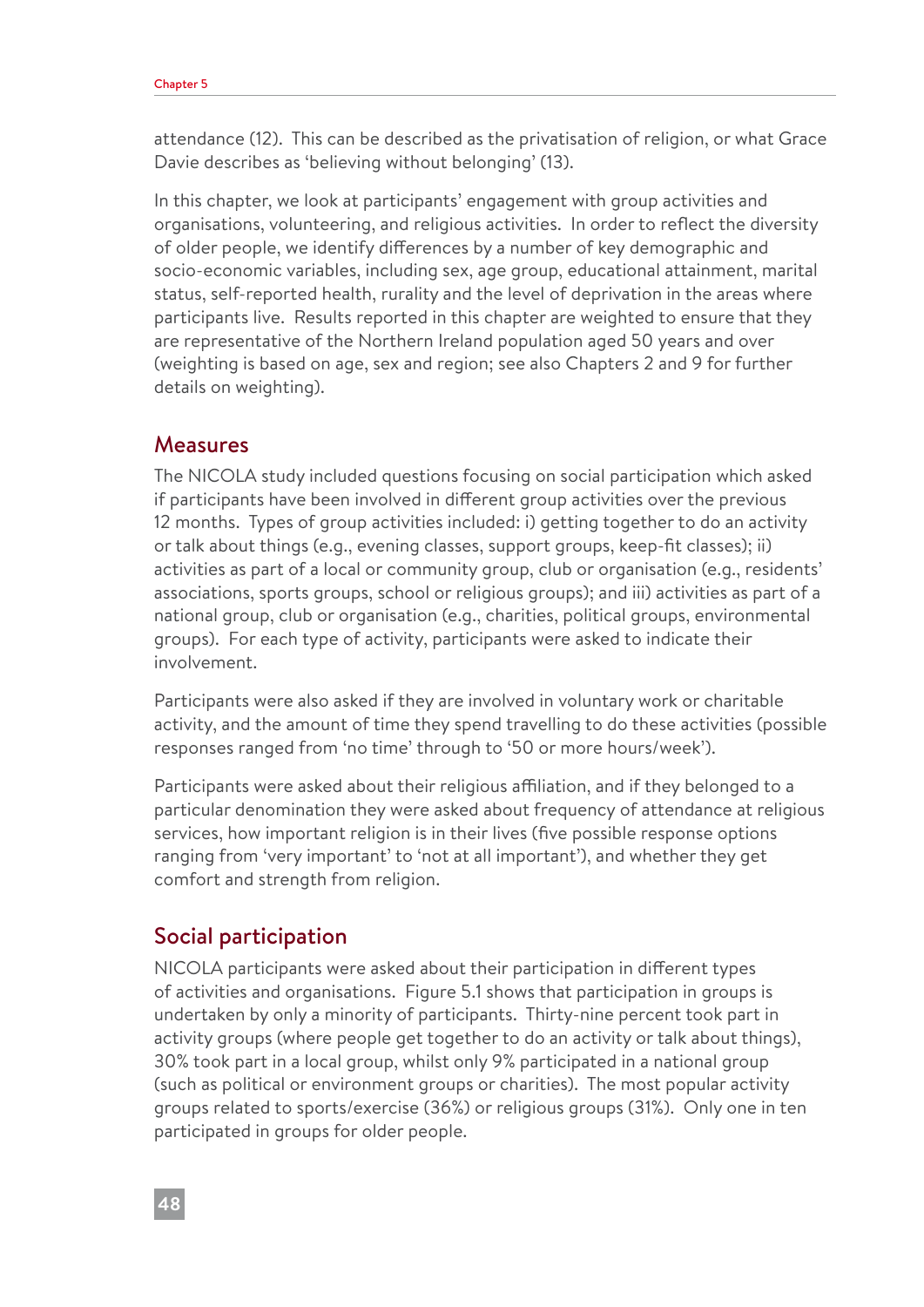In general, there is little variation in social participation according to age, sex, or whether people live alone. However, Figure 5.1 shows the variation in the participation rates of those with differing educational attainment, residents of areas with different levels of deprivation and those with differing self-reported general health. Those with higher educational qualifications and those living in the least deprived areas are most likely to take part in activity, local or national groups. However, this is not unexpected, given the link between education and deprivation.

There are lower levels of participation in these types of groups and activities among those participants who say that they have an illness or disability that limits their activities: 32% were involved in activity groups, 25% were involved in local groups, and 7% had participated in national groups. For other participants, the respective figures were 44%, 35% and 12%.





Missing values: 1%

## Volunteering

Eighteen percent of NICOLA participants are involved in voluntary work or charitable activity, and this is higher among those aged 50-74 years (20%) than it is among those aged 75 years or over (10%). Figure 5.2 shows that there is variation according to where people live, with those living in the least deprived areas being more likely than those living in the most deprived areas (25% and 12% respectively) to be involved in voluntary work or charitable activity. Matching this pattern, there is variation according to educational attainment: 8% of those with no or primary level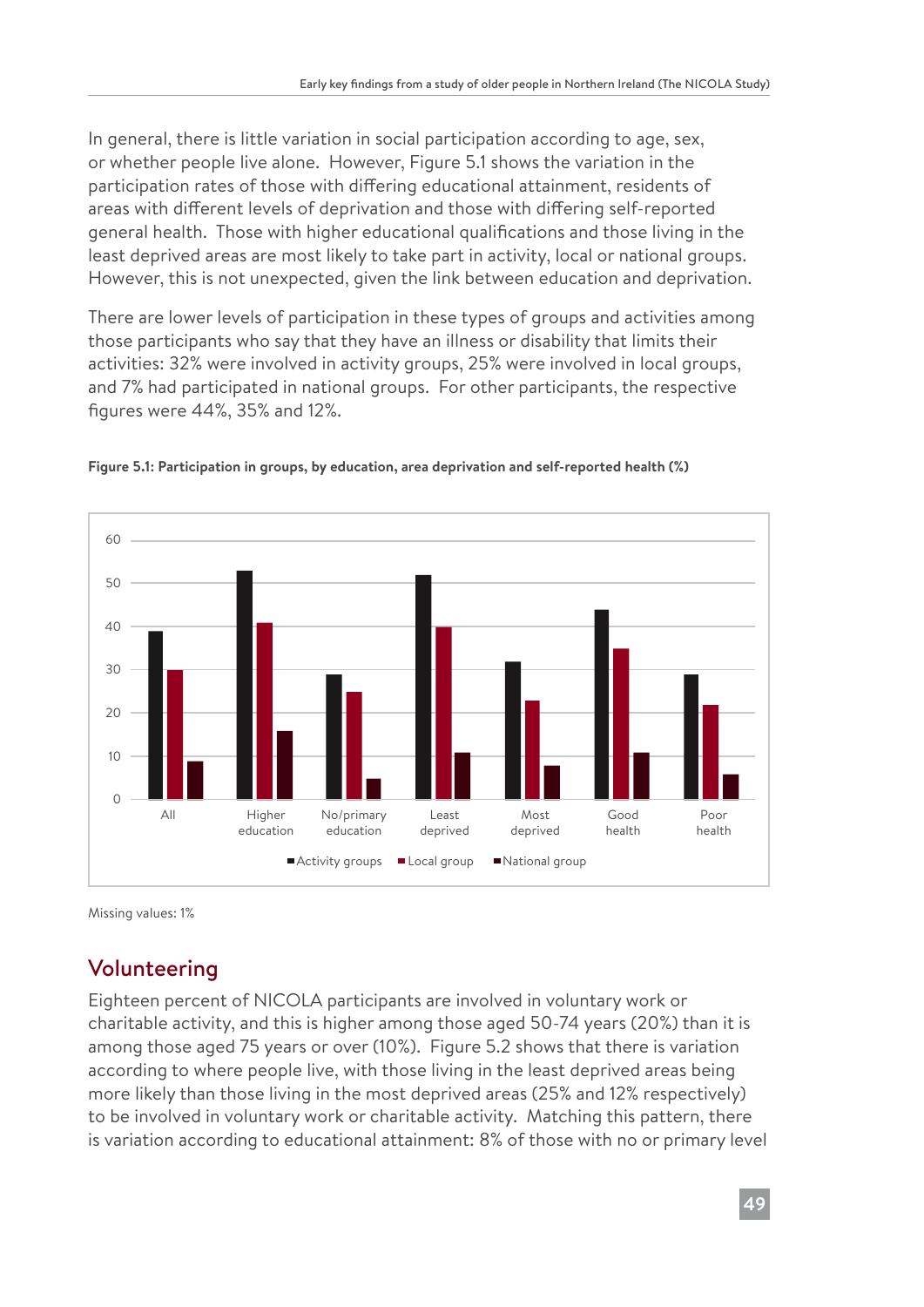education are involved in voluntary work or charitable activity, compared with 31% of those with higher education, such as a diploma or degree.



**Figure 5.2: Involvement in voluntary work or charitable activity by age, education, area deprivation and self-reported health (%)**

Missing values: 1%

Two thirds of participants who were involved in voluntary work or charitable activity did so for 1-4 hours per week, and a further 22% volunteered for 5-9 hours per week. Furthermore, 12% of volunteers within the NICOLA study were involved in these types of activities for at least 10 hours per week, and this was highest among the oldest participants (16%), widowed participants (18%), those living alone (20%) and participants who never married (21%).

#### Overall patterns of social participation

The rate of involvement in individual groups or activities masks the overall levels of participation. A participation scale was created by summing how many study participants were involved in: participation in activity group, participation in local group, participation in national groups, and participation in voluntary/charitable work.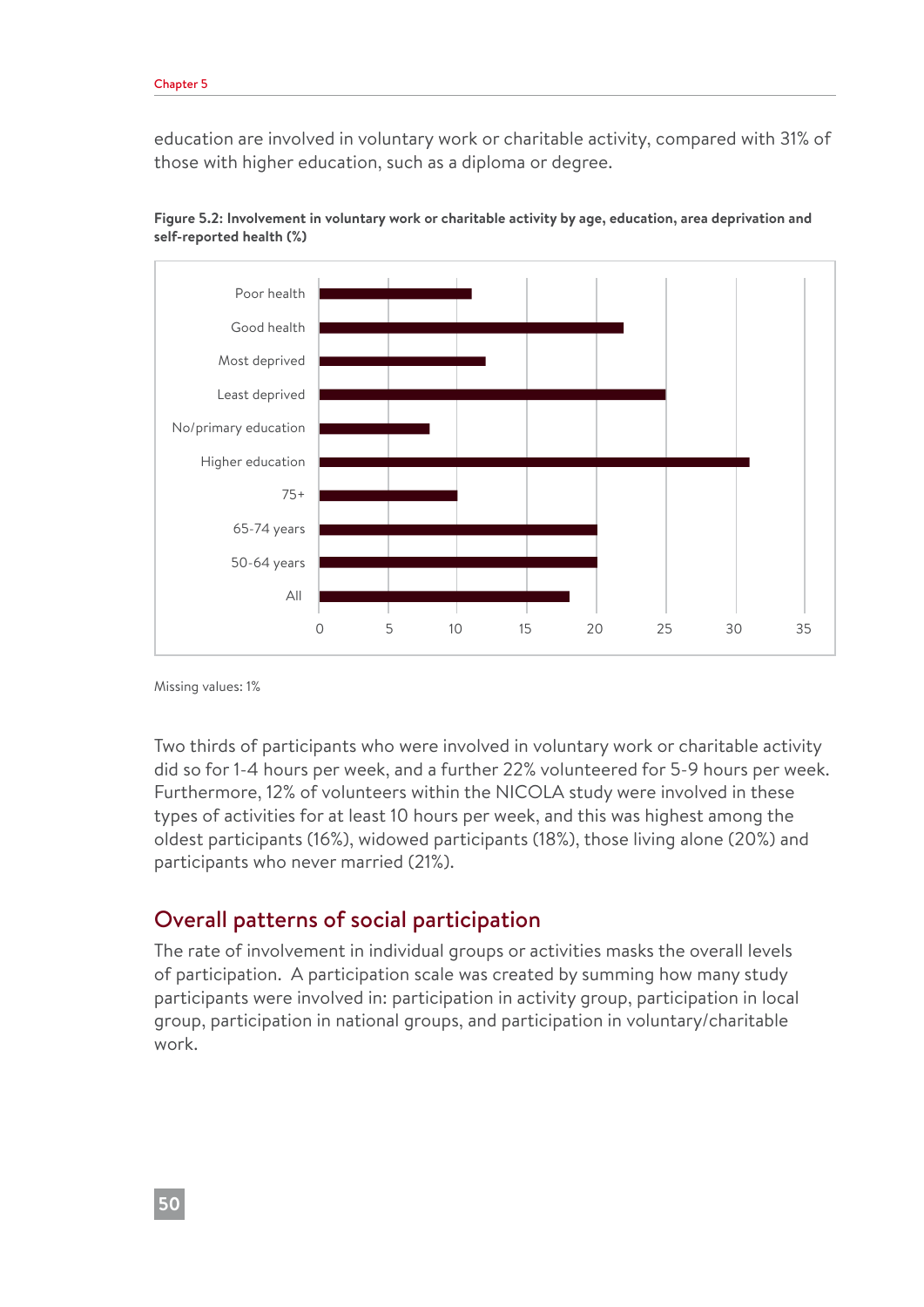Just over one half of participants (55%) were involved in at least one type of activity, including 2% who participated in all four; 8% identified three activities; 18% identified two activities; 26% identified one activity; whilst 45% were involved in none of these. There were similar participation rates among men and women, among the different age groups and among rural and urban areas. However, the highest levels of participation were among married participants (58%), whilst the lowest were among those who were separated or divorced (47%). There were also differences according to educational attainment: 44% of those with no education/primary education were involved in any of these activities, compared with 71% of those with a diploma, certificate, degree or higher degree. Furthermore, 21% of this latter group were involved in at least three of the activities. Two thirds of those living in the least deprived areas (67%) were involved in at least one activity, compared with 44% of those in the most deprived areas; 61% of participants who said that they had good general health were involved in at least one activity, whilst 43% of those with poor general health did so.

## Religion

Religion can form an integral part of people's lives. In addition to the religious and spiritual dimensions, religious affiliation can play an important role in shaping personal and community identity, as well as providing opportunities for social engagement.

Around one in ten NICOLA participants (11%) said that they do not belong to a religious denomination, whilst the majority of participants (88%) named a Christian denomination. The three largest denominations were Catholic (36%), Presbyterian (24%) and Church of Ireland (16%). A small number of participants were Buddhist, Hindu, Jewish or Muslim, or belonged to other religious denominations or groups. Having a religious affiliation was higher among women than men (91% and 87% respectively), among those living in the most rural areas compared with those living in Belfast or Derry/Londonderry (92% and 75% respectively), and among those with no or primary education compared with those with higher education qualifications (94% and 86%). Participants in the oldest age group were also most likely to have a religious affiliation: only 5% had no religion, compared with 13% of those aged 50-64 and 10% of those aged 65-74. The oldest participants were most likely to belong to Protestant/other Christian denominations (64%), whilst those in the 50-64 years age band had the highest proportion of Catholic participants (39%).

NICOLA participants have a notably different pattern of religious affiliation than their counterparts in the Republic of Ireland. Data from Wave 1 of TILDA indicated that 5% had no religion, and 90% were Catholic (4) (compared to 36% Catholic in the NICOLA study), which reflects different historical and cultural contexts.

Whilst 22% of NICOLA participants who had a religious affiliation said that they never or almost never attended religious services, nearly half (47%) attended a service at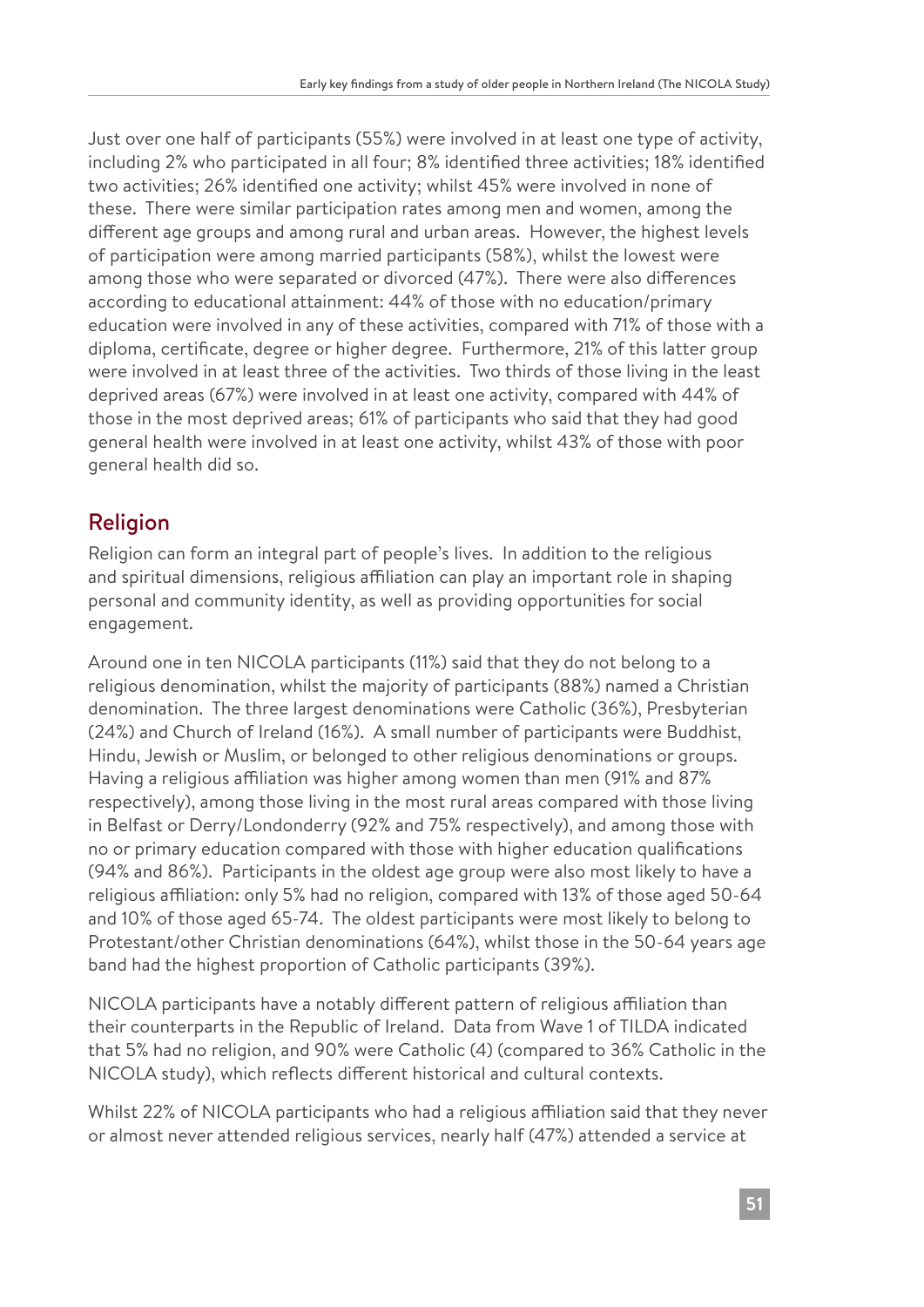least once a week. Figure 5.3 shows that men were less likely to attend religious services than women, especially in the younger age groups. Three in ten men aged 50-64 years said that they never attended services. Weekly attendance is more frequent among those in the oldest age group: 56% of men and 59% of women aged 75 years or over attended a religious service at least once a week. This matches the pattern observed among TILDA participants (14). Weekly attendance was also most frequent amongst participants living in the most rural areas, where 56% attended weekly, compared with 40% in Belfast or Derry/Londonderry.



**Figure 5.3: Frequency of attendance of religious services, by age and sex (%)**

Religion plays an important role in the lives of NICOLA participants - around one half (48%) said that religion was very important in their life, and a further 28% said that it is somewhat important. Figure 5.4 shows that there was a clear association with age: 64% of those aged 75 years or over said that religion was very important in their life, compared with 40% of those aged 50-64 years. Religion appears to be more important in the lives of women than men: 55% of women think that it is very important compared with 40% of men. Furthermore, three quarters of people said that they received comfort and strength from religion, and again, there were clear associations with age and sex (see Figure 5.5). Religion plays a larger part in the lives of participants living in the most rural areas, in that they were most likely to say that religion was very or somewhat important in their lives (80%), and to receive comfort and strength from religion (81%). The respective figures for Belfast and Derry/ Londonderry were 71% and 71%.

Missing values: 10.6%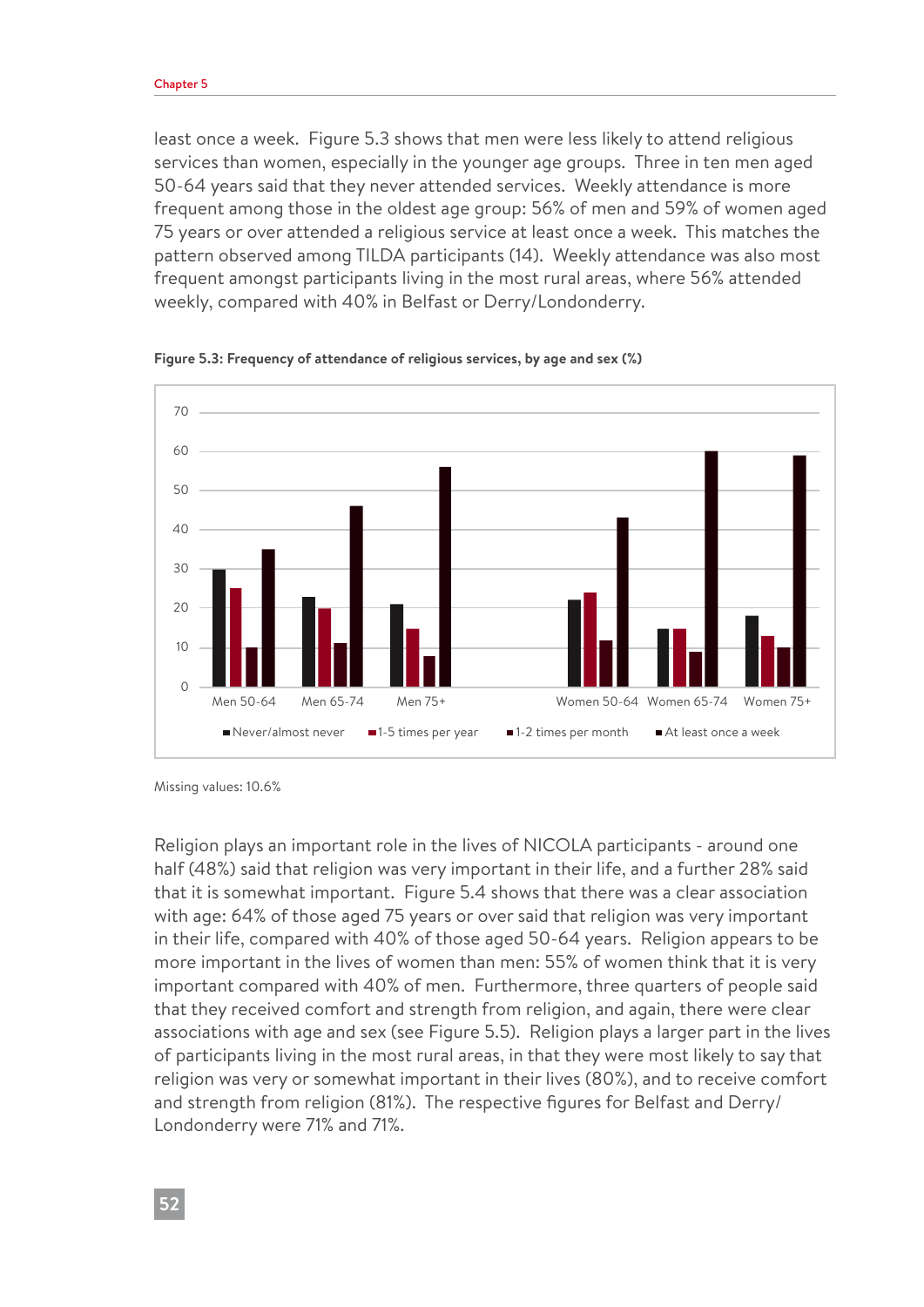

**Figure 5.4: Degree of importance of religion in life, by age and sex (%)**

Missing values: 10.6%





Missing values: 10.6%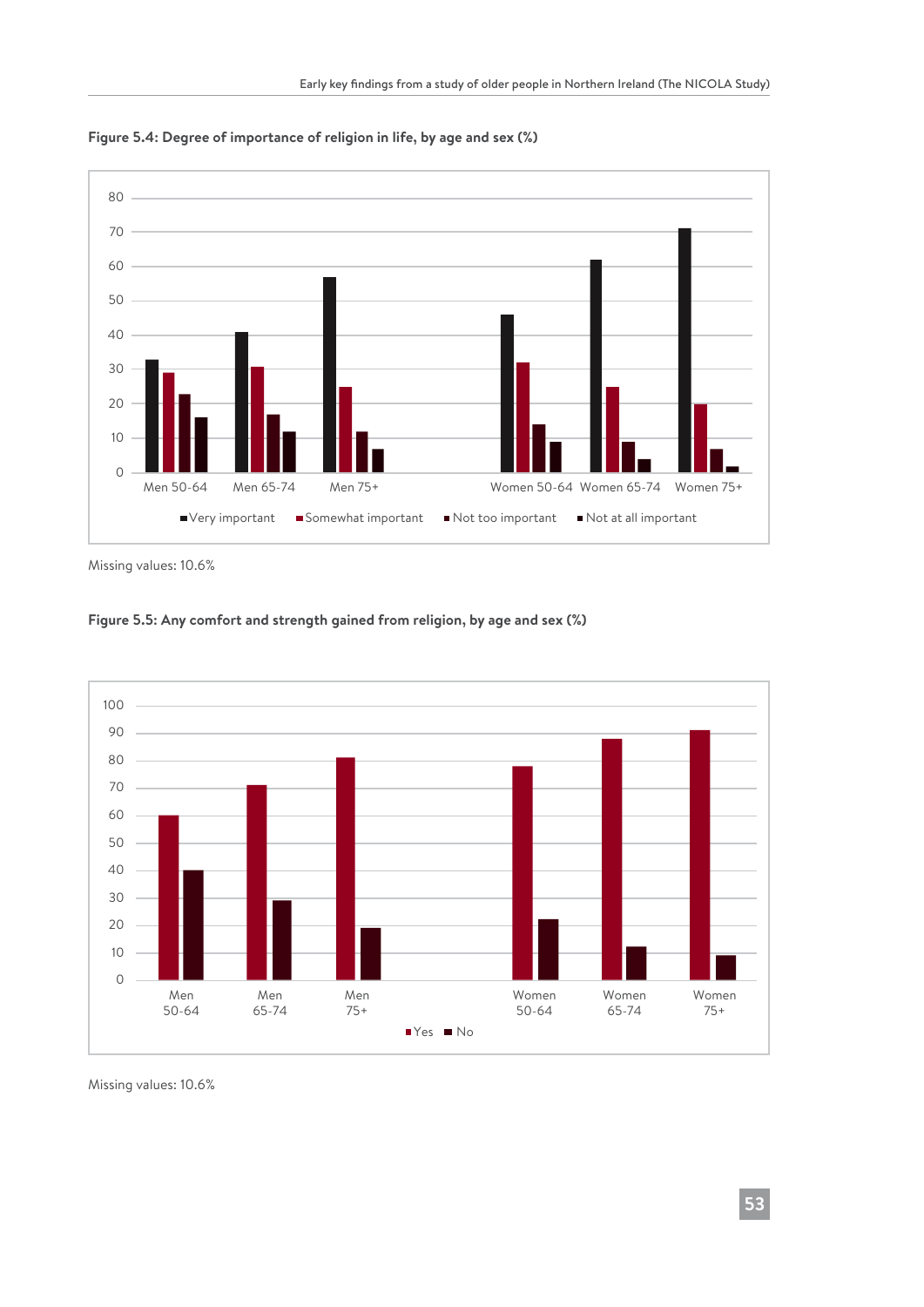#### **Discussion**

The data show strong levels of participation in groups and voluntary activity among some NICOLA participants - 39% were involved in activity groups (especially sports or religious groups), 30% in a local group, only 9% were involved in a national group, and 18% were involved in voluntary or charitable work. Indeed, 10% were involved in at least three of these activities. At the same time, 45% had not participated in any of these groups and activities.

Religion still continues to play an important role in people's lives. Nine out of ten NICOLA participants said that they had a religious affiliation, and the majority of these were Christian. However, it will be interesting to see how these figures change in future years, given the ongoing patterns of secularisation. NICOLA is a panel survey and, so, levels of immigration (and with it, new religious groupings) within society will not be reflected in the sample in the same way. However, there is the potential for people to change religion, or for new people joining the panel (for example, by marriage to an existing panel member). Whilst there were high levels of self-reported religious affiliation, levels of religiosity (as measured by attendance at services) was lower: 47% attended a service at least once a week. These patterns of attendance according to age and sex match those seen in TILDA (4), as well as other research (12). Nevertheless, the majority of participants received comfort and strength from religion, and saw religion as being important in their lives.

The strategic aim of the Northern Ireland Active Ageing Strategy (7) is to promote the active participation of older people in all aspects of life to ensure they are *"properly integrated, valued and included in society"*. Moreover, older people have highlighted the value of social engagement in providing social contacts, friendship and an enduring sense of purpose in a post-work context (9). In Northern Ireland over the past decade, there has been a range of public policies and strategies seeking to promote active ageing, with community, voluntary, statutory and private sector services aimed at combating social isolation. Whilst many NICOLA participants were socially engaged and participated in religious, social and leisure activities, the data also indicate that social isolation remains a significant problem for many older people in our society.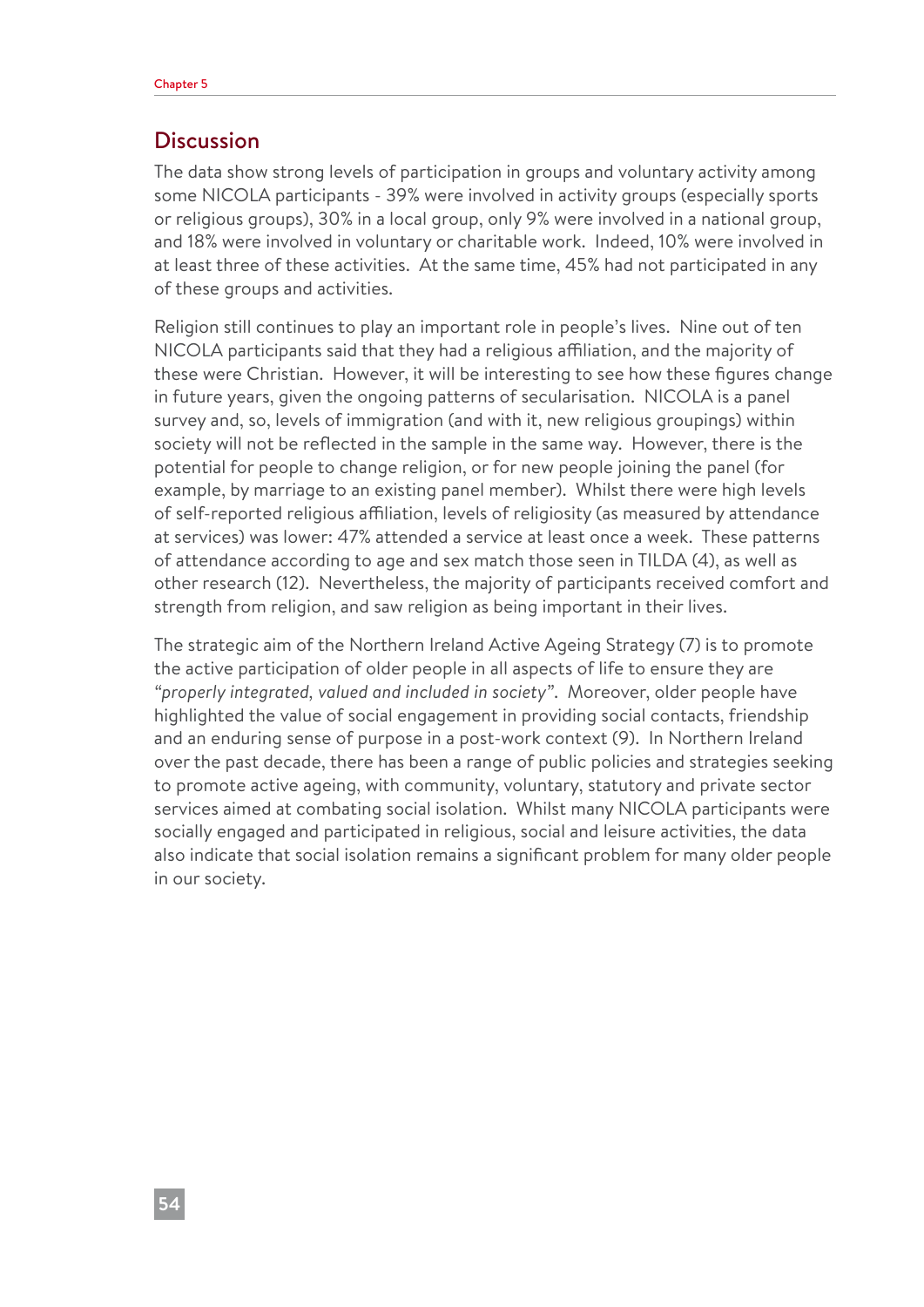#### References

- 1. Maslow AH. A Theory of human motivation. Psychol Rev. 1943;50(4):370-96.
- 2. Nicholson NR. Social isolation in older adults: an evolutionary concept analysis. J Adv Nurs. 2009;65:1342-52.
- 3. House JS, Robbins C, Metzner HL. The association of social relationships and activities with mortality: prospective evidence from the Tecumseh Community Health Study. Am J Epidemiol. 1982;116(1), 123-40.
- 4. Timonen V, Kamiya Y, Maty S. Social engagement of older people. In: Barrett A, Savva G, Timonen, V, Kenny RA, editors. Fifty plus in Ireland: first results from The Irish Longitudinal Study on Ageing (TILDA). Dublin: Trinity College Dublin; 2011. p. 51-71.
- 5. Jivraj S, Nazroo J, Barnes M. Change in social detachment in older age in England. In: Banks J, Nazroo J, Steptoe A, editors. The dynamics of ageing: evidence from the English Longitudinal Study of Ageing, 2002-10, Wave 5. London: The Institute for Fiscal Studies; 2012. p. 48-97.
- 6. ARK. Northern Ireland Life and Times Survey 2014 [Data set]. Belfast: ARK; 2015. http://www.ark.ac.uk/nilt/2015.
- 7. Northern Ireland Executive Active Ageing Strategy 2016-2021. Belfast: Northern Ireland Executive; 2014.
- 8. Murtagh B. The politics of age in Northern Ireland. Generations [blog on the Internet]; 2015, Fall 2015 [cited 2017 Sep 14]. Available from http://asaging.org/ blog/politics-age-northern-ireland.
- 9. Devine P, Carter Anand J, Montgomery L, Ní Dhónaill C, O'Hagan L. A review of service provision for men aged 50+ (Belfast). Belfast: Volunteer Now; 2014.
- 10. Volunteer Now. Formal Volunteering and health in the 50+ age group in Northern Ireland: final report. Belfast: Volunteer Now; 2013.
- 11. Woodhead L. Gendering secularization theory. Soc Compass. 2008;55:187-93.
- 12. Devine P. Men, women, and religiosity in Northern Ireland: testing the theories. J Contemp Relig. 2013;28(3):473-88.
- 13. Davie G. Religion in Britain since 1945: believing without belonging. Oxford: Blackwell; 1994.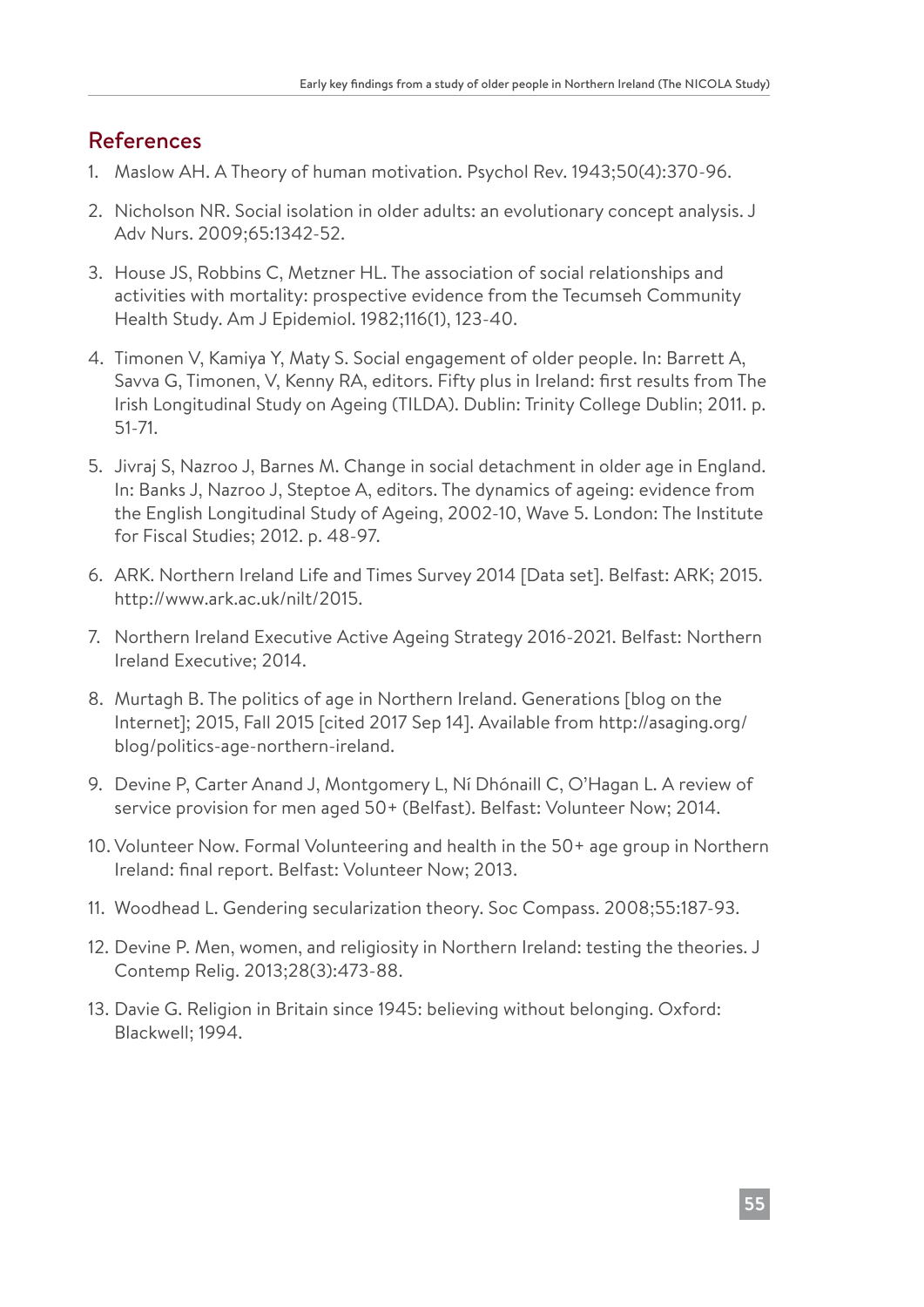# 6 **Alcohol use, smoking and physical activity among older adults**

#### **Key Findings**

- 
- 
- 
- 
- 
-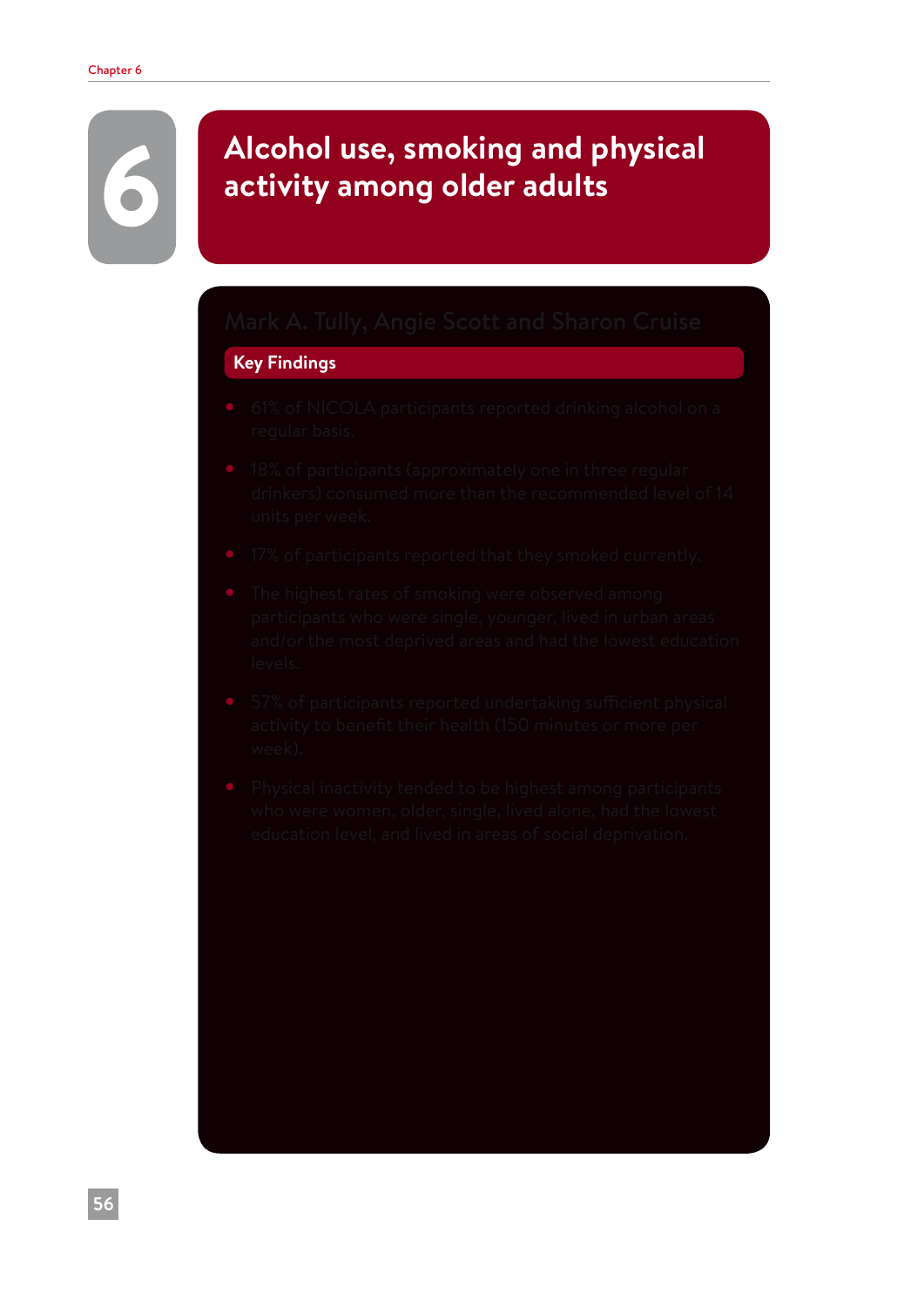#### Introduction

Lifestyle or health behaviours significantly influence health and well-being and the likelihood of developing chronic disease. The main health behaviours recorded in the NICOLA study include alcohol consumption, smoking, physical inactivity and diet; dietary behaviours will be addressed in detail in a subsequent report from the NICOLA study team. These first three health behaviours are amongst the most common contributing causes of non-communicable disease. The Global Burden of Disease Study identified these behaviours as three of the top five risk factors for disease in the UK (1). The World Health Organisation estimated that noncommunicable diseases accounted for 89% of all deaths in the UK (2). This chapter focuses on the prevalence of alcohol consumption, smoking and physical inactivity among NICOLA participants, and examines variation in these health behaviours according to socio-demographic and socio-economic indicators. All proportions reported in this chapter have been weighted (based on age, sex and region) to ensure that results are representative of the Northern Ireland population of adults aged 50 years and over (see also Chapters 2 and 9 for further details on weighting).

## Alcohol Consumption

Government guidelines recommend that individuals should consume no more than 14 units of alcohol per week, and that alcohol consumption should be spread evenly over three or more days (3). The risk of developing health problems, including mouth, throat and breast cancer, liver disease, high blood pressure and stroke, increases in proportion to level of alcohol consumption. In addition, binge drinking (one or two heavy drinking episodes per week) significantly increases an individual's risk of longterm illness and accidents and injuries.

NICOLA participants were asked to report the amount and type of alcohol consumed in an average week; 61% of participants reported drinking alcohol on a regular basis. Of the 39% who reported that they do not currently drink alcohol, about half never drank alcohol and half used to drink. Approximately 31% of participants who currently drink alcohol reported drinking more than the recommended maximum 14 units per week (Table A6.1). This represents 18% of all participants in the NICOLA study aged 50 years and over. Two in every five men (41%) and nearly one in every five women (19%) who drink currently reported consuming more than the recommended amount of alcohol per week (Table A6.1). The proportion of individuals in each age group who consume more than the current recommended amount of alcohol decreases considerably with age, in both men and women (Figure 6.1).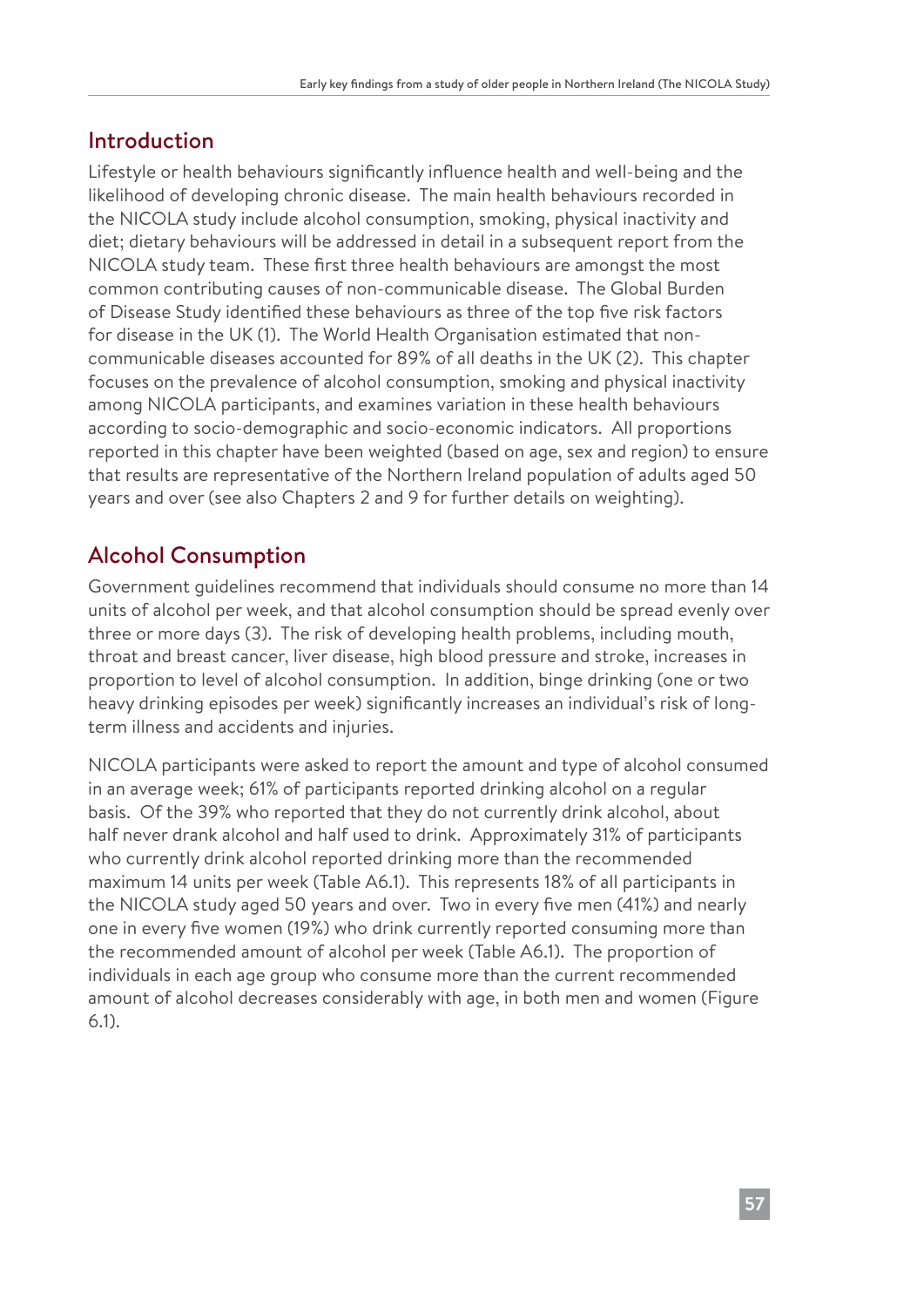

**Figure 6.1: Current alcohol consumption of more than 14 units per week by sex and age group (%)**

Missing values: 1.1%

A slightly lower proportion of married participants and separated, widowed or divorced participants (30% respectively), compared to participants who were single (34%), reported drinking over the recommended maximum weekly amount (Table A6.1). Similarly, a slightly higher proportion of participants who lived alone compared to participants who lived with others (33% vs 30%) reported drinking over the recommended maximum weekly amount (Table A6.1). Compared to those participants who live with others, a higher proportion of individuals who lived alone aged 50-64 years (41% vs 33%), 65-74 years (30% vs 29%) and 75 years and over (19% vs 17%) drank more than 14 units of alcohol per week (Table A6.1).

There were no obvious differences in alcohol consumption according to level of educational attainment or the number of living children participants had (Table A6.1). The prevalence of drinking more than the recommended weekly allowance was highest in individuals living in the most deprived areas (Figure 6.2), though the lowest prevalence was not in the least affluent areas but in the intermediate areas (Figure 6.2; Table A6.1).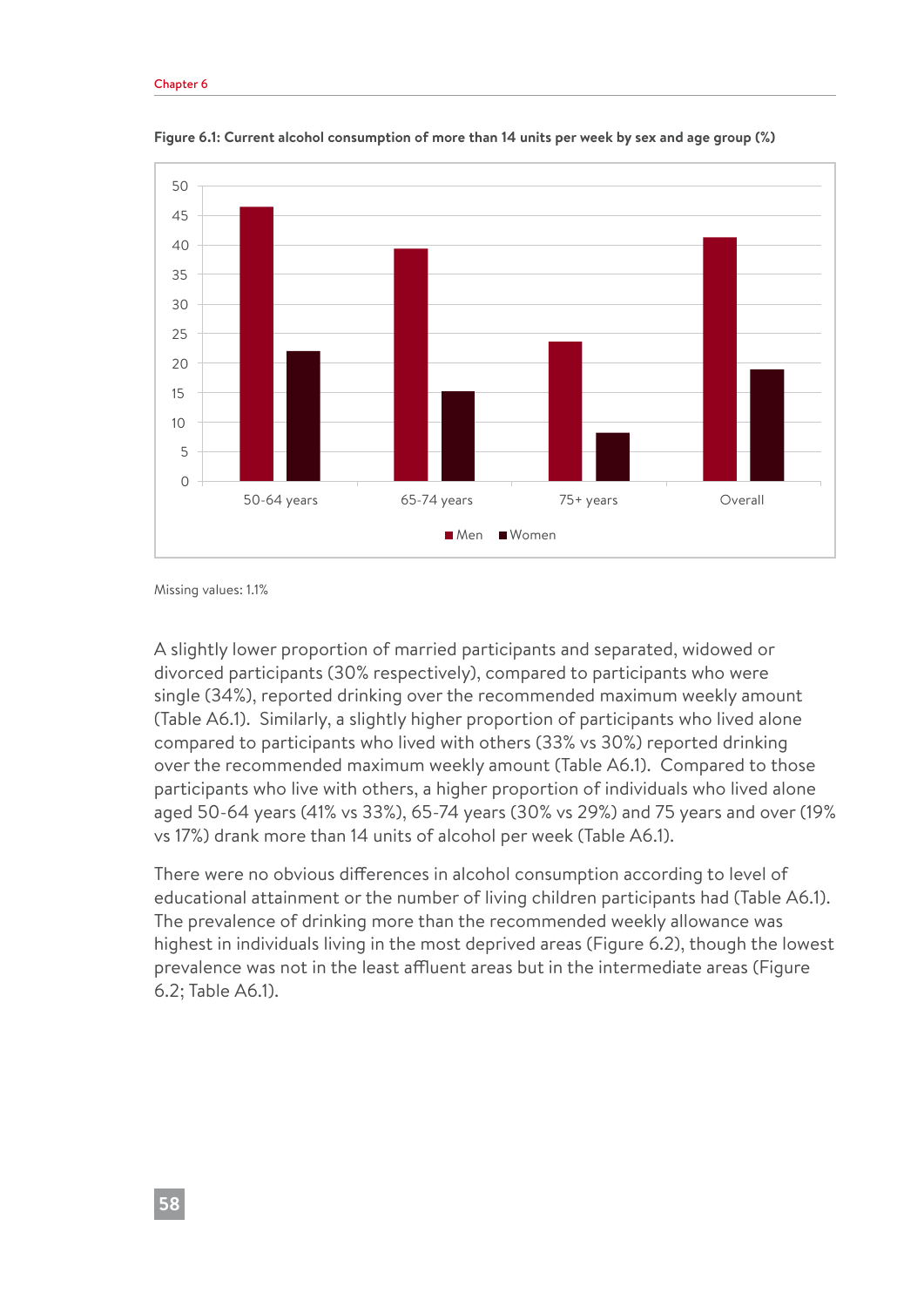

**Figure 6.2: Proportion of participants consuming more than 14 units per week by social deprivation category**

Missing values: 0.2%

Finally, a higher proportion of respondents from Belfast or Derry/Londonderry (37%) reported consuming more than the recommended number of units per week, compared to other cities and towns (30%) or rural areas (23%).

#### *Smoking Status*

Although significant progress has been made in recent years to address levels of smoking, it continues to place a significant burden on people's health and on the health system. In addition to the well documented association with diseases such as cancer and cardiovascular disease, smoking is also associated with other important age-related conditions, for example worsening frailty (4) and Alzheimer's disease (5). Current smokers have a two-fold increase, and former smokers a 1.3-fold increase in all-cause mortality, compared with those who have never smoked (6).

Data on smoking was collected using questions on smoking status (current, past, never), and the average number of cigarettes, roll ups, pipes or cigars/cigarillos smoked per day. Using the responses to these questions, individuals have been classified as current smokers, previous smokers or having never smoked.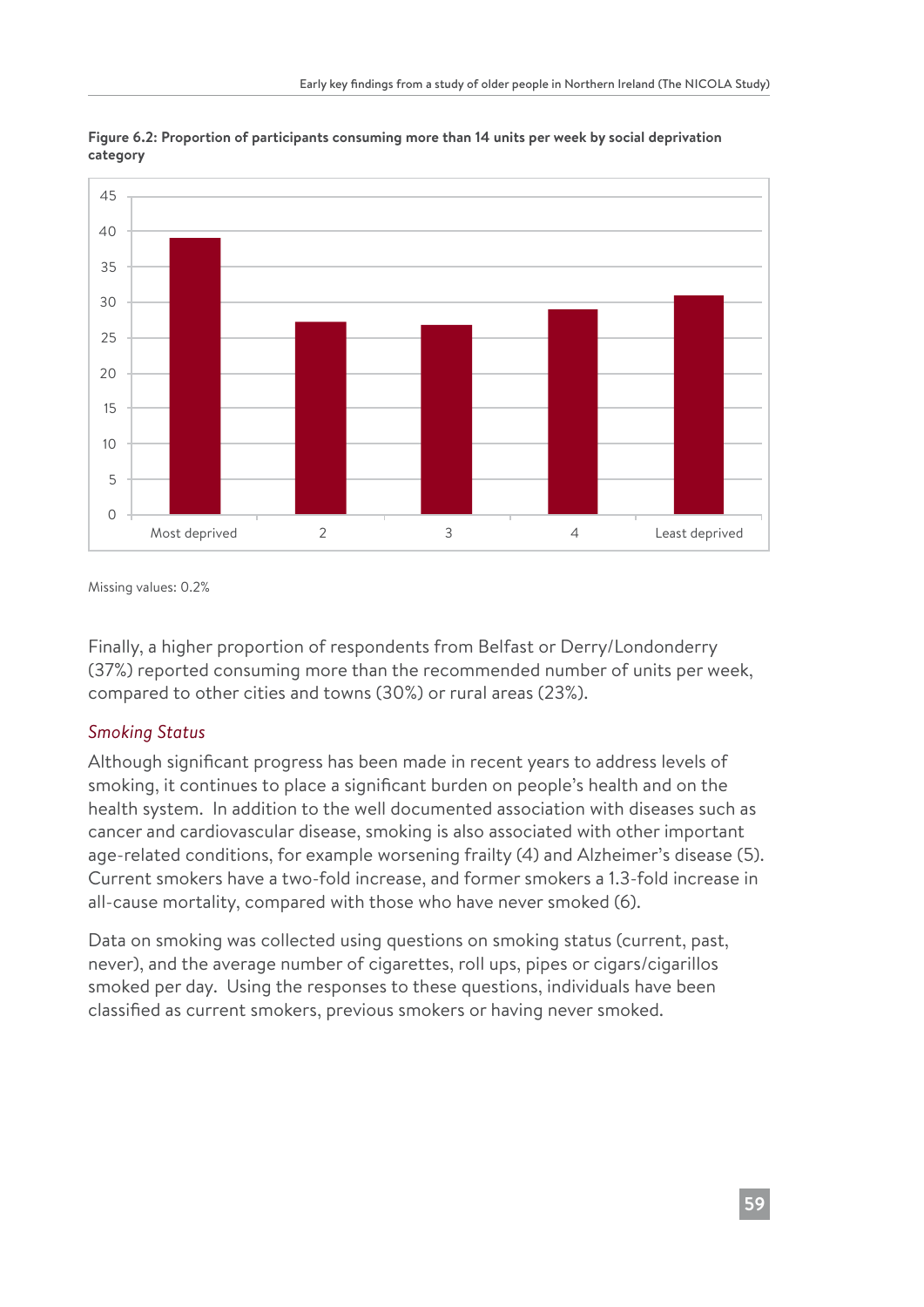In Northern Ireland, 22% of the general population smoke currently (7), with higher proportions observed in the most deprived areas. The prevalence of smoking (17%) among NICOLA participants appears lower than in the general population; however, it is on a par with the prevalence found in Wave 2 of its sister study of older people in the Republic of Ireland, the TILDA study (17%). A slightly higher proportion of men (18%) than women (16%) currently smoke, or smoked previously (42% vs 29%). Conversely, a higher proportion of women (55%) than men (40%) reported that they never smoked (Table A6.2).

#### **Figure 6.3: Smoking status in NICOLA participants**



Comparing age groups, there was a higher prevalence of smoking among younger (aged 50-64 years) men (21%) and women (19%) (Table A6.2). The opposite pattern was seen for men who previously smoked, with 52% of men aged ≥75 years reporting that they used to smoke but no longer do so. In women aged ≥75 years, 65% never smoked (Table A6.2).

There was also a higher prevalence of smoking in older adults who were single (22%) or separated, divorced or widowed (25%) than those who were married (13%) (Table A6.2). Similarly, smoking was more common in older adults living alone (24%) than in those living with others (14%) (Table A6.2). No discernible differences were observed in the prevalence of smoking between those with living children compared to those without living children (Table A6.2). There was a higher prevalence of smoking in participants who identified themselves as Catholic (20%) or reporting no religion (21%), compared to those who identified themselves as Protestant or other Christian (14%) or other religious affiliation (17%) (Table A6.2).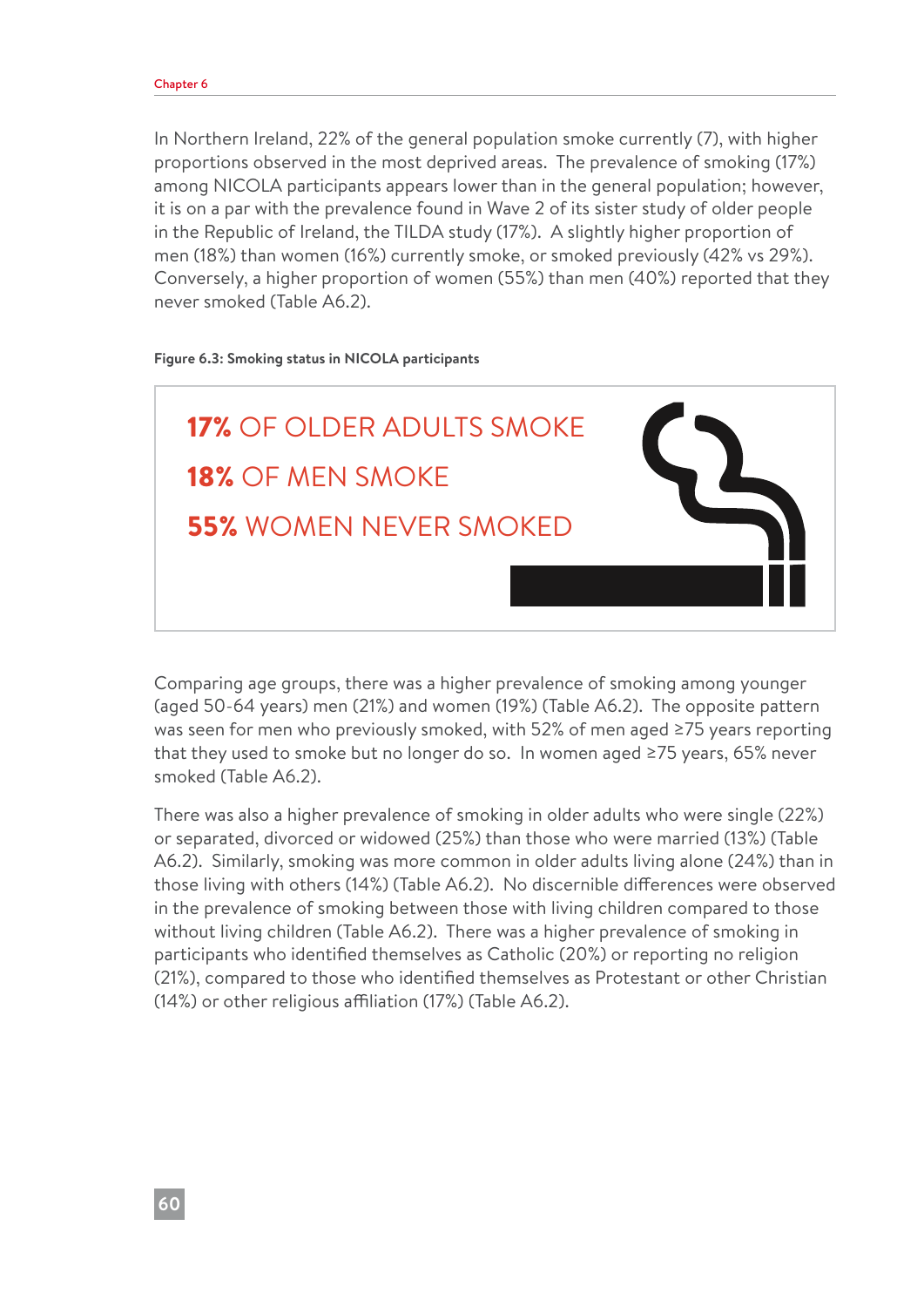Smoking was more commonly reported in participants of lower socio-economic position: those with no or only primary education (20%) or living in the most deprived areas in Northern Ireland (30%) reported higher levels of current smoking (Table A6.2). There was also an unequal geographical distribution, with approximately one in five older adults living in Belfast or Derry/Londonderry (19%) or other urban and semi-rural areas (19%) currently smoking, compared to just over one in ten (12%) living in the most rural areas (Table A6.2).

#### *Physical Activity*

Regular physical activity is associated with numerous benefits to both physical and mental health. Physical inactivity has been linked to the development of over 20 different non-communicable diseases (8), and is said to cost the NHS over £1bn in direct costs each year (9). In Northern Ireland, just over half of all adults (53%) are regularly physically active (10).

In the UK, it is recommended that older adults accumulate 150 minutes of moderate intensity physical activity per week (8). In addition, they are advised to undertake physical activity that targets improvements in muscle strength on at least two days a week (8).

Physical activity in the NICOLA study was measured using the short form of the International Physical Activity Questionnaire (IPAQ). This tool has been validated to categorise older adults as meeting or not meeting the recommended level of physical activity (11). Participants were asked to report the time they spend in a typical week engaging in walking, moderate and vigorous physical activity. The total time per week engaging in these activities was summed, and individuals were classified as inactive if they took less than the recommended 150 minutes of moderate and vigorous physical activity per week.

In the NICOLA cohort, 57% of older adults aged 50 years and over reported undertaking 150 minutes or more of physical activity per week (Table A6.3). Men (62% meeting recommended levels) were more active than women (53%) (Table A6.3). In the Northern Ireland Health Survey (10), 44% of adults aged 55-64 years did not meet the recommended level of physical activity, compared to 38% of the NICOLA cohort aged 50-64 years. Among NICOLA participants, increasing age was associated with a decrease in physical activity levels: 50% of men aged 75 years and over; and 68% of women aged 75 years and over did not meet the recommended level of physical activity (Figure 6.4; Table A6.3).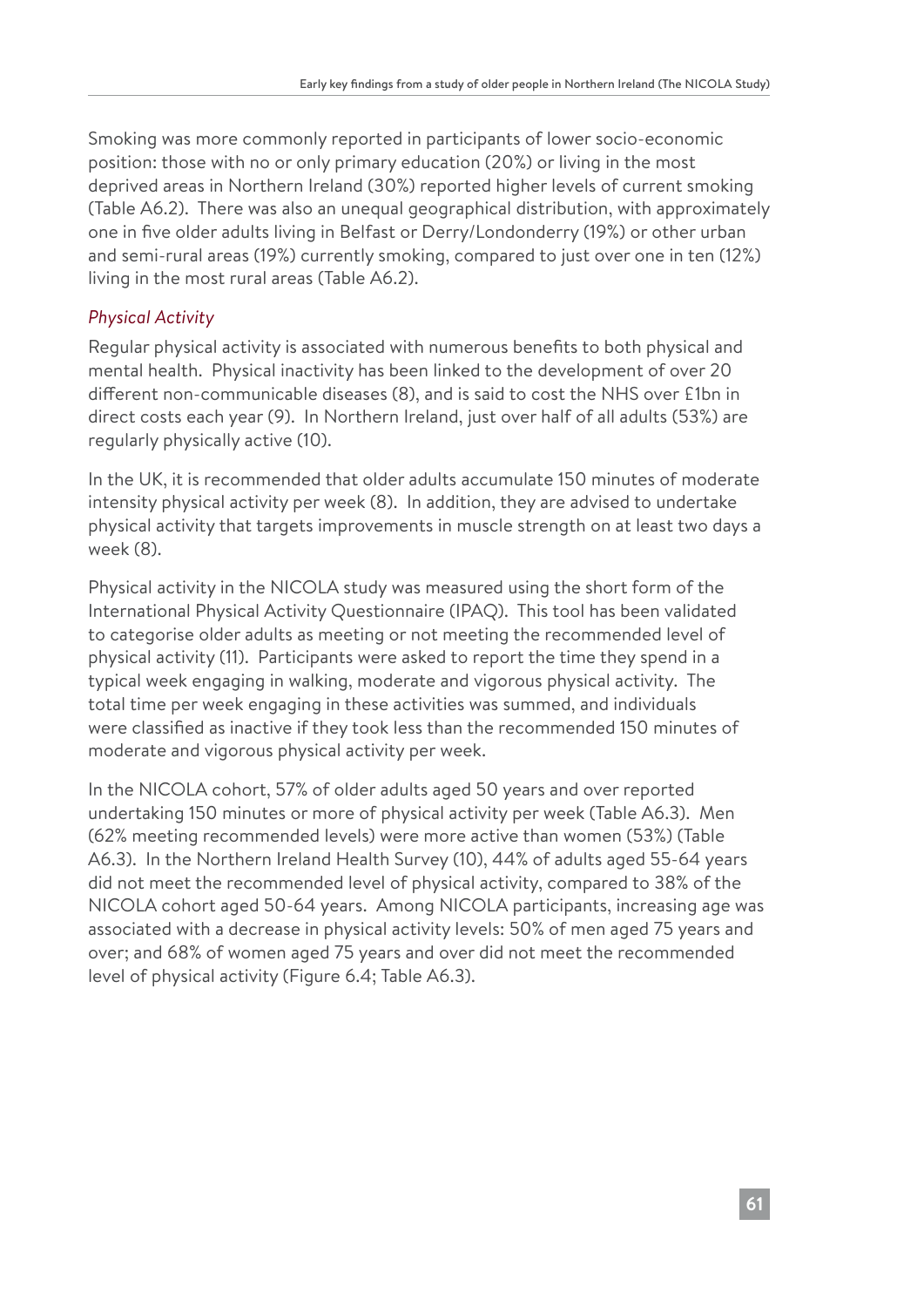#### Chapter 6



**Figure 6.4: Proportion of physically inactive NICOLA participants by age and gender**

#### Missing values: 2.1%

When compared to those living alone, a higher proportion of married participants (62%) or those who were living with others (61%) reported doing enough physical activity to benefit their health (Table A6.3). As shown previously, higher levels of physical inactivity were observed in participants of a lower socio-economic position. Over half of those with only primary school education (55%) or from the most deprived areas (51%) were inactive (Figure 6.5; Table A6.3).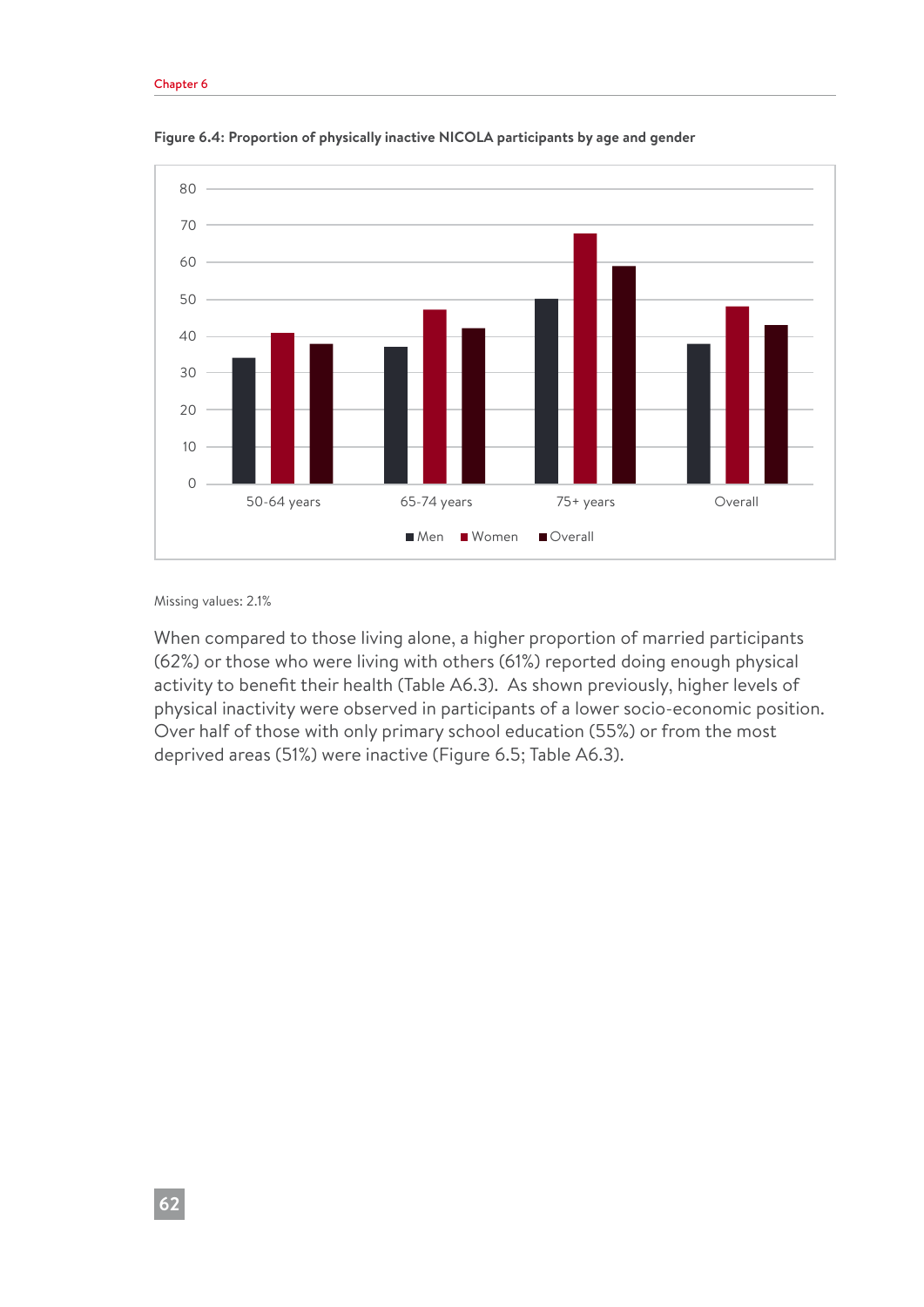

#### **Figure 6.5: Characteristics of physically inactive NICOLA participants**

Just under a quarter of participants (22%) reported taking no moderate to vigorous physical activity. This is the most inactive group and, arguably, warrant public health attention, as they may be the ones with most to gain from the smallest increases in activity, according to what we know about the dose-response relationship between physical activity and health (12). Of these individuals, 58% were women (42% were men) and 44% were aged 50-64 years (Table A6.4). The proportion of those taking no activity in the lowest age group was similar for men (44% aged 50-64 years) and women (42% aged 50-64 years).

#### Conclusion

It is clear that these behaviours (presented above) persist in a sizeable proportion of older adults, despite evidence for the negative health effects of smoking, overconsumption of alcohol and physical inactivity, and even though there is evidence to support the effectiveness of various efforts to address them. Also, the results of this early analysis indicated that unhealthy behaviours were more common in participants who were single, from a low socio-economic background and living in areas of social deprivation. Further targeted efforts are required to reduce these inequalities in older adults.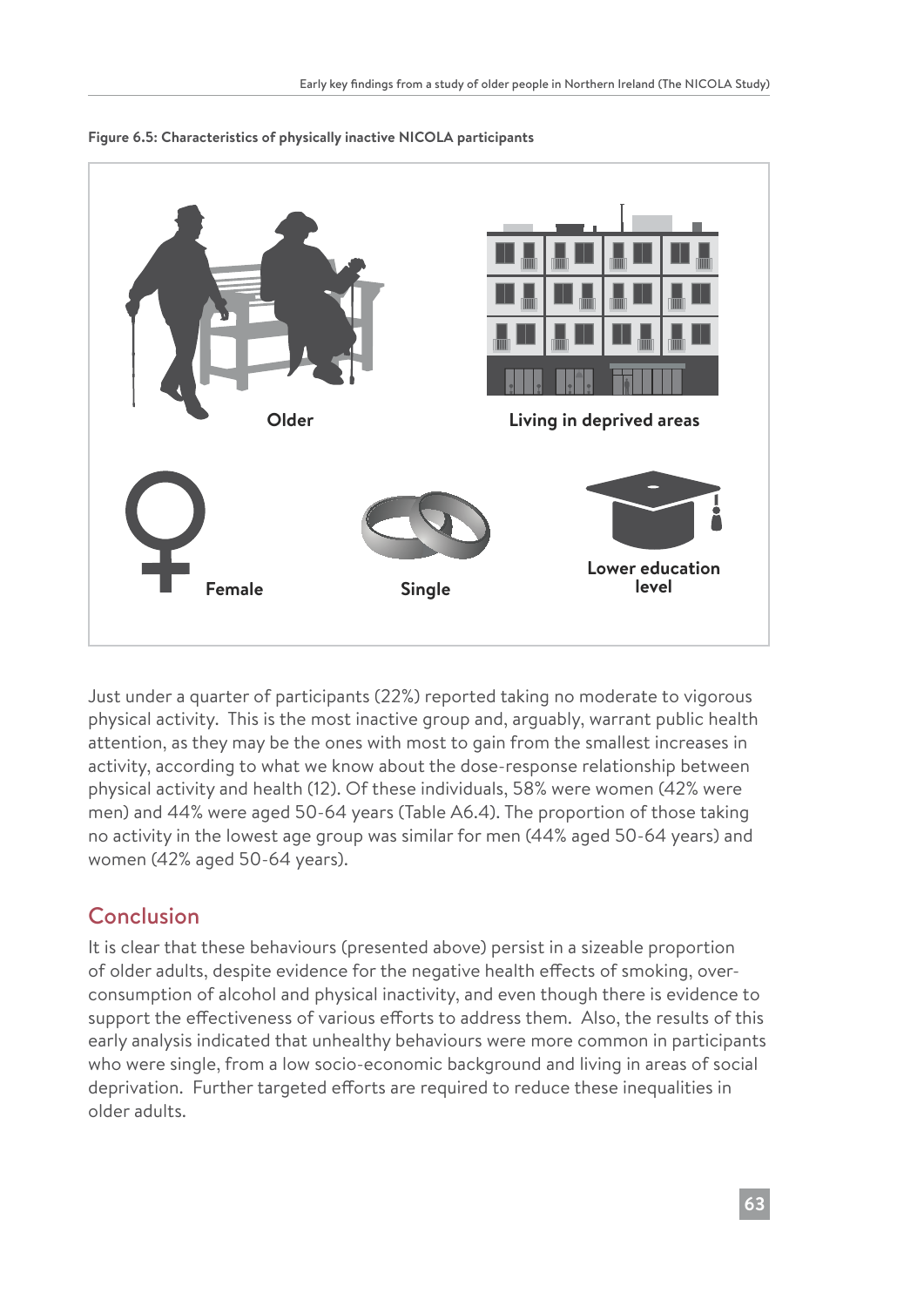#### References

- 1. Murray CJ, Richards MA, Newton JN, Fenton KA, Anderson HR, Atkinson C, Bennett D, Bernabé E, Blencowe H, Bourne R, Braithwaite T, Brayne C, Bruce NG, Brugha TS, Burney P, Dherani M, Dolk H, Edmond K, Ezzati M, Flaxman AD, Fleming TD, Freedman G, Gunnell D, Hay RJ, Hutchings SJ, Ohno SL, Lozano R, Lyons RA, Marcenes W, Naghavi M, Newton CR, Pearce N, Pope D, Rushton L, Salomon JA, Shibuya K, Vos T, Wang H, Williams HC, Woolf AD, Lopez AD, Davis A. UK health performance: findings of the Global Burden of Disease Study 2010. Lancet. 2013;381(9871):997-1020.
- 2. Noncommunicable diseases country profiles 2014: UK. World Health Organisation, Copenhagen. 2014. Available from: http://www.who.int/nmh/ countries/gbr\_en.pdf
- 3. UK Chief Medical Officers' Low risk drinking guidelines. London: Department of Health; 2016. Available from: https://www.gov.uk/government/uploads/system/ uploads/attachment\_data/file/545937/UK\_CMOs\_\_report.pdf
- 4. Kojima G, Iliffe S, Walters K. Smoking as a predictor of frailty: a systematic review. BMC Geriatr. 2015;15:131.
- 5. Lee Y, Back JH, Kim J, Kim SH, Na DL, Cheong HK, Hong CH, Kim YG. Systematic review of health behavioral risks and cognitive health in older adults. Int Psychogeriatr. 2010;22(2):174-87.
- 6. Müezzinler A, Mons U, Gellert C, Schöttker B, Jansen E, Kee F, O'Doherty MG, Kuulasmaa K, Freedman ND, Abnet CC, Wolk A, Håkansson N, Orsini N, Wilsgaard T, Bueno-de-Mesquita B, van der Schouw YT, Peeters PHM, de Groot LCPGM, Peters A, Orfanos P, Linneberg A, Pisinger C, Tamosiunas A, Baceviciene M, Luksiene D, Bernotiene G, Jousilahti P, Petterson-Kymmer U, Jansson JH, Söderberg S, Eriksson S, Jankovic N, Sánchez MJ, Veronesi G, Sans S, Drygas W, Trichopoulou A, Boffetta P, Brenner H. Smoking and all-cause mortality in older adults: results from the CHANCES Consortium. Am J Prev Med. 2015;49(5):e53-e63.
- 7. Health Survey (NI) First results 2015/16. Belfast: Department of Health (Northern Ireland); 2016. Available from: https://www.health-ni.gov.uk/sites/default/files/ publications/health/hsni-first-results-15-16.pdf
- 8. Department of Health, Physical Activity, Health Improvement and Protection. Start active, stay active: a report on physical activity for health from the four home Countries' Chief Medical Officers. London: Department of Health; 2011.
- 9. Allender S, Foster C, Scarborough P, Rayner M. The burden of physical activityrelated ill health in the UK. J Epidemiol Community Health. 2007;61(4):344-8.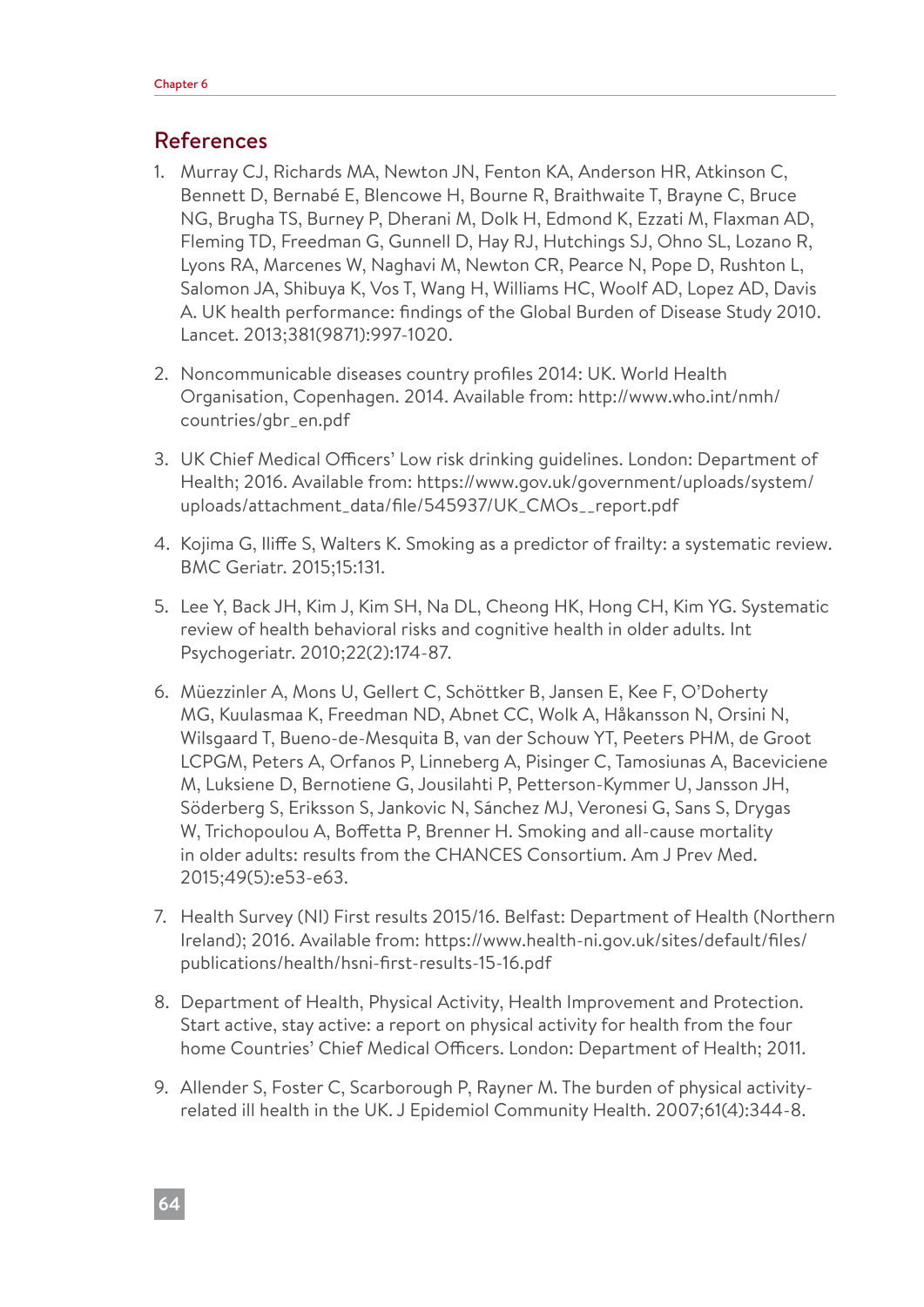- 10. Health Survey (NI) First Results 2013/14. Belfast: Department of Health (Northern Ireland); 2014. Available from: https://www.health-ni.gov.uk/sites/ default/files/publications/dhssps/hsni-first-results-13-14.pdf
- 11. Grimm EK, Swartz AM, Hart T, Miller NE, Strath SJ. Comparison of the IPAQ-Short Form and accelerometry predictions of physical activity in older adults. J Aging Phys Act. 2012;20(1):64-79.
- 12. Arem H, Moore SC, Patel A, et al. Leisure time physical activity and mortality: a detailed pooled analysis of the dose-response relationship. JAMA Intern Med. 2015;175(6):959–67.

## Appendix 6.1

**Table A6.1: Alcohol consumption of NICOLA participants (n=4,928)**

|                            | 14 units or less | per week |       | More than 14 units<br>per week |
|----------------------------|------------------|----------|-------|--------------------------------|
|                            | n.               | weighted | n     | weighted                       |
| <b>Overall</b>             | 3,467            | 69       | 1,461 | 31                             |
| <b>Sex</b>                 |                  |          |       |                                |
| Men                        | 1,479            | 59       | 1,011 | 41                             |
| Women                      | 1,988            | 81       | 450   | 19                             |
| <b>Age Group</b>           |                  |          |       |                                |
| Men                        |                  |          |       |                                |
| $50 - 64$                  | 739              | 54       | 626   | 46                             |
| 65-74                      | 470              | 61       | 303   | 39                             |
| $75+$                      | 270              | 76       | 82    | 24                             |
| Women                      |                  |          |       |                                |
| $50 - 64$                  | 1,195            | 78       | 330   | 22                             |
| 65-74                      | 554              | 85       | 99    | 15                             |
| $75+$                      | 239              | 92       | 21    | 8                              |
| <b>Marital Status</b>      |                  |          |       |                                |
| Married                    | 2,445            | 70       | 1,015 | 30                             |
| Single                     | 238              | 66       | 116   | 34                             |
| Separated/Divorced/Widowed | 784              | 70       | 330   | 30                             |
| Living with others         |                  |          |       |                                |
| Alone                      | 768              | 67       | 350   | 33                             |
| With others                | 2,699            | 70       | 1,111 | 30                             |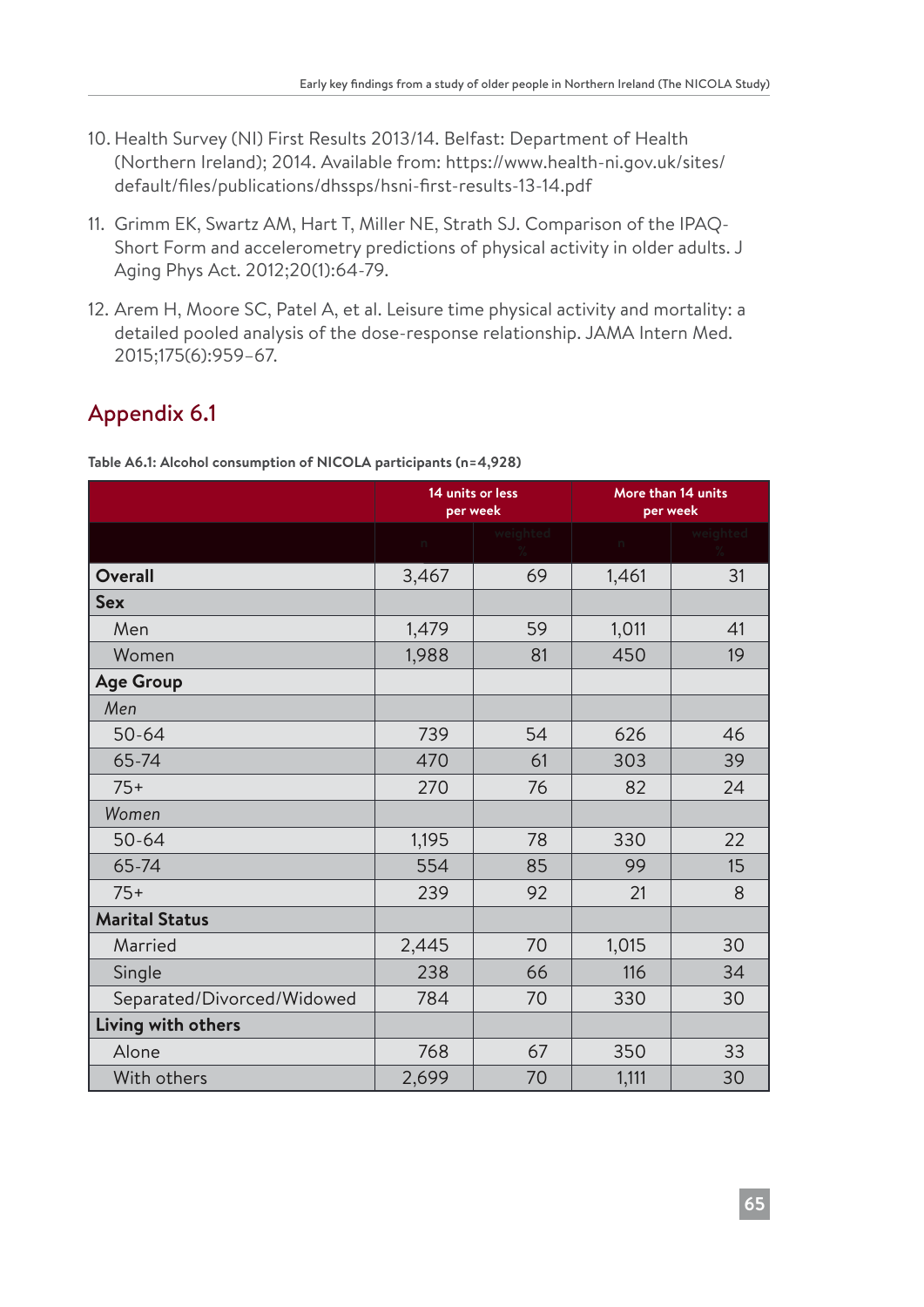#### Chapter 6

|                                     | 14 units or less | per week | More than 14 units<br>per week |          |
|-------------------------------------|------------------|----------|--------------------------------|----------|
|                                     | n                | weighted | $\mathbbm{m}$                  | weighted |
| Number of living children           |                  |          |                                |          |
| $\overline{O}$                      | 459              | 69       | 196                            | 31       |
| $\mathbf{1}$                        | 342              | 70       | 140                            | 30       |
| $\overline{2}$                      | 1,067            | 69       | 467                            | 31       |
| 3                                   | 828              | 69       | 363                            | 31       |
| $\overline{4}$                      | 435              | 73       | 148                            | 27       |
| 5                                   | 178              | 68       | 81                             | 32       |
| $6+$                                | 156              | 69       | 64                             | 31       |
| <b>Education level</b>              |                  |          |                                |          |
| None /primary                       | 666              | 72       | 245                            | 28       |
| Secondary                           | 1,532            | 68       | 677                            | 32       |
| Higher                              | 1,264            | 70       | 536                            | 30       |
| <b>Multiple Deprivation Measure</b> |                  |          |                                |          |
| Most deprived                       | 535              | 61       | 324                            | 39       |
| $\overline{2}$                      | 655              | 73       | 234                            | 27       |
| 3                                   | 742              | 73       | 259                            | 27       |
| $\overline{4}$                      | 672              | 71       | 268                            | 29       |
| Least Deprived                      | 856              | 69       | 374                            | 31       |
| <b>Geographical Area</b>            |                  |          |                                |          |
| Belfast/Derry                       | 1,134            | 63       | 642                            | 37       |
| Others /semi-rural                  | 1,176            | 70       | 489                            | 30       |
| Most rural                          | 1,150            | 77       | 328                            | 23       |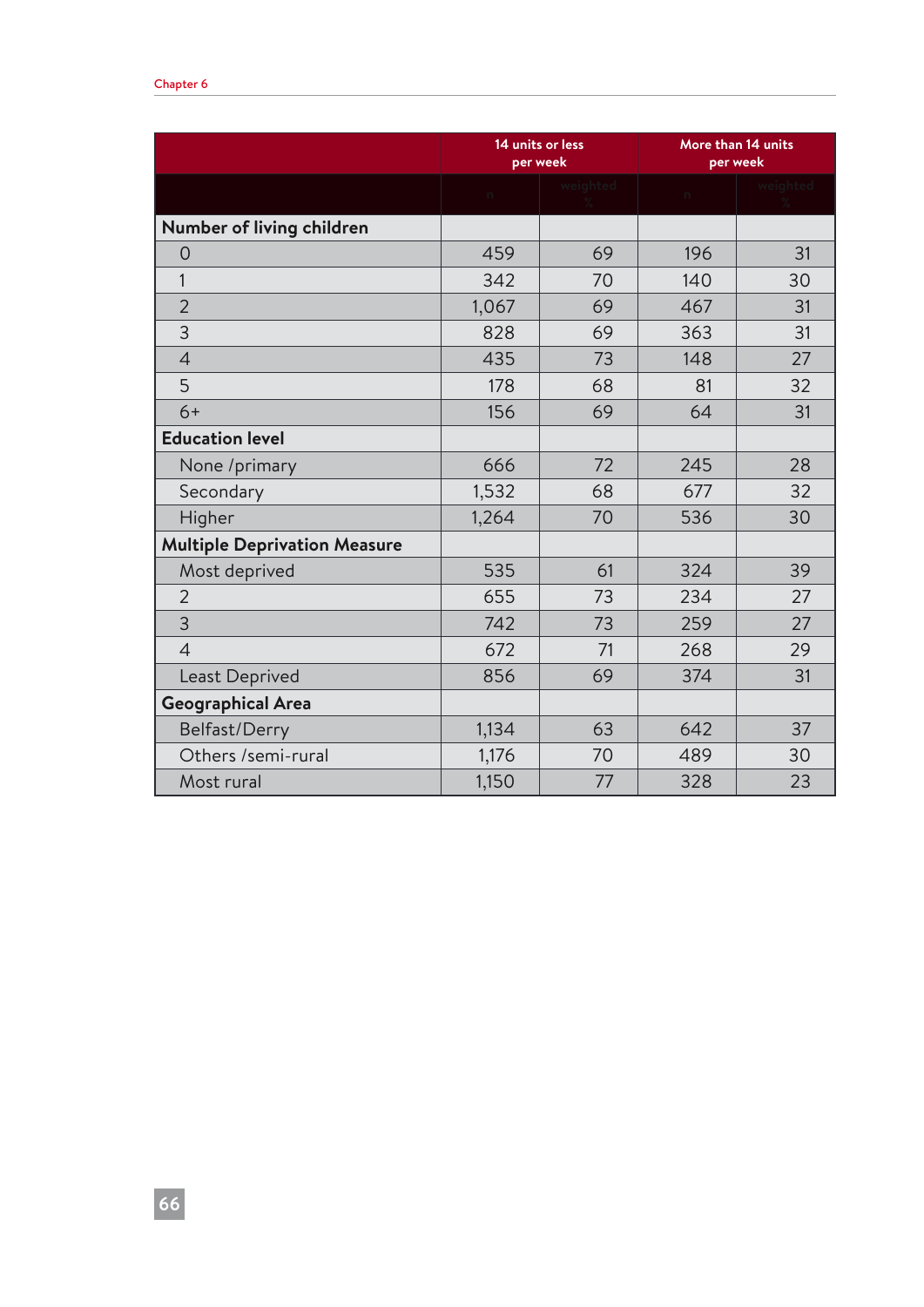|                                |       | <b>Current</b> | <b>Previous</b> |          | <b>Never</b> |    |
|--------------------------------|-------|----------------|-----------------|----------|--------------|----|
|                                |       | weightec       |                 | weighted |              |    |
| <b>Overall</b>                 | 1,354 | 17             | 2,863           | 35       | 3,953        | 48 |
| <b>Sex</b>                     |       |                |                 |          |              |    |
| Men                            | 648   | 18             | 1,572           | 42       | 1,478        | 40 |
| Women                          | 706   | 16             | 1,291           | 29       | 2,475        | 55 |
| <b>Age Group</b>               |       |                |                 |          |              |    |
| $50 - 64$                      | 828   | 20             | 1,318           | 32       | 1,987        | 48 |
| 65-74                          | 397   | 16             | 951             | 39       | 1,125        | 45 |
| $75+$                          | 129   | 8              | 594             | 38       | 841          | 53 |
| Age Group by Sex               |       |                |                 |          |              |    |
| Men                            |       |                |                 |          |              |    |
| $50 - 64$                      | 383   | 21             | 651             | 36       | 776          | 43 |
| 65-74                          | 211   | 18             | 554             | 47       | 412          | 35 |
| $75+$                          | 54    | 8              | 367             | 52       | 290          | 41 |
| Women                          |       |                |                 |          |              |    |
| $50 - 64$                      | 445   | 19             | 667             | 28       | 1,211        | 52 |
| 65-74                          | 186   | 14             | 397             | 31       | 713          | 55 |
| $75+$                          | 75    | 9              | 227             | 27       | 551          | 65 |
| <b>Marital Status</b>          |       |                |                 |          |              |    |
| Married                        | 678   | 13             | 1,942           | 36       | 2,726        | 51 |
| Single                         | 141   | 22             | 199             | 30       | 311          | 47 |
| Separated/Divorced/<br>Widowed | 535   | 25             | 722             | 33       | 916          | 42 |
| Living with others             |       |                |                 |          |              |    |
| Alone                          | 503   | 24             | 703             | 33       | 925          | 43 |
| With others                    | 851   | 14             | 2,160           | 36       | 3,028        | 50 |
| Number of living children      |       |                |                 |          |              |    |
| $\overline{O}$                 | 191   | 18             | 345             | 31       | 572          | 51 |
| 1                              | 152   | 19             | 280             | 35       | 373          | 46 |
| $\overline{2}$                 | 332   | 14             | 827             | 35       | 1,197        | 51 |
| 3                              | 308   | 17             | 662             | 35       | 911          | 48 |
| $\overline{4}$                 | 194   | 19             | 377             | 35       | 494          | 46 |
| 5                              | 89    | 20             | 193             | 42       | 182          | 38 |
| $6+$                           | 87    | 18             | 178             | 37       | 221          | 45 |

#### **Table A6.2: Smoking status of NICOLA participants (N=8,170)**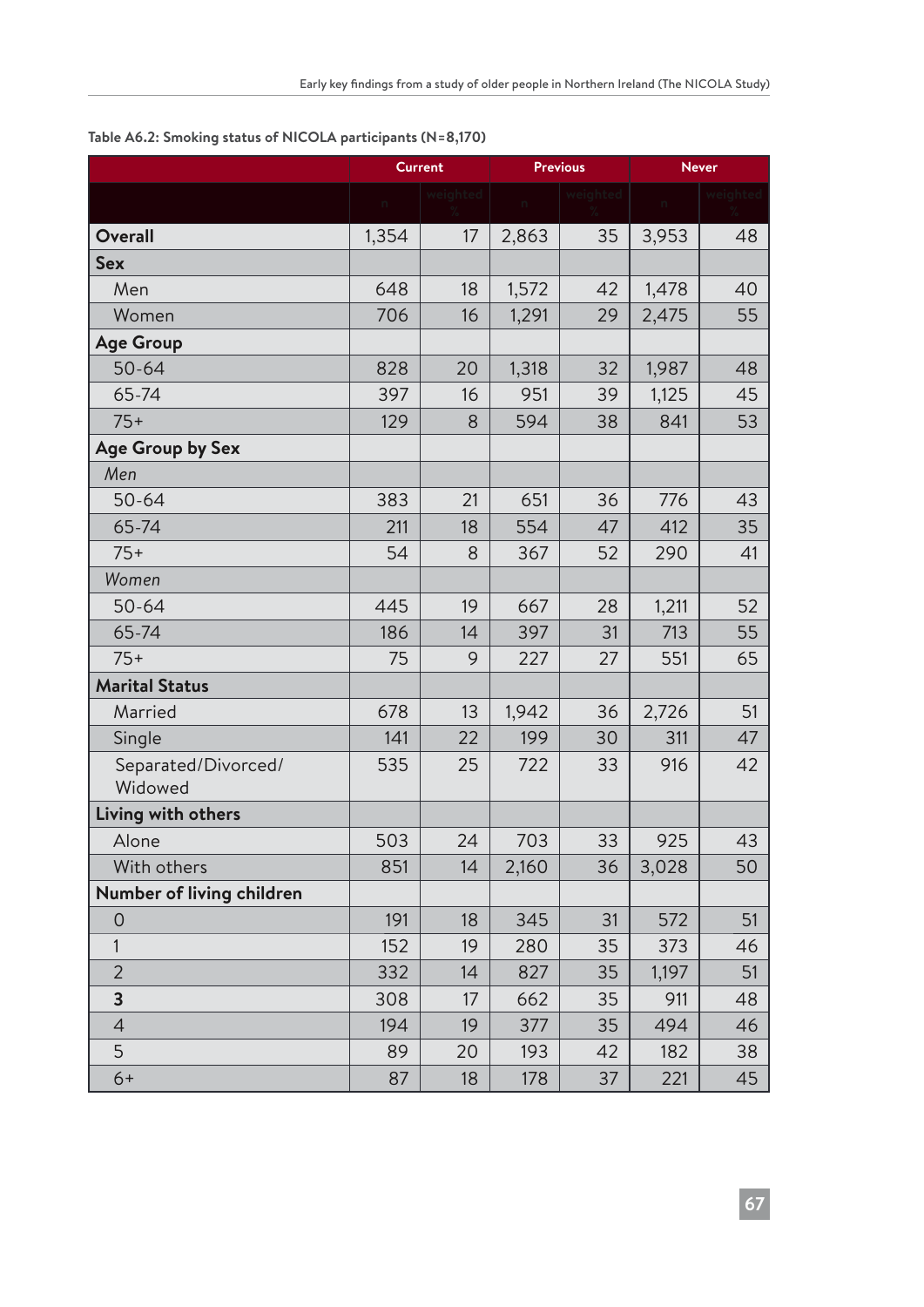|                                     | <b>Current</b> |    | <b>Previous</b> |          | <b>Never</b> |    |
|-------------------------------------|----------------|----|-----------------|----------|--------------|----|
|                                     | $\sqrt{2}$     |    |                 | weiahtec |              |    |
| Religion                            |                |    |                 |          |              |    |
| Catholic                            | 597            | 20 | 1,171           | 39       | 1,220        | 41 |
| Protestant/Other Christian          | 568            | 14 | 1,302           | 31       | 2,393        | 56 |
| Other                               | 21             | 17 | 50              | 39       | 54           | 43 |
| None/None reported                  | 168            | 21 | 340             | 42       | 286          | 37 |
| <b>Education level</b>              |                |    |                 |          |              |    |
| None /primary                       | 411            | 20 | 761             | 37       | 911          | 43 |
| Secondary                           | 679            | 19 | 1,269           | 35       | 1,668        | 46 |
| Higher                              | 261            | 11 | 826             | 33       | 1,370        | 56 |
| <b>Multiple Deprivation Measure</b> |                |    |                 |          |              |    |
| Most deprived                       | 465            | 30 | 524             | 34       | 576          | 36 |
| $\overline{2}$                      | 300            | 19 | 581             | 37       | 708          | 44 |
| 3                                   | 255            | 15 | 630             | 36       | 844          | 49 |
| $\overline{4}$                      | 163            | 11 | 548             | 36       | 792          | 53 |
| Least Deprived                      | 168            | 10 | 575             | 32       | 1,030        | 58 |
| <b>Geographical Area</b>            |                |    |                 |          |              |    |
| Belfast/Derry                       | 525            | 19 | 944             | 35       | 1,261        | 46 |
| Others /semi-rural                  | 511            | 19 | 996             | 36       | 1,264        | 46 |
| Most rural                          | 315            | 12 | 918             | 34       | 1,425        | 54 |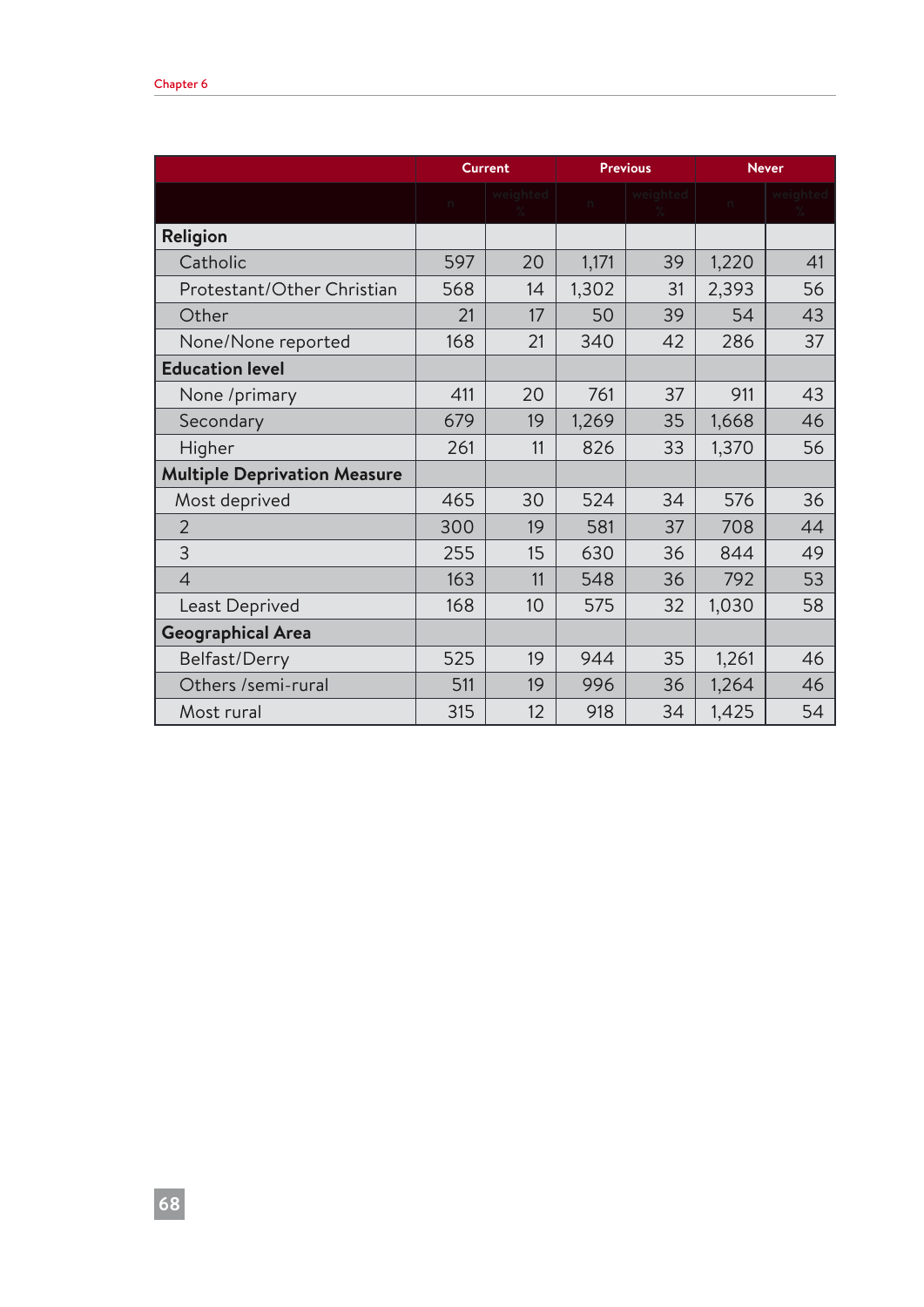|                             |          | <150 minutes of MVPA<br>per week | ≥150 minutes of MVPA<br>per week |          |  |
|-----------------------------|----------|----------------------------------|----------------------------------|----------|--|
|                             | $\Gamma$ | weighted                         | $\mathbbmss{m}$                  | weighted |  |
| <b>Overall</b>              | 3,501    | 43                               | 4,583                            | 57       |  |
| <b>Sex</b>                  |          |                                  |                                  |          |  |
| Men                         | 1,383    | 38                               | 2,280                            | 62       |  |
| Women                       | 2,118    | 48                               | 2,303                            | 53       |  |
| <b>Age Group</b>            |          |                                  |                                  |          |  |
| $50 - 64$                   | 1,554    | 38                               | 2,534                            | 62       |  |
| 65-74                       | 1,022    | 42                               | 1,422                            | 58       |  |
| $75+$                       | 925      | 59                               | 627                              | 41       |  |
| <b>Age Group and Gender</b> |          |                                  |                                  |          |  |
| Men                         |          |                                  |                                  |          |  |
| $50 - 64$                   | 605      | 34                               | 1,185                            | 66       |  |
| 65-74                       | 424      | 37                               | 739                              | 64       |  |
| $75+$                       | 354      | 50                               | 356                              | 50       |  |
| Women                       |          |                                  |                                  |          |  |
| $50 - 64$                   | 949      | 41                               | 1,349                            | 59       |  |
| 65-74                       | 598      | 47                               | 683                              | 53       |  |
| $75+$                       | 571      | 68                               | 271                              | 32       |  |
| <b>Marital Status</b>       |          |                                  |                                  |          |  |
| Married                     | 2,013    | 38                               | 3,275                            | 62       |  |
| Single                      | 302      | 47                               | 343                              | 53       |  |
| Separated/Divorced/Widowed  | 1,186    | 55                               | 965                              | 45       |  |
| Living with others          |          |                                  |                                  |          |  |
| Alone                       | 1,152    | 54                               | 958                              | 46       |  |
| With others                 | 2,349    | 39                               | 3,625                            | 61       |  |
| Number of living children   |          |                                  |                                  |          |  |
| 0                           | 491      | 45                               | 601                              | 56       |  |
| $\mathbf{1}$                | 351      | 44                               | 444                              | 56       |  |
| $\overline{2}$              | 937      | 40                               | 1,398                            | 60       |  |
| 3                           | 776      | 42                               | 1,079                            | 59       |  |
| $\overline{4}$              | 467      | 44                               | 589                              | 56       |  |
| 5                           | 231      | 50                               | 229                              | 50       |  |
| $6+$                        | 244      | 50                               | 239                              | 50       |  |

**Table A6.3: Physical activity levels in NICOLA participants (N=8,084)**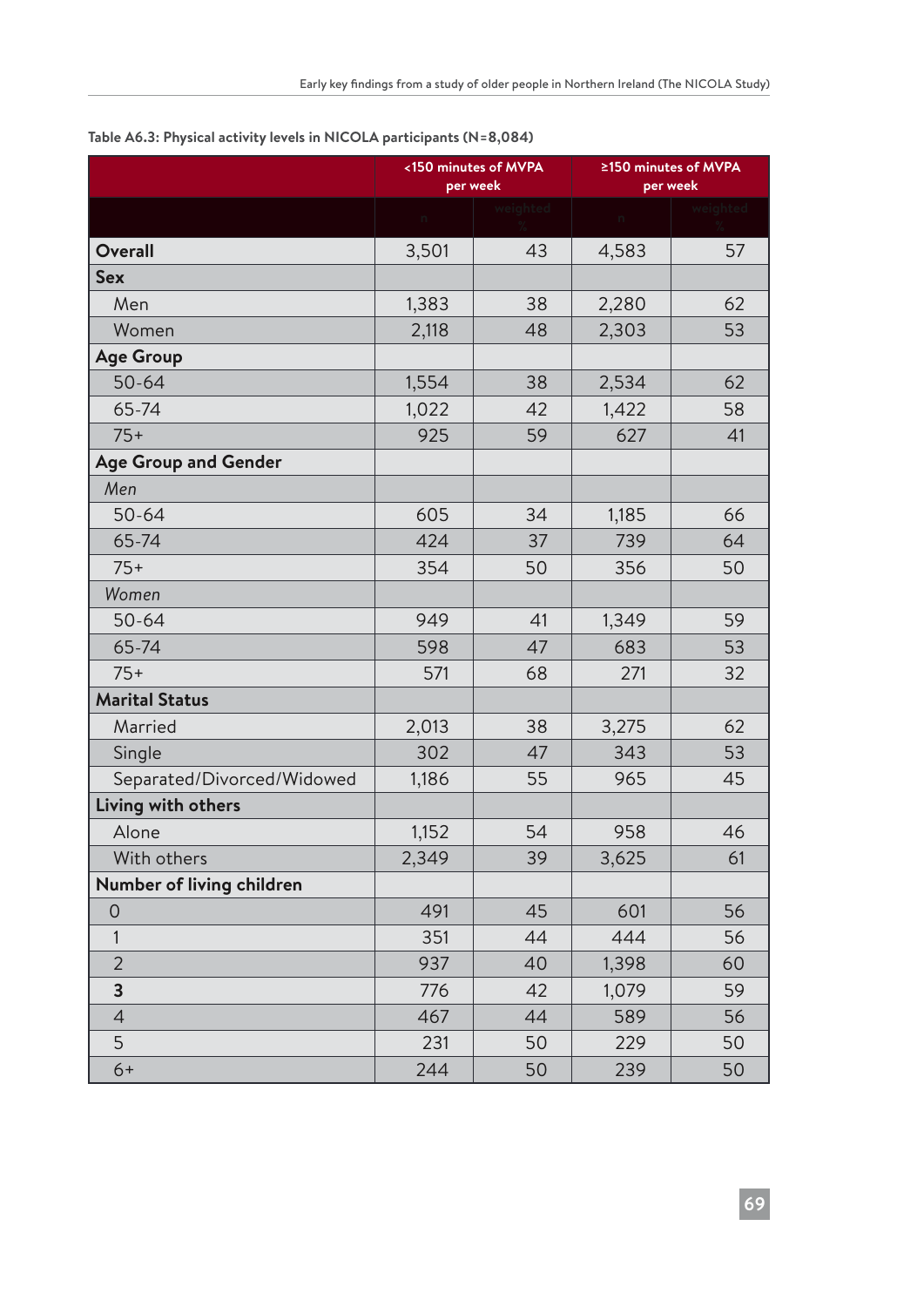|                                     |       | <150 minutes of MVPA<br>per week | ≥150 minutes of MVPA<br>per week |    |
|-------------------------------------|-------|----------------------------------|----------------------------------|----|
|                                     |       | weiahted                         | $\Gamma$                         |    |
| <b>Education level</b>              |       |                                  |                                  |    |
| None /primary                       | 1,142 | 55                               | 923                              | 45 |
| Secondary                           | 1608  | 45                               | 1,963                            | 55 |
| Higher                              | 743   | 30                               | 1,690                            | 70 |
| <b>Multiple Deprivation Measure</b> |       |                                  |                                  |    |
| Most deprived                       | 789   | 51                               | 753                              | 49 |
| $\overline{2}$                      | 731   | 46                               | 836                              | 54 |
| $\overline{3}$                      | 750   | 44                               | 961                              | 57 |
| $\overline{4}$                      | 610   | 40                               | 883                              | 60 |
| Least Deprived                      | 615   | 35                               | 1,145                            | 65 |
| <b>Geographical Area</b>            |       |                                  |                                  |    |
| Belfast/Derry                       | 1,170 | 43                               | 1,530                            | 57 |
| Others /semi-rural                  | 1,209 | 44                               | 1,539                            | 56 |
| Most rural                          | 1,116 | 42                               | 1,509                            | 58 |

MVPA=moderate or vigorous physical activity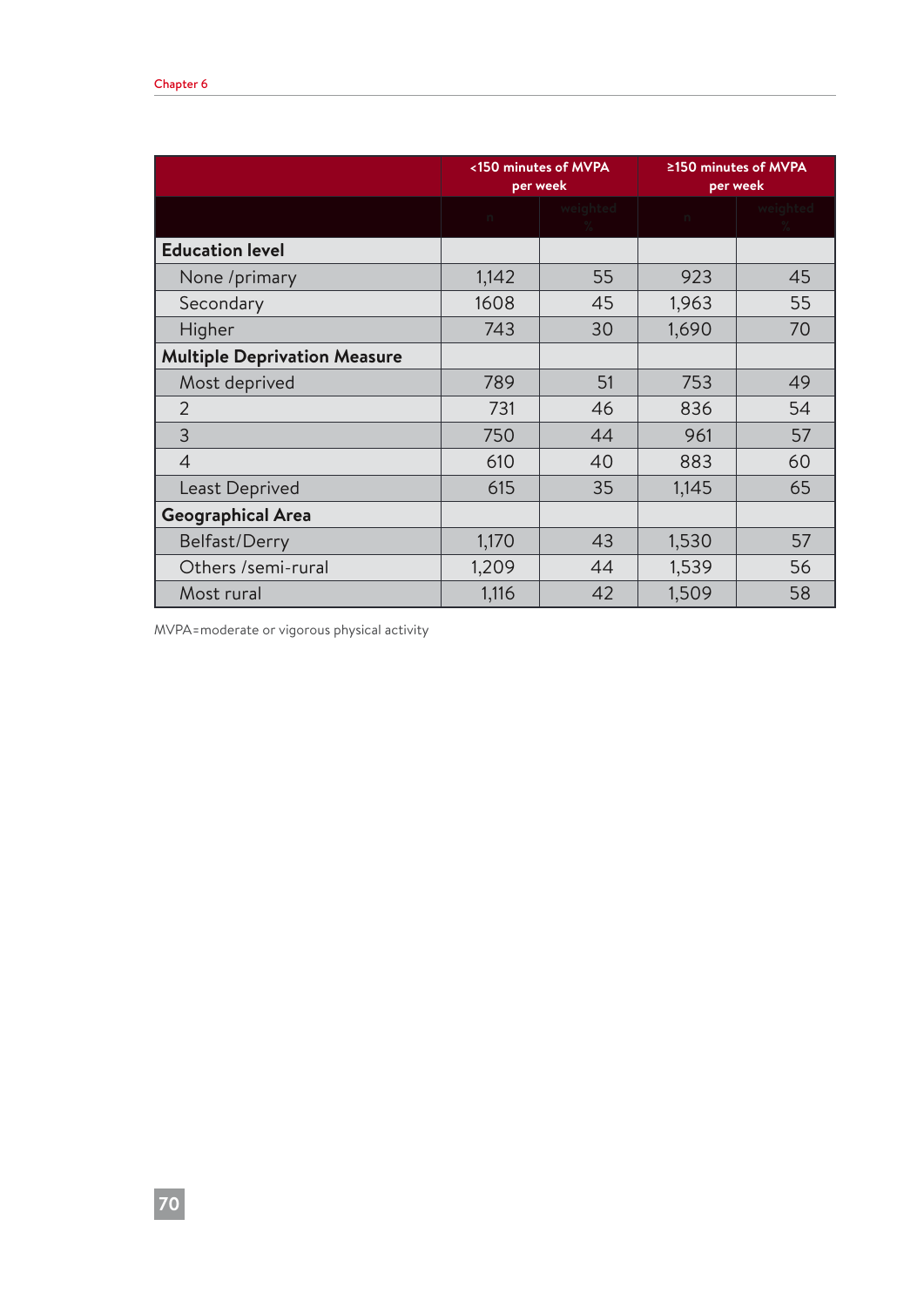|                      | $\mathsf{n}$ | weighted % |
|----------------------|--------------|------------|
| <b>Age Group</b>     |              |            |
| $50 - 64$            | 743          | 43         |
| 65-74                | 516          | 27         |
| $75+$                | 562          | 30         |
| Gender               |              |            |
| Men                  | 732          | 42         |
| Women                | 1,089        | 58         |
| Age group and gender |              |            |
| Men                  |              |            |
| $50 - 64$            | 303          | 44         |
| 65-74                | 217          | 28         |
| $75+$                | 212          | 28         |
| Women                |              |            |
| $50 - 64$            | 440          | 42         |
| 65-74                | 299          | 26         |
| $75+$                | 350          | 31         |

#### **Table A6.4: Characteristics of participants reporting no physical activity per week (N=1,821)**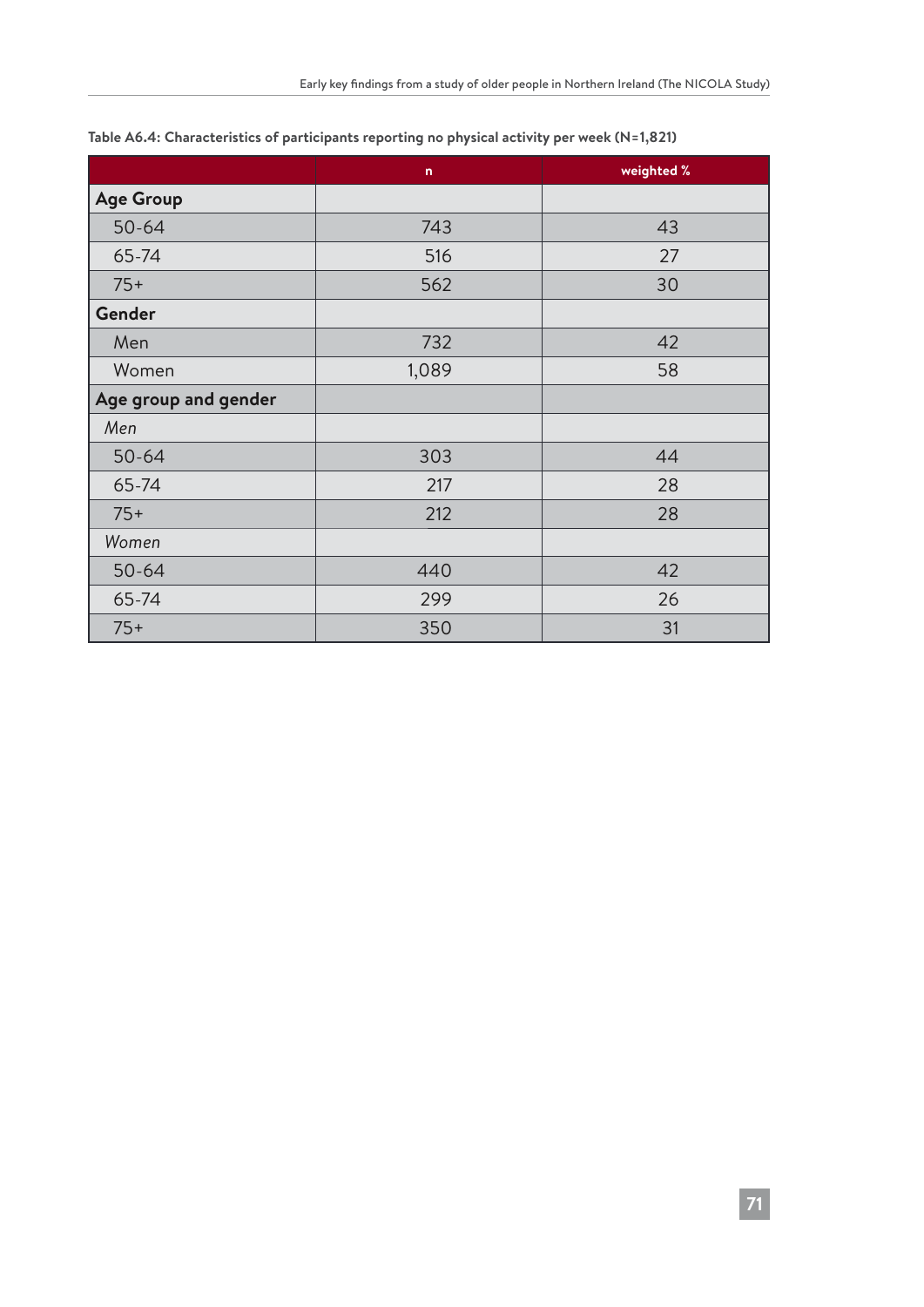# 7 **Variations in self-reported health status**

#### **Key Findings**

- 
- 
- 
- 
- 
- 
- 
-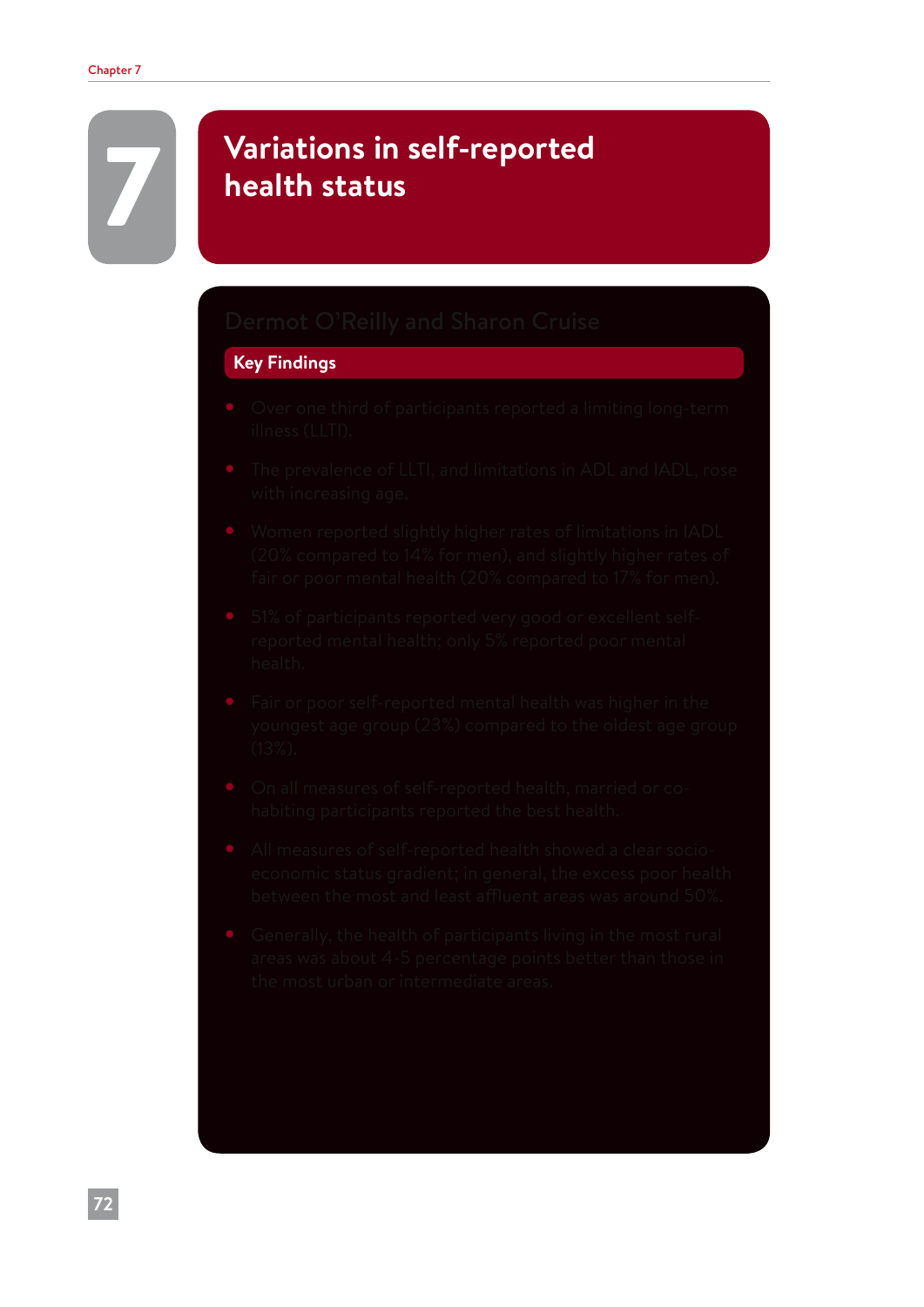# Introduction

In this chapter we describe the variations in self-reported health across the NICOLA cohort members and how these are related to demographic factors such as age, sex and marital status, and also to measures of socio-economic status and area of residence.

It is important to have a good understanding of the distributions of different measures of health status throughout society as these are the major determinants of need for health and caring services, including support from family and friends. In future reports we will use a more detailed examination of these data to better understand the factors that influence healthy ageing and well-being. We will also link health data from consecutive waves of the NICOLA study to see how well people in Northern Ireland are ageing and to provide clues as to which factors are associated with health maintenance or decline. These data will also enable us to undertake comparisons against our sister ageing cohorts in other countries to see how older people in Northern Ireland fare in comparison to their peers elsewhere. A comparison of health data such as presented here will be useful to relate to the data on health and social service use in Chapter 8 to give an indication of equality of access to and use of health services.

# Measures

All of the five measures reported here, though common to other ageing studies, are based on self-report and are therefore subject to some variations arising from differences in perception and reporting. It is recognised that they constitute '*something more and something less than clinical judgement*' (1), and while not 'objective' are yet known to be very strong indicators of future health status, mortality risk and need for health services (2).

Participants were asked about health in general and then about mental health: *'Would you say your health is…?..'* and then *'What about your emotional or mental health?* Is it…', with a range of five response options … *excellent, very good, good, fair, or, poor.*

Long-term limiting illness was derived from participants' responses to the following questions:

*'Some people suffer from chronic or long-term health problems. By long-term we mean it has troubled you over a period of time or is likely to affect you over a period of time. Do you have any long-term health problems, illness, disability or infirmity?'*

A positive answer to this was followed by … *'Does this illness or disability limit your activities in any way?'*. From responses to these two questions we were able to establish those participants who had no long-term illness, those who had a long-term illness that did not limit their activities, and those who had a long-term illness that limited their activities.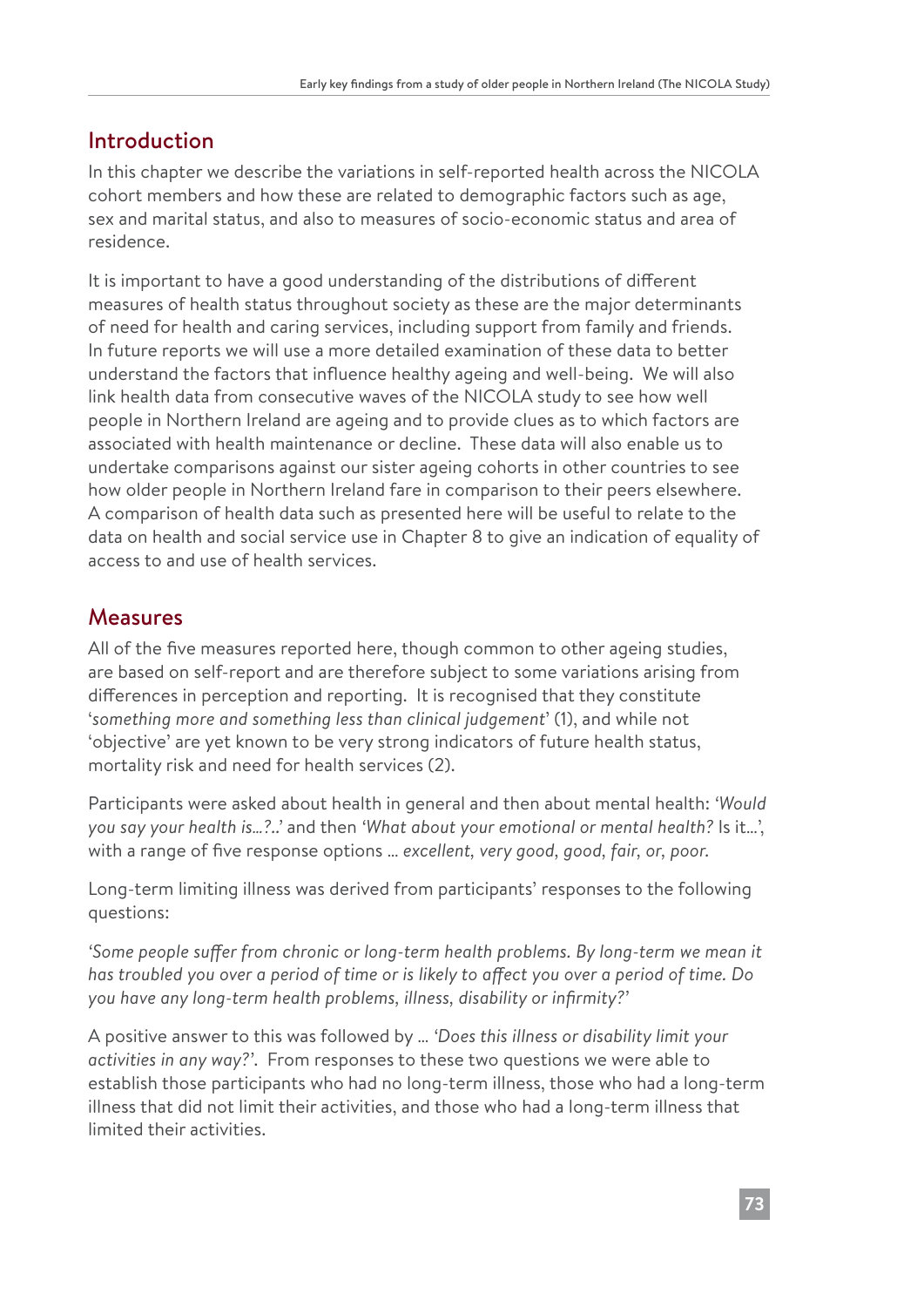Limitations in activities of daily living (ADL) was derived from a question asking whether the participant had difficulty with six domains of basic, day-to-day activities as a result of a health or memory problem. The six domains included: dressing, walking across a room, bathing/showering, eating (e.g., cutting up food), getting in or out of bed, and toileting. If the participant indicated difficulty with any one of these activities they were deemed to have a limitation in ADL.

Limitations in instrumental activities of daily living (IADL) was derived from a question asking whether the participant had difficulty with six domains of daily instrumental activities as a result of a health or memory problem. The six domains included: preparing a hot meal, doing household chores, grocery shopping, making telephone calls, taking medications, and managing money (e.g., paying bills, budgeting). If the participant indicated difficulty with any one of these activities they were deemed to have a limitation in IADL.

Weighting (based on age, sex and region) was applied to all analyses in order to address any response bias in the home interview. Therefore, proportions (percentages) presented here are based on a sample that has been adjusted in order to provide estimates that are representative of men and women aged 50 years and over in Northern Ireland (see Chapters 2 and 9 for further details of NICOLA's weighting protocol).

There was a reasonable correspondence between general and physical measures of health but less so with mental health. For example 71% of those with a limiting longterm illness said their general health was fair or poor, but the majority (64%) reported good or better mental health. Similarly, 83% of people with a limitation in ADL also reported a limiting long-term illness and 77% said their general health was fair or poor. However, the majority (59%) reported that their mental health was good or better.

#### Variations with age

Table A7.1 shows how health varies with age according to each of the five measures of health. For general health, most people consider themselves to be in the middle of the distribution: 28% reported 'good' health and just over 10% reported that their health was excellent or poor. The variations from the youngest to the oldest age groups were modest, with a reduction from 14% to 8% reporting excellent health but little change in the proportion reporting poor health. Most of the age-related changes were in the proportions reporting fair health. It is known that when people are asked to rate their overall general health, most older people compare themselves to their peers (3), and compared with younger persons they do not rely so much on the extent of physical symptoms to evaluate their health (4). Collectively, these tendencies may explain why the more general measures remain relatively stable with increasing age despite the more obvious declines that are seen with other more objective health measures.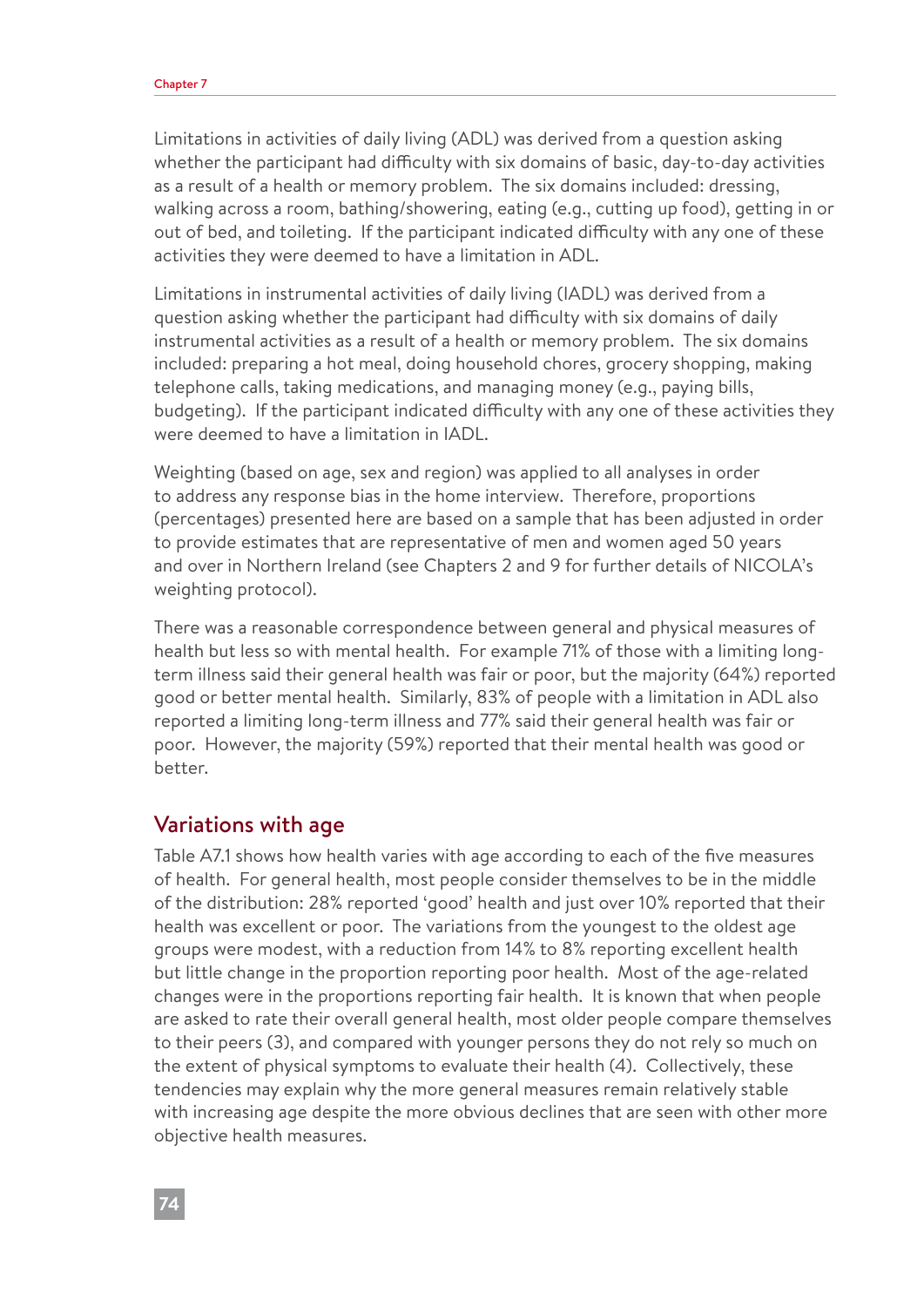Over one third of participants reported that they had a long-term illness that limited their activities, and in contrast to general health, this measure showed a stronger age gradient: for example, 45% reported having no long-term illness at 75 years and over, compared to 53% with no long-term illness at 50-64 years. A similar pattern was seen with ADL and IADL: for example, 17% reported limitations in at least one ADL, but this increased from 15% in the youngest age group to 23% in the oldest age group.

Mental health presents a different pattern. Fifty percent of participants said that their mental health was either excellent or very good and only 5% reported poor mental health. The relationship between mental health and age differs from most of the physical measures, with higher proportions of younger rather than older people in the cohort reporting fair or poor mental health (23% and 13% respectively). Again, this may be because people place less emphasis on physical health in their selfassessment of general well-being as they age, though it is also recognised that there may be a reluctance to identify and report issues related to mental health (5).

# Variations by sex

In terms of physical health, men and women tend to report fairly similar levels of ill-health: for example, 33% of men and 36% of women reported a limiting long-term illness, and 17% of men and women reported limitations in at least one ADL, though women were slightly more likely to report limitations in at least one IADL (20% and 14% respectively). Women were slightly more likely than men to report very good or excellent general health (38% compared to 35%) and slightly more likely to report fair or poor mental health (20% compared to 17% respectively). The gender difference in mental well-being is well recognised, and some of these differences may be due to perception and reporting differences between the sexes (6).

# Variations by marital status

Health also varies by marital status (Table A7.2). On all measures, participants who were married or co-habiting reported better health than any of the other marital status groups. Those who were single or had never married were more likely than married/co-habiting participants to report their general health or mental health as fair or poor (41% compared to 31% and 27% compared to 15% respectively), and to report having a limiting long-term illness (40% compared to 30%). Almost one quarter of those who were separated/divorced or widowed reported at least one limitation in ADL. Separated/divorced participants had the highest rates of fair or poor mental health (32%), more than double that of the married/co-habiting group (15%), and were also more likely than widowed participants to report their general health or mental health as fair or poor (47% compared to 42% and 32% compared to 19% respectively).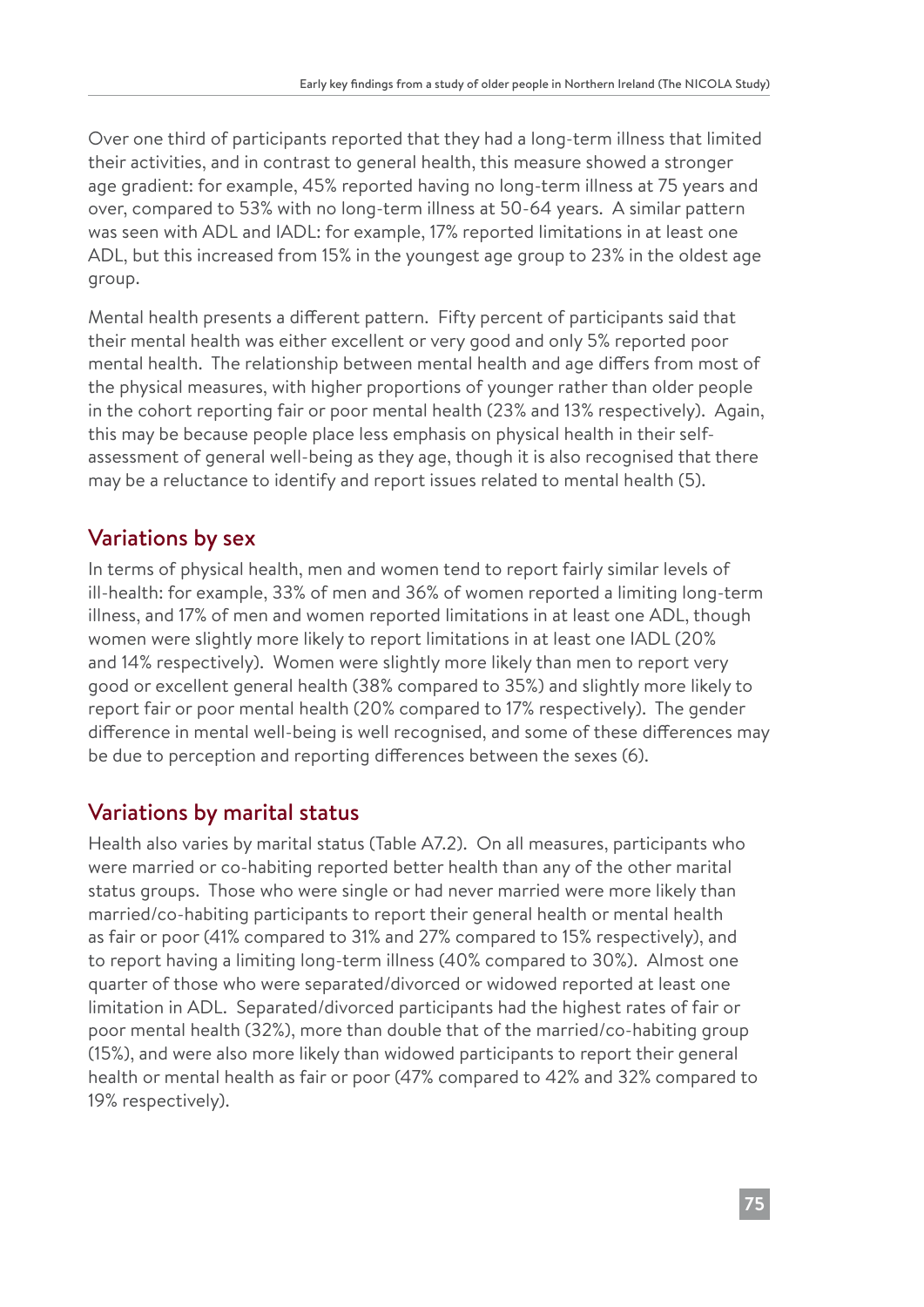#### Variation by socioeconomic status and area of residence

Each of the measures of health status covering general health, physical health and mental health exhibits a marked gradient with socio-economic status, whether measured by educational status, house value or area of residence. Figure 7.1 shows the percentage of participants reporting fair or poor general or mental health, a limitation in ADL or IADL, or the presence of limiting long-term illness according to area deprivation measures. In most cases, "poor" health was reported roughly 1.5 times more commonly by people living in the most deprived areas compared to those in the least deprived. In general, the health of people living in the most rural areas is about 4 or 5 percentage points better than those living in the most urban or intermediate areas. Previous studies in Northern Ireland have demonstrated higher mortality and poorer mental health in larger conurbations. Area of residence can affect mental health through a variety of complex pathways, including the increased prevalence of psychosocial stressors, more concentrated disadvantage, reduced access to green space and fulfilling physical environments, along with fear of crime and selective migration (7,8).



**Figure 7.1: Variation in health status by area deprivation according to health measure**

General health (fair or poor); LLTI: limiting long-term illness (yes); ADL: activities of daily living (limitations in at least 1); IADL: instrumental activities of daily living (limitations in at least 1); Mental health (fair or poor) Missing values: General health (0.9%); LLTI (1.1%); ADL (0.1%); IADL (1.1%); Mental health (1%)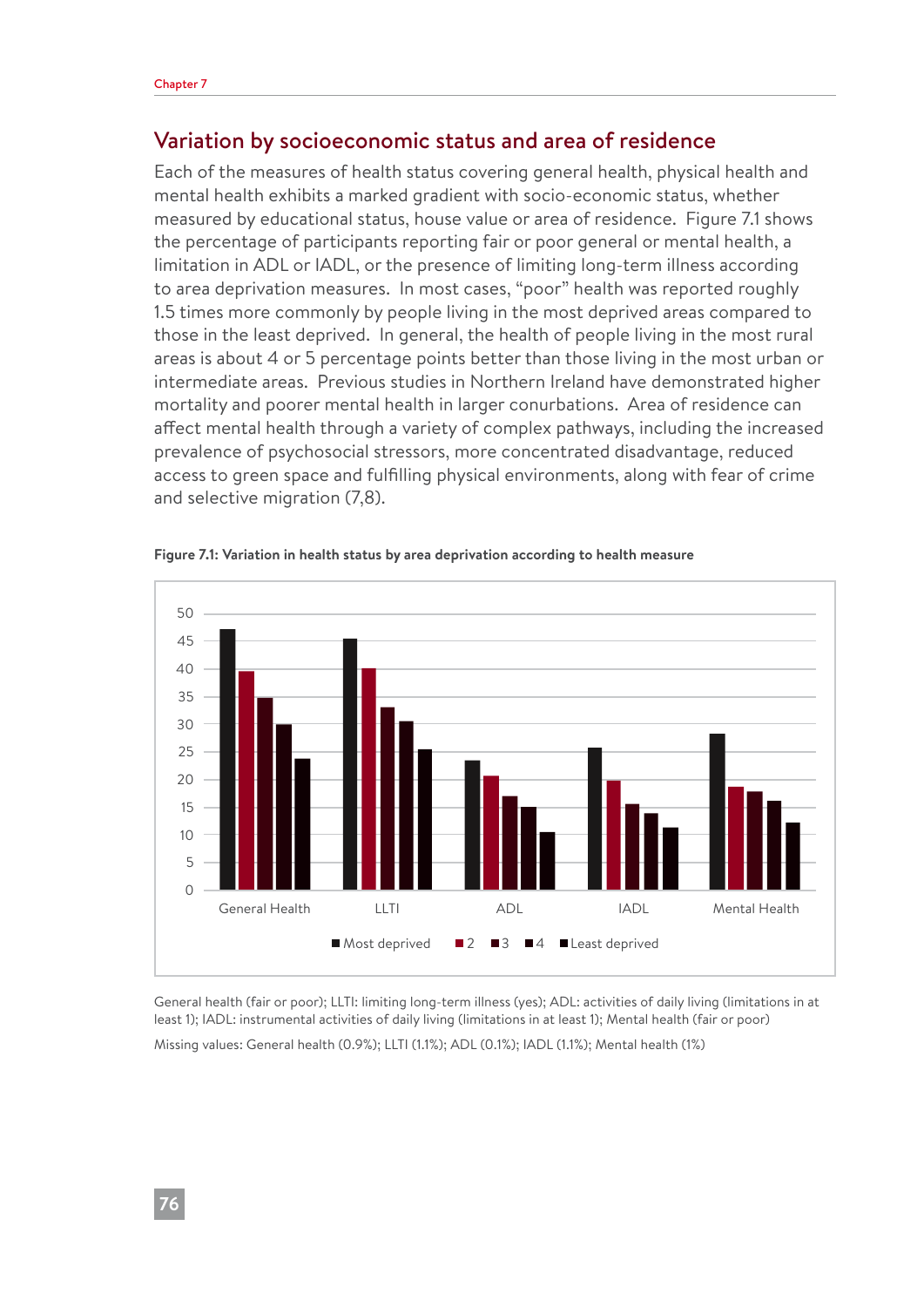# **Conclusions**

The findings on self-reported health in the NICOLA Wave 1 study demonstrate a close association between the various measures of self-reported physical health, with the exception of self-reported mental health. This is to be expected given that self-reports of general health, limiting long-term illness and limitations of ADL and IADL are focused more on physical than mental/emotional health. Interestingly, self-reported general health showed a normal distribution which remained constant across age groups.

The increasing prevalence of poor self-reported health (general and physical) with advancing age and increasing socio-economic disadvantage is consistent with findings in the other ageing cohorts. It is reassuring that only 5% of NICOLA participants reported experiencing poor mental health, though it will be important to establish how this single-item measure of mental health corresponds to multiitem measures of mental health and well-being that will be available when the health assessment component of the Wave 1 NICOLA study is complete. Future analyses will also examine associations between self-reported health and objective measures of health when this data becomes available. This will also allow for a more detailed examination of the patterns of health status according to socio-demographic and socio-economic indicators that were observed in this chapter.

# References

- 1. Maddox G, Douglas E. Self-assessment of health: a longitudinal study of elderly subjects. J Health Soc Behav. 1973;14:87-93.
- 2. Idler EL, Angel RJ. Self-rated health and mortality in the NHANES-I Epidemiologic Follow-up Study. Am J Public Health. 1990;80:446-52. doi: 10.2105/AJPH.80.4.446.
- 3. Leinonen R, Heikkinen E, Jylha M. Self-rated health and self-assessed change in health in elderly men and women – A five year longitudinal study. Soc Sci Med. 1998;46:591-97.
- 4. Cheng ST, Fung H, Chan A. Maintaining self-rated health through social comparison in old age. J Gerontol B Psychol Sci Soc Sci. 2007;62:277-85.
- 5. Corrigan P. How stigma interferes with mental health care. Am Psychol. 2004;59:614-25.
- 6. Green C, Pope CR. Gender, psychosocial factors and the use of medical services: a longitudinal analysis. Soc Sci Med. 1999;48:1363-72.
- 7. O' Reilly G, O' Reilly D, Connolly S, Rosato M. Urban and rural variations in morbidity and mortality in Northern Ireland. BMC Public Health. 2007;7:123.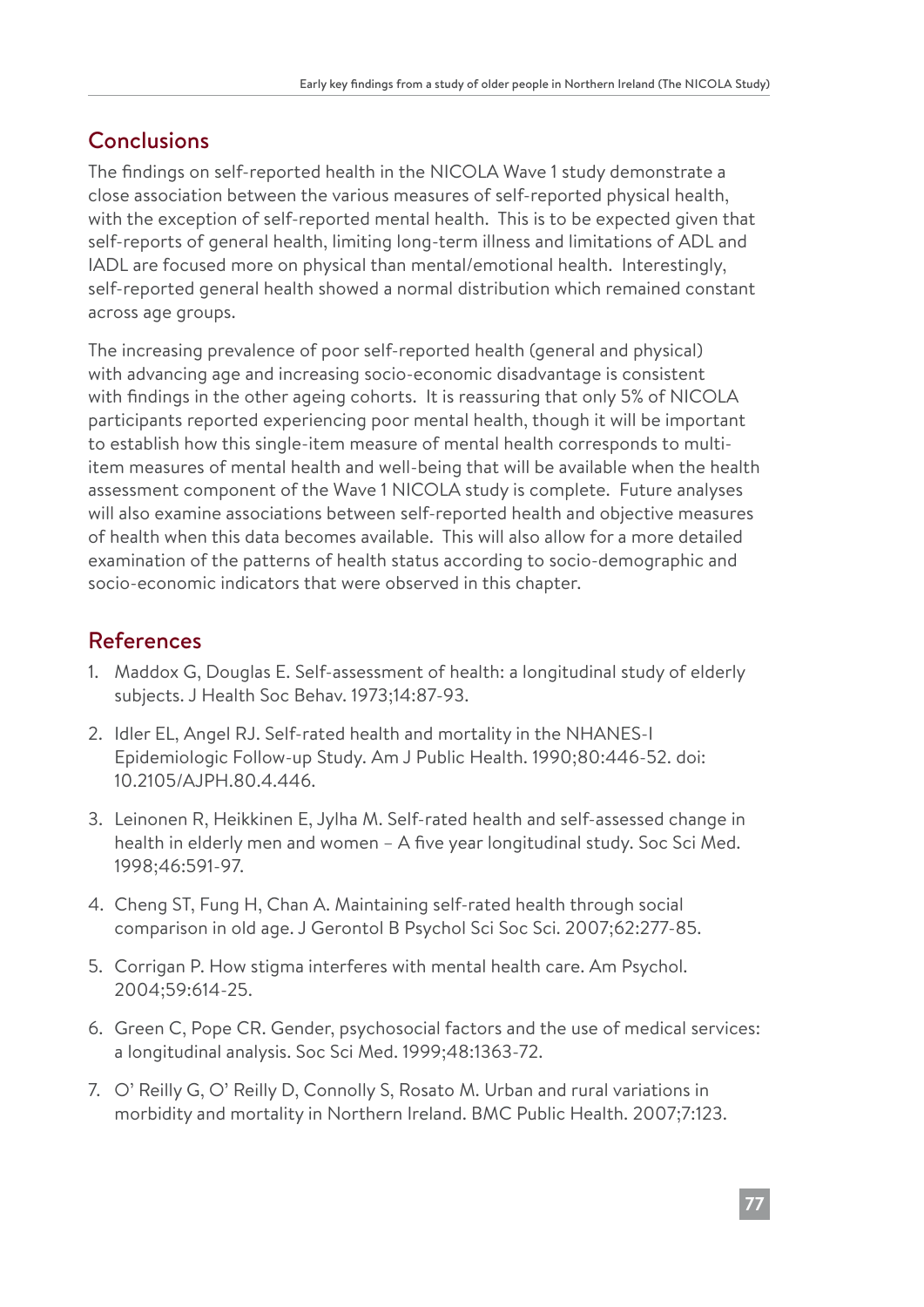8. Maguire A, O'Reilly D. Does conurbation affect the risk of poor mental health? A population based record linkage study. Health Place. 2015;34:126-34.

# Appendix 7.1

|                       | 50-64          | 65-74           | $75+$          | <b>Total</b> |
|-----------------------|----------------|-----------------|----------------|--------------|
| <b>General health</b> |                |                 |                |              |
| Excellent             | 14             | 10 <sup>1</sup> | 8              | 12           |
| Very good             | 26             | 24              | 24             | 25           |
| Good                  | 27             | 29              | 30             | 28           |
| Fair                  | 19             | 25              | 26             | 22           |
| Poor                  | 13             | 12              | 12             | 12           |
|                       |                |                 |                |              |
| Long-term<br>illness  |                |                 |                |              |
| None                  | 53             | 46              | 45             | 49           |
| Long-term             | 15             | 19              | 14             | 16           |
| Limiting              | 32             | 35              | 41             | 35           |
|                       |                |                 |                |              |
| <b>ADL</b>            |                |                 |                |              |
| No                    | 85             | 82              | 77             | 83           |
| Yes                   | 15             | 18              | 23             | 17           |
|                       |                |                 |                |              |
| <b>IADL</b>           |                |                 |                |              |
| <b>No</b>             | 85             | 84              | 75             | 83           |
| Yes                   | 15             | 16              | 25             | 17           |
|                       |                |                 |                |              |
| <b>Mental health</b>  |                |                 |                |              |
| Excellent             | 20             | 20              | 16             | 19           |
| Very good             | 29             | 33              | 34             | 31           |
| Good                  | 29             | 32              | 38             | 31           |
| Fair                  | 16             | 12              | 11             | 14           |
| Poor                  | $\overline{7}$ | 3               | $\overline{2}$ | 5            |

**Table A7.1: Variations in health status across the age categories**

ADL: activities of daily living (limitations in at least 1); IADL: instrumental activities of daily living (limitations in at least 1)

Missing values: General health (0.8%); LLTI (1%); ADL (0%); IADL (1%); Mental health (0.8%)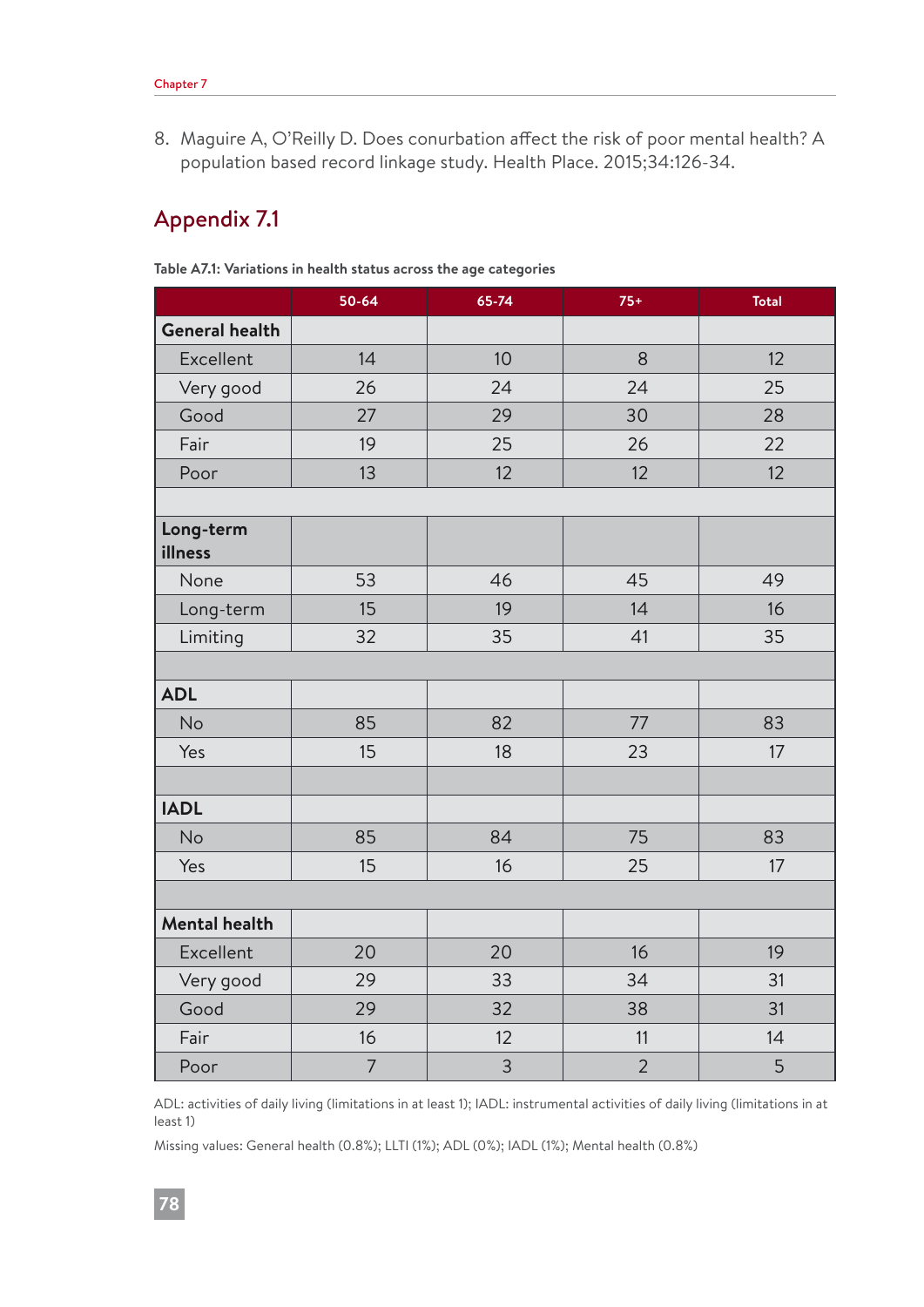|                       | Married/<br><b>Co-habiting</b> | <b>Never married</b> | Separated/<br><b>Divorced</b> | Widowed |
|-----------------------|--------------------------------|----------------------|-------------------------------|---------|
| <b>General health</b> |                                |                      |                               |         |
| Excellent             | 14                             | 8                    | 8                             | 9       |
| Very good             | 27                             | 20                   | 18                            | 23      |
| Good                  | 29                             | 31                   | 26                            | 26      |
| Fair                  | 20                             | 25                   | 26                            | 27      |
| Poor                  | 10                             | 16                   | 21                            | 15      |
|                       |                                |                      |                               |         |
| Long-term<br>illness  |                                |                      |                               |         |
| None                  | 53                             | 46                   | 42                            | 42      |
| Long-term             | 17                             | 15                   | 13                            | 14      |
| Limiting              | 30                             | 40                   | 45                            | 43      |
|                       |                                |                      |                               |         |
| <b>ADL</b>            |                                |                      |                               |         |
| <b>No</b>             | 86                             | 81                   | 76                            | 75      |
| Yes                   | 14                             | 19                   | 24                            | 25      |
|                       |                                |                      |                               |         |
| <b>IADL</b>           |                                |                      |                               |         |
| <b>No</b>             | 88                             | 78                   | 73                            | 72      |
| Yes                   | 12                             | 22                   | 27                            | 28      |
|                       |                                |                      |                               |         |
| <b>Mental health</b>  |                                |                      |                               |         |
| Excellent             | 22                             | 16                   | 15                            | 14      |
| Very good             | 33                             | 27                   | 22                            | 32      |
| Good                  | 30                             | 30                   | 31                            | 35      |
| Fair                  | 12                             | 19                   | 21                            | 14      |
| Poor                  | 3                              | 8                    | 11                            | 5       |

#### **Table A7.2: Variations in health according to marital status**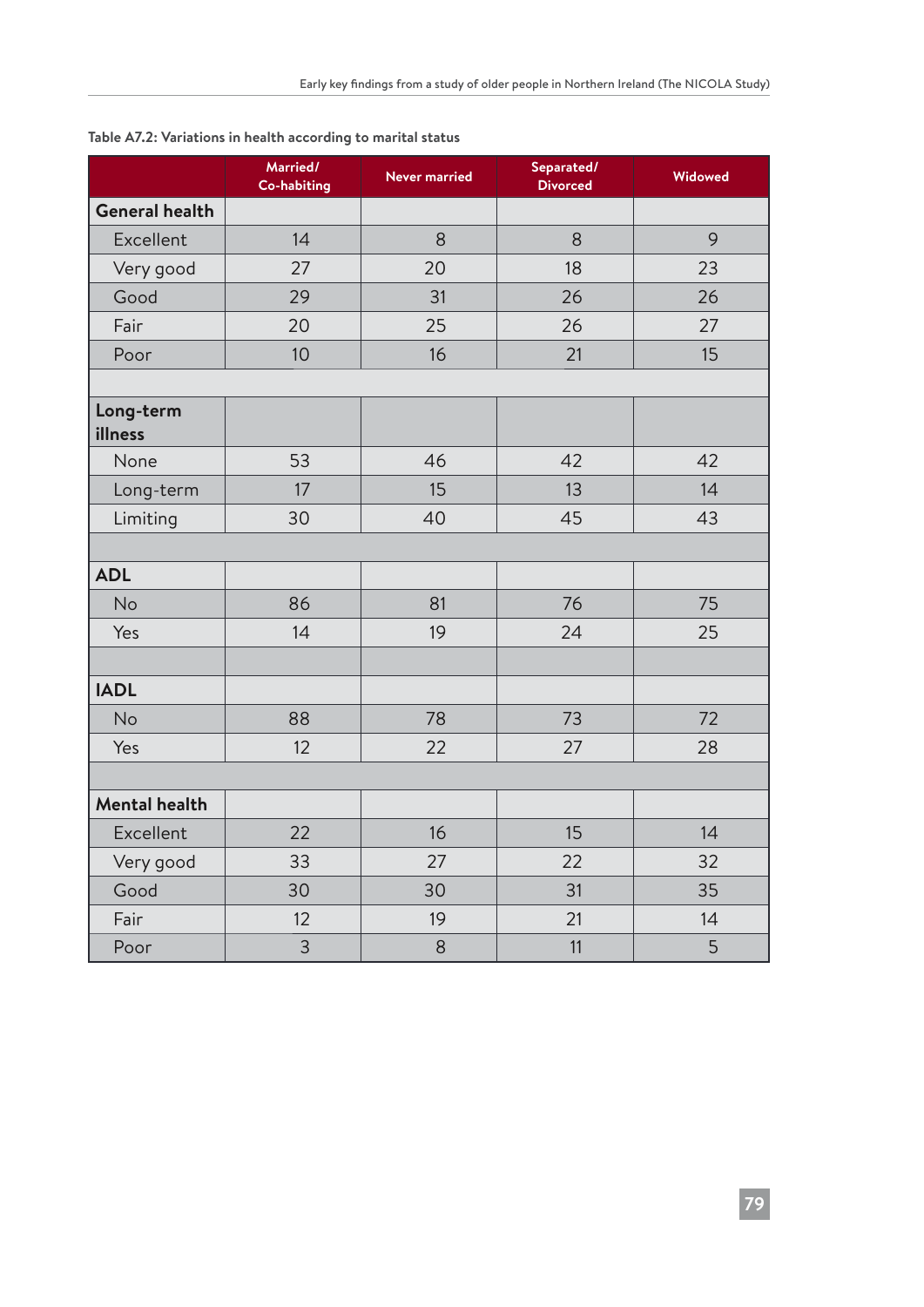# 8 **Health service utilisation by older people**

#### **Key Findings**

- 
- 
- 
- 
- 
-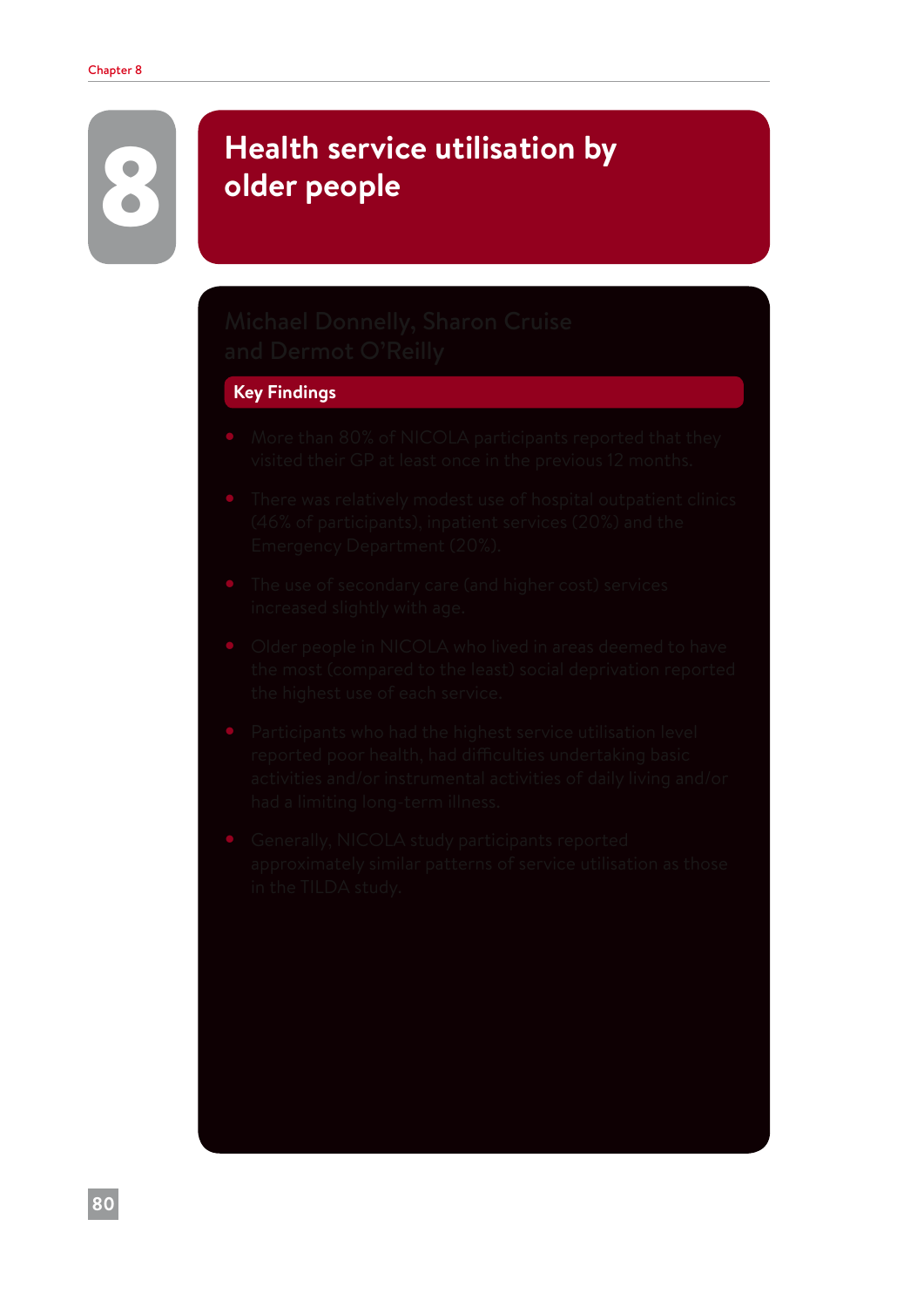# Introduction

This chapter presents a first look at the use of key health services by NICOLA participants. The study of health service utilisation is important because we need to improve our understanding about who uses which services and how often, the nature and degree of the match between the health status and needs of older people and their use of health services, and the efficiency of service organisation and delivery (1). This chapter presents an early analysis of the use of health services only. Utilisation of social care and informal care will be addressed in a subsequent NICOLA report in the context of a comprehensive and detailed analysis of different types of care provision and related factors. In order to ensure the results presented here are representative of the Northern Ireland population aged 50 years and over, all analyses were adjusted using a weighting variable (based on age, sex and region; see also Chapters 2 and 9 for further details of weighting).

# Measures of health service utilisation, health and functioning

NICOLA participants were asked how often in the past year they visited or used the following key health services: a General Practitioner (GP), an Emergency Department (ED) and a hospital as an inpatient or outpatient. This first analysis presents the results in terms of whether or not participants reported that they had used a given service on one occasion at least in the past year; and then this result is presented according to key variables such as age, sex and marital status.

Participants were asked also to rate their current health status in terms of being (1) excellent, (2) very good, (3) good, (4) fair or (5) poor (see Chapter 7 for further discussion). In this first analysis, we have adopted a similar method of coding as used in the TILDA study: response options 1 to 3 were combined to form a 'good health' category and response options 4 and 5 were combined to form a 'poor health' category.

The following categories or groups of NICOLA participants were derived from responses to questions about the presence of a long-term illness (LTI) or disability and whether or not any LTI limited their activities of daily living: (i) participants without a LTI ('No LTI'); (ii) participants with a LTI that did not limit their activities ('LTI only'); and (iii) participants with a long-term illness that did limit their activities ('LLTI'). See Figure 8.3 for a diagrammatic presentation of these categories.

Participants were categorised into 'No ADL' (limitations) or 'ADL' (limitations) according to whether or not they reported that they had difficulty undertaking any of the basic activities of daily living (e.g., dressing, toileting and eating). Similarly, they were categorised into 'No IADL' (limitations) or 'IADL' (limitations) with respect to undertaking instrumental activities of daily living (e.g., shopping, cooking and money management). In turn, these responses were combined into the following categories: (i) 'No ADL or IADL' (limitations); (ii) 'ADL only'; (iii) 'IADL only'; and (iv) 'Both ADL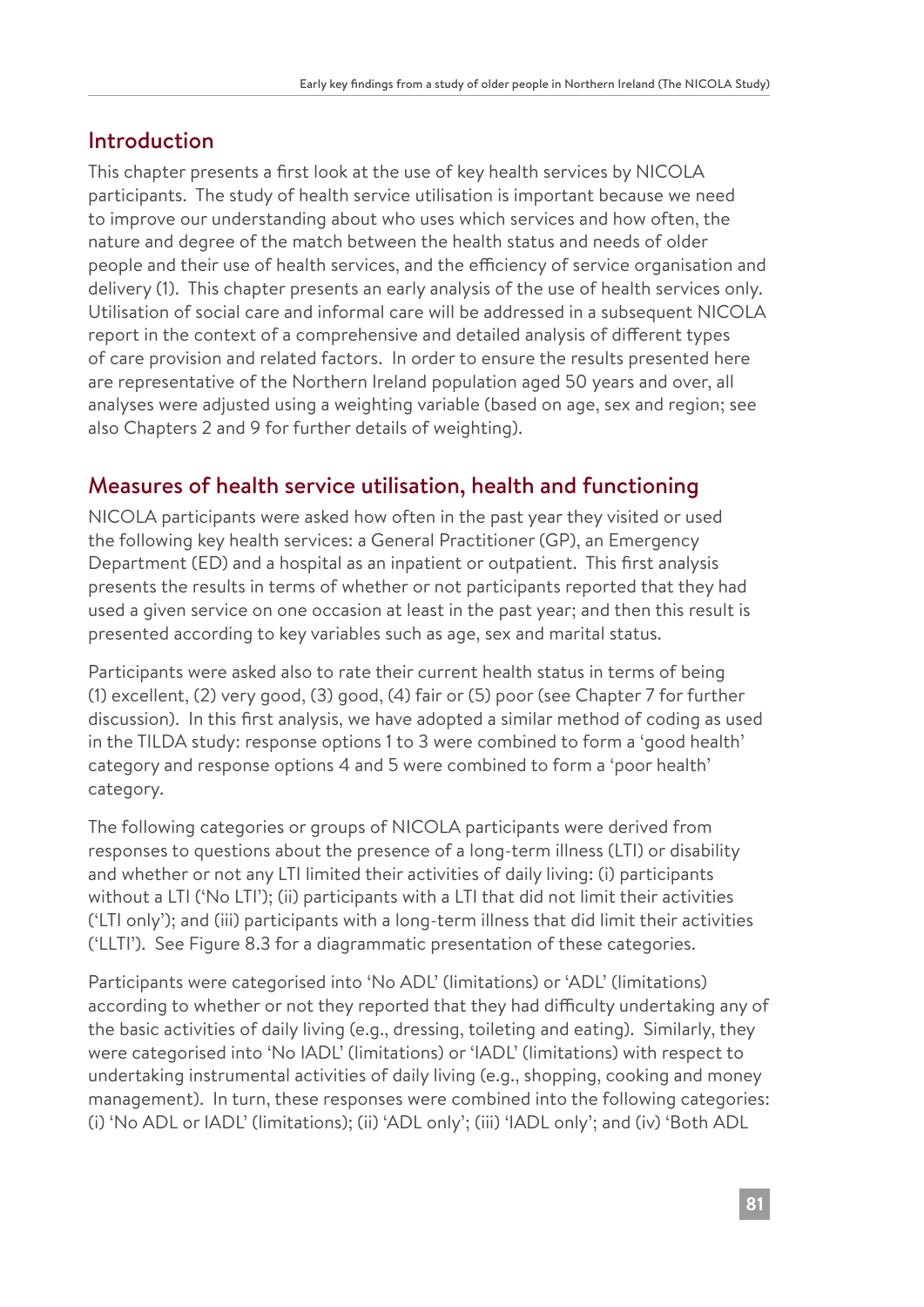and IADL' limitations (see Chapter 7 for fuller details about scoring and categories). See Figure 8.4 below for a diagrammatic presentation of these categories.

## GP visits

More than 80% of NICOLA participants reported that they visited their GP at least once in the previous 12 months. The proportions were similar for men and women in the NICOLA study and across the age groups, with only marginally fewer younger (particularly male) participants (50-64 years old) visiting their GP compared to people who were 65 years and older (see Figure 8.1).





Missing values: GP (2.4%); Outpatient (1.5%); Emergency department (1.4%); Hospital admission (1.3%)

Visits to a GP over the past year did not appear to vary significantly (from low to mid 80%) across the various categories of marital status (married, co-habiting, single/never married, separated/divorced and widowed), whether or not an older person lived alone or with others or in an urban or rural area. The data suggested that a smaller proportion of participants with a higher-level education, compared to primary and secondary level educated participants and participants in the least deprived vs most deprived area, used their GP in the previous 12 months.

Over 90% of participants with self-rated poor health and almost 80% with self-rated good health visited a GP in the previous year. GP attendance level was approximately similar (92%) across age groups for people who rated their health as poor, whilst approximately 10% fewer younger participants than participants in the older age groups with self-assessed good health visited their GP.

**82**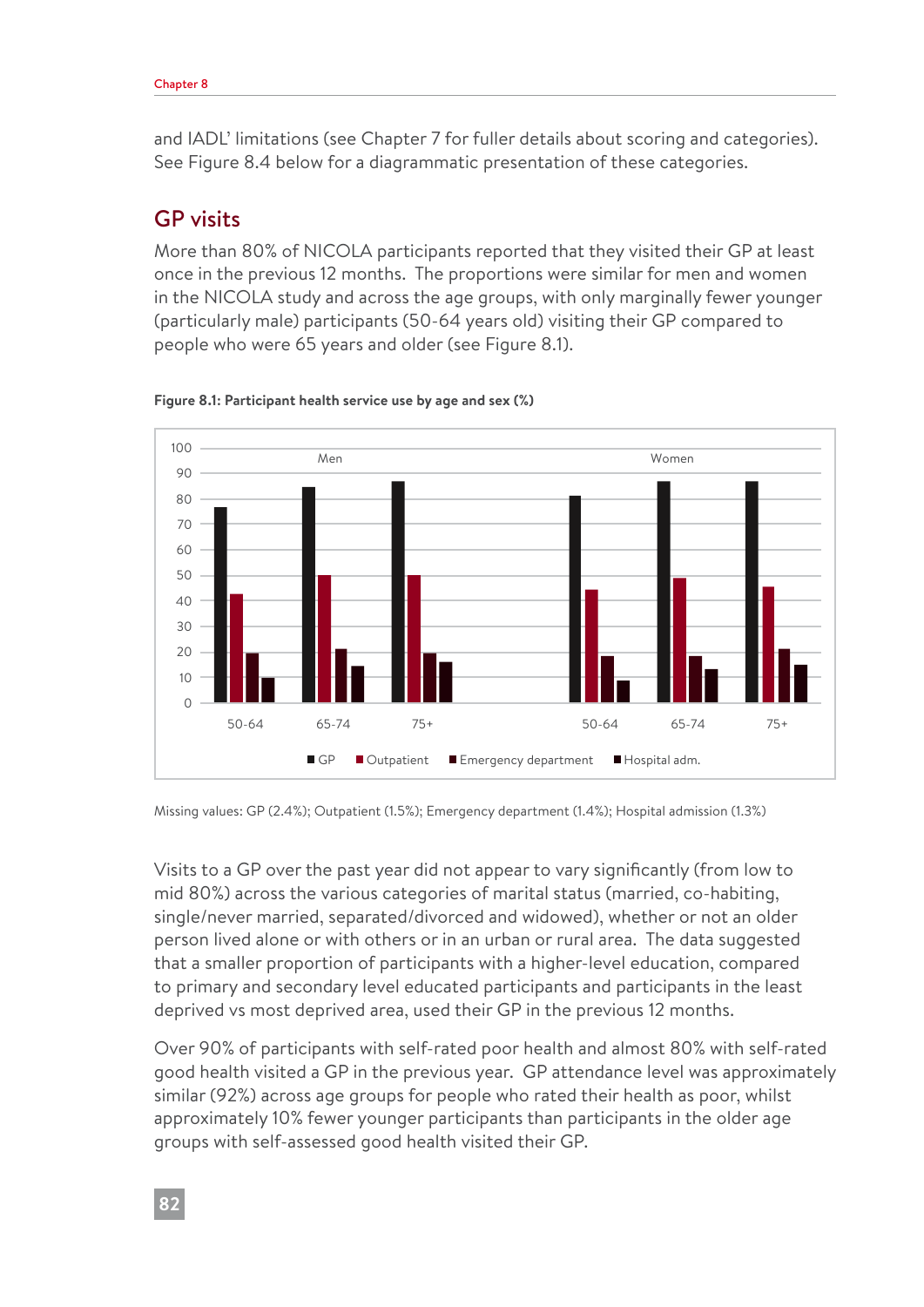# Emergency Department (ED) visits

Approximately 20% of participants visited an ED at least once in the past year; and, for this over 50-years old population, visits appeared to be unrelated to the age and sex of participants (see Figure 8.1). A higher proportion of participants who described their marital status as separated or divorced (25%) compared to other marital categories such as married (18%), attended an ED in the previous 12 months. Also, living in the least deprived vs most deprived area (see Figure 8.2), owning a house valued at more than £200k vs a house costing less than £75k (14% vs 23%), living in an urban area compared to a rural area (21% vs 17%) and having a higher education level compared to a primary education level (17% vs 22%) tended to be associated with a greater likelihood of attending an ED. Other factors did not appear to vary noticeably in relation to the proportions of people who used this service.

Thirty percent of participants with self-rated poor health and 14% with self-rated good health visited their ED in the past year. Similar proportions were observed across the different age groups.



#### **Figure 8.2: Participant health service use by social deprivation (%)**

Missing values: GP (2.5%); Outpatient (1.7%); Emergency department (1.5%); Hospital admission (1.4%)

# Hospital outpatient visits

Less than half (46%) of the sample of NICOLA participants attended a hospital outpatient clinic in the last 12 months. Almost the exact same proportion of men and women visited an outpatient clinic, whilst fewer participants (44%) aged between 50 and 64 years old visited outpatients compared to older people (49%).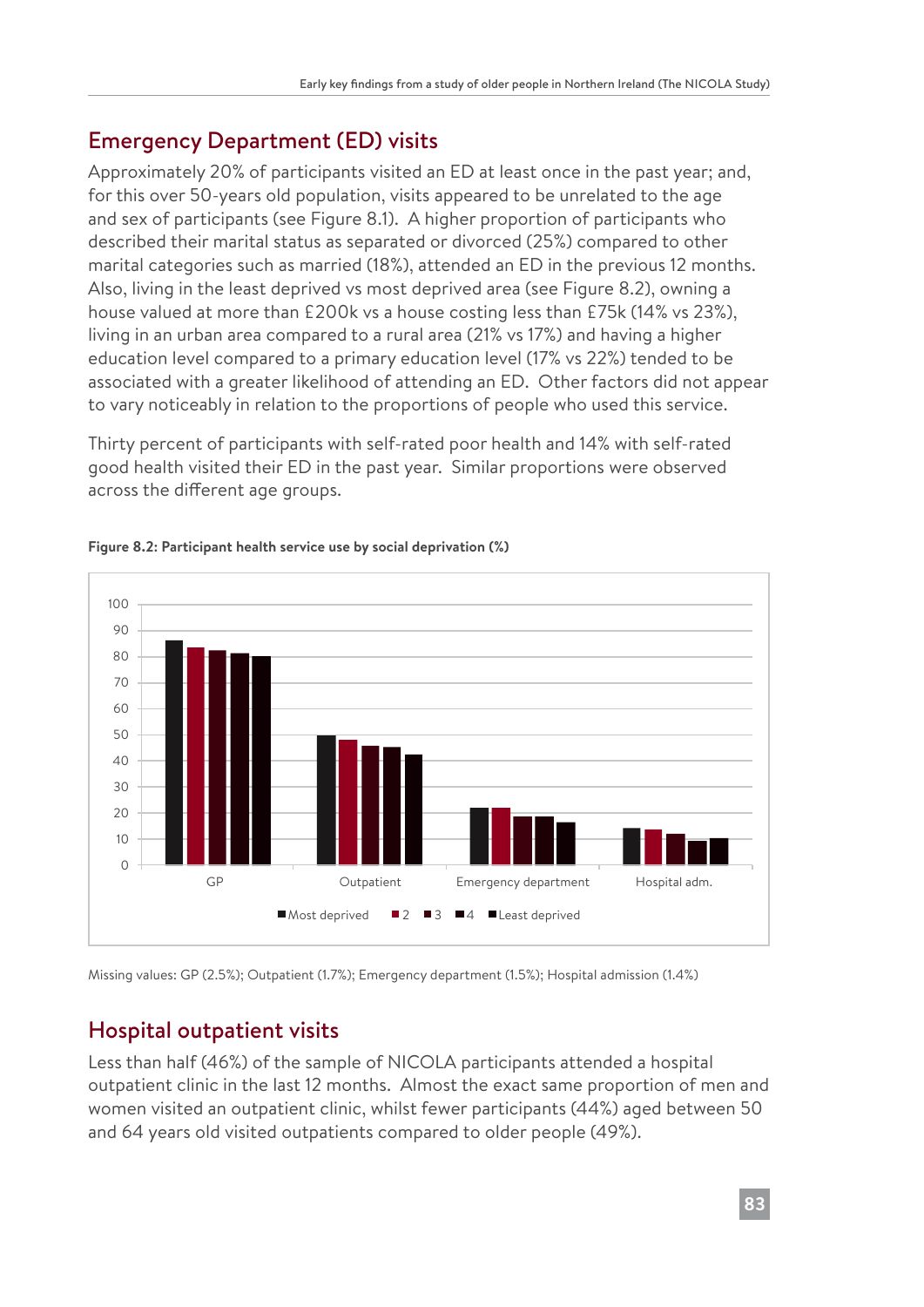Approximately 5% more participants who described their marital status as separated or divorced compared to other marital categories attended an outpatient clinic over the past year. Similarly, participants living in an urban area (compared to a rural area) and those living in the least deprived vs most deprived area were more likely to have visited outpatients. Other variables did not appear to vary noticeably in relation to the proportions of people who used this service.

Among those who rated their health as poor, attendance at an outpatient clinic was approximately similar (65%) across age groups, but among those who rated their health as good, attendance was lower among younger participants (33%) than among the older age groups (40%).

#### Hospital inpatient stay

Just over one tenth (12%) of men and women reported that they had been admitted to hospital for at least one night in the previous year. Similar to the age pattern observed for GP visits and outpatient visits, 9% of participants in the 50-64 years category had a hospital inpatient stay compared to the higher proportions in the older age groups: 14% - 65-74 years and 16% - 75 years and older. Fewer participants who were described as cohabiting (8%) or married (11%) than participants in other marital status categories (14%) had been an inpatient in the previous year. The proportion that had a hospital admission in the previous year was lower among those living in a house valued at more than £200k vs a house costing less than £75k (9% vs 16%), and among those living in the least deprived vs most deprived area (10% vs 14%) or among those having a higher education level compared to a primary education level (10% vs 17%).

The proportion who have had a hospital admission was three times higher among those with poor self-rated health than among participants who perceived their health to be good (22% vs 7%). There did not appear to be notable age group differences in service use for participants with poor health, but among those with good health there were fewer younger participants (4%) compared to the two older age groups (8% and 11%) who had been hospital inpatients.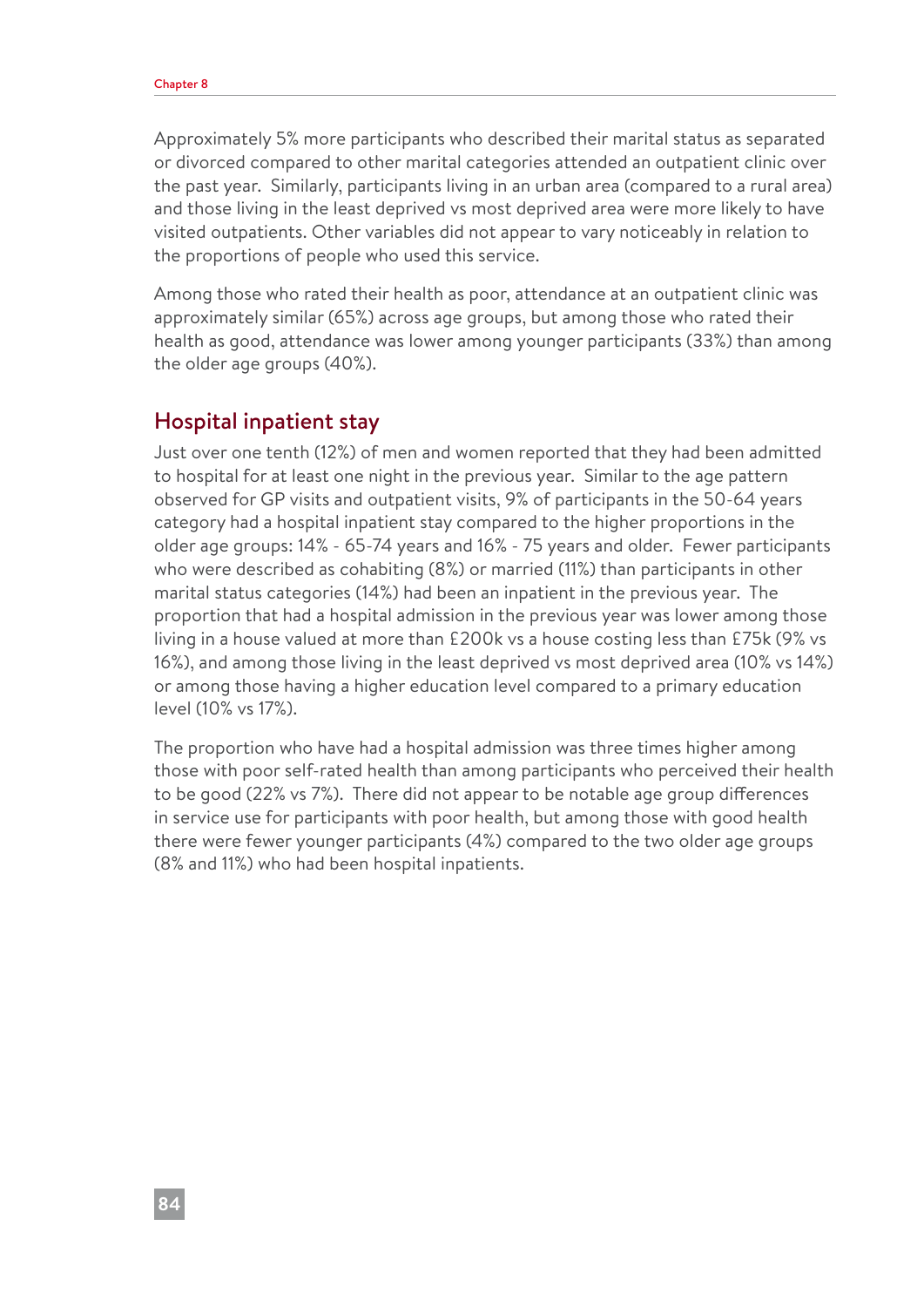

**Figure 8.3: Health service use according to a participant's long-term illness (LTI) and whether or not their LTI limited the ability to undertake activities (LLTI) (%)**

Missing values: GP (2.5%); Outpatient (1.7%); Emergency department (1.5%); Hospital admission (1.5%)

Health status is a major determinant of need for, and use of, health services. The relationship between self-reported health status and service use is described above. Figure 8.3 uses long-term illness (LTI) as an alternative measure of health status and shows that the influence of health with respect to service use varies across the age spectrum. Participants with a limiting long-term illness (LLTI) reported the highest utilisation level of each type of health service; and this level was fairly steady across different age bands. However, there appeared to be an age gradient regarding the level of service use for participants who reported a less severe level of disability (No LTI and LTI only).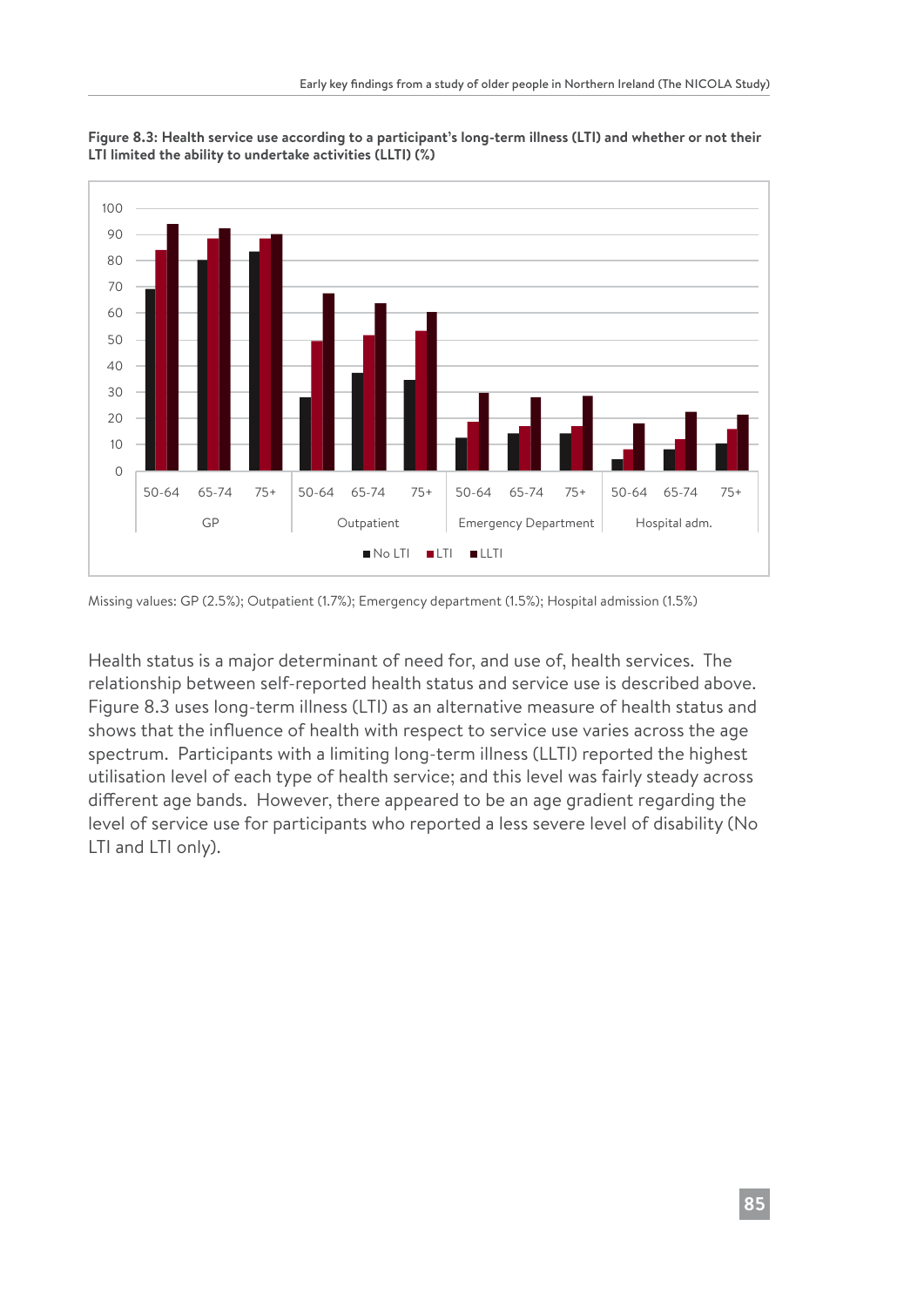

**Figure 8.4: Health service use according to the presence of limitations to undertake basic activities of daily living (ADL) or instrumental activities of daily living (IADL) (%)**

Missing values: GP (2.6%); Outpatient (1.7%); Emergency department (1.6%); Hospital admission (1.5%)

Figure 8.4 shows how the level of service use varied according to whether or not participants reported that they experienced difficulties undertaking activities of daily living (ADL) or instrumental activities of daily living (IADL). As mentioned in Chapter 7, the majority of participants (77%) did not have problems with ADL or IADL. Approximately, one fifth had problems performing ADL or IADL (11%) or both (11.5%) with this last noted category, generally, representing worse health status. Most people over 50 years old attended their GP and, so, there was only a modest increase in use with poorer health status. However, there appeared to be a clearer gradient of increasing use of other key services with poorer health status – participants who reported that they were unable, or found it difficult, to perform both ADL and IADL were more than twice as likely as participants without any limitations to have attended an ED in the last year and three times as likely to have been an inpatient.

#### Discussion and conclusions

The results of the early analysis presented in this chapter provide an initial sketch of the use of some key health services by older people who live in their own homes (rather than residential or nursing homes) and who participated in the first wave of data collection in the NICOLA study. A fuller, more comprehensive analysis will be presented in a subsequent NICOLA report.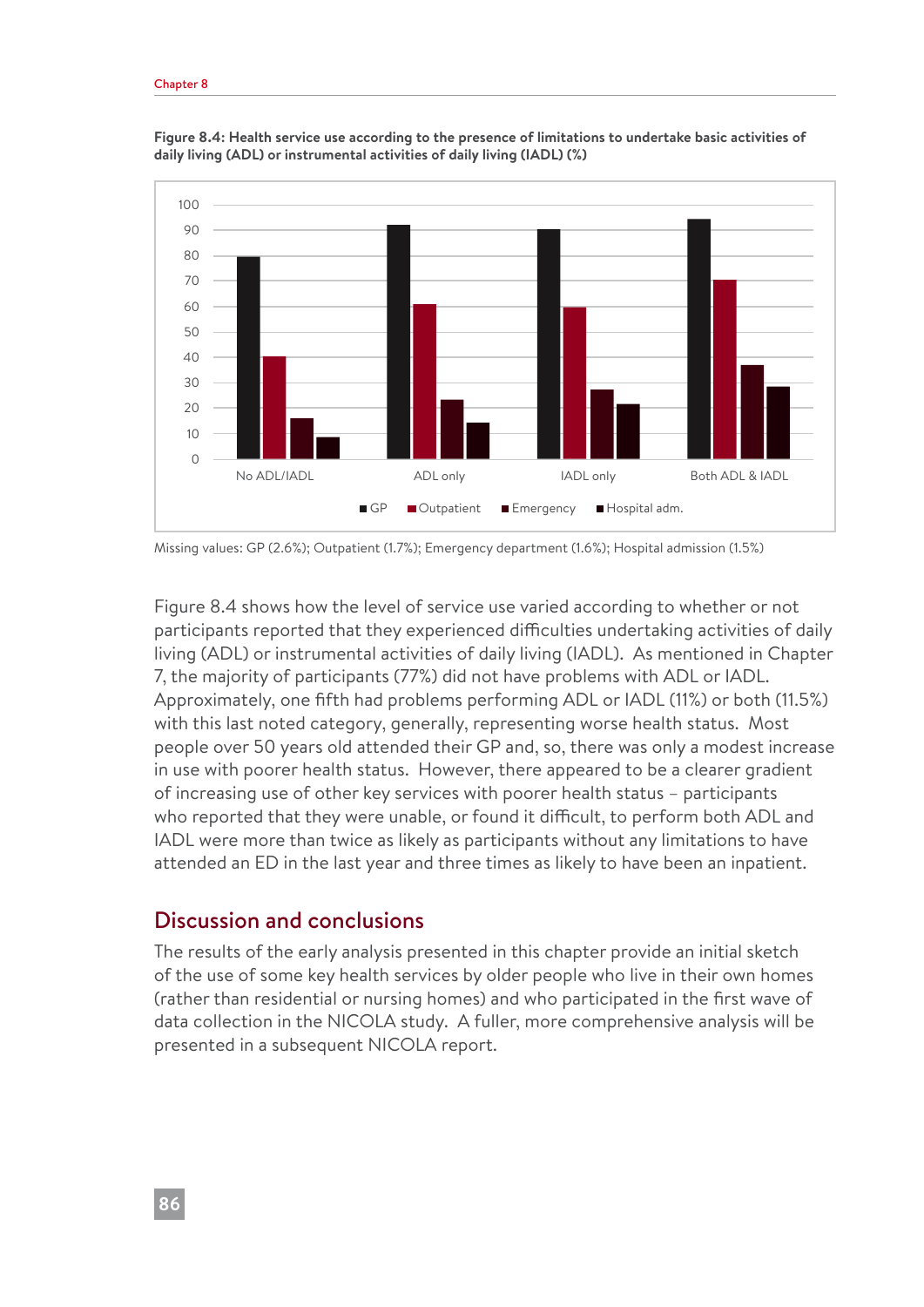Overall, differences between health service use and socio-demographic variables, including age, appear to be modest, at least based on this first look analysis though we have noted where results may suggest potentially important variations. Unsurprisingly and perhaps reassuringly, the results show that older people tend to visit their GP on a regular basis. The proportion (83%) is similar to results from comparable studies such as TILDA (2) in the Republic of Ireland (87%) despite the different care systems. A sizeable minority (just under one fifth) did not attend their GP and further analysis is underway to illuminate the profile of this subgroup of older people. Also, there was a suggestion in the results that younger male NICOLA participants were less likely than their older counterparts to visit their GP. More NICOLA participants than TILDA participants (20% vs 15%) visited an ED at least once in the past year. This may suggest easier access to EDs for NICOLA participants because service use does not require payment, though perhaps the comparatively small size of the difference is surprising. There was a hint also that more participants who were separated or divorced relative to other marital states tended to use services, particularly EDs and hospital outpatients. Some studies have found that changes or differences in marital status were related to changes in a range of behaviours, including health service utilisation (3), whilst other studies found that divorced/separated and widowed people tended to be more likely to have a chronic illness and to report higher service utilisation than married people (4). Slightly more NICOLA participants attended a hospital outpatient clinic in the last 12 months compared to TILDA participants (46% vs 40%); and a similar proportion of NICOLA and TILDA participants reported that they had been admitted to hospital for at least one night in the past year (12% vs 13%) (2). Thus, overall, there did not appear to be substantive differences between use of services by NICOLA and TILDA participants despite different health care systems. There appeared to be a modest general trend between variables such as social deprivation and lower levels of education and a slightly higher use of each service, including GP services. Also, generally, the younger group of NICOLA participants, particularly the men, tended to access and use services less than older NICOLA age groups. Age appears to be important as a determinant of health service utilisation but only in the context of, or alongside, several variables working together. Subsequent analyses will examine these relationships with respect to use of community care, including community health services which is where current policies see the need for greatest investment.

Approximately one third of participants self-reported poor health, one half had a long-term illness or limiting long-term illness (LLTI) and the majority (77%) did not report difficulties undertaking any daily living activities (see also Chapter 7). Service utilisation and self-rated health were related, though there appeared to be variation across services. Sizeable proportions of people with good health reported using each service: most participants visited their GP whether or not they perceived themselves to have good health or poor health; 14%, 36% and 7% of participants with self-rated good health attended respectively an ED, an outpatient clinic or had been admitted to hospital overnight. Further planned analyses will disentangle this set of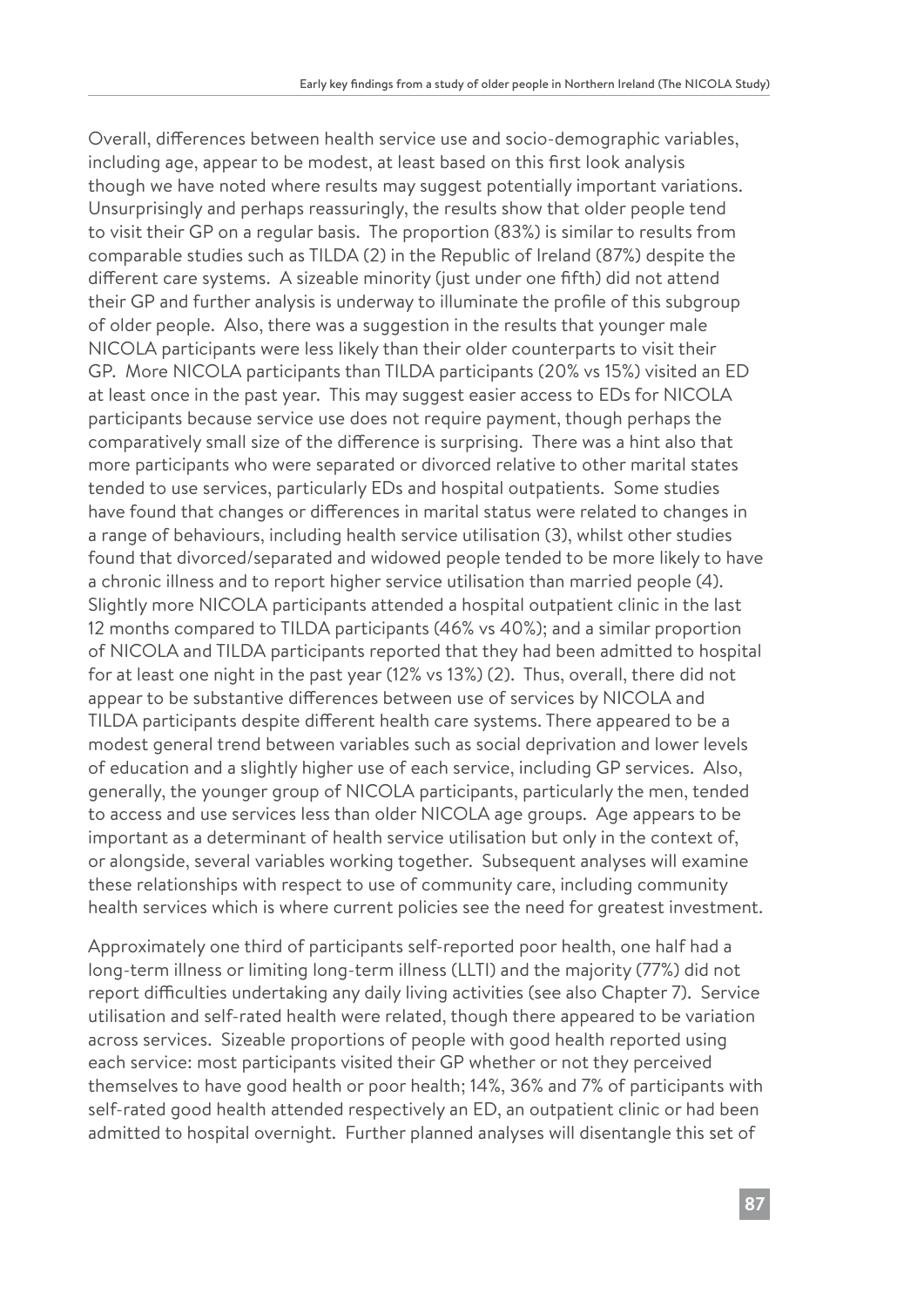relationships. Generally, most studies indicate that self-rated health is a predictor of service utilisation (4). Health status as measured in terms of a limiting long-term illness (LLTI) compared to no LTI or a LTI that did not limit daily living was associated with use of the four key services. The fact that level of service use appeared to increase with age for participants with better health status (no LTI and LTI only) may be linked, in part, to service use for preventative and monitoring reasons such as vaccinations or health checks. A third form of health status assessment or functioning (which tends to be related to the ability to live fully independent lives) was whether or not participants were limited in terms of being able to undertake ADL or IADL. Only around 20% of participants reported limitations performing ADL, IADL or both; and older people with worse health status (in terms of having both ADL and IADL limitations) were more than twice as likely as participants without any limitations to have attended an ED in the last year and three times as likely to have been an inpatient. Following this first broad analysis, overall, there appeared to be a good match between service use and the health needs of NICOLA participants (as assessed using indicators such as self-rated health, ADL and LLTI).

### References

- 1. Rosenstock IM. Why people use health services. Millbank Memorial Fund. 1965;94-127.
- 2. Barrett A, Savva G, Timonen V, Kenny RA. Fifty plus in Ireland 2011: first results from The Irish Longitudinal Study on Ageing (TILDA). Dublin: TILDA, Trinity College Dublin; 2011.
- 3. Iwashyna TJ, Christakis NA. Marriage, widowhood and health care use. Soc Sci Med. 2003;57:2137-47.
- 4. Joung IM, van der Meer JB, Mackenbach JP. Marital status and health care utilisation. Int J Epidemiol. 1995;24:569-75.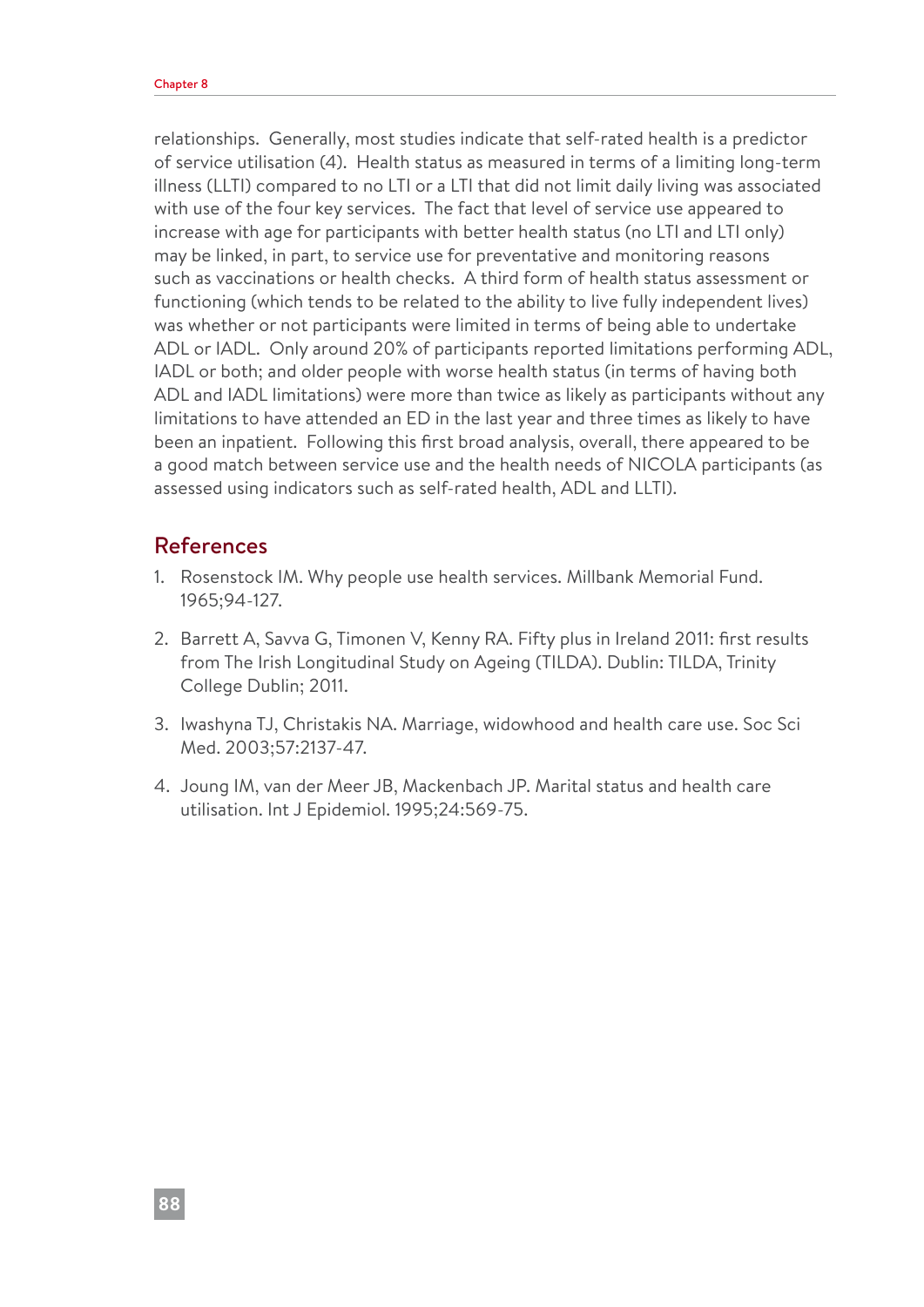# 9 **Methodology**

#### **Summary**

- 
- 
- 
- 
- 
-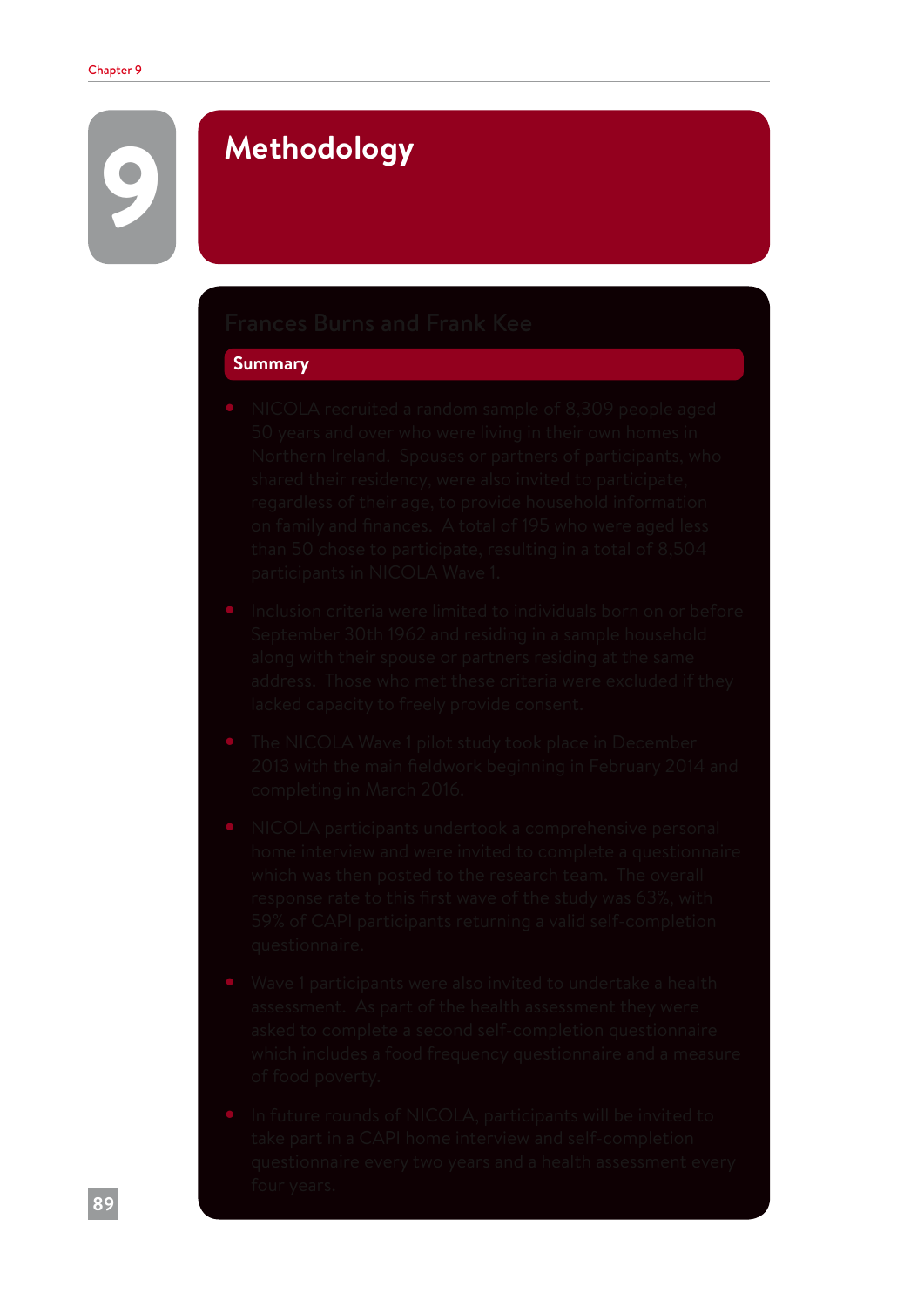#### Introduction

Chapter 1 described the background to, and objectives for the NICOLA study, and highlighted the comparability between the design of NICOLA and its 'sister' studies, the Health and Retirement Survey (HRS) in the US, the English Longitudinal Study of Ageing (ELSA) and The Irish Longitudinal Study on Ageing (TILDA). In order to ensure comparability across this family of studies in the core areas relevant to understanding ageing (e.g., health and well-being, social environment, socioeconomic status), Wave 1 of the NICOLA study has incorporated design elements from other ageing cohorts, which are outlined in this chapter.

#### Target population and sample

In order to create a sampling frame, the NICOLA study targeted an "eligible population", defined as people aged 50 years or older and living in private residential accommodation in Northern Ireland. The Health and Social Care (HSC) Business Service Organisation (BSO) database was used as the source for the identifying addresses likely to contain eligible individuals. This information was obtained from the National Health Applications and Infrastructure Services (NHAIS) general practitioner (GP) list for Northern Ireland. The sample extract was based on the likelihood that there was someone aged 50 years or over living in the dwelling. The sample was ordered using geographic stratification, with identified addresses ordered within a postcode based geography and then a fixed interval (systematic) sample drawn. NICOLA required a total of 12,077 addresses (main sample), and in addition a 20% sample contingency of 2,415 addresses (reserve sample), resulting in a total of 14,492 addresses in the initial sampling frame. Both the main and reserve samples were extracted at the start of the project. In a final addition, a further sample of 2,416 addresses (additional reserve) was extracted from BSO in the later stages of Wave 1 fieldwork to enable the target cohort number to be achieved.

To be eligible to take part in the NICOLA study, individuals were required to be aged 50 years or over, and therefore must have been born on or before September 30th 1962. All individuals aged 50 years or over in participant sample households were invited to become part of the longitudinal sample. Householders received an introductory letter (unnamed - addressed to the householder only), followed by contact from Ipsos MORI fieldworkers who obtained the name and informed consent from eligible participants. Those who were institutionalised or who lacked the capacity to provide informed consent were excluded from participating in the NICOLA study. Spouses or partners of eligible participants who wished to take part in the study did not have to have been born on or before September 30th 1962, but had to be living at the same address as the selected age-eligible participant.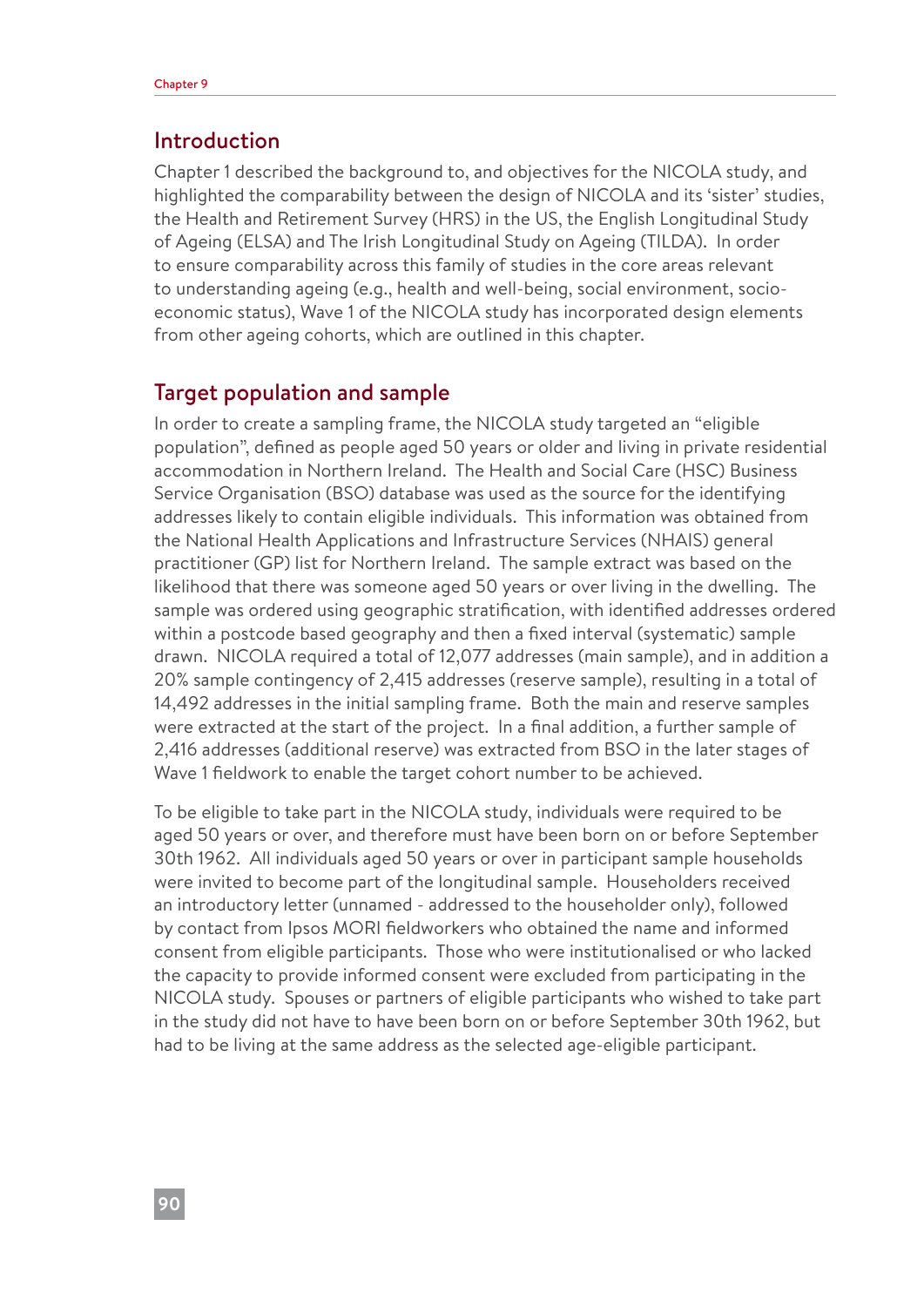# NICOLA Wave 1 pilot study

The Central Survey Unit (CSU) of the Northern Ireland Statistical Research Agency (NISRA) was commissioned by the NICOLA project team to conduct an initial pilot of 197 addresses (89 households, 153 participants) between October and November 2013. The main survey was informed by this short pilot study with regards to refinement of the format, content and length of the questionnaire.

# Wave 1: Components of the study and measures

The primary participant from each sample household (first household interview) provided details of the full household composition and family relationships. The fieldworker asked details of all persons living at the address, including name, sex, marital status, date of birth and relationship to other household members. This grid was answered by one person on behalf of the whole household. From this information all eligible household members were subsequently contacted and invited to take part in NICOLA Wave 1.

All participants in the NICOLA study were asked to take part in a Computer-Assisted Personal Interview (CAPI) which was conducted in their own homes, and to complete a self-completion questionnaire, which captured additional information that was not suitable for a face-to-face home CAPI interview. Table A9.1 provides an overview of the main domains that were included in the Wave 1 CAPI. The questionnaire was completed in the participant's own time and returned to the NICOLA office in a pre-paid envelope. Those who took part in the health assessment were also invited to complete a second questionnaire that was designed to capture dietaryrelated information. This self-completion questionnaire was also completed in the participant's own time and returned to the NICOLA office in a pre-paid envelope. Copies of the Wave 1 CAPI questionnaire, both self-completion questionnaires, and the health assessment protocol are available on the NICOLA website<sup>1</sup>.

At the end of each home interview, the fieldworkers informed each participant that they would be invited to attend for a health assessment at the Wellcome Trust-Wolfson Northern Ireland Clinical Research Facility in Belfast, or that a nurse home visit could be arranged (where necessary).

The NICOLA Wave 1 Technical Report provided by Ipsos MORI (available upon request and which will be posted on the NICOLA website) can be referenced for further component design details, including methodology and comparability with European and international longitudinal studies of ageing.

www.qub.ac.uk/sites/NICOLA/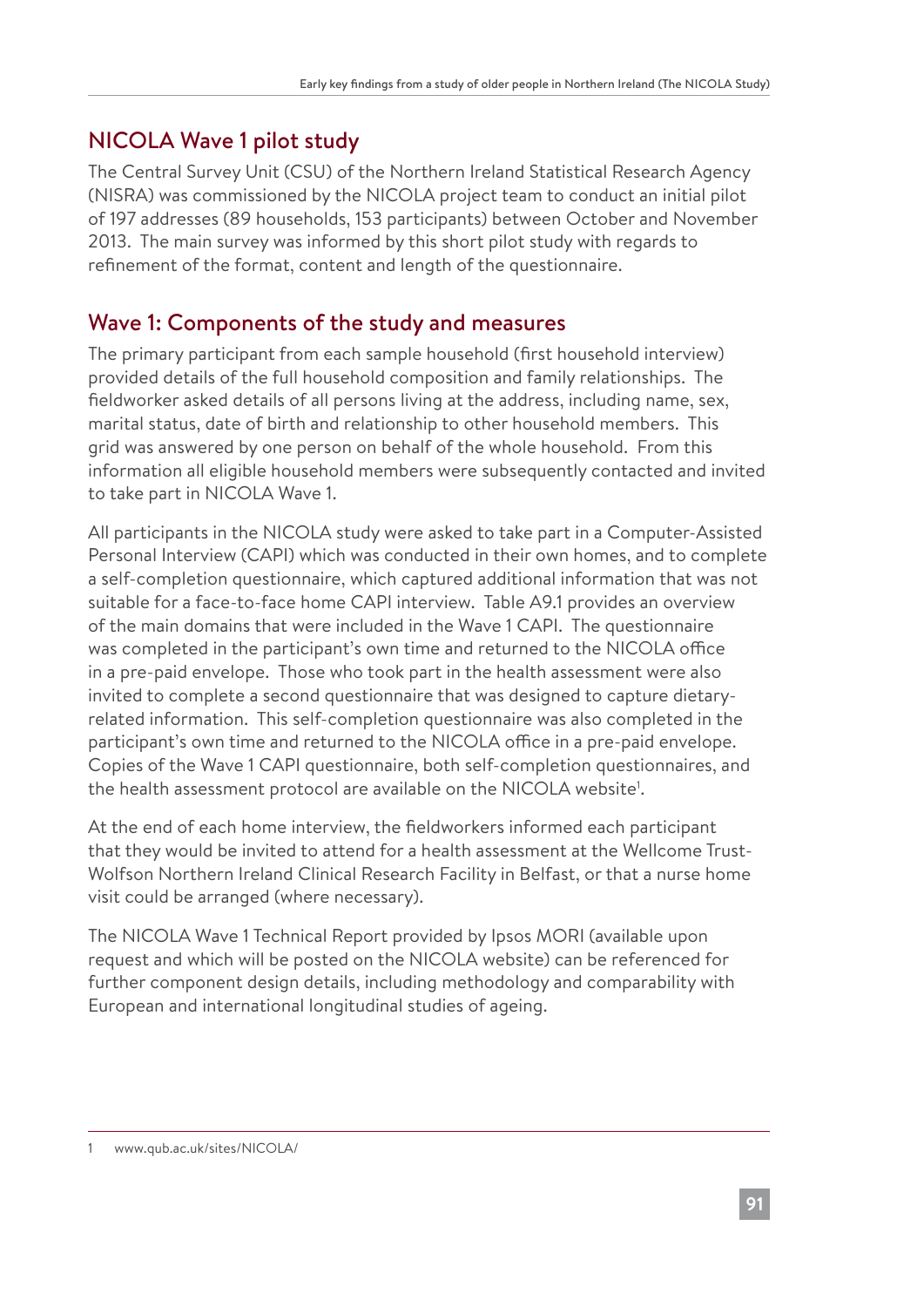#### Randomised Controlled Trials of study design included within Wave 1

NICOLA Wave 1 included two Randomised Controlled Trials (RCTs) within its study design. The first of these aimed to explore the effect of different types of invitation letter on participation, while the second aimed to investigate the effect of the timing of when the self-completion questionnaires were given to the participant on their completion and return rates.

Within the invitation letter RCT, sample households invited to take part in NICOLA were randomly assigned to one of 12 variations of invitation letter. The aim was to assess if the signatory of the letter, the descriptor of NICOLA as a 'study' or a 'project' and the inclusion or exclusion of a statement of confidentiality within the wording of the letter affected uptake in study participation. In the self-completion questionnaire RCT, participants were randomised to receive the questionnaire during their home interview or posted to them separately post interview. The aim was to examine the impact of varying the point at which the participant was issued a questionnaire on completion rates. Final analysis and reporting of both embedded RCTs will follow in due course.

#### Fieldwork response rates

A total of 8,504 CAPI interviews were conducted between December 2013 and March 2016, with eligible participants residing within 6,598 private residential households. This represents an overall response rate of 63%. Of the 8,504 CAPI interviews conducted, 195 were with partners of eligible participants who were not yet 50 years of age at the time of interview. Fifty-nine percent of CAPI participants returned a valid self-completion questionnaire.

#### Weighting

As described above, not everyone invited to participate in the study chose to do so. It is known that there are systematic differences in the types of people who agree and those who do not. In reality it is difficult to completely adjust for these differences, but weights were applied to the data in order make the sample more representative of the population as a whole. These have the effect of putting more emphasis on data from those participant groups who are known to have been underrepresented and less on those groups which are proportionally over represented. The net effect is to produce results that are more truly representative of the Northern Ireland population aged 50 and over.

For NICOLA the target weights were taken from the 2011 Census for Northern Ireland, and applied so that the distribution of the re-weighted sample represented the Northern Ireland usually resident population according to age in three bands (50- 59; 60-69 and 75 and over), sex, and broad geographical distribution (in five bands ). Further details are available on request.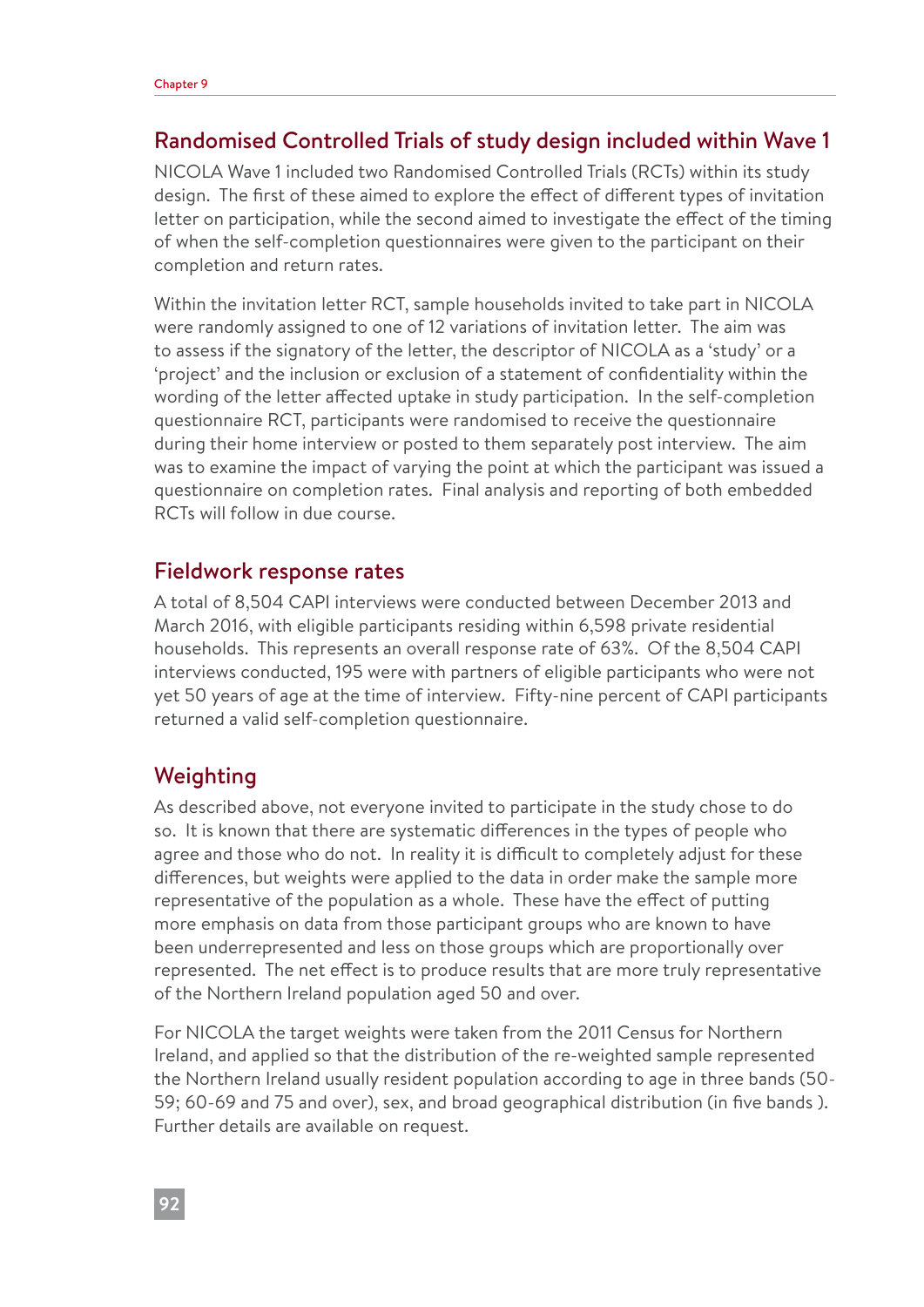# Statistical tests

We have generally chosen not to present formal statistical tests on the high level findings that are the focus of this initial report. The main reason for this is that we know that there are many other factors that have a bearing on these relationships, and conducting and presenting formal statistical (hypothesis) tests on these crude associations would only mislead. More detailed multivariate analyses will be conducted and be the subject of future NICOLA outputs.

# Next steps

We anticipate the first linkage of CAPI Wave 1 and Wave 2 data being available by the end of 2019. Not everyone who participated in Wave 1 has yet had the opportunity to attend the Clinical Research Facility for an objective health assessment. These assessments will be completed in early 2018 and the data will be subsequently linked to the CAPI survey. In future rounds of NICOLA, participants will be invited to take part in a CAPI home interview and self-completion questionnaire every two years and a health assessment every four years, subject to funding.

Ispos MORI commenced the Wave 2 fieldwork in June 2017, with anticipated completion by February 2019. This will represent the first follow-up of our cohort, and comprises a CAPI home interview and a self-completion questionnaire. The Wave 2 assessments have some common features with Wave 1, but include some new sections/questions that have been requested by researchers and other stakeholders, for example:

- Subsidiary employment
- Involvement in culture and arts activities
- Quality of life and disability
- Oral health
- Sedentary behaviour
- Use of and satisfaction with community care services (e.g., public health nurse, home help, respite services)
- Housing
- Transport and driving
- Volunteering
- Perceptions of ageing
- Self-efficacy.

Approved researchers, and others from the practitioner and policy communities who wish to use the anonymised dataset from the first wave survey, can do so by making an application using the designated proforma available on our website. In 2018, the NICOLA team will arrange public archiving of core variables.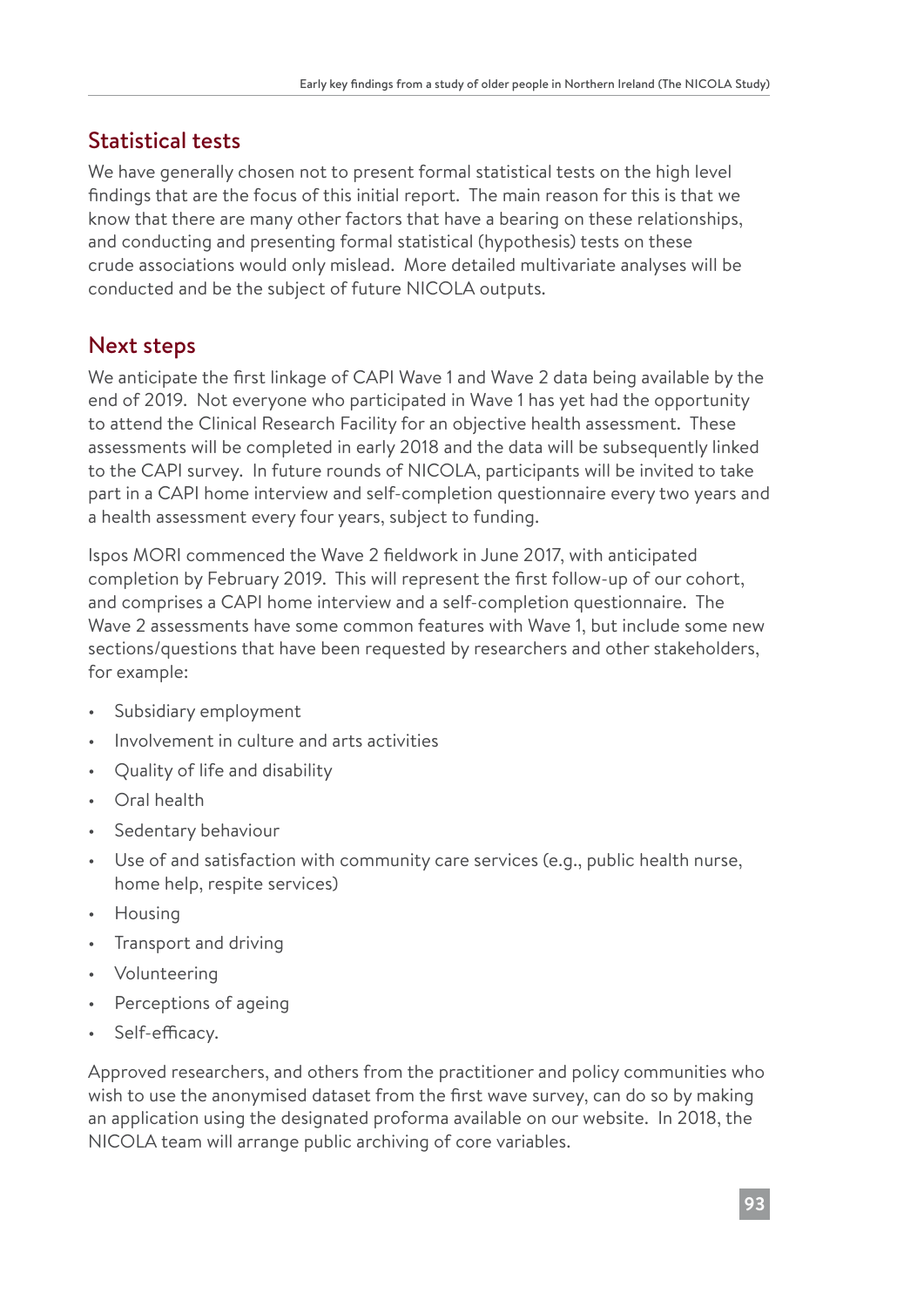# Appendix 9.1

**Table A9.1: Overview of the content of the NICOLA Wave 1 CAPI**

### Cover Screen

Name, age and gender of partner and all others living in the household, including relationship to participant.

# **Demographics**

Participant gender, age, ethnicity, national identity, country of birth, marital status; highest educational level (participant and their partner); area participant is currently living in (rural/urban); childhood and family background (e.g., parents' age at time of participant's birth; participant's self-reported general health from birth to 14 years of age; if parent(s) worked outside the home when participant was aged 14; if participant's parents are still alive; number of siblings; health of siblings).

# Transfers to Children

Number of living children; if participant is providing children with non-financial help (including childcare) and extent of non-financial help (average number of hours/month).

# Physical & Cognitive Health

Self-reported general and mental health; limiting long-term illness; resilience; cognition (note: psychometric cognition measures are in the health assessment); history of cardiovascular disease (CVD) (e.g., high blood pressure, heart attack, stroke) and non-CVD disease (e.g., chronic lung disease, arthritis, cancer), including treatment for any conditions; history of falls/ unsteadiness and fractures, including treatment; history of joint replacements; pain (presence and intensity of, part of body affected, impact on activities, medication use for pain); incontinence (type, extent, whether the participant has talked to a medical professional, limitation of activities as a result of); preventative medicine/screening (e.g., flu shot, cholesterol test, checking for breast lumps/mammogram, checks/tests for prostate cancer).

# ADL/IADL & Helpers

Difficulties with basic activities of daily living (ADL); use of equipment/aids to help with ADL difficulties (and type of equipment used); if participant receives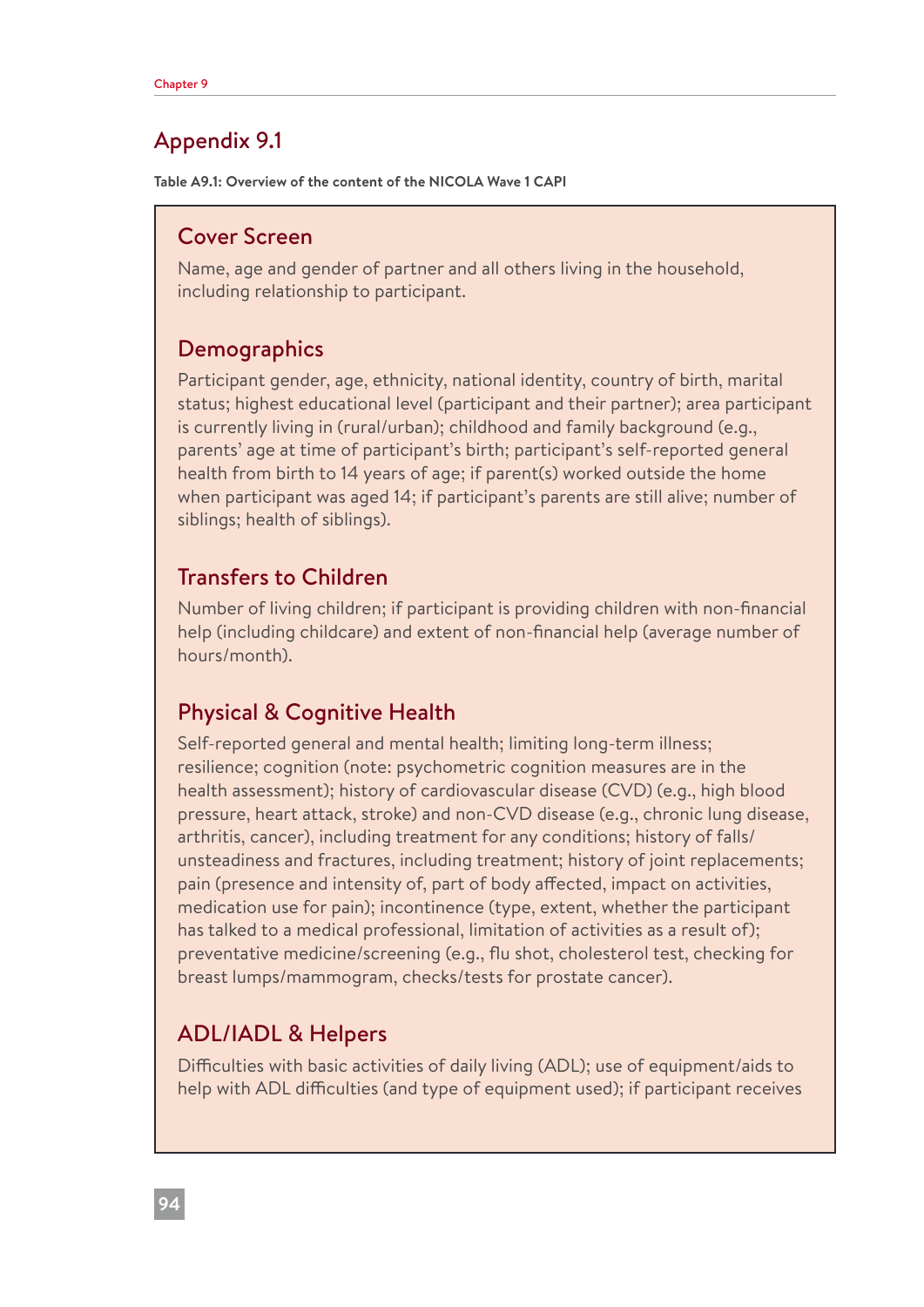assistance from another person to help with ADL difficulties (and if so, who helps most often, what is their gender and relationship to the participant).

Difficulties with instrumental activities of daily living (IADL); if participant receives assistance from another person to help with IADL difficulties (and if so, who helps most often, what is their gender and relationship to the participant).

How many days participant receives help with ADL and/or IADL difficulties; how many hours per day that person spends helping the participant; details of payments to the helper; if anyone else helps, and who that person is; how many different paid helpers have been involved in caring for the participant in the past two years.

# Healthcare Utilisation

GP or emergency department (ED) attendance in the last 12 months, and if so, how many times; if participant has been an outpatient or has had a hospital admission in the last 12 months, and if so, how many times; how many times the participant had a substantial procedure (as outpatient/during hospital admission); how many times the participant had a full anaesthetic (during hospital admission); how many nights were spent in hospital; was the hospital admission as a public or private patient; was the hospital admission to a public or private hospital.

# Medications

A record was made (by the fieldworker) of all medications that the participant reported taking on a regular basis (including prescription/non-prescription medications, over-the-counter medications, vitamins, and herbal/alternative medicines).

# Health Behaviours

Smoking (smoking status and amount of tobacco use); physical activity; alcohol (drinking status and consumption, including reasons for not drinking); sleeping patterns, including medication use to aid sleep.

# Social Connectedness

Number of living children (including step, foster, adopted) that participant has; number of children/other relatives participant feels close to; extent of contact participant has with any of their children/other relatives; number of close friends participant has and extent of participant's contact with close friends;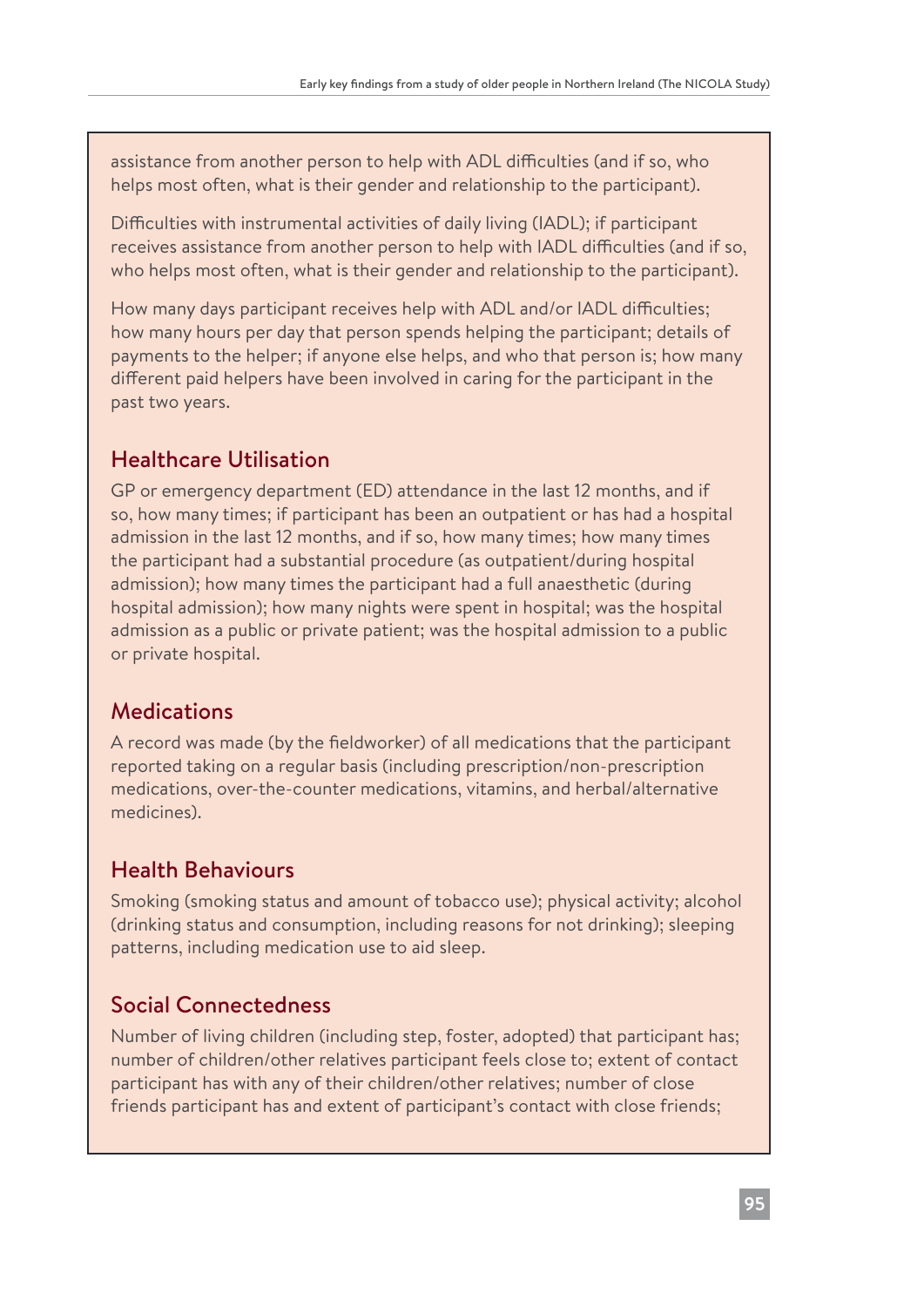religious denomination, frequency of religious attendance, importance of religion in the participant's life and if the participant feels that they get comfort and strength from religion.

### Social Participation/Capital

Satisfaction with the area and accommodation participant lives in; how long participant has lived in the area; whether the neighbourhood is supportive, inclusive and safe; characteristics of the area (e.g., litter, vandalism, drug problems); extent to which participant talks to relatives, friends and neighbours; if participant has someone they can call on with health or financial problems and who this person is (e.g., partner, relative, neighbour); how many people participant could turn to for comfort/support in a serious personal crisis; participant's involvement in groups, clubs, and organisations in the past year; type of unpaid help the participant has received in the past month (e.g., for domestic work, running errands, emotional support).

### Work and Pensions/Employment Situation

Past and current work activity status; main job (including description, sector, type of contract, number of hours worked, wages and working conditions); unemployment, and reasons for not seeking work; retirement-related benefits and pensions; personal pension plans; job stress; involvement in and extent of unpaid voluntary/charity work; involvement in and extent of caring, including details of person participant is caring for.

#### Income and Assets

Income received from various sources over the last year (wages, state pensions, private pensions, other annuity income and state benefits); amount of financial and non-financial assets held, including any income from these assets; regular transfers from non-household members and one-off payments in the last year.

#### Expectations

Self-reported financial situation (i.e., if participant feels they have too little money to spend on their needs); assessment of participant's household financial situation compared to others around them, their friends, and close work colleagues; if having too little money restricts them (e.g., from buying their first choices of food items, keeping their home in a reasonable state of decoration, buying presents).